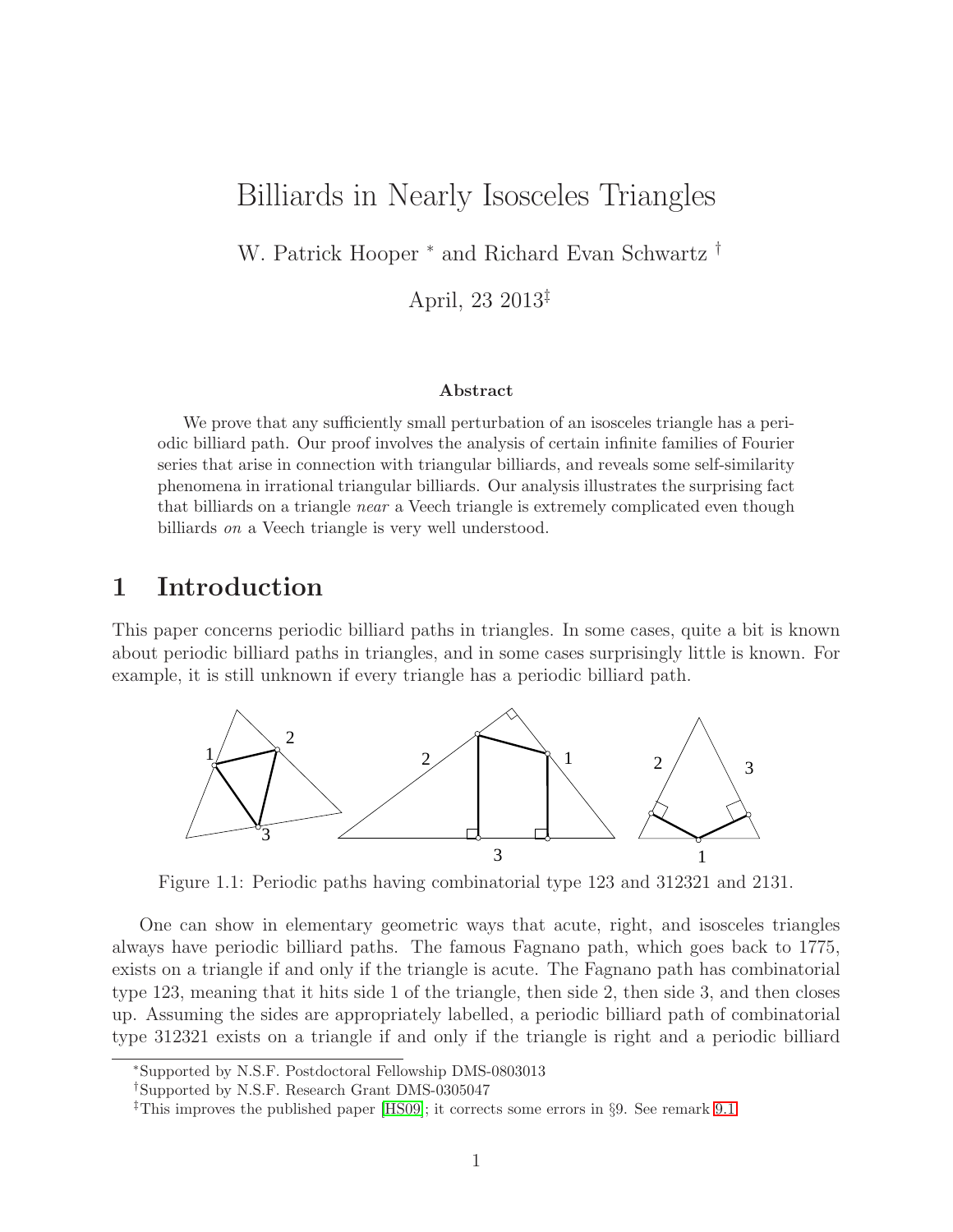path of combinatorial type 2131 exists on a triangle if and only if the triangle is isosceles. Examples of these paths are shown in Figure 1.1.

Periodic billiard paths in right triangles have been fairly extensively studied. The path 312321, mentioned above, is part of a broader class of periodic billiard paths in right triangles, introduced in [\[VGS92\]](#page-81-0), which start out perpendicular to a side of the triangle. One sometimes calls these "perpendicular billiard paths". In [\[CHK95\]](#page-80-1) it is shown that almost every perpendicular billiard path is periodic. In [\[Tro05\]](#page-80-2) this result is refined, for right triangles with small angle lying in  $(\pi/6, \pi/4)$ : For such triangles, all but one perpendicular billiard path is periodic, and the union of these periodic perpendicular paths is dense in the phase space. In [\[GZ03\]](#page-80-3) and [\[Vor05\]](#page-81-1), some classes of periodic billiard paths in triangles are introduced and shown to be unstable – meaning that paths of the same combinatorial type do not exist on nearby acute or obtuse triangles. Finally, in [\[Hoo07\]](#page-80-4) it is shown that all periodic billiard paths in right triangles are unstable.

Every rational triangle – i.e., a triangle whose angles are rational multiples of  $\pi$  – has a periodic billiard path. Indeed, any given rational polygon has a dense set of periodic billiard paths [\[BGKT98\]](#page-80-5). See also [\[Mas86\]](#page-80-6) and [\[Vor05\]](#page-81-1). The subject of billiards on rational polygons is a deep and extensive one. For instance, see [\[Vee89\]](#page-80-7) for connections between rational billiards and Teichmüller Theory. See [\[MT02\]](#page-80-8) and [\[Tab95\]](#page-80-9) for surveys on rational billiards.

Much less is known about periodic billiard paths in obtuse, irrational triangles. The paper [\[VGS92\]](#page-81-0), the first to make serious inroads into this question, produces some infinite families of stable periodic billiard paths in obtuse triangles. A periodic billiard path on a triangle is called stable if all sufficiently nearby triangles have a combinatorially identical periodic billiard path. The paper [\[HH00\]](#page-80-10) continues the program started in [\[VGS92\]](#page-81-0), producing additional families of stable periodic billiard paths on obtuse triangles. The papers [\[Hoo06\]](#page-80-11), [\[Sch06a\]](#page-80-12), [\[Sch06b\]](#page-80-13) exhibit additional infinite families of periodic billiard paths for some obtuse triangles. In particular, in [\[Sch06a\]](#page-80-12), [\[Sch06b\]](#page-80-13) it is shown that a triangle has a periodic billiard path provided that all its angles are at most 100 degrees.

We already mentioned above that the periodic billiard path 2131 exists on any isosceles triangle. Unfortunately, this path is unstable: It disappears as soon as we perturb the triangle so that it is no longer isosceles. One might wonder if there is more to the story for such perturbations. Here is the main result of this paper.

<span id="page-1-0"></span>**Theorem 1.1** Any sufficiently small perturbation of an isosceles triangle has a periodic billiard path.

### 1.1 Overview of the Proof

The parameter space of (obtuse) triangles is an open triangle  $\Delta \subset \mathbb{R}^2$ , where the point  $(x, y)$ corresponds to the obtuse triangle whose small angles are  $x$  and  $y$  radians. To each infinite periodic word W, with digits in the set  $\{1, 2, 3\}$ , we assign the region  $O(W) \subset \Delta$  as follows: A point belongs to  $O(W)$  if W describes the combinatorics of a periodic billiard path in the corresponding triangle. By this we mean that we label the sides of the triangle 1, 2, and 3, and then read off W as the sequence of successive edges encountered by the billiard path. We call  $O(W)$  an *orbit tile* and W a *combinatorial type.*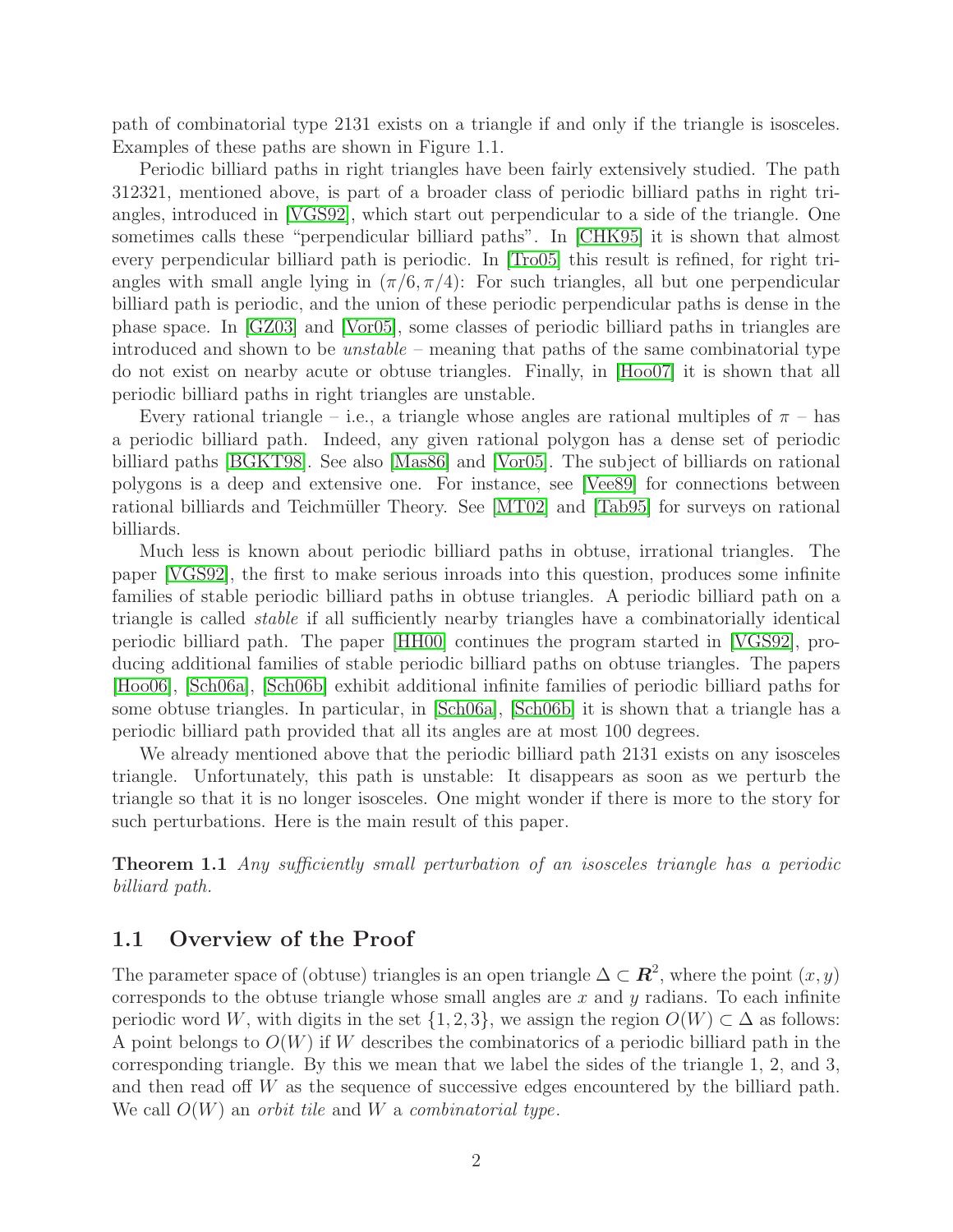The open line segment  $\{x = y\} \subset \Delta$  parametrizes the obtuse isosceles triangles. We prove Theorem [1.1](#page-1-0) by covering a neighborhood of this segment by orbit tiles. This innocentsounding approach gives rise to an extremely intricate covering involving infinitely many combinatorial types. As we go along, we will try to explain why the complexity seems necessary.

We define the *Veech points* 

$$
V_n = (\pi/2n, \pi/2n); \qquad n = 3, 4, 5... \tag{1.1}
$$

<span id="page-2-0"></span>These points are special because they correspond to triangles which have Veech's famous lattice property [\[Vee89\]](#page-80-7). First of all, we will prove the following result.

**Theorem 1.2** A point on the obtuse isosceles line lies in the interior of an orbit tile provided it is not of the form  $V_n$ .

Theorem [1.2](#page-2-0) involves a doubly-infinite family of tiles – with infinitely many tiles existing between consecutive Veech points. See Figure 1.3 below. Experimentally, the family in Theorem [1.2](#page-2-0) seems to be the most efficient one by far. Theorem [1.2](#page-2-0) focuses our attention on the Veech points.

We find it useful to treat the points  $V_n$  in a uniform way. We decompose neighborhoods of the Veech points into quadrants. Let  $B(\epsilon)$  denote the ball of radius  $\epsilon$ , centered at the origin. Let  $B_{\pm,\pm}(\epsilon)$  denote the intersection of  $B_{\epsilon}$  with the open  $(\pm,\pm)$  quadrant. Now define

$$
N_{\pm,\pm}(n,\epsilon) = V_n + B_{\pm,\pm}(\epsilon). \tag{1.2}
$$

<span id="page-2-1"></span>Finally, let  $N(n, \epsilon)$  denote the  $\epsilon$  neighborhood of  $V_n$ .

**Theorem 1.3** For each  $n \geq 4$  there are words  $A_n$ ,  $B_n$ , and  $C_n$ , and some  $\epsilon_n > 0$  such that

- $N_{-}^-(n, \epsilon_n) \subset O(A_n)$ .
- $N_{-+}(n, \epsilon_n) \subset O(B_n)$
- $N_{+-}(n, \epsilon_n) \subset O(C_n)$ .
- $B(\epsilon_n) \overline{N}_{++} \subset O(A_n) \cup O(B_n) \cup O(C_n)$

The last statement is present to take care of the boundaries of the quadrants. See Figures 1.2 and 1.4 below. It is worth remarking that the words  $A_n$  are part of a larger family discovered in [\[VGS92\]](#page-81-0). See also [\[HH00\]](#page-80-10).

Theorem [1.3](#page-2-1) focuses our attention on the regions  $N_{++}(n, \epsilon)$ . Theorem 1.3 and Conjecture [1.6](#page-3-0) together imply that these regions do not have finite covers by orbit tiles, at least when  $n$ is a power of 2. We deal with all values of  $n$  at once, by introducing a doubly infinite family  ${W_{nk}}$  of words. Here  $n = 4, 5, 6...$  and  $k = 0, 1, 2...$  Figure 1.4 below shows some of the corresponding orbit tiles for  $n = 4$ .

<span id="page-2-2"></span>**Theorem 1.4** For each  $n \geq 3$ , there is some  $\epsilon = \epsilon_n$  such that

$$
\overline{N}_{++}(n,\epsilon) - \{V_n\} \subset \bigcup_{k=0}^{\infty} O(W_{nk}).
$$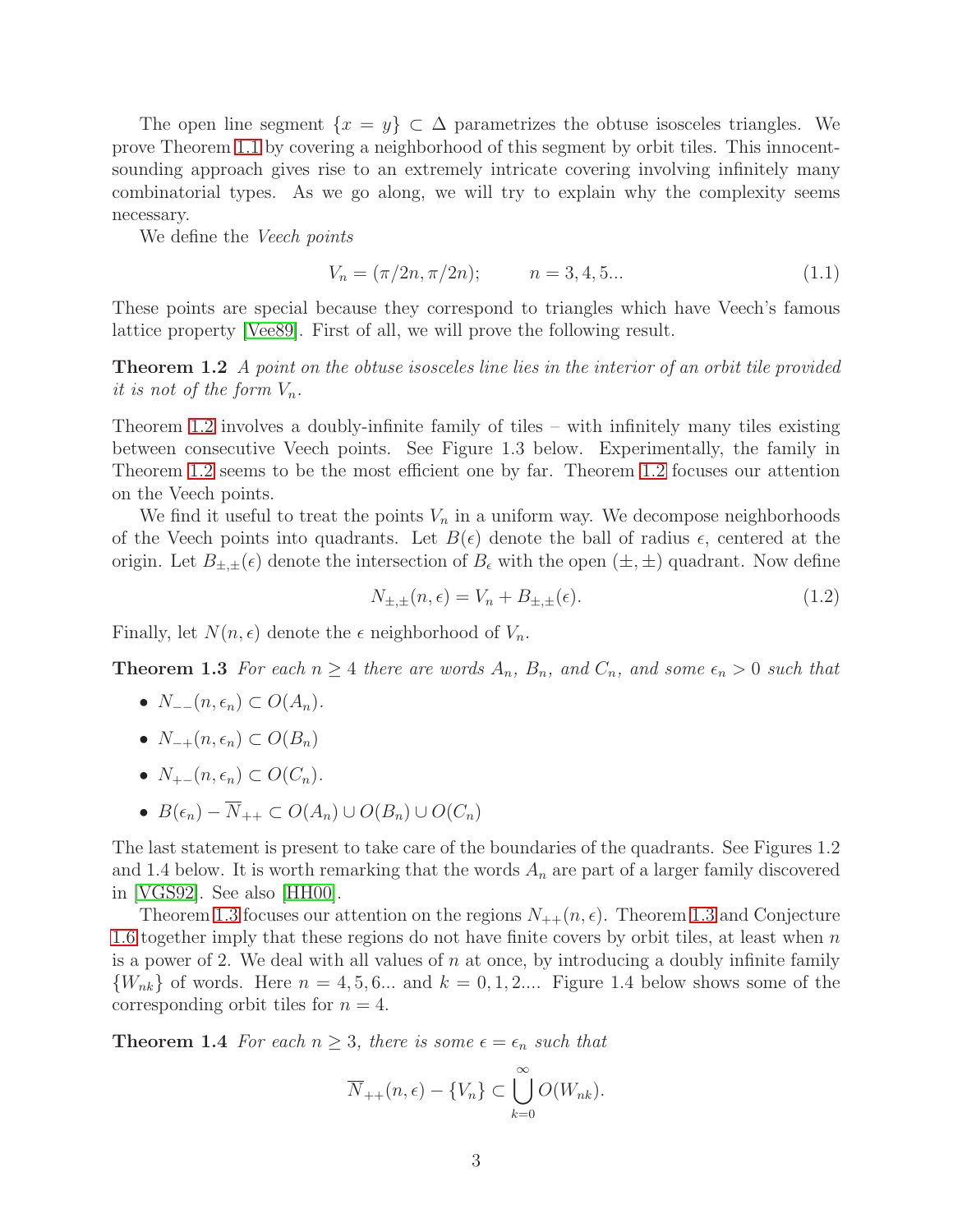Theorems [1.2,](#page-2-0) [1.3,](#page-2-1) and [1.4](#page-2-2) take care of neighborhoods of all points except  $V_2$  and  $V_3$ . The example we work out in the next chapter shows that  $V_3 \in O(W)$  for a certain word W of length 22. See Corollary [2.4.](#page-10-0) Alternatively, Theorem [1.5](#page-3-1) handles a neighborhood of  $V_3$ . Finally, in [\[Sch06b\]](#page-80-13) we proved that a neighborhood of  $V_2$ , the point corresponding to the right-angled isosceles triangle, is contained in the union of 9 orbit tiles. This completes the proof of Theorem [1.1.](#page-1-0)

<span id="page-3-1"></span>It is worth remarking that some of the complexity in our proof seems necessary. We will prove the following result.

#### Theorem 1.5

- 1. For  $k = 3, 4, 5...$  the triangle  $V_{2^k}$  does not lie in the interior of an orbit tile.
- 2. For  $n \geq 3$  and not a power of two,  $V_n$  does lie in the interior of an orbit tile.

In a separate and independent way, Statement 2 of Theorem [1.5](#page-3-1) handles all the Veech points except  $V_{2^k}$  for  $k = 3, 4, 5...$  However, this result does not really save us any time in our analysis, because we still need to use the analysis above to cover the remaining Veech points. Statement 1 suggests that perhaps the remaining points will be trouble. Indeed, computer evidence strongly supports the following conjecture.

<span id="page-3-0"></span>**Conjecture 1.6** For  $k = 3, 4, 5...$  no neighborhood of  $V_{2^k}$  has a finite covering by orbit tiles.

**Remark:** In  $\text{Sch06a}$  it is proved that no neighborhood of  $(\pi/3, \pi/6)$  has a finite covering by orbit tiles. Thus, the covering constructed in [\[Sch06a\]](#page-80-12) and [\[Sch06b\]](#page-80-13) for the "100 degree result"mentioned above is necessarily infinite, partly because of the "trouble spot" at the point corresponding to the (30, 60, 90)-triangle. In the same way, Conjecture [1.6](#page-3-0) states that there are an infinite number of "trouble spots" at various Veech points.

### 1.2 Some Pictures of the Tiles

We discovered all the results in this paper using our computer program, McBilliards, a welldocumented Java-based program which is publicly available. [1](#page-3-2) The reader can see great pictures of our tiles using McBilliards. Here we reproduce a few of these pictures.



<span id="page-3-2"></span><sup>1</sup><http://mcbilliards.sourceforge.net>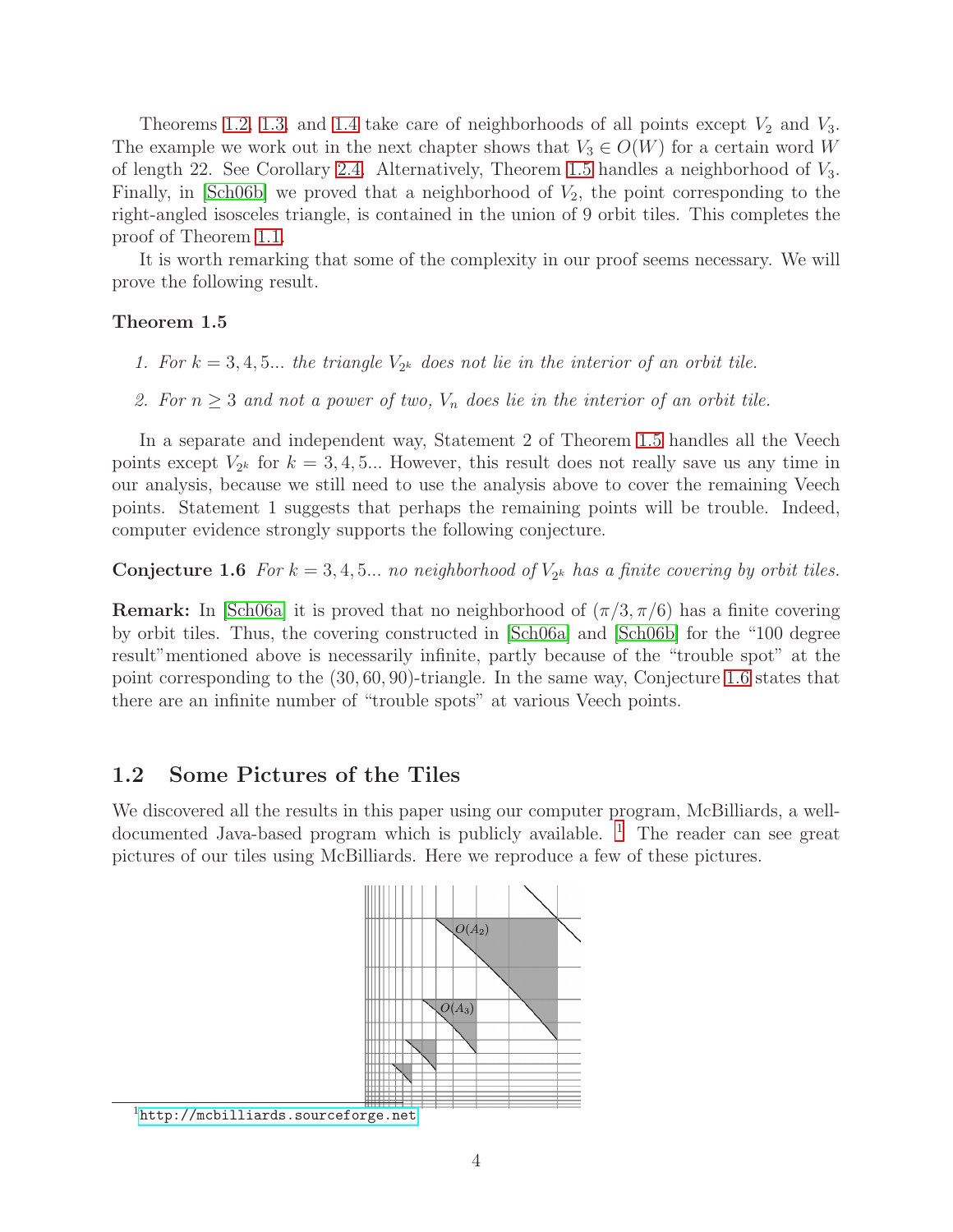#### Figure 1.2: The orbit tiles  $O(A_n)$  for  $n = 2, 3, 4, 5$ .

Figure 1.2 shows a picture the first few orbit tiles in the A series. The horizontal grid lines have the form  $x_2 = \pi/n$  for  $n = 4, 5, 6...$  and the vertical grid lines have the form  $x_1 = \pi/n$  for  $n = 4, 5, 6$ . The right-angled tips of these tiles are the Veech points.

The tiles in the A series are also part of the tiles of we use to prove Theorem [1.2.](#page-2-0) Theorem [1.2](#page-2-0) uses a double-infinite family  $\{Y_{n,m}\}$  of words with  $m \in \mathbb{N}$  and  $n \in \{2, 3, 4...\}$ . We have  $A_n = Y_{n,1}$ . For n fixed, the tiles  $\{Y_{n,m}\}$  live between the two consecutive Veech points  $V_n$ and  $V_{n+1}$ . Figure 1.3 shows some of these tiles.



Figure 1.3: Some of the tiles  $O(Y_{n,m})$  with  $n \in \{2,3\}$  and  $m \in \{1,2,3,\ldots\}$ .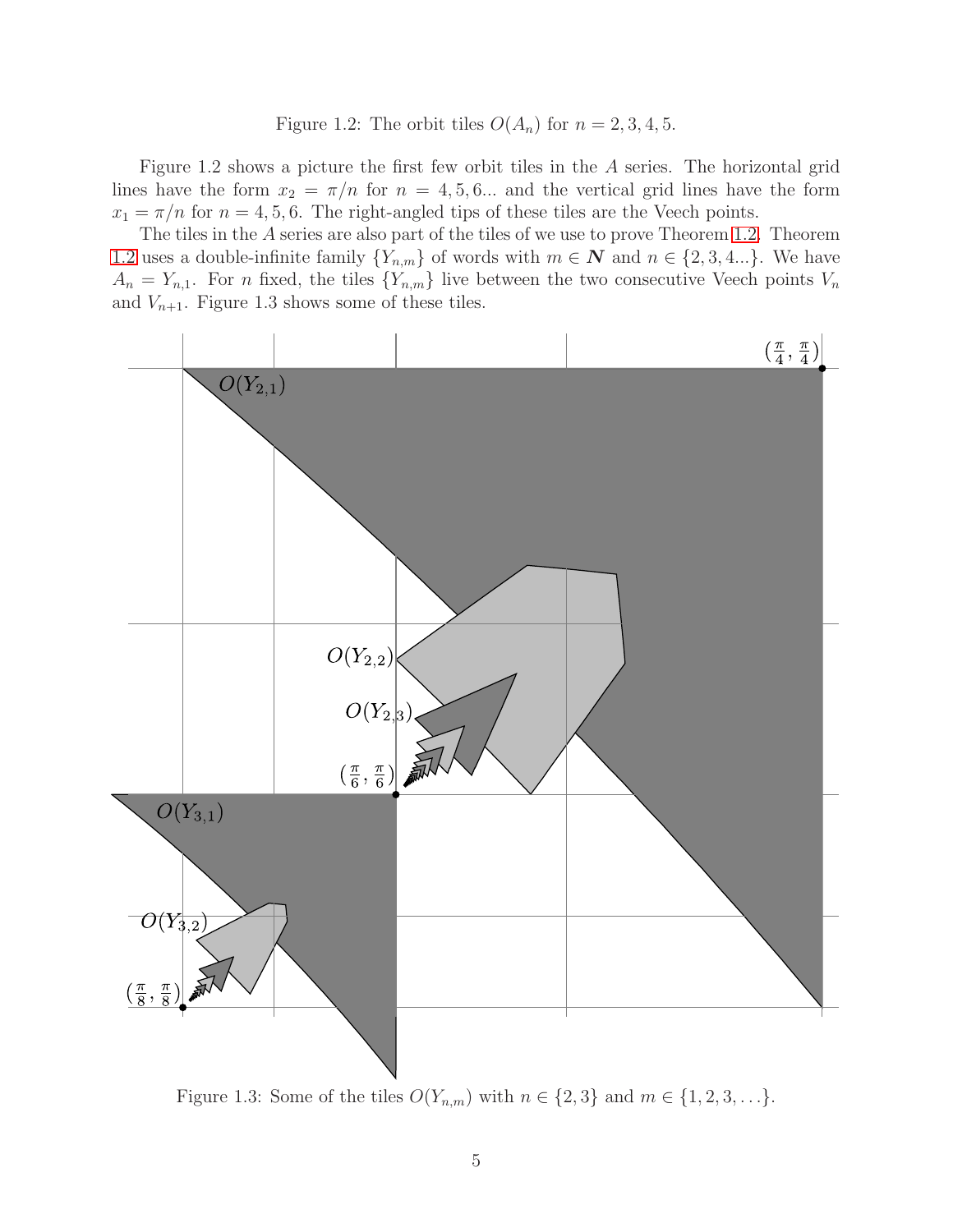Figure 1.4 shows a neighborhood of the point  $V_4 = (\pi/8, \pi/8)$ , a point in the bottom left corner of Figure 1.3. The tiles  $O(B_4)$  and  $O(C_4)$  are tiny in comparison to the size of  $O(A_4)$ , so much of  $O(A_4)$  is off the screen. The union covers a neighborhood of  $V_4$ .



Figure 1.4: The orbit tiles  $O(A_4)$  and  $O(B_4)$  and  $O(C_4)$  and  $O(W_{4k})$  for  $k = 1, ..., 9$ .

### 1.3 Asymptotic Self-Similarity and Fourier Series

<span id="page-5-0"></span>Let  $O_{nk} = O(W_{nk})$ . The following self-similarity result, which is the central technical result in the paper, implies Theorem [1.4.](#page-2-2)

**Theorem 1.7 (Central Lemma)** Let  $S_{nk}$  be the dilation which maps  $V_n$  to 0 and expands distances by

$$
\zeta_n k^2; \qquad \zeta_n := 2(n-1)\cot(\pi/2n) \approx 4n^2/\pi
$$

If n is held fixed and  $k \to \infty$  then the closure of  $S_{nk}(O_{nk})$  Hausdorff-converges to the convex quadrilateral  $Q_n$  with vertices

$$
v_1 = \left(-\frac{1}{n}, 1 - \frac{1}{n}\right);
$$
  $v_2 = \left(1 - \frac{1}{n}, -\frac{1}{n}\right);$   $v_3 = (a_n, a_n);$   $v_4 = (\mu_n a_n, \mu_n a_n);$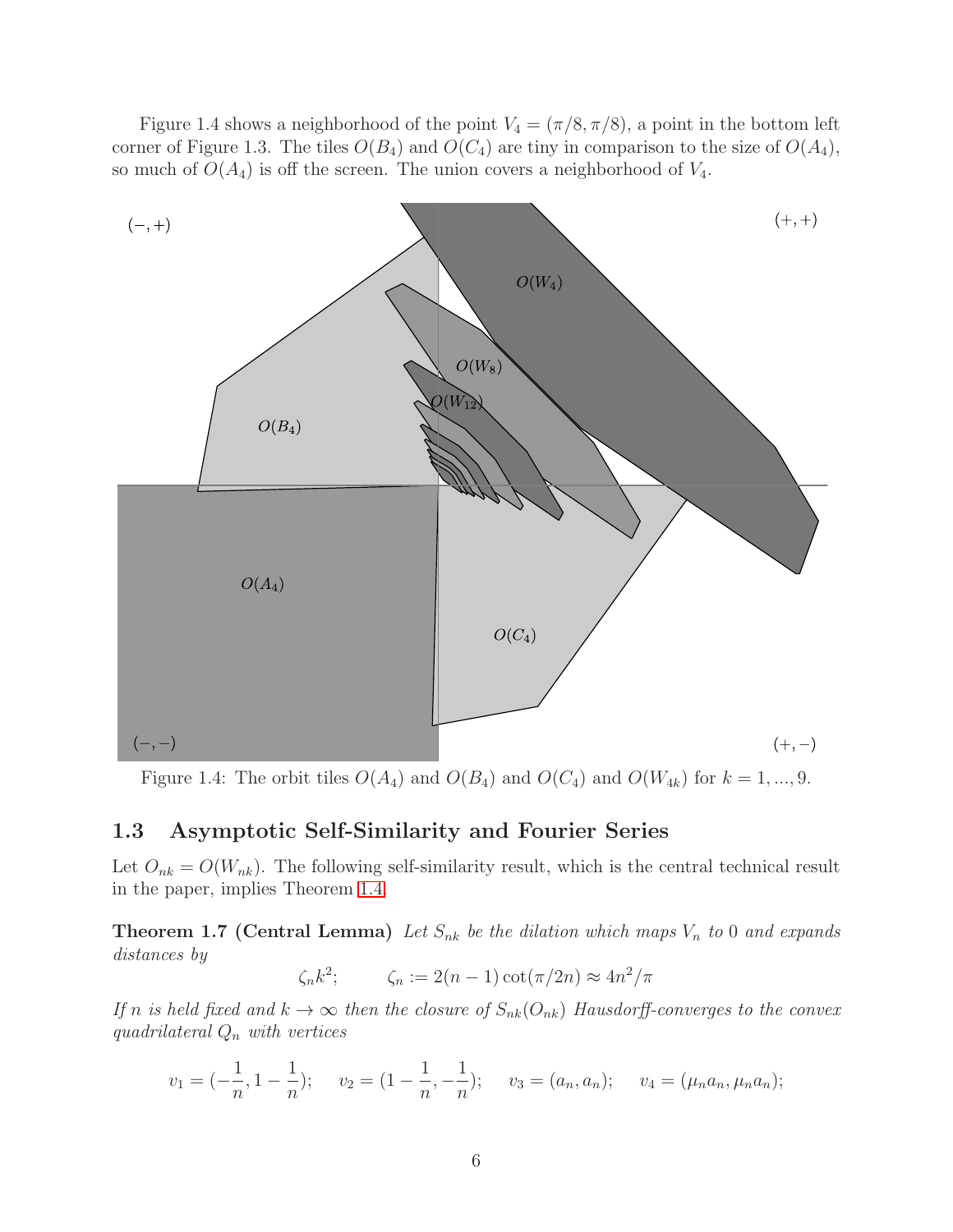where

$$
a_n = \frac{1}{2} - \frac{1}{2n};
$$
  $\mu_n = \frac{1}{2} - \frac{\tan^2(\pi/2n)}{2}.$ 

The convergence is such that any compact subset  $Q'_n \subset Q_n$  is contained in  $S_n(O_{nk})$  for k sufficiently large in comparison to n.

An example of the limiting quadrilateral  $Q_n$  is shown in figure 1.5, below.

**Proof of Theorem [1.4:](#page-2-2)** Fixing n, Theorem [1.7](#page-5-0) implies that there are constants  $0 < \epsilon_1 < \epsilon_2$ such that, for k sufficiently large,  $O(W_{nk})$  contains the set  $V_n + \Lambda_k$ , where  $\Lambda_k$  is the convex hull of

 $(\epsilon_1/k^2, 0); \quad (\epsilon_2/k^2, 0); \quad (0, \epsilon_1/k^2); \quad (0, \epsilon_2/k^2)$ 

for k large. But the union of the sets  $V_n + \Lambda_k$  covers  $N(n, \epsilon)$  for some  $\epsilon > 0$ . These sets "bunch up" as  $k \to \infty$ . Compare Figure 1.4. So, Theorem [1.7](#page-5-0) proves Theorem [1.4.](#page-2-2)



Figure 1.5: The limiting quadrilateral  $Q_4$ .

Our technique for proving Theorem [1.7](#page-5-0) involves looking at the Fourier transforms of the analytic functions which define the edges of the orbit tiles of interest to us. The Fourier transforms of these functions are functions defined on  $\mathbb{Z}^2$ . It turns out that the supports of these Fourier transforms grow "linearly" with the parameter  $k$  in a way we make precise in §[6.](#page-45-0) To deal with with the situation as  $k \to \infty$  we prove the Quadratic Rescaling Theorem, a result which describes the asymptotic limits of a family of functions which vary with the prescribed growth. One of the main technical innovations in the paper is a combinatorial method for understanding such growing families of Fourier series. Our technique seems to be more general than the application we give here, but so far this is the main application.

### 1.4 Paper Outline

In §[2](#page-8-0) we will give background information about triangular billiards, and in particular discuss how one computes the orbit tile  $O(W)$  based on the combinatorics of the word W. All of the constructions in §[2](#page-8-0) are programmed into McBilliards. The interested reader can see these constructions in action when using the program.

In section [3,](#page-19-0) we prove theorem [1.2.](#page-2-0)

In §[4](#page-25-0) we will prove Theorem [1.3.](#page-2-1)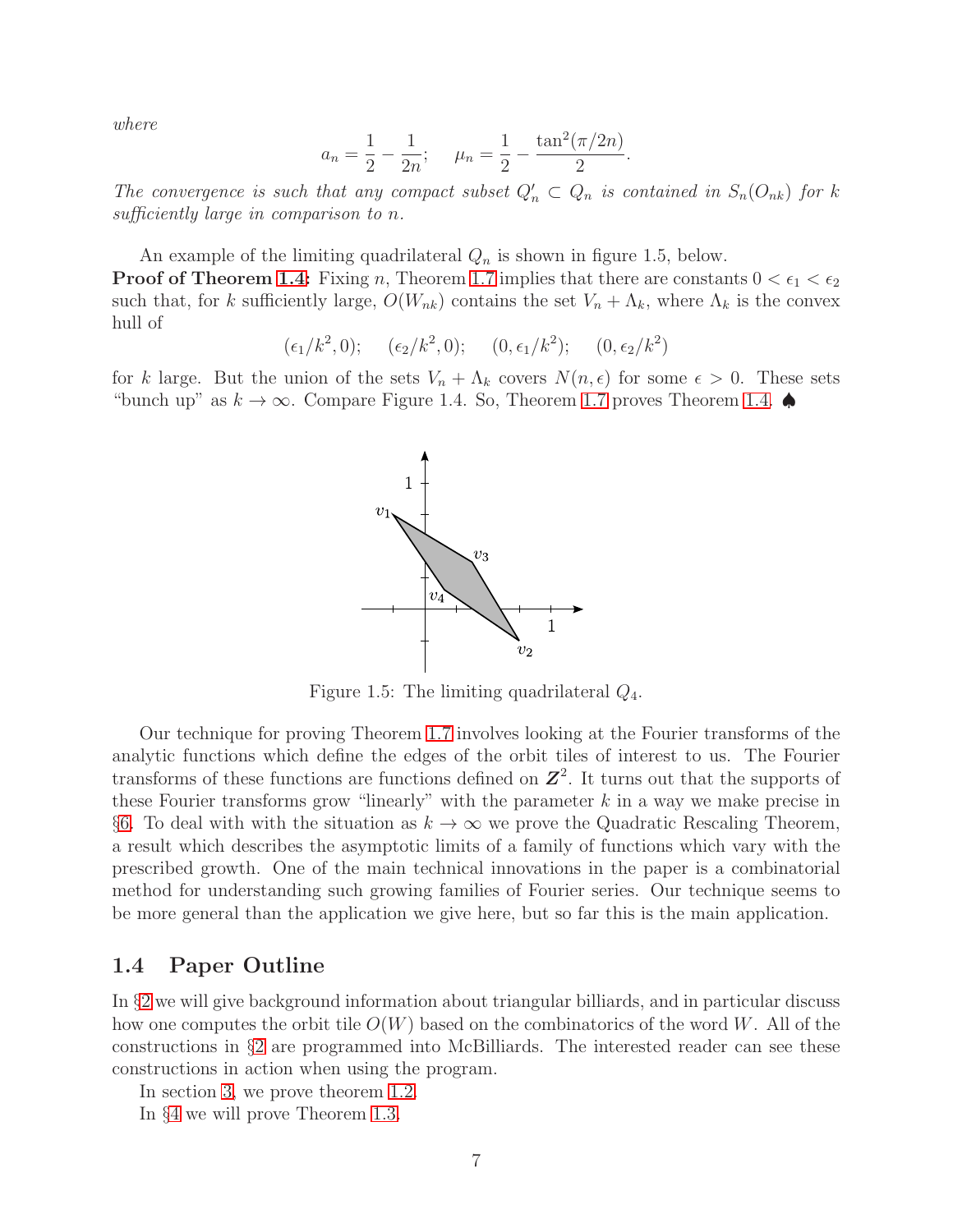§[5-](#page-37-0)[8](#page-58-0) are devoted to the proof of the Central Lemma, namely Theorem [1.7.](#page-5-0) In §[5](#page-37-0) we will introduce our words  $W_{nk}$ , and prove some preliminary results about the orbit tiles  $O_{nk} := O(W_{nk})$ . In particular, we will isolate a region  $R_{nk} \subset \Delta$  with the property that (independent of n and k) a certain 16 functions define  $O_{nk} \cap R_{nk}$ .

In §[6](#page-45-0) we will prove the Quadratic Rescaling Theorem, a result that is designed to analyze infinite families of defining functions, such as the 16 families we isolate in §[5.](#page-37-0) In §[7](#page-54-0) and §[8](#page-58-0) we will use the Quadratic Rescaling Theorem to finish the proof of Theorem [1.7.](#page-5-0)

In §[9,](#page-68-1) which is logically independent from the rest of the paper, we prove theorem [1.5.](#page-3-1) This classifies the Veech triangles  $V_n$  which lie in the interior of an orbit tile.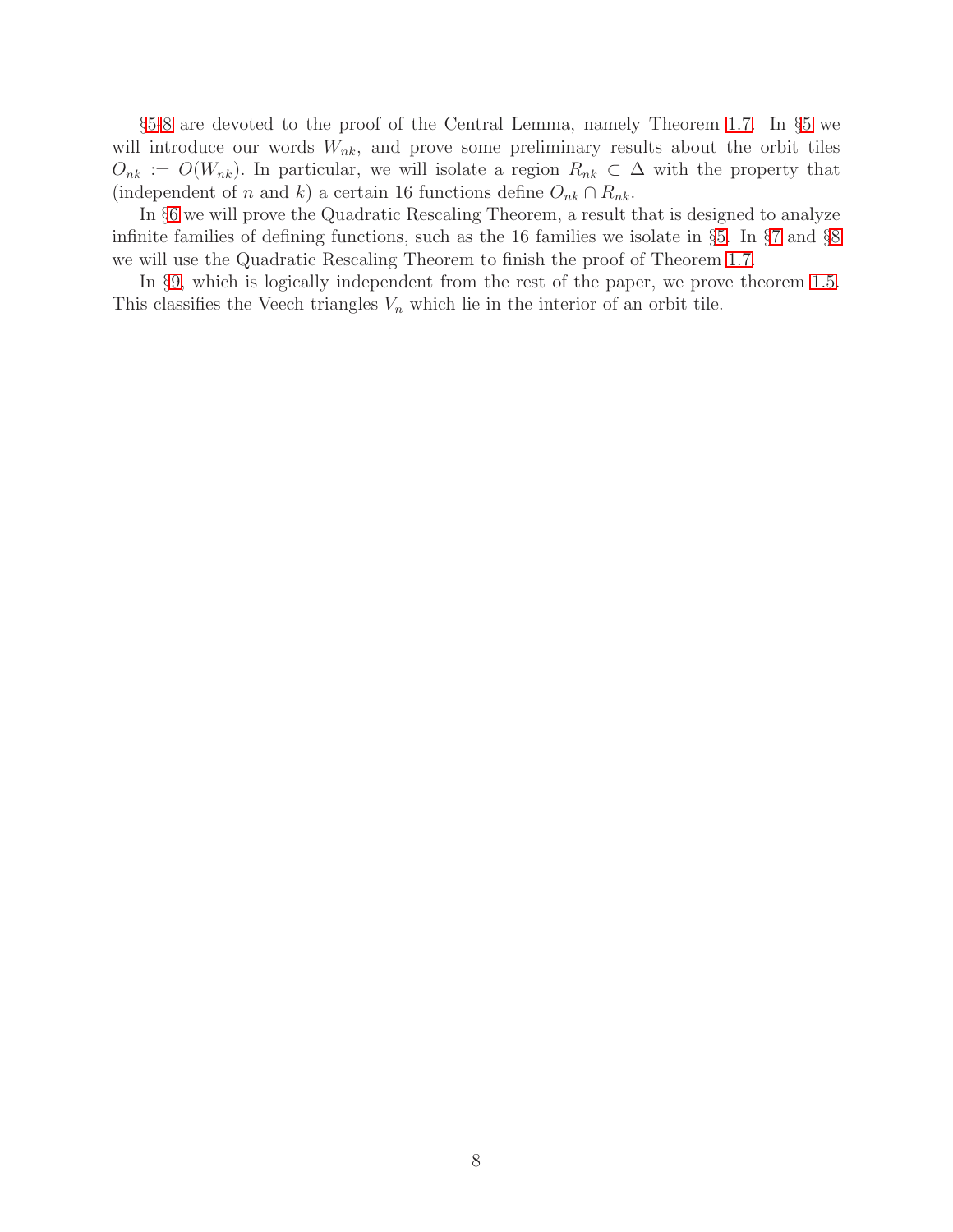# <span id="page-8-0"></span>2 Billiard Paths and Defining Functions

### 2.1 Unfoldings

The unfolding of a word W with respect to a triangle T, which we denote by  $U(W,T)$ , is the union of triangles obtained by reflecting  $T$  out according to the digits of  $W$ . This construction is discussed in detail in [\[Sch06a\]](#page-80-12) and in e.g. [\[Tab95\]](#page-80-9). We will persistently abuse our notation in the following sense: A point  $X$  in parameter space represents a triangle  $T = T_X$ . We will often write  $U(W, X)$  in place of  $U(W, T)$ .

There is a sequence of vertices which runs across the top of  $U(W, T)$ . We call these the top vertices and label them  $a_1, a_2, \ldots$  from left to right. There is a sequence of vertices which runs across the bottom of  $U(W, T)$  and we label these  $b_1, b_2, \dots$  from left to right. Figure 2.1 shows an example of an unfolding, with respect to the Veech point  $V_3$ .



Figure 2.1:  $U(2323132313123232313131, V_3)$  with a centerline

It is worth pointing out that one of the apparent edges of the unfolding in Figure 2.1 is not actually an edge of reflection. Figure 2.2 shows the unfolding of the same word with respect to a different point.



Figure 2.2  $U(2323132313123232313131, (\pi/5, \pi/6))$ 

Remark: We mainly care about unfoldings of isosceles triangles or triangles that are very nearly isosceles. From here on in, most of our pictures show unfoldings of isosceles triangles. However, as with Figure 2.2, we sometimes show an unfolding of a non-isosceles triangle so as to illustrate a point.

The first side of U has been highlighted in both examples. W represents a periodic billiard path in T iff the first and last sides of  $U(W,T)$  are parallel and the interior of  $U(W, T)$  contains a line segment L, called a *centerline*, such that L intersects the first and last sides at corresponding points. In both examples above, the first and last sides are parallel. However, the centerline only exists for Figure 2.1. In particular, Figure 2.1 shows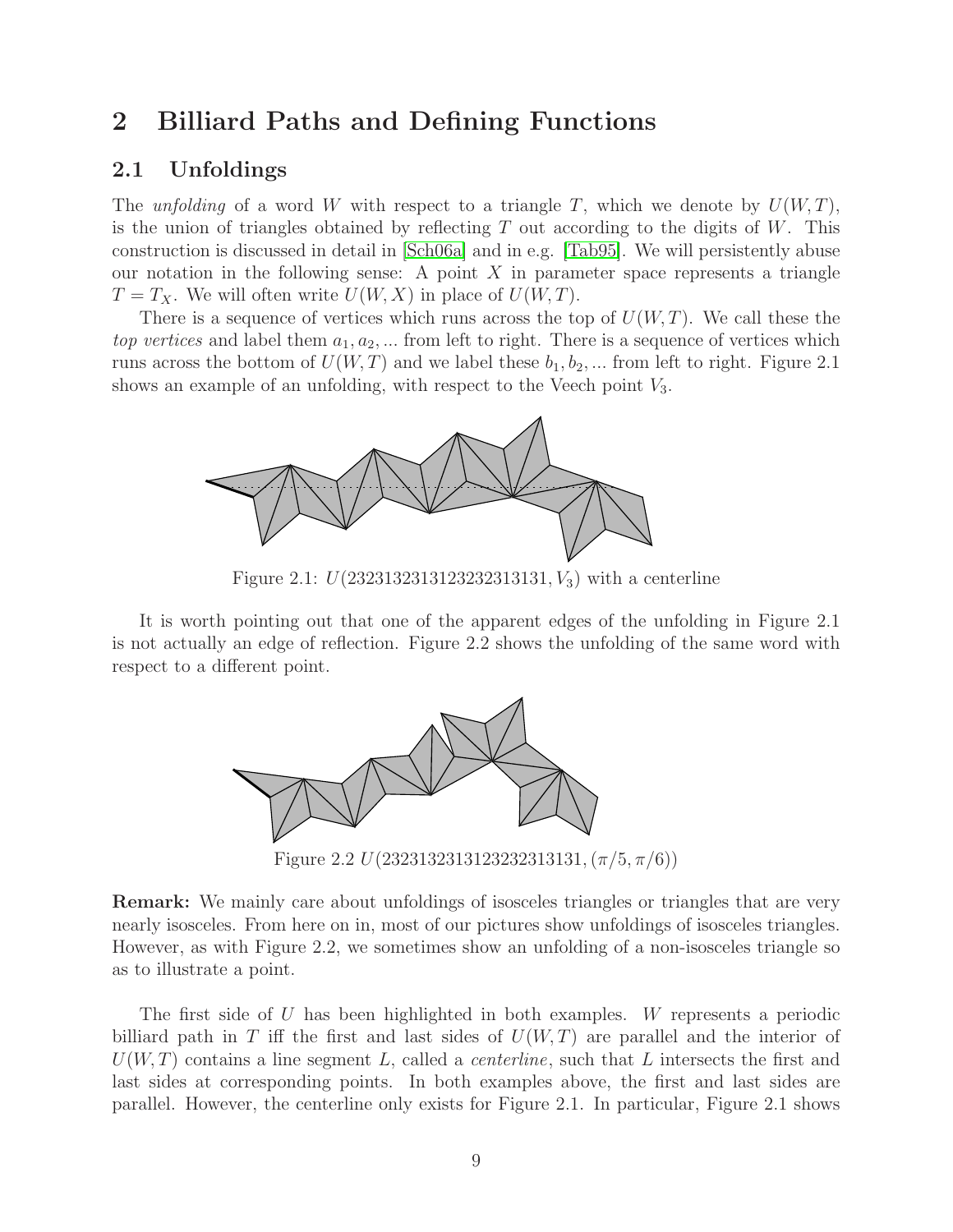that the given word describes a periodic billiard path for the triangle corresponding to  $V_3$ . As in Figures 2.1 and 2.2 we always rotate the picture so that the first and last sides are related by a horizontal translation. We call this horizontal translation the holonomy.

### 2.2 Stability and Hexpaths

A word W is called *stable* if the first and last sides of  $U(W, T)$  are parallel for any triangle T. This implies that  $O(W)$  is an open set. In this section we will explain a combinatorial criterion for stability. The proof is well known, and we omit it. See [\[Sch06a\]](#page-80-12) for details.



Figure 2.3: The fundamental hexagon

Let  $H_0$  be the outer hexagon shown in Figure 2.3. The shape if  $H_0$  is a bit strange, but the inscribed hexagon has vertices on the integer lattice  $\mathbb{Z}^2$  as shown. Also, H is well related to a square of side-length 2, as shown on the right hand side of Figure 2.3. The sides of  $H_0$ are divided into 3 types, according to their label. Let  $\mathcal H$  denote the tiling of  $\mathbb R^2$  by translates of  $H_0$ . By  $H$  we really mean the union of edges of the tiling. By construction, the midpoints of edges in  $\mathcal{H}$  lie in  $\mathbb{Z}^2$ .

Given the word W, we can draw a path in  $\mathcal{H}$  by following the edges as determined by the word: we move along the dth family when we encounter the digit  $d$ . Figure 2.4 shows the path corresponding to the examples given in Figures 2.1 and 2.2. The dot in the picture indicates the start of the path. We call this path the *hexpath* and denote it by  $H(W)$ .

**Lemma 2.1 (Hexpath)** The word W is stable iff  $H(W)$  is a closed path.

This condition in the Hexpath Lemma is equivalent to the better known condition, which appears as lemma 3.3.1 in [\[Tab95\]](#page-80-9). We have restricted this lemma to our context.

**Lemma 2.2** A word W is stable iff the number of times each letter  $\ell = 1, 2, 3$  appears in an odd position in W equals the number of times  $\ell$  appears in an even position.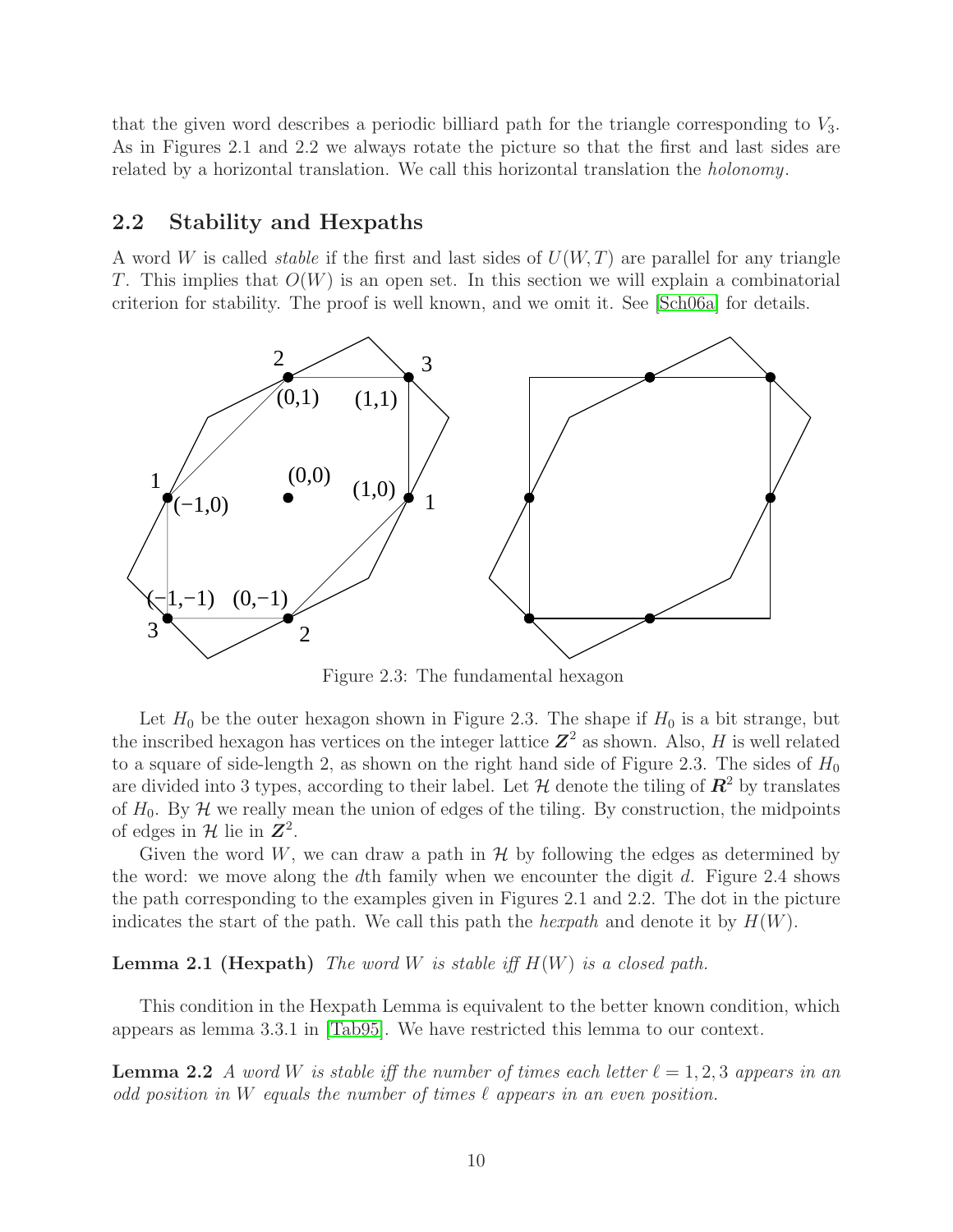<span id="page-10-1"></span>This condition can easily be verified for the example we have been considering. In addition it happens for squares of words of odd length.

Corollary 2.3 (Odd squares are stable) If W is a word of odd length, then  $W^2$  is stable.

<span id="page-10-0"></span>Now we can take care of the loose end from the introduction.

**Corollary 2.4**  $V_3$  is contained in the interior of an orbit tile.

Proof: Figure 2.1 shows that the given word describes a periodic billiard path for the triangle corresponding to  $V_3$ . Figure 2.4 below shows that the hexpath corresponding to this word is closed. Hence, the corresponding billiard path is stable. ♠



Figure 2.4: The hexpath for  $W = 2323132313123232313131$ .

### 2.3 The Squarepath

It turns out that the hexpath  $H(W)$  contains precisely the same information as a certain rectilinear path, which we call the *squarepath*. Each vertex of the hexpath has a unique type 3 edge emanating from it. The squarepath is obtained by connecting the midpoints of these type-3 edges together, in order. We denote the squarepath by  $Q(W)$ . We can also define similar paths based on the edges of type 1 or 2. These paths are somewhat more complicated, though they will be of theoretical importance for us. In practice, however, we will always try to work with the type 3 edges.

If we mark off points on the squarepath at integer steps (starting with a vertex) the resulting points are naturally in bijection with the type 3 edges of the unfolding. In the next section we will elaborate on this bijection. Figure 2.5 shows the squarepath for the examples we have been considering The hexpath is drawn underneath in grey.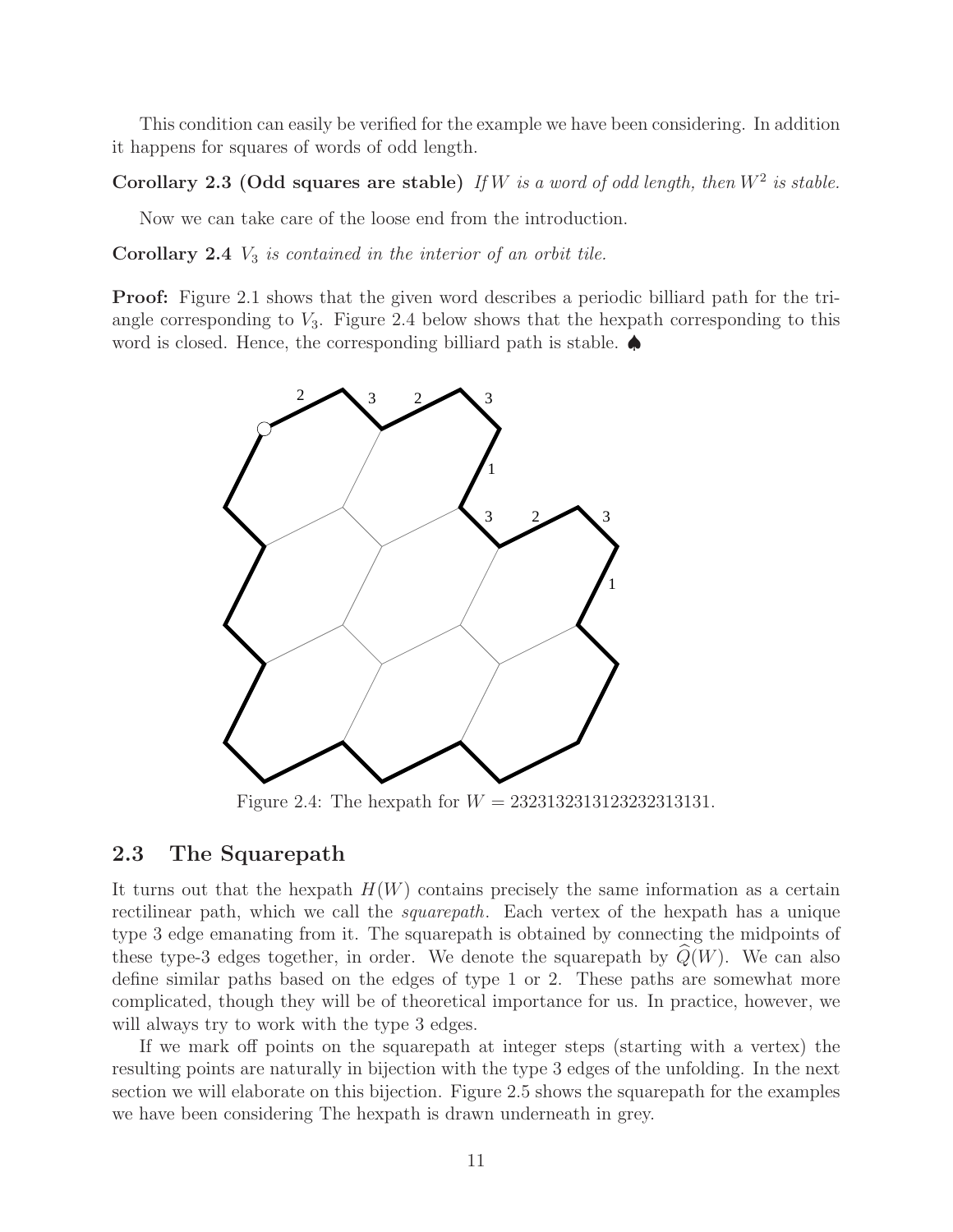

Figure 2.5:  $\widehat{Q}_3(W)$  in black and  $H(W)$  in grey.

It is possible to reconstruct  $H(W)$  from  $\widehat{Q}(Q)$ , when  $\widehat{Q}(W)$  is a closed loop. When  $\widehat{Q}(W)$ is embedded, this loop bounds a finite union of squares. We simply replace each square by the associated hexagon. Then  $H(W)$  is the boundary of the union of hexagons. In general,  $H(W)$  is the union of all the edges of H which intersect  $\widehat{Q}(W)$ . There is a natural ordering to these edges, and so the union of all these edges naturally has the structure of a closed loop.

It turns out that there is a simple algorithm for deducing the combinatorics of the unfolding from the squarepath. Say that a  $k$ -dart is a union of k triangles, arranged around a common vertex, in the pattern shown in Figure 2.6 for  $k = 2, 3, 4$ . A k-dart is just an unfolding with respect to either the word  $(13)^{k-1}1$  or the word  $(23)^{k-1}2$ .

Remark: We shall almost always consider darts made from isosceles triangles. Indeed, the idea of grouping the unfolding into darts is mainly a combinatorial trick, and in our applications we might as well perform the trick with respect to unfoldings of isosceles triangles. However, some of our pictures show darts made from triangles that are not quite isosceles.



Figure 2.6: k-darts for  $k = 1, 2, 3$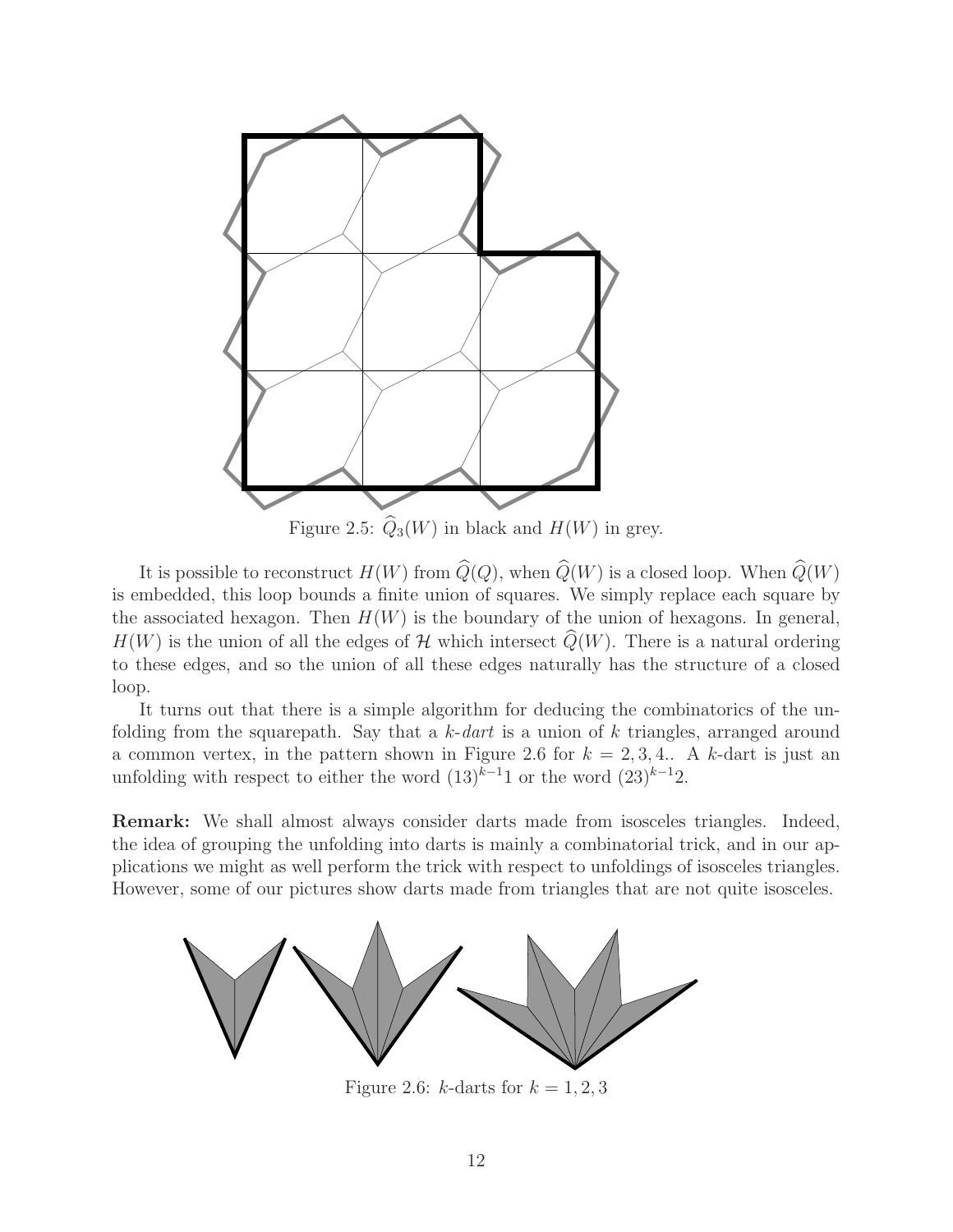We say that the 3-spine of the dart is the union of the two outermost long edges. We have highlighted the spines of our darts in Figure 2.6.

The relation of  $U(W, *)$  to  $Q(W)$  is as follows:

- The maximal darts of the unfolding are in bijection with the edges of the square path. (The maximal k-darts correspond to edges of length  $2k$ .) The maximal darts are glued together along their 3-spines.
- Two consecutive maximal darts lie on opposite sides of their common 3-edge iff  $\widehat{Q}(W)$ makes a northwest or southeast turn at the vertex corresponding to this 3-edge.

To make this work precisely, we need to take the infinite periodic continuation of  $U$ , or else identify the first and last sides of  $U$  to make an annulus. As it is, the reader needs to take special care in figuring out how the rightmost maximal dart fits together with the leftmost one. We have included a copy of Figure 2.2, except with the spines of the maximal darts drawn in black. See Figure 2.7.



Figure 2.7: Dividing the unfolding into maximal darts.

We have taken a lot of trouble to describe the squarepath and its relation to the hexpath and the unfolding because we plan to specify all our words in terms of their squarepaths. Using the square path gives a very simple description of the word, and lets the reader best see the patterns which arise in our families.

### 2.4 Edge Labellings

We label each edge of  $H$  by the coordinates of its midpoint. This labelling is canonical, once we decide which point of  $\mathbb{Z}^2$  gets labeled  $(0,0)$ . The *McBilliards convention* is to assign the label  $(0,0)$  to the edge of  $H(W)$  corresponding to the last digit of W. This edge is the leftmost edge of the unfolding  $U(W, *)$ . In Figure 2.8 we have labeled the origin and several nearby points.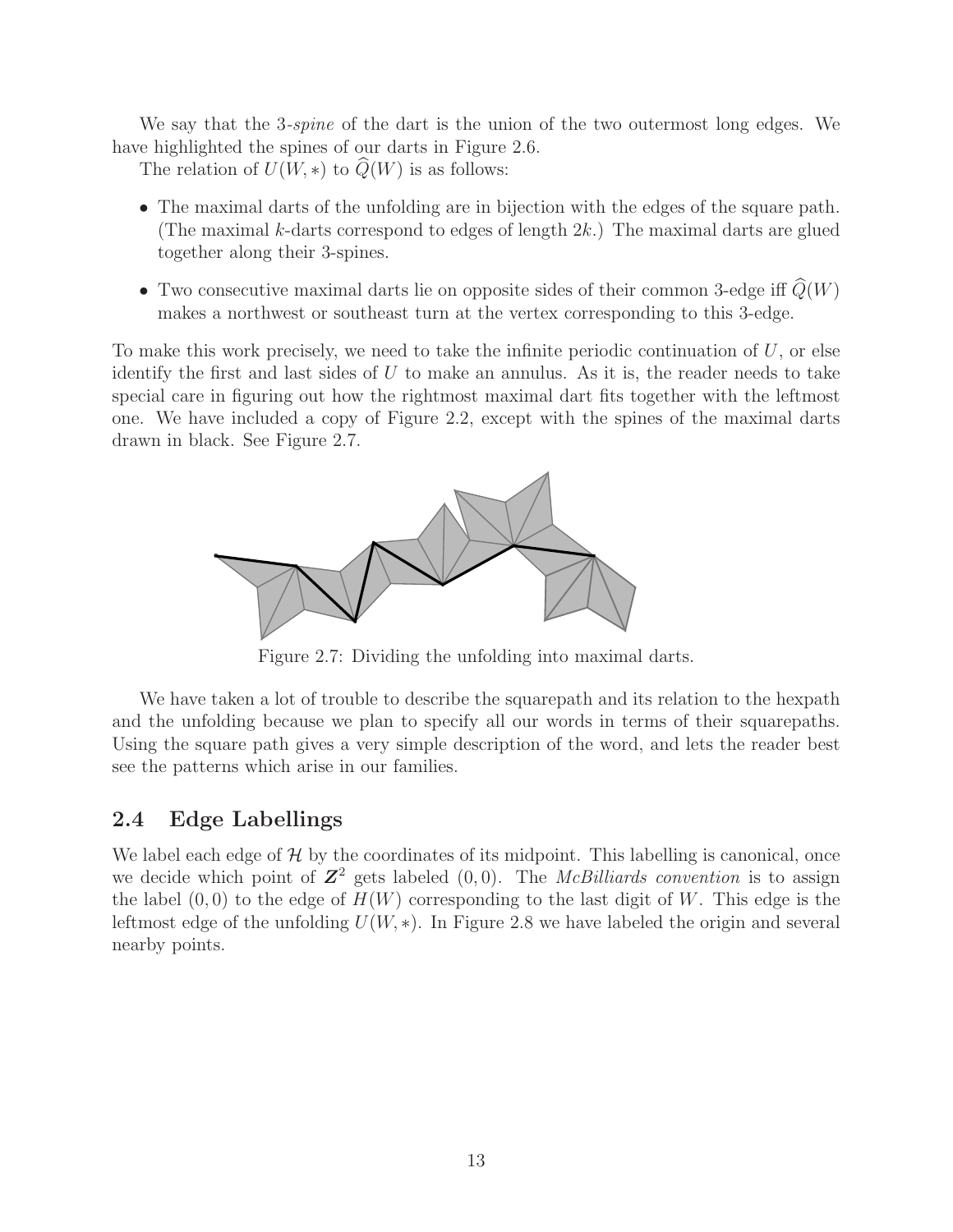

Figure 2.8: Some labellings.

We identify  $\hat{e}$  with its label. Our labelling has a geometric significance. Let  $X = (x_1, x_2)$ be a parameter point and let  $T_X$  be the corresponding triangle. Let  $e_1$  and  $e_2$  be two edges of the unfolding  $U(W, T_X)$ . Let  $\theta(e_1, e_2)$  be the counterclockwise angle through which we must rotate  $e_1$  so as to produce an edge parallel to  $e_2$ . We take  $\theta$  mod  $\pi$ , so that the orientations of  $e_1$  and  $e_2$  are irrelevant. Then, as is easily established by induction:

$$
\theta(e_1, e_2) = X \cdot (\widehat{e}_2 - \widehat{e}_1). \tag{2.1}
$$

### 2.5 Defining Functions

We frequently write

$$
E(x) = \exp(i(x))\tag{2.2}
$$

for notational convenience.

Given two points  $p, q \in \mathbb{R}^2$  we write

$$
p\uparrow q; \qquad p\updownarrow q; \qquad p\downarrow q
$$

iff the y coordinate respectively is greater than, equal, or less than the y coordinate of  $q$ . Suppose that  $p$  and  $q$  are two vertices of our unfolding. In this section we will give the formula for a function  $F = F_{p,q}$  which has the property that  $F = 0$  iff  $p \uparrow q$ . These *defining* functions are computed purely from the word W. The orbit tile  $O(W)$  can be described as the region where the defining functions corresponding to the  $(a_i, b_j)$  pairs are all positive. The edges of  $O(W)$  is defined in terms of the 0-level sets of the defining functions.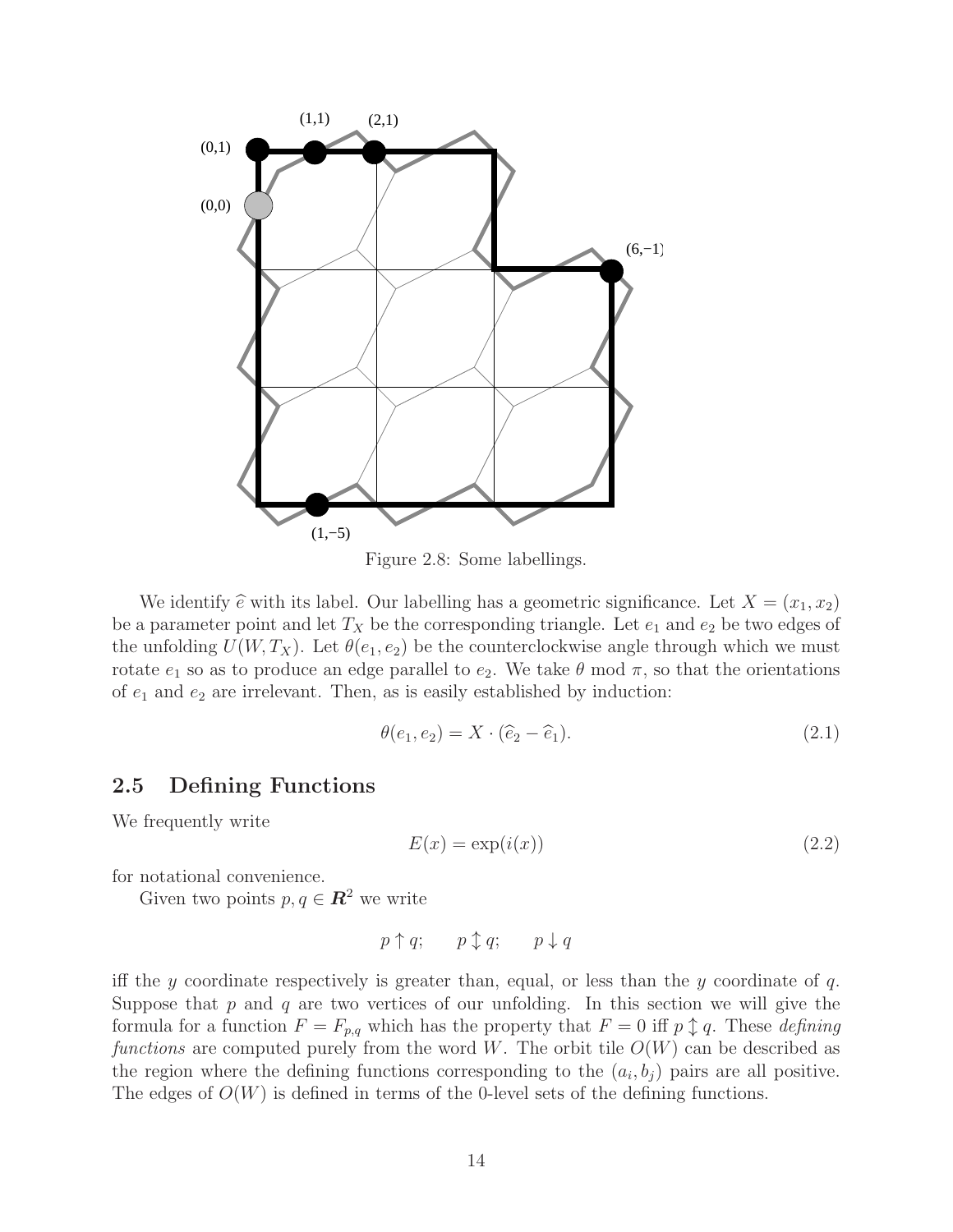For any  $d \in \{1,2,3\}$  there is an infinite, periodic polygonal path made from type-d edges of the infinite periodic continuation of  $U(W, T)$ . The image of this path in  $U(W, T)$  is what we call the *d-spine*. We have already encountered the 3-spine: It is the union of the 3-spines of the maximal darts of  $U(W, *)$ .



Figure 2.9: A 3-path and the 3-spine.

Let  $e_0, \ldots, e_m$  denote the list of edges, ordered from left to right, which appear in the d-spine. We say that the vertices  $p$  and  $q$  are d-connected if there is a polygonal path of type-d edges connecting p to q. In this case, let  $f_0, ..., f_n$  denote these edges, ordered from left to right. We order p and q so that p is the left endpoint of the d-path and q is the right endpoint. The 3 thick grey edges in Figure 2.9 show the 3-path connecting  $p = b_4$  to  $q = a_6$ . We define

<span id="page-14-0"></span>
$$
P(X) = \pm \sum_{i=0}^{n} (-1)^{i} E(X \cdot \hat{f}_{i}); \qquad Q(X) = \sum_{i=0}^{m} (-1)^{i} E(X \cdot \hat{e}_{i}). \tag{2.3}
$$

We will explain the global sign in front of  $P$  below. The reason for the general alternation of the signs is explained in [\[Sch06a\]](#page-80-12). Our functions have the following geometric interpretation: If we normalize so that the d edges have length 1 and rotate  $U(W, T)$  so that the first edge is horizontal, then  $\pm P(X)$  is the vector pointing from p to q and  $Q(X)$  is the translation vector. Therefore,

$$
F := \operatorname{Im}(\pm P\overline{Q}) = 0 \quad \iff \quad p \updownarrow q. \tag{2.4}
$$

For the above example the sign in front of  $P$  turns out to be a  $(+)$ . (See below.) We therefore have

$$
P(X) = E(4x_1 - x_2) - E(6x_1 - x_2) + E(6x_1 - 3x_2).
$$
  

$$
Q(X) = E(x_2) - E(4x_1 + x_2) + E(4x_1 - x_2) - E(6x_1 - x_2) + E(6x_1 - 5x_2) + E(-5x_2).
$$

Here is what we call the function tableau for P.

$$
\begin{array}{cccc}\n (+) & 4 & -1 \\
 & 6 & -1 \\
 & 6 & -3\n\end{array}
$$

When we reconstruct the function from its tableau, we use the convention that the signs of the terms alternate. The  $(+)$  of  $(-)$  indicates the global sign in front of P.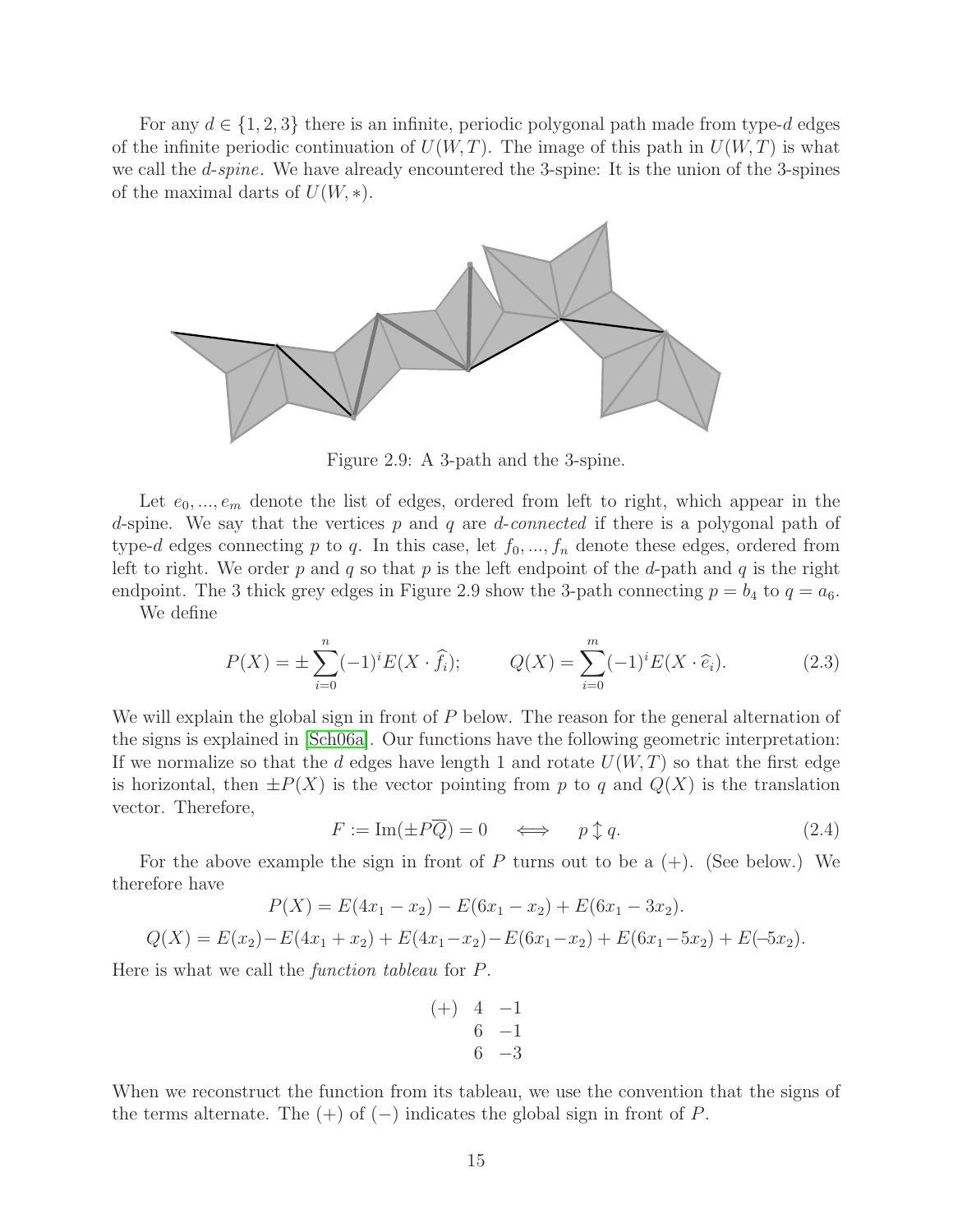

When  $d = 3$ , we can represent both P and Q in terms of the squarepath. First of all, the list of vertices of  $\widehat{Q}$  is precisely the function tableau for Q. The situation for P is more involved: The edges of  $U(W, *)$  are in canonical bijection with the edges which emanate from the vertices of the hexpath. Say that a 3-edge of  $\mathcal Q$  is a *starter* if it corresponds to an edge of  $U(W, *)$  which is incident to p. Say that a 3-edge of H is a finisher if it corresponds to an edge of  $U(W, *)$  which is incident to q. Let  $\widehat{P}$  denote the shortest sub-path of  $\widehat{Q}_d(W)$  whose initial endpoint is the midpoint of a starter and whose final endpoint is the midpoint of a finisher. Then the function tableau for  $P$  is just the list of coordinates of the vertices of  $P$ . Figure 2.10 shows the paths corresponding to  $\hat{P}$  and  $\hat{Q}$ . The origin is marked with a grey dot.

We can interpret the path  $\widehat{Q}$  as a function from  $\mathbb{Z}^2$  to  $\mathbb{Z}$ , as follows. We alternately color the vertices encountered by Q black and white, starting with white.  $\widehat{Q}$  assigns the value  $x_1 - x_2$  to  $X \in \mathbb{Z}^2$  if  $x_1$  white vertices of  $\widehat{Q}$  coincide with X and if  $x_2$  black vertices of  $\widehat{Q}$  coincide with X. We make the same definition for  $\widehat{P}$ , except that we have to take care whether or not to color the first vertex encountered by  $\tilde{P}$  black or white. (See below.) With this interpretation,  $\hat{Q}$  is the Fourier series of  $Q$ .

$$
Q(X) = \sum_{V \in \mathbb{Z}^2} \widehat{Q}(X) E(X \cdot V). \tag{2.5}
$$

The same goes for P and  $\widehat{P}$ .

**The Global Sign:** This discussion supposes that  $F > 0$  if  $q \uparrow p$ . (As above, p is on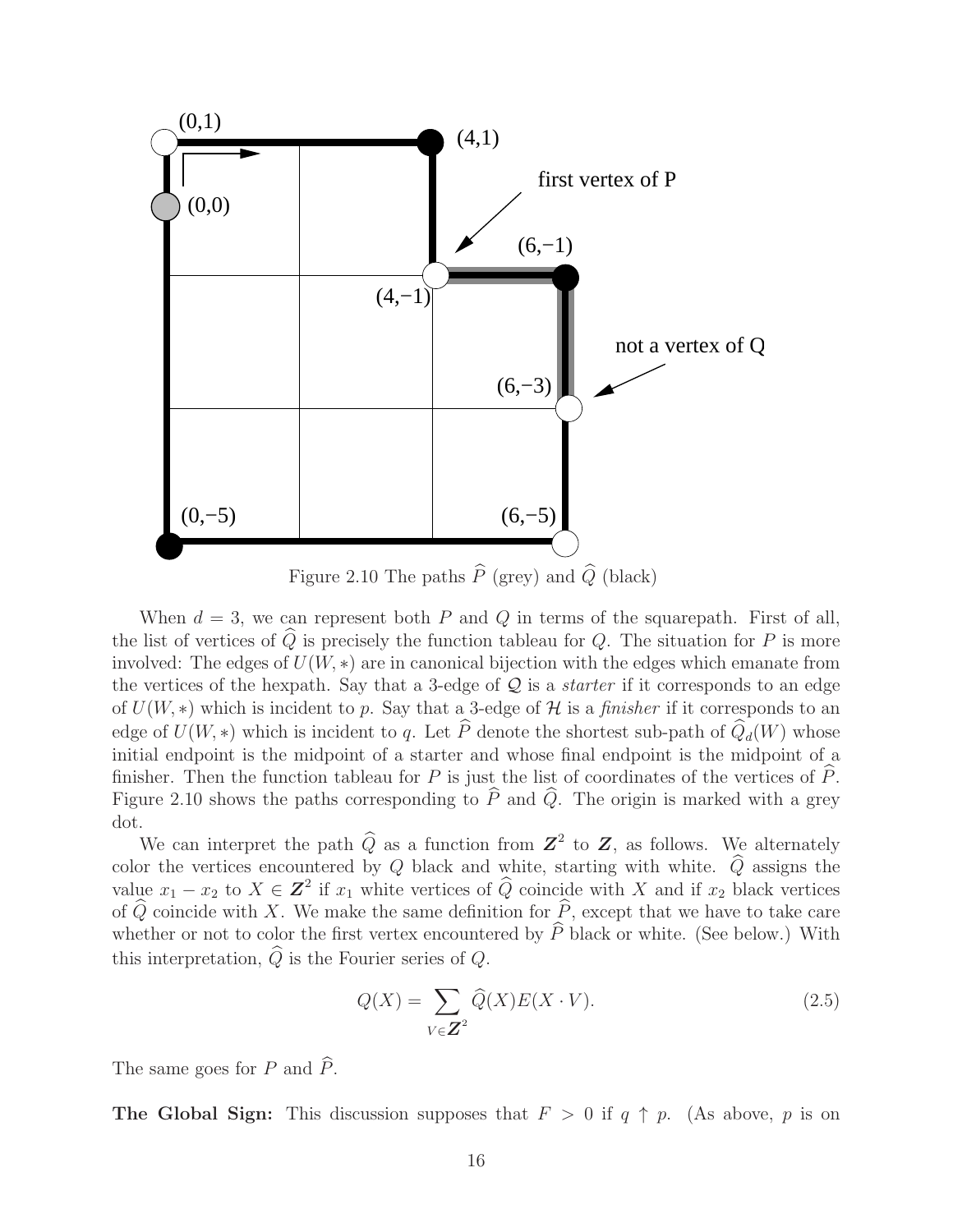the left.) We also suppose that the initial vertex of  $\widehat{P}$  is also a vertex of  $\widehat{Q}$ . In this case, the sign in front of P is  $(-1)^u$ , where u is the number of vertices of  $\hat{Q}$  (starting with the first one) which lie before the first vertex of  $\widehat{P}$ . That is, the initial vertex of  $\widehat{P}$  should get the same color whether it is considered a vertex of  $\widehat{P}$  or a vertex of  $\widehat{Q}$ . For example, we can see from Figure 2.10 that  $u = 2$  and so the sign is a  $(+)$ . This rule has a simple geometric proof: When p and q are the first and last vertices of the 3-spine of U, then  $P = Q$  and so the sign definitely should be a  $(+)$ . If we move q along the 3-spine, the sign does not change, by "continuity": Moving either vertex by 1 "click" should produce a nearby value for P. However, moving the p vertex changes the global sign, given the form of Equation [2.3.](#page-14-0) In general the first vertex of  $\hat{P}$  need not be a vertex of  $\hat{Q}$ . This irritating situation does not arise in this paper. McBilliards has a general algorithm which correctly determines the sign in every possible case.

### 2.6 The Dart Lemma

Figure 2.11 shows a typical dart. We say that the *inferior* vertices of D are the ones which are not adjacent to the 3-spine and not on the 3-spine. The inferior vertices are marked with white dots in Figure 2.11. We call the other vertices of the dart *superior*. In Figure 2.11 the superior vertices are in black or grey and the inferior vertices are in white.



Figure 2.11: An Acute Dart

Recall that the unfolding  $U$  can be written as a union of maximal darts. We say that a vertex of U is inferior if it is an inferior vertex of one of the maximal darts. Let  $\delta(W)$  denote the largest k such that  $U(W, *)$  contains a k-dart. Here is the main result of this section:

**Lemma 2.5 (Dart)** Let  $X = (x_1, x_2)$ . Suppose that

$$
\max(x_1, x_2) \le \frac{2\pi}{\delta(W)}.
$$

Suppose also that all the top superior vertices of  $U(W, X)$  lie above all the bottom superior vertices of  $U(W, X)$ . Then  $X \in O(W)$ .

Remark: There is a more restrictive angle condition that almost immediately guarantees that the maximal darts are acute. This condition is given by

$$
\max(x_1, x_2) \le \frac{\pi}{2\delta(W) - 2}.
$$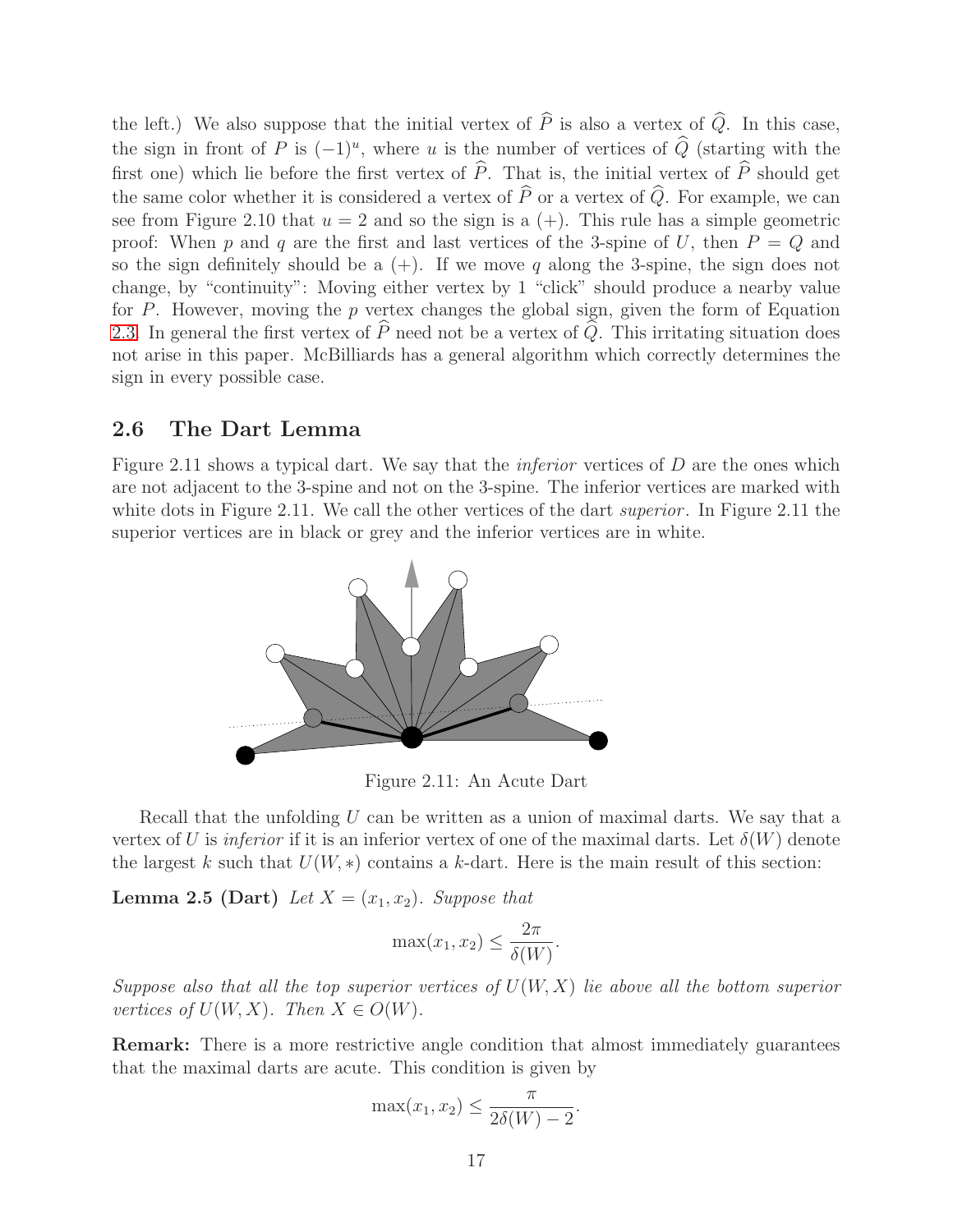This is precisely the condition we will use in the proof of Theorem [1.2.](#page-2-0) Our condition is weaker than this and does not, in itself, guarantee that the maximal darts are acute. However, our weaker condition combines with the second hypothesis of the Dart Lemma to establish the acuteness. See the very end of our proof. We mention this because the discrepancy is likely to otherwise cause confusion.

We will prove the Dart Lemma in several stages. We say that the *base* of a dart is the vertex which is common to all the triangles. The base is denoted by a big black dot in Figure 2.11. We say that the *centerline* of the dart is the ray of bilateral symmetry, emanating from the base. The centerline is indicated by a ray in Figure 2.11. We say that the dart points up if the ray points upward, and *points down* if the ray points downward. Let  $D_V$  denote the union of outermost edges of  $D$  which are not the longest edges. This set is highlighted in Figure 2.11. We say that D is *acute* if  $D_V$  makes an acute angle towards the centerline of the dart. Figure 2.11 shows an acute dart.

<span id="page-17-0"></span>**Lemma 2.6** If  $D$  is an up-pointing acute dart, then each inferior vertex of  $D$  lies above some superior vertex. Likewise, if  $D$  is down-pointing and acute, then each inferior vertex of D lies above some superior vertex of D.

**Proof:** The short edges of D have the same length. Hence the line joining the two superior vertices separates all the inferior vertices from the base. ♠

We call U controlled if the following holds for all maximal darts  $D$  of  $U$ :

- $D$  is acute.
- If the base of D is a bottom vertex of U then U points up
- If the base of  $D$  is a top vertex of  $U$  then  $U$  points down.

**Lemma 2.7** Suppose U is a controlled unfolding. Then the lowest top vertex of U and the highest bottom vertex of U are both superior vertices.

Proof: We will prove this statement for the top vertices. The proof for the bottom vertices is the same. Let v be an inferior top vertex of U. Then there is some maximal dart  $D$  such that  $v$  is an inferior vertex of  $D$ . Each edge of  $D$ , except possibly the edges on the 3-spine, is an edge of reflection of  $U$ . Thus, the inferior vertices of  $D$  all have the opposite type (top or bottom) from the base. Likewise for the superior vertices of  $D$ . Hence, the inferior vertices and the superior vertices of  $D$  all have the same type. Since one inferior vertex of  $D$  is a top vertex, the base of D is a bottom vertex. Since U is controlled, D points up. Lemma [2.6](#page-17-0) now implies that  $v$  is higher than one of the superior vertices  $v'$  of  $D$ . As we already mentioned,  $v'$  is also a top vertex of U. Hence, we have found another top vertex,  $v'$ , which is lower than  $v.$   $\spadesuit$ 

To finish the proof of the Dart Lemma, we just have to establish that  $U = U(W, X)$  is a controlled unfolding. Let  $D$  be a maximal dart of  $U$ . Assume without loss of generality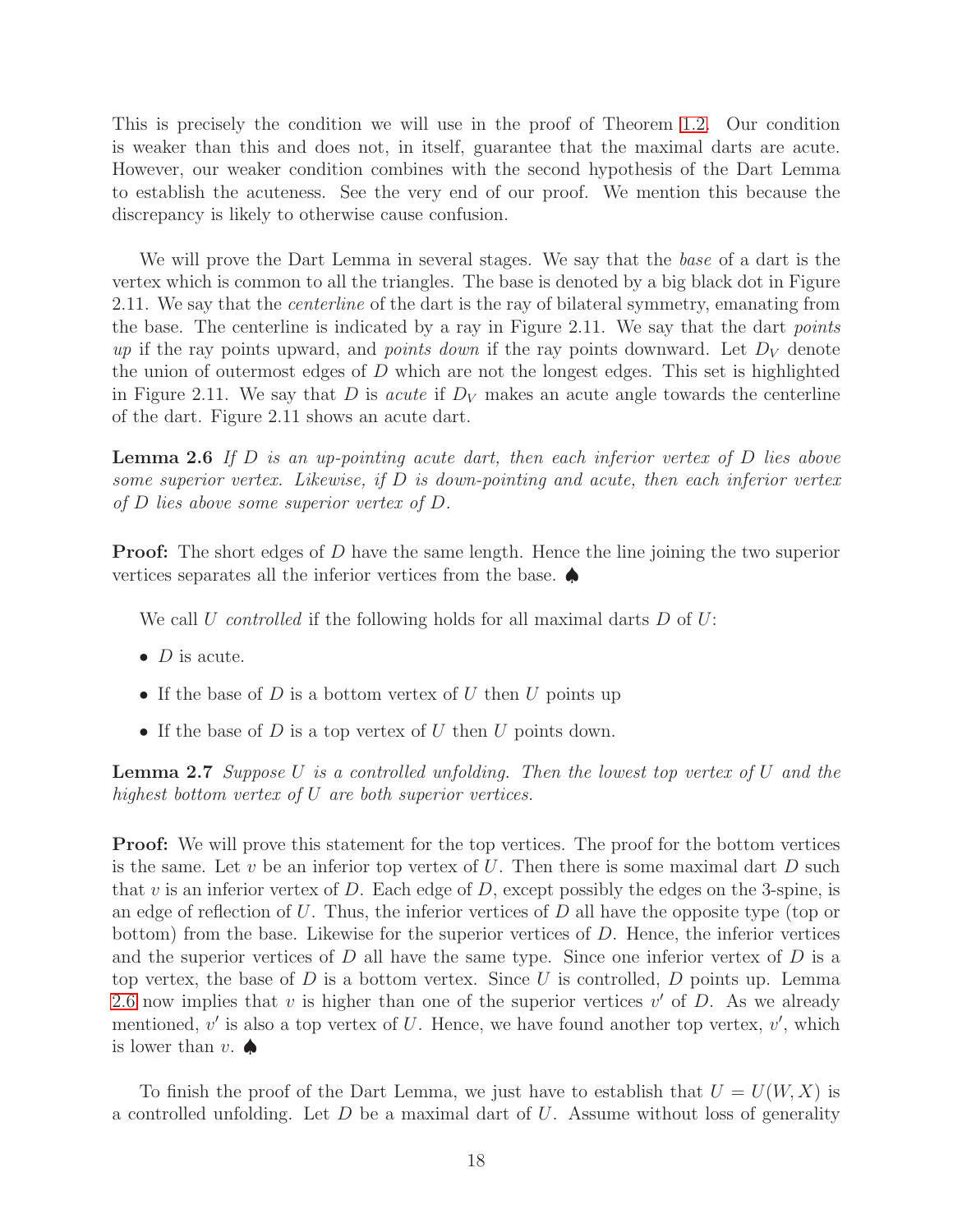that the basepoint of D is a bottom vertex. Each edge of  $D_V$  is an edge of reflection of U. Hence the endpoints of  $D_V$  are top vertices. All these vertices are superior vertices. Hence, the endpoints of  $D_V$  lie above the basepoint of  $D_V$ . Our restriction on X guarantees that the angle of  $D_V$  is at most  $2\pi$ . Hence  $D_V$  must actually make an acute angle, since both its edges point up. The centerline lies between these two up-pointing edges. Hence  $D$  itself is up-pointing. Since  $D$  is arbitrary, we see that  $U$  is controlled. This completes the proof of the Dart Lemma.

### 2.7 Pseudo-Parallel Families

Suppose that e is an edge of the unfolding  $U(W, *)$ . When  $U(W, X)$  is rotated so that it has horizontal holonomy, the line containing e is parallel to the complex number

$$
E(\widehat{e} \cdot X)U_Q(X). \tag{2.6}
$$

We say that the edges  $\{e_0, ..., e_n\}$  form a *pseudo-parallel family* relative to the point  $X_0$ if the dot product  $e_j \cdot X_0$  is independent of j. In this case, the edges  $e_0, ..., e_n$  are all parallel in  $U(W, X_0)$ . We assume that these edges have negative slope in  $U(W, X_0)$ . The points  $\hat{e}_0, \ldots, \hat{e}_n$  must lie on a line segment in  $\mathbb{R}^2$ . In our examples in this paper, the line in question always has slope  $-1$  because  $X_0$  lies on the isosceles line. We order our edges so that  $\hat{e}_0, ..., \hat{e}_n$ appear in order on the line.

Let  $R'(e_j)$  denote the region in parameter space such that  $e_j$  has negative slope in the unfolding. Let  $R(e_j)$  denote the path connected component of  $R'(e_j)$  which contains  $X_0$ .

Lemma 2.8 (Convex Hull)  $R(e_0) \cap R(e_n) \subset R(e_i)$  for all j.

**Proof:** We think of  $\{X_t\}$  as a path in  $R(e_0) \cap R(e_n)$  which connects  $X_0$  to some other point  $X_1$ . Let  $S^1$  denote the unit complex numbers and let  $E: \mathbf{R} \to S^1$  be the universal covering map. For each object  $z \in S^1$  we let  $\tilde{z}$  denote the lift to  $\mathbf{R}$ , so that  $E(\tilde{z}) = z$ . In particular, we define

$$
U(t) = U_Q(X_t); \qquad \widetilde{E}(t) = \widehat{e}_j \cdot X_t; \qquad E_j(t) = E(\widehat{x}_j \cdot X_t).
$$

Let  $I_t \subset \mathbf{R}$  be the interval whose endpoints are  $E_0(t)$  and  $E_n(t)$ . By convexity  $E_j(t) \subset I_t$  for all t. The edges  $e_0(t)$  and  $e_n(t)$  have negative slope for all t. Hence  $\tilde{I}_t$  has length less than  $\pi/2$ for any  $t \in [0,1]$ . Hence  $E_t(j)$  lies in the arc  $I_t$ , which has length less than  $\pi/2$ . If we rotate  $S^1$  so that  $U(t) = 1$  then the endpoints of  $I_t$ , namely  $E_0(t)$  and  $E_j(t)$ , are both contained in the same negative quadrant of  $\mathbb{R}^2$ . (Either (-+) or (+-).) Hence  $I_t$  is contained in one of the negative quadrants. Hence  $E_j(t)$  is also contained in one of these quadrants. That is,  $e_j$ has negative slope for any parameter value t.  $\spadesuit$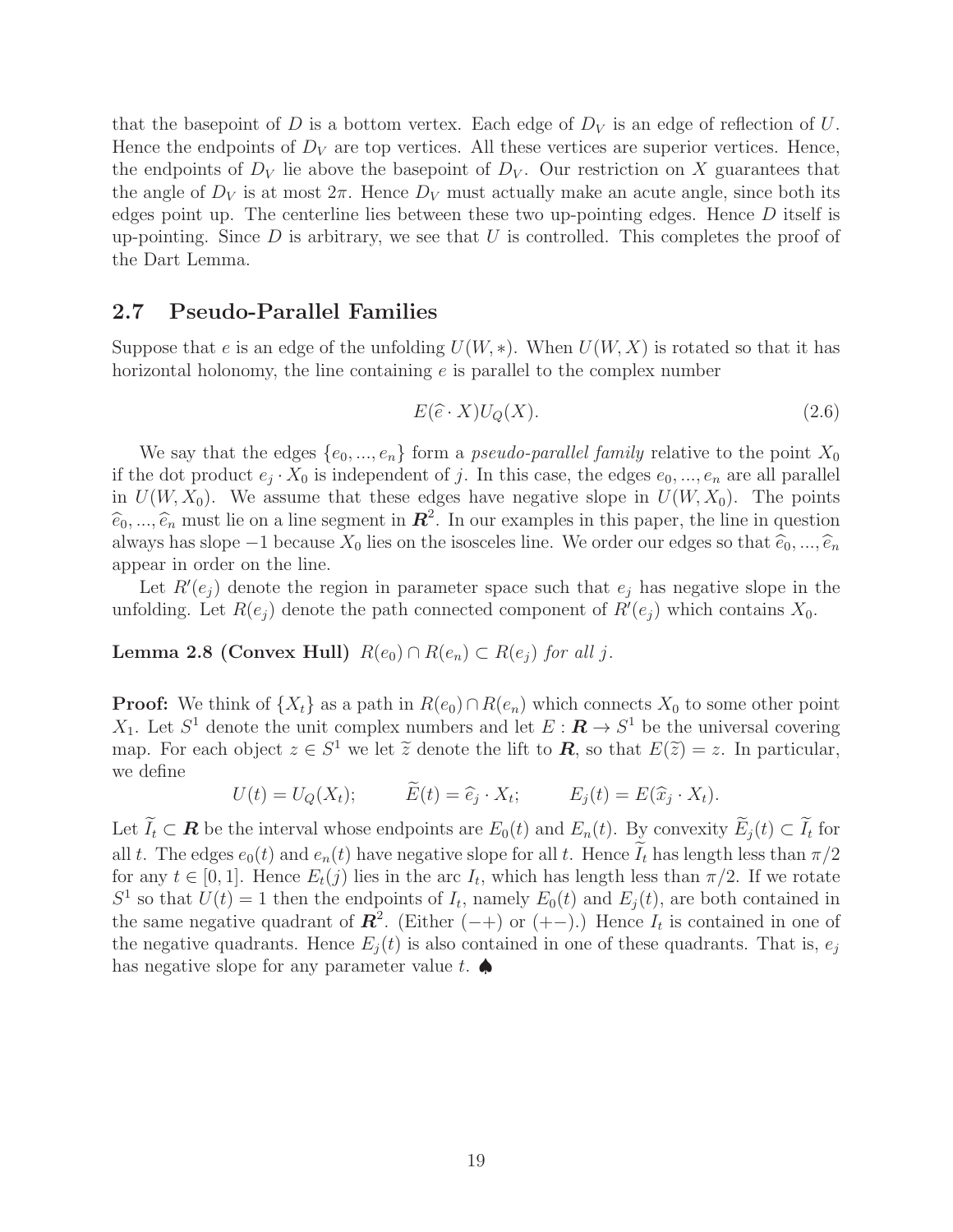# <span id="page-19-0"></span>3 Proof of Theorem [1.2](#page-2-0)

Our proof of Theorem [1.2](#page-2-0) is based on the 2 parameter family  $Y_{m,n}$  of odd-length words.

$$
Y_{n,m} = 1(W_n)^m 32; \qquad W_n = (31)^{n-1} (32)^{n-1}
$$
\n(3.1)

Figure 1.4 of the introduction shows the orbit tiles for some of the words  $Y_{n,m}$ . The family  $W_n$ , which we call the *unstable family*, describes unstable periodic billiard paths in certain isosceles triangles of interest. The square words  $Y_{m,n}^2$  are stable by Corollary [2.3.](#page-10-1) Theorem [1.2](#page-2-0) is therefore a consequence of the following result.

<span id="page-19-1"></span>**Theorem 3.1** For every integer  $n \geq 2$  and real number x so that  $\frac{\pi}{2n+2} < x < \frac{\pi}{2n}$ , there is a periodic billiard path in  $T_x$  with combinatorial type  $Y_{n,m}$  for some  $m \in \mathbb{N}$ .

Here  $T_x$  denote the obtuse isosceles triangle corresponding to the point  $(x, x)$  in the plane. The two small angles of  $T_x$  have measure x-radians.

### <span id="page-19-2"></span>3.1 The Unstable Family

**Proposition 3.2**  $W_n$  describes a periodic billiard path in  $T_x$  for all  $x < \frac{\pi}{2n-2}$ .

**Proof:** The unfolding for the word  $W_n$  consists of two maximal  $n-1$  darts. Given our bounds on  $x$ , we satisfy the hypotheses given in the remark immediately following the statement of the Dart Lemma. Thus, it suffices to consider the superior vertices of the unfolding. There are 4 superior top vertices, labelled  $A, B, C, D$ . Likewise, there are 4 superior bottom vertices, labelled  $E, F, G, H$ . See Figure 3.1. Thus, by the Dart Lemma, it suffices to show that  $X \uparrow Y$  for each  $X \in \{A, B, C, D\}$  and  $Y \in \{E, F, G, H\}$ . We normalize coordinates so that  $A = (0, 0)$ , and the long side has length one. Then, we can compute the coordinates for the 3-spine.

$$
E = (\sin(n-1)x, -\cos(n-1)x). \quad D = (2\sin(n-1)x, 0). \quad H = (3\sin(n-1)x, -\cos(n-1)x).
$$

With this choice, the unfolding is horizontal as desired. (That is,  $A \updownarrow D$ .)



Figure 3.1: An unfolding for the word  $W_5$ . One period is shown, which begins at edge  $AE$ and ends at the parallel edge DH.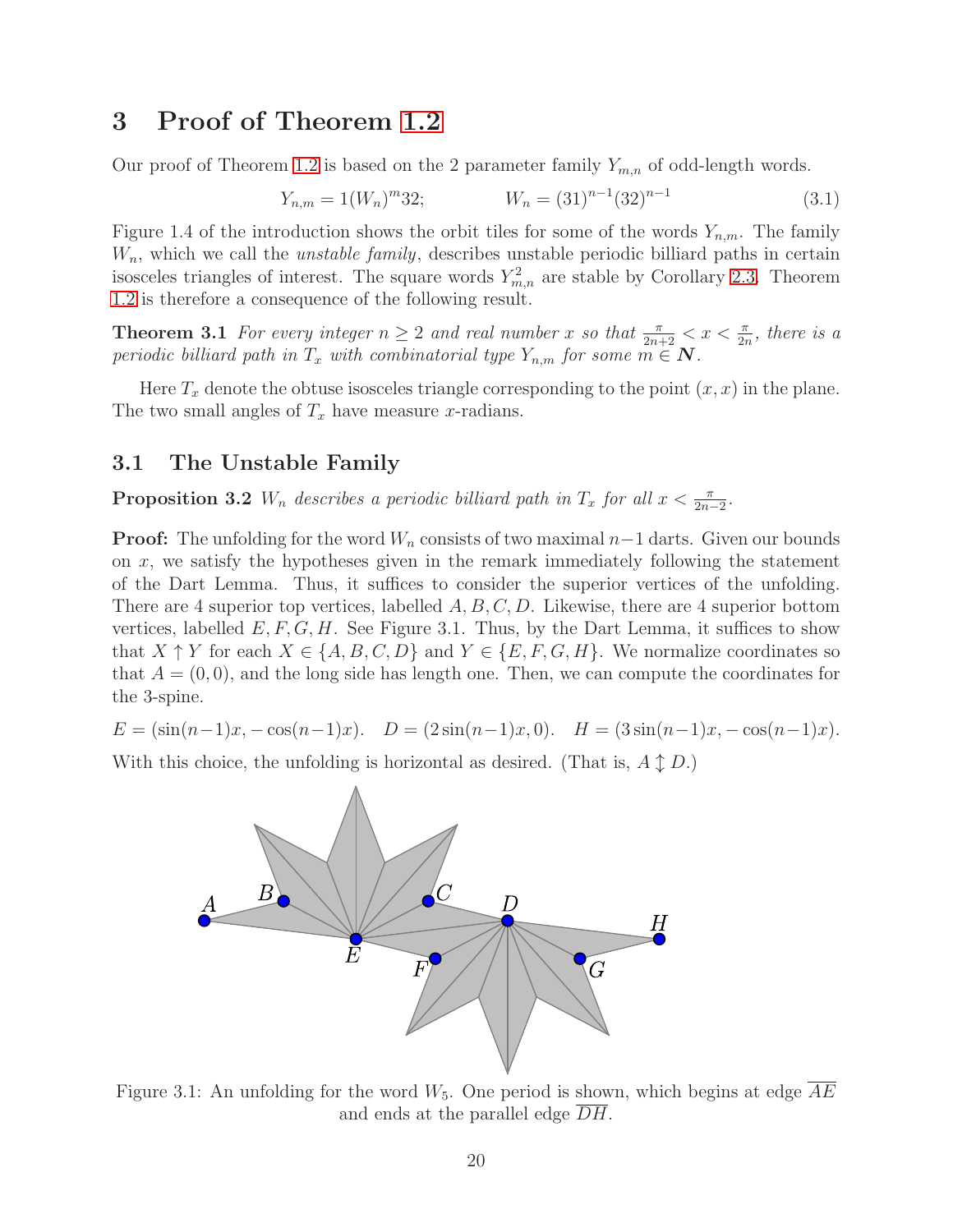By symmetry, each point has a partner-point at the same height:

$$
A \updownarrow D \quad B \updownarrow C \quad E \updownarrow H \quad F \updownarrow G
$$

Thus, it is sufficient to concentrate on the central rhombus,  $CDFE$ . Given a vector  $\mathbf{v} \in \mathbb{R}^2$ , we use  $d(\mathbf{v})$  to denote the angle of the vector made with the horizontal. It is sufficient to check that the four vectors  $\overrightarrow{EC}$ ,  $\overrightarrow{ED}$ ,  $\overrightarrow{FC}$ , and  $\overrightarrow{FD}$  point upward. That is, for v equal each of those four vectors, we must have  $0 < d(\mathbf{v}) < \pi$ . We compute

$$
d(\overrightarrow{FC}) = d(\overrightarrow{EC}) = \frac{\pi}{2} - (n-2)x \quad d(\overrightarrow{ED}) = \frac{\pi}{2} - (n-1)x \quad d(\overrightarrow{FC}) = \pi - (n-1)x
$$

In all cases, we have  $0 < d(\mathbf{v}) < \pi$  for  $0 < x < \frac{\pi}{2n-2}$ .

### 3.2 The stable family  $Y_{n,m}$

The word  $Y_{n,m}$  has an additional special symmetry. If you write  $Y_{n,m}$  in reverse and swap the letters 1 and 2, you get  $Y_{n,m}$  back. Given a word W, let  $\widehat{W}$  denote W written in reverse with 1 swapped with 2. There is some word  $W = W_{m,n}$  such that

<span id="page-20-0"></span>
$$
Y_{m,n} = 1W\bar{3}\bar{W}2,\tag{3.2}
$$

Remark: It is a consequence of work in [\[Hoo07\]](#page-80-4) that every stable periodic billiard path in an isosceles triangle has an combinatorial type W with the symmetry  $\widehat{W} = W$ . This fact, however, is not necessary for our proof here.

<span id="page-20-1"></span>We now record some special properties of words having the form given by the right hand side of Equation [3.2.](#page-20-0)

**Proposition 3.3** Let Y be a word of the form  $Y = 1W3\widehat{W}$  and T be an obtuse isosceles triangle. Consider the unfolding  $U(Y^2, T)$  chosen so that the translation bringing the first edge to the last is horizontal. Then the long edge (edge 3) of the first triangle in the unfolding is horizontal.

**Proof:** Consider the bi-infinite repeating word  $\overline{Y}$ . This word has some symmetry, which is revealed by expanding the word out.

$$
\overline{Y} = \dots 1W3\widehat{W} \ 21W3\widehat{W}2 \big| \ 1W3\widehat{W} \ 21W3\widehat{W}
$$

Reflection in the vertical line above swaps the letters 1 and 2 while preserving 3. This is precisely how the reflective symmetry of the isosceles triangles permutes the labeling of the sides. Thus, this symmetry extends to the bi-infinite unfolding  $U(\overline{Y},T)$ . The direction of the holonomy of  $U(Y^2, T)$  must be the eigenvector corresponding to eigenvalue  $-1$  of the reflective symmetry of  $U(\overline{Y},T)$ . But this reflection is just the reflective symmetry of the first triangle in the unfolding. So these two directions are parallel. ♠

<span id="page-20-2"></span>We will use the following principle for detecting our billiard path. Recall that side 3 denotes the long side of an isosceles triangle.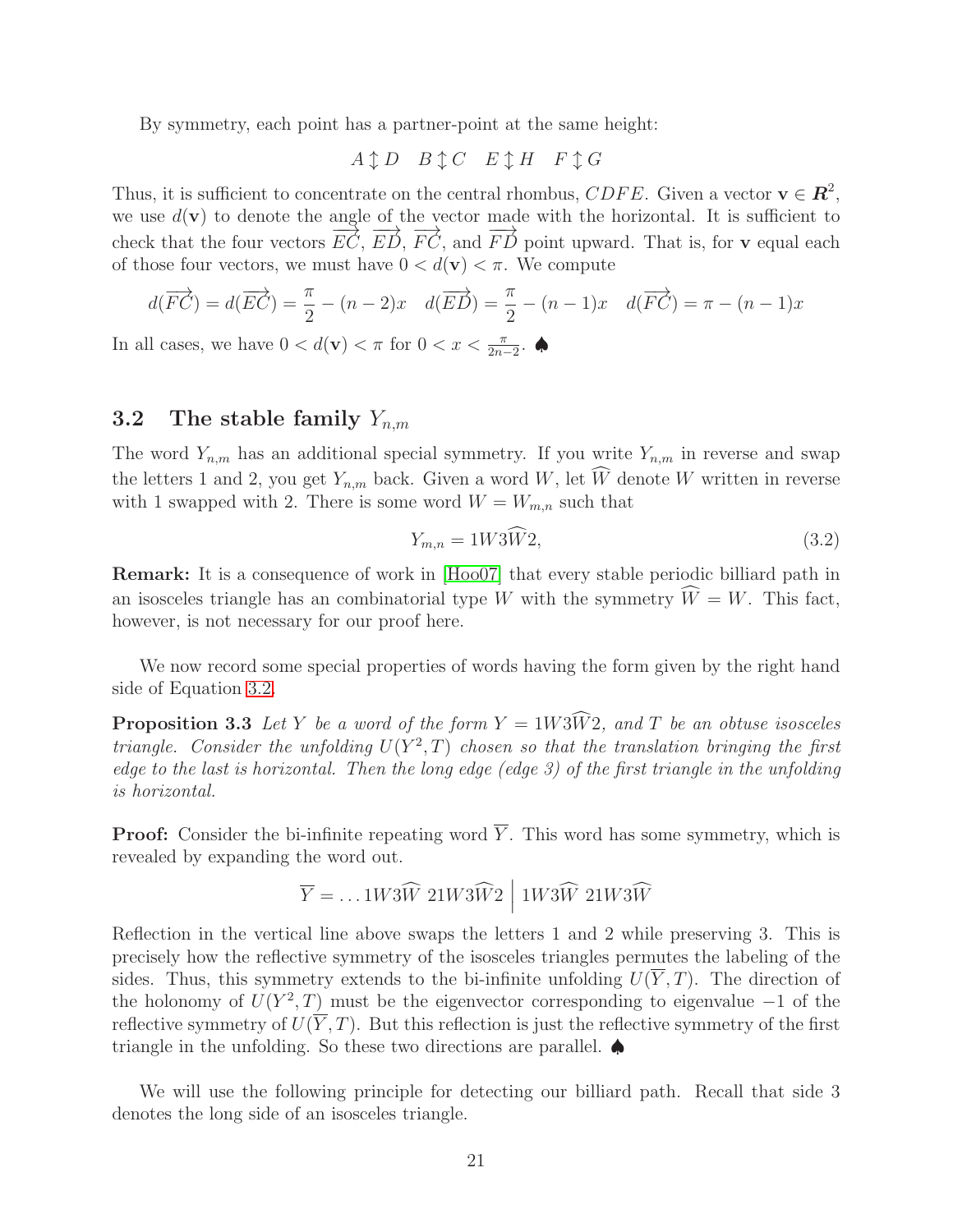Proposition 3.4 Suppose that a billiard path in an obtuse isosceles triangle starts out parallel to side 3, and has initial combinatorial type 1W3, where the final 3 corresponds to an edge which the path hits at the midpoint, M. Then the billiard path is closed and has  $combinatorial type 1W3W2.$ 

See Figure 3.2 for a case when this proposition applies.



Figure 3.2: An unfolding for the square of the word  $Y_{4,1}$ .

**Proof:** The trajectory  $t_1$  described in the proposition lies within the unfolding of the initial word  $1W3$  and then hits M. The unfolding for the word  $1W3W2$  has 180 degree rotational symmetry  $\phi$  around the point M. Thus, the longer trajectory  $t_2 = t_1 \cup \phi(t_1)$  lies within the unfolding of  $1W\overline{3W}2$ . Now consider the unfolding of the even length word  $(1W\overline{3W}2)^2$ . This unfolding has vertical reflective symmetry  $\rho$  which swaps the two halves of the word. (It is vertical assuming the trajectory is horizontal.) The trajectory  $t_3 = t_2 \cup \rho(t_2)$  lies within the unfolding of  $1W3\widehat{W}2$ .

We will break the proof of Theorem [3.1](#page-19-1) into two cases. The first case is easiest.

**Lemma 3.5** For each x satisfying  $\frac{\pi}{2n+1} \leq x < \frac{\pi}{2n}$  there is a periodic billiard path in  $T_x$  with combinatorial type  $Y_{n,1}$ .

**Proof:** Given the triangle  $T_x$ , unfold the triangle according to the square of the word  $Y_{n,1}$  as in Figure 3.2. Let  $M_1$  be the midpoint we must hit. This is the first midpoint of a long side which is the fixed point of a 180 degree rotational symmetry of the the bi-infinite unfolding,  $U(\overline{Y_{n,1}},T_x).$ 

We coordinatize the unfolding so that  $M_1$  is given coordinates  $(0, 0)$ . We will show that all the top vertices have positive y-coordinate, and all the bottom vertices have negative  $y$ coordinate. Regardless of  $n$ , the Dart Lemma tells us that most of the vertices are irrelevant. It is enough to prove this statement for those vertices, who are given names in Figure 3.2. We have named four vertices  $A, B, C$  and  $D$ . The other vertices are either images of these under the rotational symmetry about  $M_1$  (denoted by \*'), images under reflection in the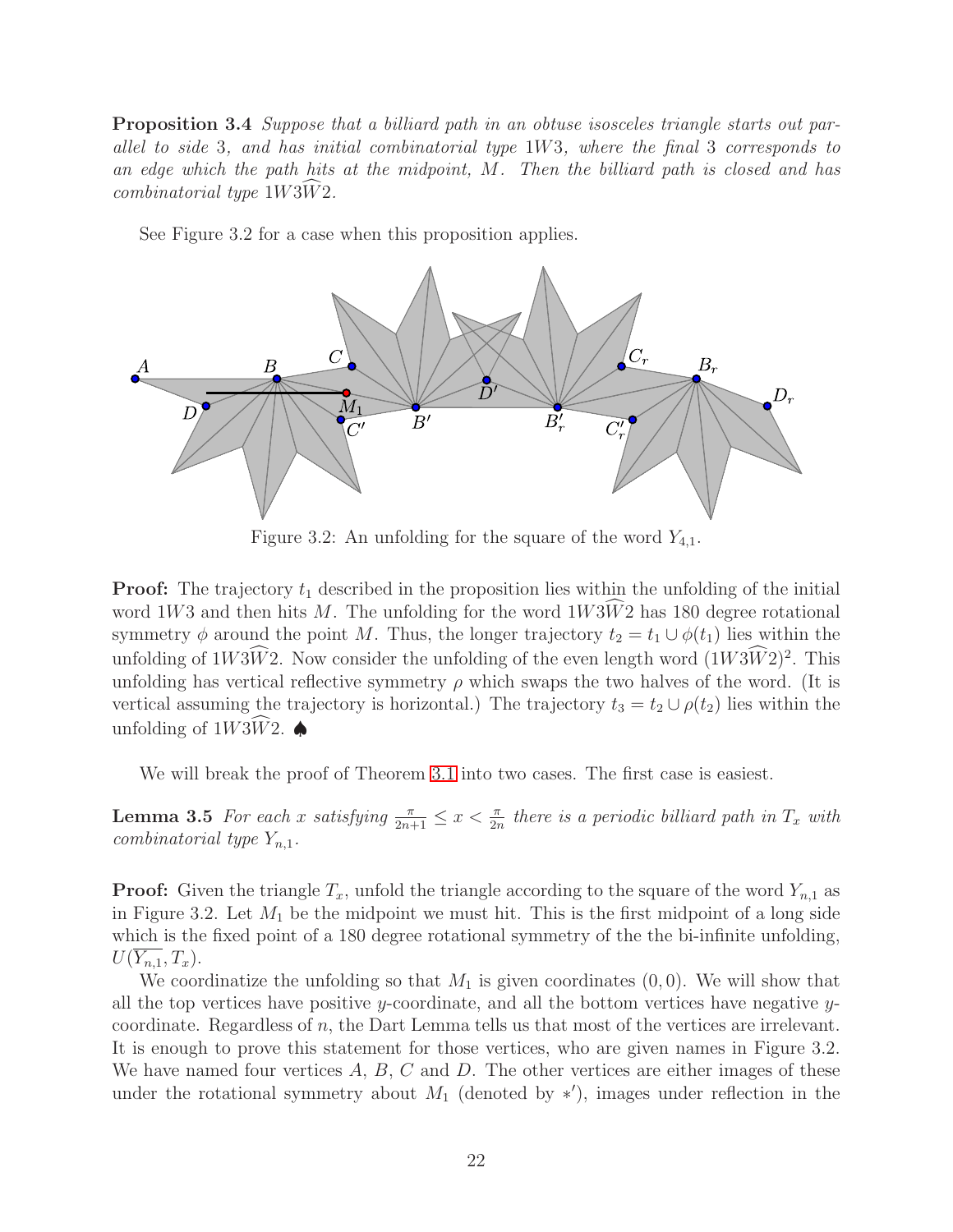vertical line through  $D'$  (denoted by  $*_r$ ), or images under the composition. So, it is enough to show that the statement is true for the vertices  $A, B, C$  and  $D$ .

The points A and B have the same y-coordinate by Proposition [3.3.](#page-20-1)  $M_1$  lies below them, because angle  $\angle ABM_1 = 2nx < \pi$ . Also angle  $\angle ABC = (2n + 1)x \geq \pi$ , so C has y-coordinate greater than or equal to the y-coordinates of  $A$  and  $B$ . Finally,  $M_1$  lies closer to B then D. Furthermore, the vector  $\overline{BM}_1$  is closer to horizontal than the vector  $\overline{DB}$ .  $(\angle DBA = x = \angle M_1BC$ , but the horizontal direction lies strictly between the directions of  $\overrightarrow{BM_1}$  and  $\overrightarrow{BC}$ .) Thus the y-coordinate of D must be negative.

**Remark:** The words  $Y_{n,1}$  are the same as the words  $A_{n-1}$ , which appear in Figure 1.1 and play a prominent role in Theorem [1.3.](#page-2-1)

The second case is more complicated. While we could give a constructive proof, as above, we find that a non-constructive proof clarifies the situation. To illustrate this case, we consider the word  $Y_{4,2}$  and the triangle T in Figure 3.3. The unfolding  $U(Y_{4,2}, T)$  depicted in this Figure contains a horizontal segment joining the first triangle to the midpoint of the long side. This segment hits the sequence of sides  $1(31)^4(32)^43$ . Let  $W = (31)^4(32)^4$ . By Proposition [3.4,](#page-20-2) there is a periodic billiard path in T with combinatorial type  $Y_{4,2} = 1W3\tilde{W}2$ . The significant point is that by Proposition [3.4,](#page-20-2) we only need to consider the unfolding for an initial subword.



Figure 3.3: An unfolding of the square of the word  $Y_{4,2}$ .

**Lemma 3.6** For each x with  $\frac{\pi}{2n+2} < x < \frac{\pi}{2n+1}$ , there is a periodic billiard path in  $T_x$  with combinatorial type  $Y_{n,m}$  for some  $m \in \mathbb{N}$ .

**Proof:** Consider the unfolding of  $T_x$  according to the infinite word  $1(W_n)^\infty$ . See Figure 3.4. We normalize the unfolding so that the initial long side of  $T_x$  is horizontal.

We will show that there is some index m such that  $M_m$  lies below all preceding top vertices and above all preceding bottom vertices. Here the points  $M_0, M_1, ...$  are the midpoints of some of the long segments. See Figure 3.4.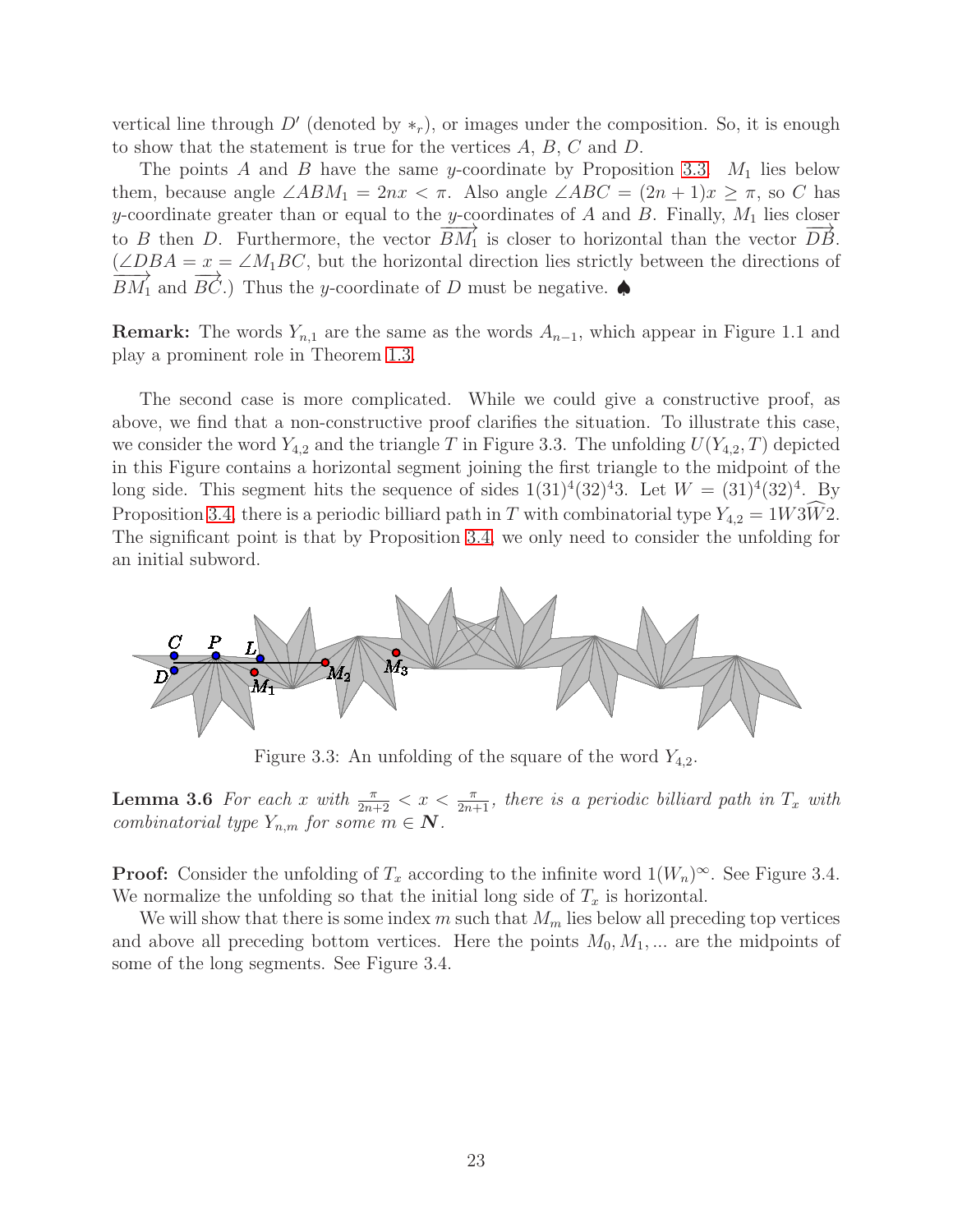

Figure 3.4: The top figure shows an unfolding for the word  $1(W_4)^\infty$ . The bottom figure shows a blow up of the unfolding with names of important vertices labeled.

Many of the vertices in Figure 3.4 are given names. The unlabelled vertices are inferior, and may be ignored by the Dart Lemma. Understanding this unfolding is made much easier by the fact that  $W_n$  is the combinatorial type of a periodic billiard path in  $T_x$ . See Proposition [3.2.](#page-19-2) We consider the vector  $\mathbf{v} = \overline{M_1 M_2}$ . This vector points in the direction  $(n+1)x-\frac{\pi}{2}$  $\frac{\pi}{2}$  (measured relative to the horizontal in polar coordinates). In particular, **v** has positive y-coordinate, since  $x > \frac{\pi}{2n+2}$ . To compute this direction, note that  $\overrightarrow{S_1M_1}$  points in the direction 2nx and  $\overline{S_1M_2}$  points in direction 2x. We always normalize so that the long side has length 1. This gives us the formula

$$
\mathbf{v} = \frac{1}{2}(\cos 2x, \sin 2x) - \frac{1}{2}(\cos 2nx, \sin 2nx).
$$

Now we will eliminate some top vertices. The vector  $\overrightarrow{PA_1}$  points in direction  $\pi+2nx < 2\pi$ . So  $A_1 \downarrow P$ . Also  $\overrightarrow{A_1A_k}$  is parallel to **v** for  $k > 1$ , so  $A_1 \downarrow A_k$ . And  $\overrightarrow{A_{2k}S_{2k}}$  points in direction x, so  $A_{2k}$   $\downarrow$   $S_{2k}$ . It follows that  $A_1$  has the least y-coordinate of any vertex in the unfolding  $1(W_n)^\infty$ .

Now we will eliminate some bottom vertices.  $\overrightarrow{B_k B_{k+1}}$  points in the same direction as **v**, so  $B_{k+1} \uparrow B_k$ . The vector  $\overrightarrow{B_{2k+1}S_{2k+1}}$  points in direction  $(2n+1)x-\pi < 0$ , so  $B_{2k+1} \uparrow S_{2k+1}$ . It follows that the bottom vertex with greatest  $y$ -coordinate in the unfolding up to the appearance of  $M_m$  is either D or  $B_m$ . (We ignore the fact that when m is even  $B_m$  appears later in the unfolding than  $M_m$ .

Letting  $P_y$  denote the y-coordinate of an arbitrary point  $P$ , we want to show that

$$
(M_m)_y > (B_m)_y; \t D_y < (M_m)_y < (A_1)_y,
$$

for some m. When m is even,  $\overrightarrow{B_mM_m}$  points in the direction  $2x + \frac{\pi}{2}$  $\frac{\pi}{2}$ , so  $M_m \uparrow B_m$ . When m is odd,  $\overrightarrow{B_m M_m}$  points in the direction  $2nx - \frac{\pi}{2}$  $\frac{\pi}{2}$ . So, for any choice of m, the first inequality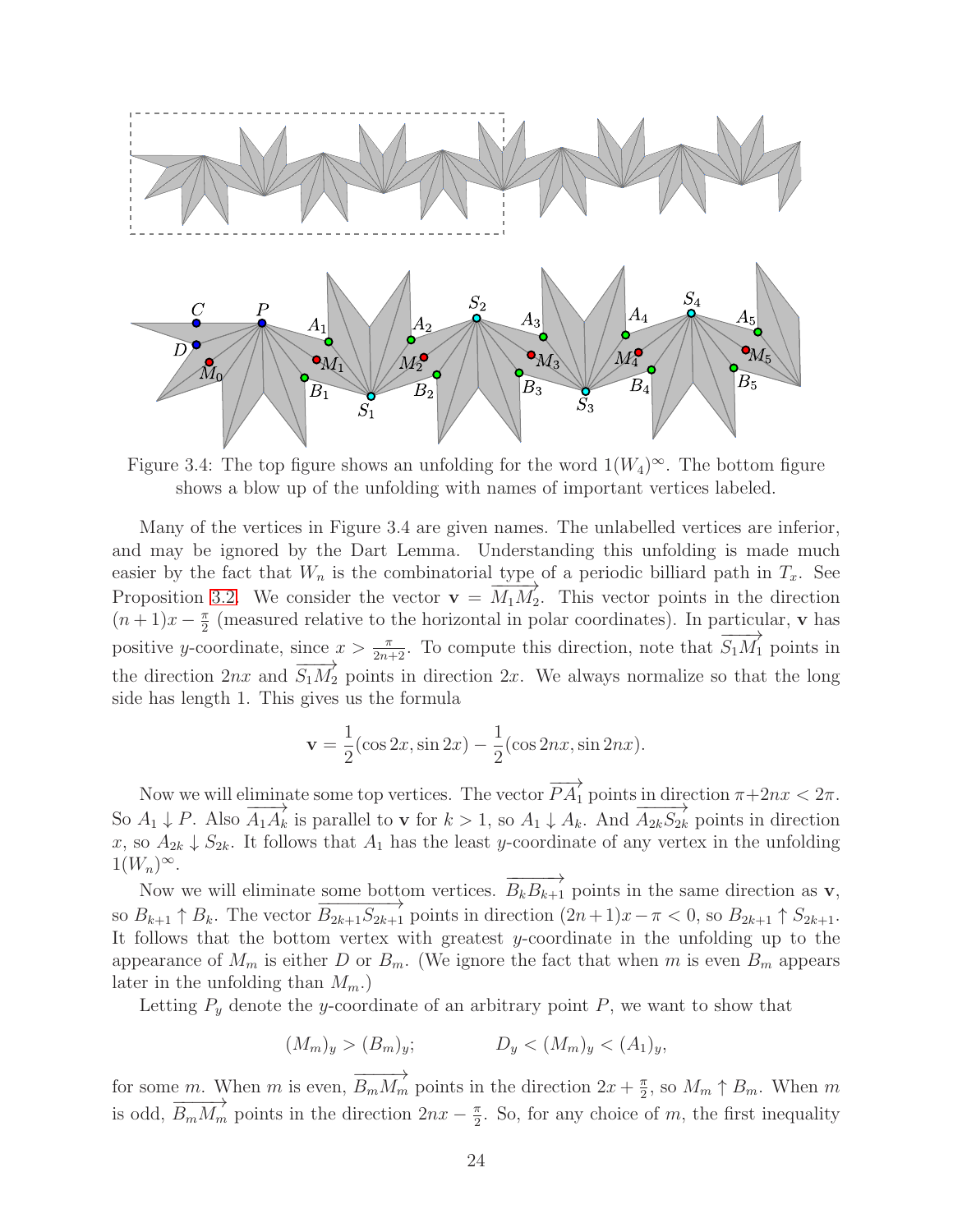holds. The first endpoint  $M_0$  lies below D since  $\overrightarrow{M_0D}$  points in the direction  $2x + \frac{\pi}{2}$  $\frac{\pi}{2}$ . Let

$$
f(x) = (A_1)_y - D_y, \t\t g(x) = (M_{i+1})_y - (M_i)_y.
$$
\t(3.3)

Here  $q(x)$  is independent of i. We compute

$$
g(x) = \frac{1}{2}(\sin 2x - \sin 2nx); \qquad f(x) = \frac{1}{2\cos x}(\sin x - \sin(2n+1)x). \tag{3.4}
$$

The formula for f follows from the fact that the length of the short side is  $\frac{1}{2\cos x}$ , and  $\overrightarrow{PD}$ and  $\overrightarrow{PA_1}$  point in directions  $\pi + x$  and  $\pi + (2n + 1)x$  respectively.

A sufficient criterion for the second equation is that  $g(x) < f(x)$ . That this is true follows from some trigonometry. First we reduce  $f(x)$  and  $g(x)$  to more convenient forms.

$$
\cos(x)f(x) = -\sin nx \cos(n+1)x \text{ and } g(x) = -\sin(n-1)x \cos(n+1)x. \tag{3.5}
$$

Thus,

$$
\frac{f(x)}{g(x)} = \frac{\sin nx}{\cos x \sin((n-1)x)} > \frac{1}{\cos x} > 1.
$$

This completes the proof. ♦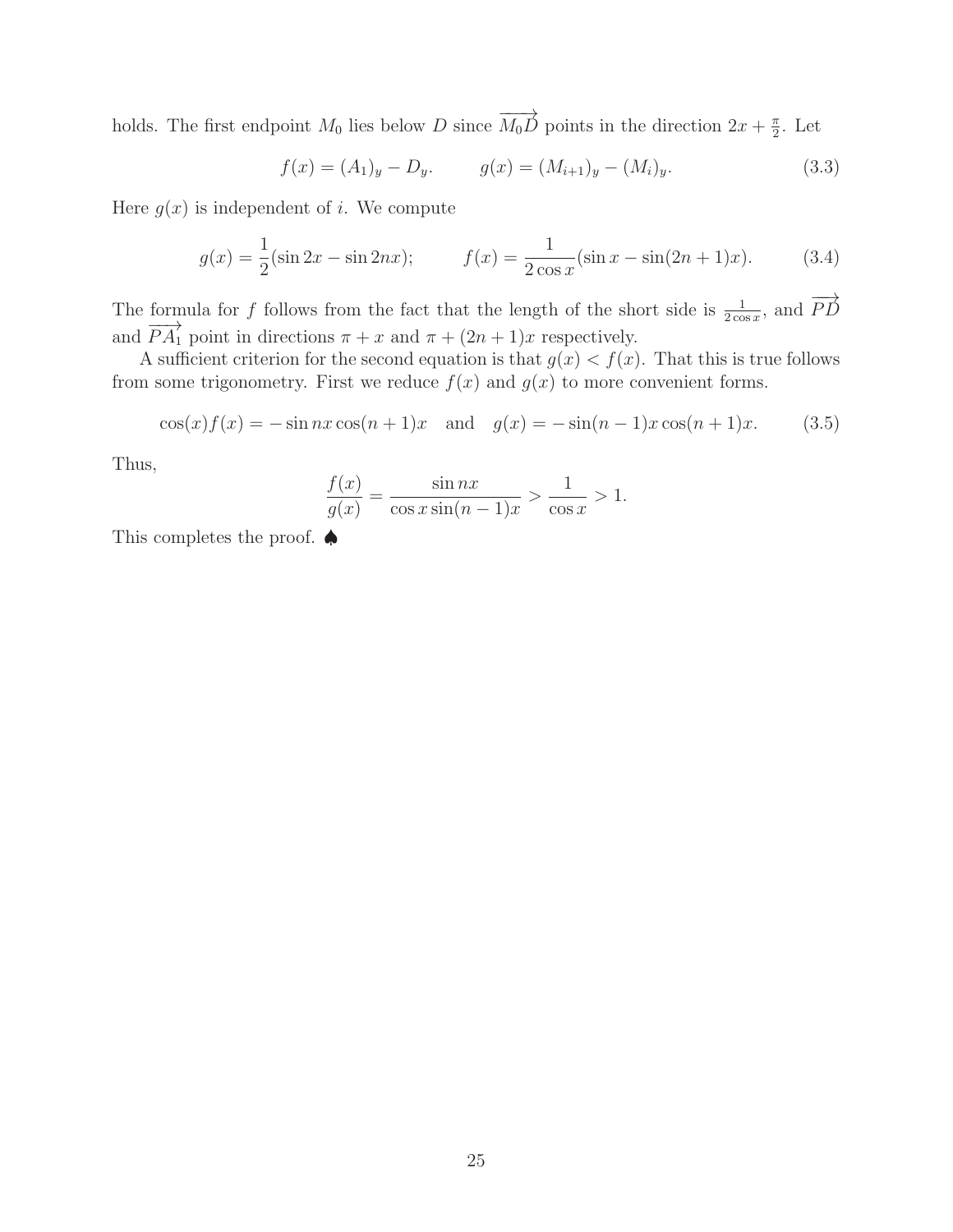# <span id="page-25-0"></span>4 Proof of Theorem [1.3](#page-2-1)

### 4.1 The A Family

Here we introduce the words  $\{A_n\}$  for  $n \geq 2$ . These words already appear in [\[HH00\]](#page-80-10), and their analysis is quite easy.  $A_n$  is the square of a word of odd length. Listing out the first few words explicitly and then writing the general pattern, we have:

$$
A_2 = (2323131)^2; \quad A_3 = (23232313131)^2; \quad A_n = ((23)^n (13)^{n-1})^2 \quad (4.1)
$$

The squarepath  $\widehat{Q}(A_n)$  is a square of sidelength 2n. Hence  $U(A_n, *)$  is the union of 4 maximal *n*-darts. The 3-spine for  $U(A_n, V_n)$  is contained in a straight line. There are two top vertices on this straight line and two bottom vertices. The top vertices are  $a_1$  and  $a_2$ . The bottom vertices are  $b_{2n}$  and  $b_{2n+1}$ . Figures 4.1, 4.2, and 4.3 show the first few examples.



If X is a parameter point sufficiently close to  $V_n$  then the lowest top vertices of  $U(A_n, X)$ remain  $a_1$  and  $a_2$  and the highest bottom vertices remain  $b_{2n}$  and  $b_{2n+1}$ . When  $X \in N_{-1}(n, \epsilon)$ the 3-spine for  $U(A_n, X)$  is no longer a straight line segment, but rather makes a zig-zag. Both obtuse angles in the unfolding are slightly smaller, and this causes the 3 spine to make an acute angle in the directions of the centerlines of the maximal darts, as shown in Figures 4.4 and 4.5.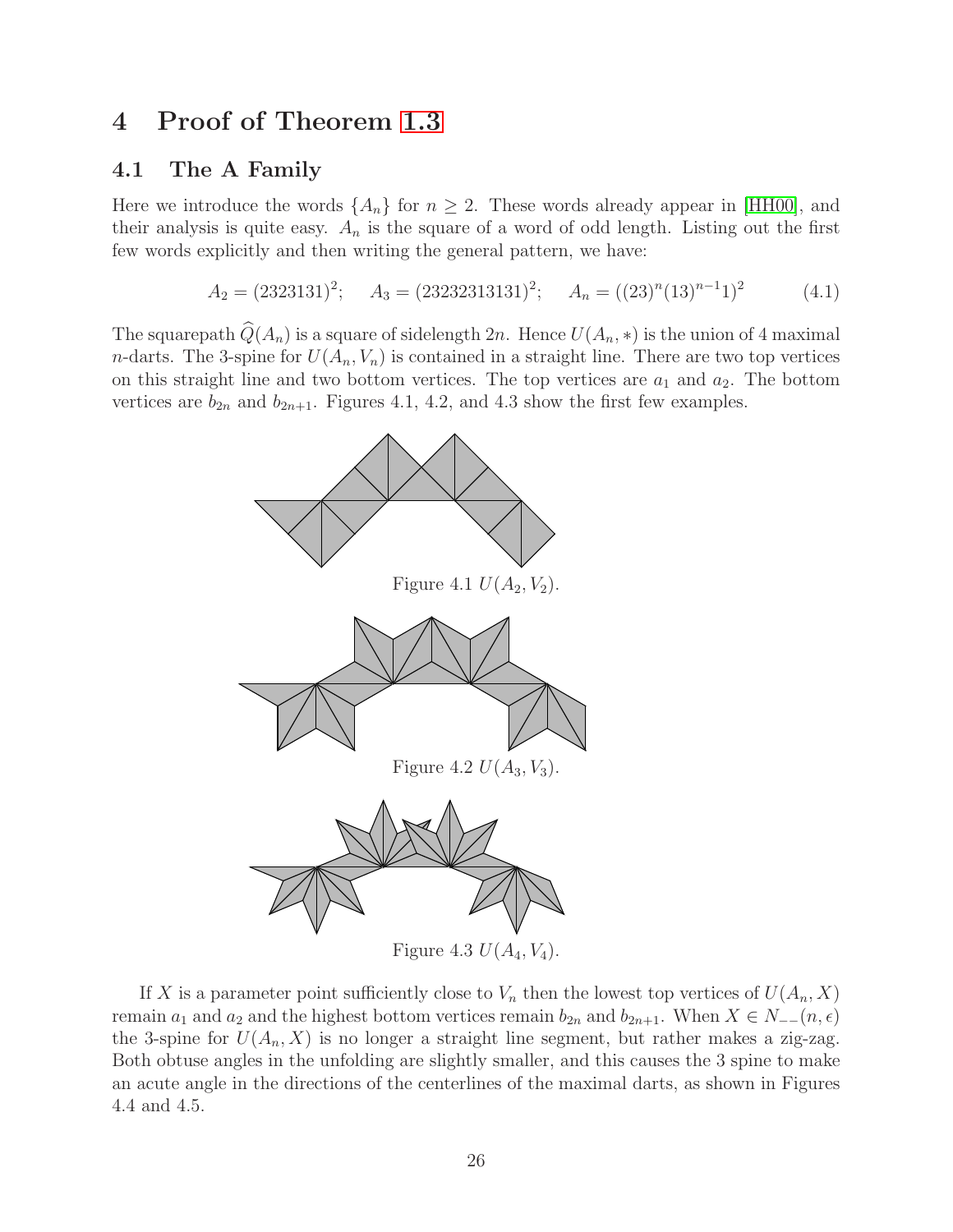

Figure 4.5  $U(A_3, X)$  for  $X \in N_{-}$ .

From this geometric picture we see easily that the  $a_1$  and  $a_2$  lie above  $b_{2n}$  and  $b_{2n+1}$  for points in  $N_{-}^-(n, \epsilon_n)$ .

As an alternate argument we note that, since  $A_n$  is an odd square, the unfolding  $U(A_n, *)$ has glide-reflection symmetry. Thus, if  $a_i$  is the lowest top vertex then  $b_{2n+i-1}$  is the highest bottom vertex. Thus, it suffices to show that  $a_1 \uparrow b_{2n}$  and  $a_2 \uparrow b_{2n+1}$ . We compute the defining function F for  $(a_1, b_{2n})$  and find that

$$
F(x_1, x_2) = -4\sin^2(nx)\sin(2nx). \tag{4.2}
$$

For  $(x_1, x_2)$  near  $V_n = (\pi/2n, \pi/2n)$ , the above expression is negative iff  $x_2 < \pi/2n$ . That is,  $a_1 \uparrow b_{2n}$  iff  $x_2 < \pi/2n$  and  $x_2$  is sufficiently close to  $\pi/2n$ . The calculation for the pair  $(a_2, b_{2n+1})$  yields the same result, but with  $x_1$  and  $x_2$  interchanged.

This takes care of the first statement of Theorem [1.3.](#page-2-1)

### 4.2 The B Family

We will show that

<span id="page-26-0"></span>
$$
N_{-+}(n, \epsilon_n) \subset O(B_n); \qquad n = 4, 5, 6... \tag{4.3}
$$

By symmetry,

$$
N_{+-}(n, \epsilon_n) \subset O(C_n); \qquad n = 4, 5, 6... \tag{4.4}
$$

Our argument will show that the two segments bounding  $N_{-}(n, \epsilon_n)$  (except for  $V_n$  itself) are respectively contained in  $O(B_n)$  and  $O(C_n)$ . This takes care of the fourth statement of Theorem [1.3.](#page-2-1)

The word  $B_n$  has length 40n – 60. This word is determined by its squarepath  $Q_n :=$  $\widehat{Q}(B_n)$ , which we now describe. We will draw  $\widehat{Q}_4$  and  $\widehat{Q}_5$ , with the understanding that  $\widehat{Q}_{n+1}$ is obtained from  $\hat{Q}_n$  by lengthening each edge by 2 units. The small grey squares in Figure 4.6 have edgelength 2. We have drawn some of the edges in grey to help the reader parse the loops. These loops are homeomorphic to figure 8 curves. The grey dot indicates the origin.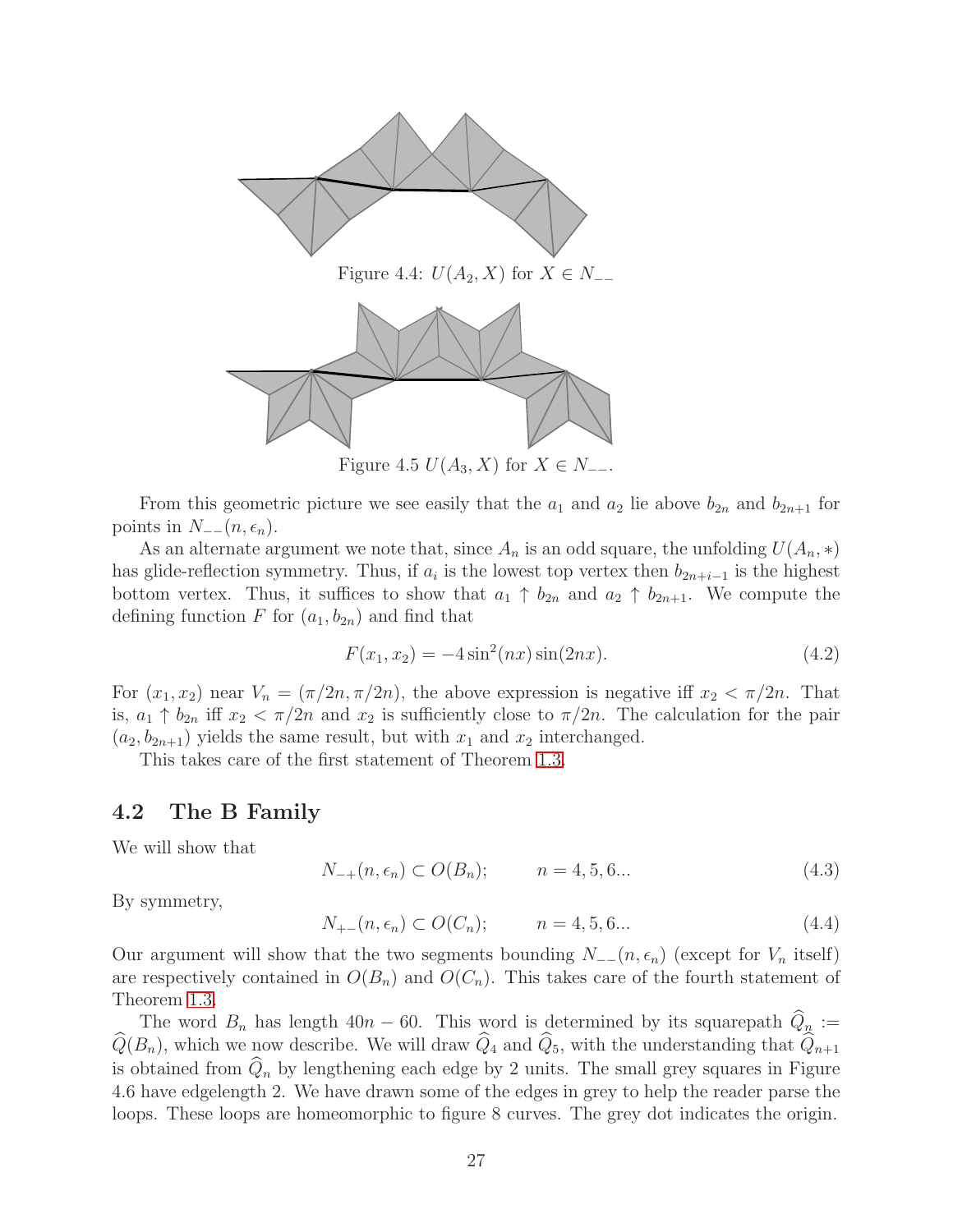

Figure 4.6:  $\widehat{Q}_n$  for  $n = 4, 5$ .

The shortest unfolding  $U(B_4, V_4)$  has 100 triangles in it. Here it is. We have highlighted the 3-spine.



Figure 4.7:  $U(B_4, V_4)$ .

Equation [4.5](#page-28-0) shows three lists. The list  $L_j$  is the list of jth coordinates of the successive vertices of the squarepath. The list L computes either  $L_1 + L_2$  mod  $4n$  or  $L_1 + L_2 + 2n$  mod 4n depending on the parity of the vertex.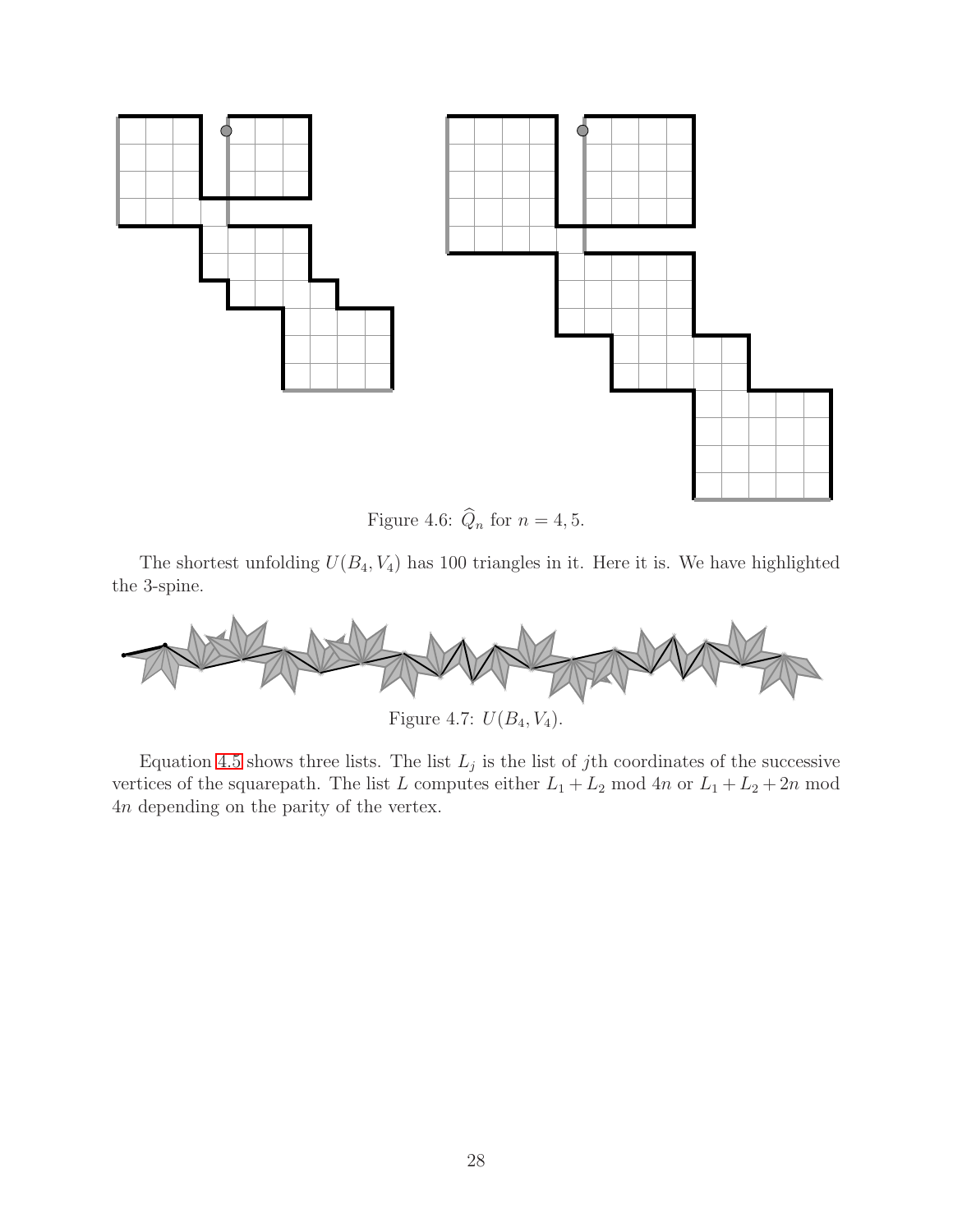<span id="page-28-0"></span>

| $\mathbf{L}:$ | $L_1$ :   | $\mathrm{L}_2$ : |       |
|---------------|-----------|------------------|-------|
| $\mathbf{1}$  | $0n+0$    | $0n+1$           |       |
| $-1$          | $2n-2$    | $0n+1$           |       |
| $\mathbf{1}$  | $2n-2$    | $-2n+3$          |       |
| $\mathbf{1}$  | $0n-2$    | $-2n+3$          |       |
| $-1$          | $0n-2$    | $0n+1$           |       |
| $\mathbf{1}$  | $-2n + 0$ | $0n+1$           |       |
| $\mathbf{1}$  | $-2n + 0$ | $-2n+1$          |       |
| $-1$          | $0n-2$    | $-2n+1$          |       |
| 3             | $0n-2$    | $-4n+5$          |       |
| $-3$          | $2n-8$    | $-4n+5$          | (4.5) |
| 3             | $2n-8$    | $-6n + 11$       |       |
| $-1$          | $4n - 12$ | $-6n + 11$       |       |
| $\mathbf{1}$  | $4n - 12$ | $-8n + 13$       |       |
| $\mathbf{1}$  | $6n - 12$ | $-8n + 13$       |       |
| $-1$          | $6n - 12$ | $-6n + 11$       |       |
| 3             | $4n-8$    | $-6n + 11$       |       |
| $-3$          | $4n-8$    | $-4n + 5$        |       |
| 3             | $2n-2$    | $-4n + 5$        |       |
| $-1$          | $2n-2$    | $-2n+1$          |       |
| $\mathbf{1}$  | $0n+0$    | $-2n+1$          |       |

Let

$$
\omega_n = E(\frac{\pi}{2n}); \qquad E(x) = \exp(ix). \tag{4.6}
$$

We will often write  $\omega = \omega_n$  when the dependence on n is clear. The holonomy of  $U(B_n, V_n)$ is obtained as the alternating sum of the vertices of  $\widehat{Q}$ . Since we are evaluating this sum at  $V_n$ , each vertex contributes some power of  $\omega$  to the sum. The list L above tells us which power. In deriving this list, we used the relation  $\omega^{a+2n} = -\omega^a$ . Note that L is independent of n. We have:

$$
Q(V_n) = \sum_{i=1}^{20} \omega^{L(i)} = 8\omega + 4\omega^3 + 6\omega^{-1} + 2\omega^{-3}.
$$
 (4.7)

This agrees with the McBilliards Calculations. An easy calculus argument shows that  $Q(V_n)$ lies between 1 and  $\omega$  on the unit circle.

### 4.3 Reducing to Six Vertices

Any point X sufficiently near  $V_n$  satisfies the hypothesis of the Dart Lemma with respect to  $B_n$ . Hence, we just have to show that all the top superior vertices of  $U(B_n, X)$  lie above all the bottom superior vertices of  $U(B_n, X)$  for  $X \in N_{-+}(n, \epsilon)$  when  $\epsilon$  is sufficiently small. In this section we will reduce this problem to checking 6 superior vertices.

Since  $U_n$  decomposes into 20 maximal darts, there are at most 80 superior vertices, independent of n. Each maximal dart has 2 (O)uter superior vertices and 2 (I)nner superior vertices. The outer superior vertices lie on the 3-spine and the inner superior vertices do not.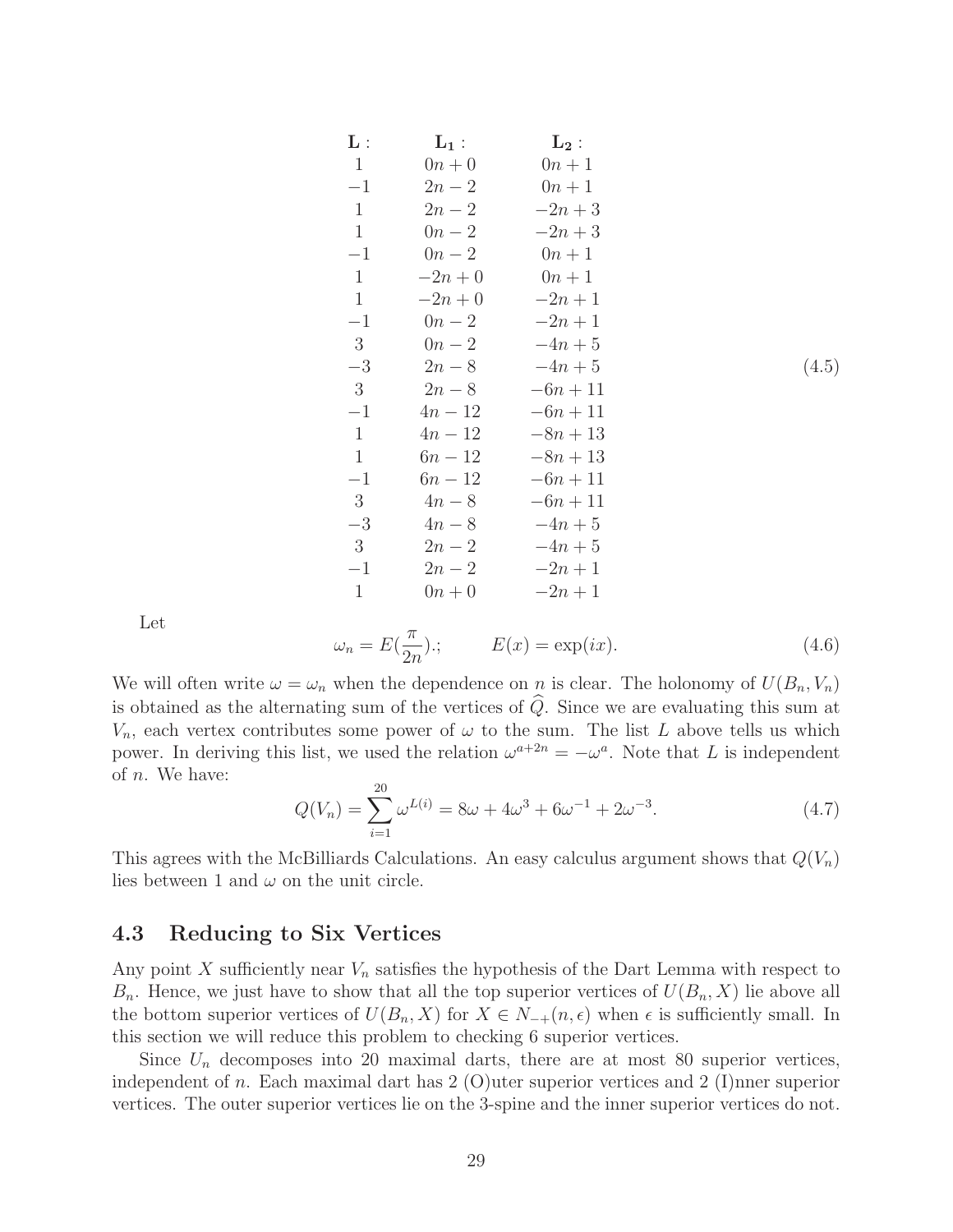The superior vertices in each maximal dart are naturally ordered from left to right. There are two superior vertices on the  $(L)$ eft and two on the  $(R)$ ight. We denote the 4 superior vertices of the Kth maximal dart (perhaps redundantly) by

$$
(K, L, O);
$$
  $(K, L, I);$   $(K, R, I);$   $(K, R, O).$  (4.8)

Sometimes we will decorate our notation with an asterisk to indicate whether it is a top vertex ( )<sup>\*</sup> or a bottom vertex ( )<sub>\*</sub>.

<span id="page-29-0"></span>A leader is either a lowest top vertex or a highest bottom vertex. Here is the main result of this section:

**Lemma 4.1** For each n, the leaders of  $U(B_n, V_n)$  are

 $(1, L, I)_*; (4, L, O)_*; (16, L, I)_* (5, R, I)^*; (10, R, I)^*; (12, R, O)^*.$ 

Moreover, these points all have the same height.

Any top superior vertex  $a_2$  which is not on our list should lie above  $b_1 = (1, L, I)_*$ . We will symbolically compute

$$
F(V_n) = \operatorname{Im}(P(V_n)\overline{Q}(V_n))
$$

for such pairs and show that the imaginary part of this function is positive. Hence  $a_2 \uparrow b_1$ . Likewise, if  $b_2$  is a bottom superior vertex not on the list, we will show that  $F(V_n) < 0$  where F is the function corresponding to  $(b_1, b_2)$ . Finally we will show that the  $P(V_n)$  is a real multiple of  $Q(V_n)$  when P is defined relative to the pair  $(b_1, c)$  and c is on the list given in Lemma [4.1.](#page-29-0) The key to our calculations is a slick procedure for computing these points.

In computing our points we will slightly modify the method described in §[2,](#page-8-0) so as to use the 3-spine as much as possible. Unfortunately, it is not possible to directly connect all the points of interest to us by a 3-path. The work-around we explain below works for every point except for  $a_1 = (1, L, O)^*$ , which we easily observe to lie above the points listed in Lemma [4.1.](#page-29-0) (The edge connecting  $(1, L, O)$  to  $(1, L, I)$  has negative slope.) For the rest of the superior vertices we do the following:

- Connect  $(1, L, I)_*$  to  $(1, L, O)^*$  using the common edge  $e_0$ .
- Connect  $(I, L, O)_*$  to a point p' on the 3-spine which is adjacent to p, using the fewest number of edges  $e_1, ..., e_s$  from the 3-spine.
- Connect  $p'$  to  $p$  by the edge  $e_{s+1}$  which is incident to both vertices.

Once  $p'$  is determined, there are either 2 or 3 choices for  $p$ . To use an analogy, the 3-spine is like the highway and the other edges we use are like the off and on ramps. Our first step is to get onto the highway using  $e_0$ . Then we drive along the highway using  $e_1, ..., e_s$ . At this point we can either take one of the off-ramps and stop the car or else go one more mile and stop the car, depending on our final destination. Figure 4.8 shows a fairly accurate picture for  $s = 2$ . The dotted lines indicated some of the triangles in the unfolding.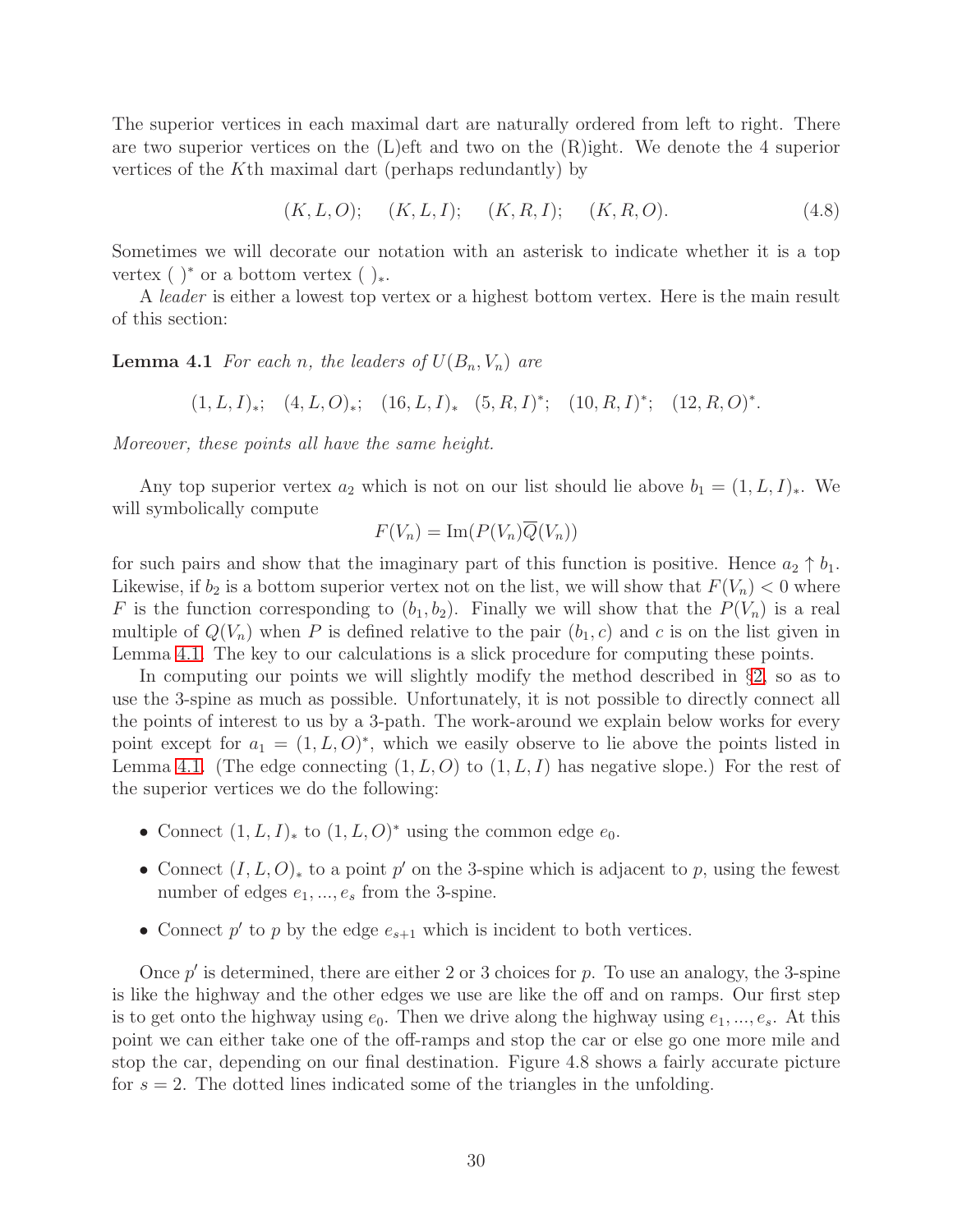

Figure 4.8: The Connecting Path

We normalize so that the type 3 (long) edges of our triangles have length 1. It follows from the Law of Sines that the short sides have length

$$
\lambda = \frac{1}{\omega + \omega^{-1}}.\tag{4.9}
$$

The vector that points from  $(1, L, I)_*$  to p is

<span id="page-30-0"></span>
$$
P(s,\delta) = -\lambda + \sum_{i=1}^{s} \omega^{L(i)} + \lambda^{|\delta|} \omega^{L(s+1)+\delta}.
$$
\n(4.10)

Referring to Figure 4.8,, the number  $\delta$  is  $-1$  (bottom) or 0 (middle) or 1 (top) depending on which of the three choices we make for  $e_{s+1}$ . Here L refers to the labeling in Equation [4.5.](#page-28-0)

To demonstrate Equation [4.10,](#page-30-0) we note that the three paths suggested by Figure 4.8 lead to the three sums

$$
-\lambda + \omega + \omega^{-1} + \lambda \omega^0; \qquad -\lambda + \omega + \omega^{-1} + \omega; \qquad -\lambda + \omega + \omega^{-1} + \lambda \omega^2.
$$

Let's concentrate on the right sum. We will use the notation  $x \to y$  to denote that  $\text{Im}(x)$ and  $\text{Im}(y)$  are positive multiples of each other. Our middle expression simplifies to

$$
P = \frac{1 + \omega^2 + 2\omega^4}{\omega(1 + \omega^2)}.
$$

Recalling our formula for the holonomy, we compute that

$$
P\overline{Q} = \begin{bmatrix} 0 \\ 4 \\ 8 \\ 14 \\ 10 \\ 4 \\ 4 \\ 0 \end{bmatrix} \cdot \begin{bmatrix} \omega^{-6} \\ \omega^{-4} \\ \omega^{-2} \\ \omega^0 \\ \omega^2 \\ \omega^4 \\ 0 \end{bmatrix} \rightarrow \begin{bmatrix} 10-8 \\ 4-4 \\ 0 \\ 0 \end{bmatrix} \cdot \begin{bmatrix} \omega^2 \\ \omega^4 \\ \omega^6 \end{bmatrix} = \begin{bmatrix} 2 \\ 0 \\ 0 \\ 0 \end{bmatrix} \cdot \begin{bmatrix} \omega^2 \\ \omega^4 \\ \omega^6 \end{bmatrix} \rightarrow \begin{bmatrix} 2 \\ 0 \\ 0 \\ 0 \end{bmatrix} \cdot \begin{bmatrix} \sin(1\pi/n) \\ \sin(2\pi/n) \\ \sin(3\pi/n) \end{bmatrix}.
$$

Hence Im( $F(V_n)$ ) > 0. The point of  $U_n$  corresponding to the third sum above is  $(3, R, I)^*$ , and this shows that  $(3, R, I)^* \uparrow (1, L, I)_*.$  It turns out that our sums always lead to the general expression

$$
\begin{bmatrix} c_{-6} \\ c_{-4} \\ c_0 \\ c_0 \\ c_2 \\ c_4 \\ c_6 \end{bmatrix} \cdot \begin{bmatrix} \omega^{-6} \\ \omega^{-4} \\ \omega^{-2} \\ \omega^0 \\ \omega^2 \\ \omega^4 \\ \omega^6 \end{bmatrix} \rightarrow \begin{bmatrix} c_2 - c_{-2} \\ c_4 - c_{-4} \\ c_6 - c_{-6} \end{bmatrix} \cdot \begin{bmatrix} \omega^2 \\ \omega^4 \\ \omega^6 \end{bmatrix} \rightarrow \begin{bmatrix} a_1 \\ a_2 \\ a_3 \end{bmatrix} \cdot \begin{bmatrix} \sin(1\pi/n) \\ \sin(2\pi/n) \\ \sin(3\pi/n) \end{bmatrix} \quad a_j, c_j \in \mathbb{Z}.
$$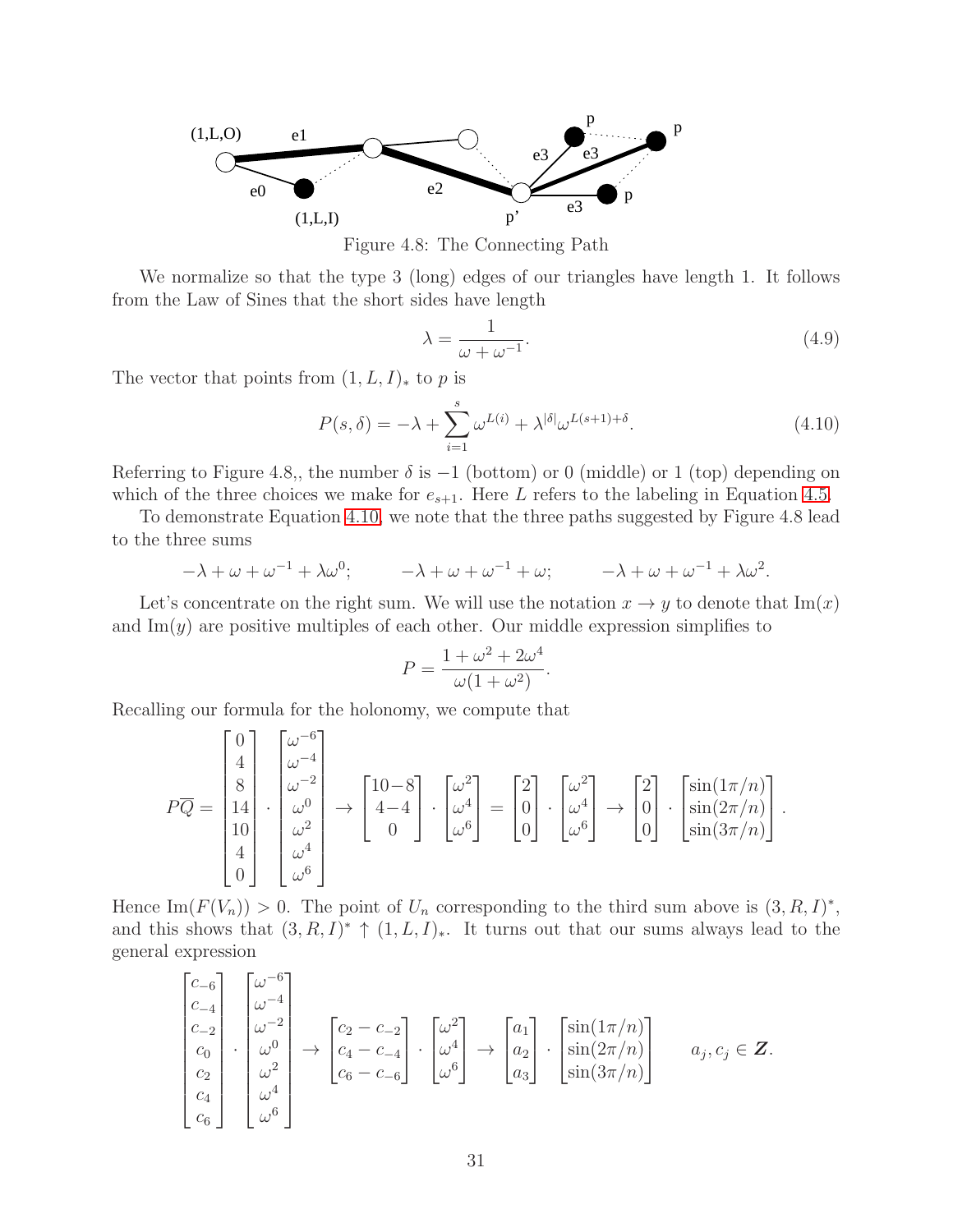In listing the results of our calculations it suffices to list vector  $(a_1, a_2, a_3)$ .

For each  $\delta \in \{-1,0,1\}$  and each  $\beta \in \{1,...,20\}$  we compute  $P(\delta, s)\overline{Q}$  and extract the coefficient vector  $(a_1, a_2, a_3)$ .

Here is the table for  $\delta = -1$  and  $\beta = 1, ..., 10$ .

$$
\begin{array}{ccccccccc}\n(0) & (-) & (-) & (-) & (-) & (-) & (-) & (-) & (-) & (-) & (-) \\
0 & 0 & -4 & -2 & -2 & -6 & -4 & -4 & -2 & 0 \\
0 & -2 & -2 & 0 & -2 & -2 & 0 & -2 & 0 & 0 \\
0 & 0 & 0 & 0 & 0 & 0 & 0 & 0 & -2\n\end{array} (4.11)
$$

Here is the table for  $\delta = -1$  and  $\beta = 1, ..., 10$ .

(−) (−) (−) (−) (−) (0) (−) (−) (−) (−) 0 0 −4 −2 −2 0 2 2 2 −2 −2 −2 −2 0 −2 0 0 −2 −2 −2 −2 0 0 0 0 0 −2 −2 0 0 (4.12)

Here is the table for  $\delta = 0$  and  $\beta = 1, ..., 10$ .

$$
\begin{array}{cccccccccccc}\n (+) & (-) & (0) & (+) & (-) & (-) & (+) & (-) & (+) & (-) & (-) \\
4 & -2 & 0 & 2 & -4 & -2 & 0 & -6 & 2 & -4 \\
2 & -2 & 0 & 2 & -2 & 0 & 2 & -2 & 4 & -4 \\
0 & 0 & 0 & 0 & 0 & 0 & 0 & 2 & -2\n\end{array} (4.13)
$$

Here is the table for  $\delta = 0$  and  $\beta = 11, ..., 20$ .

(+) (−) (0) (+) (−) (+) (−) (+) (−) (+) 4 −2 0 2 −4 4 −2 6 0 2 2 −2 0 2 −2 4 −4 2 −2 0 0 0 0 0 0 2 −2 0 0 0 (4.14)

Here is the table for  $\delta = 0$  and  $\beta = 1, ..., 10$ .

$$
\begin{array}{cccccccccccc}\n (+) & (+) & (+) & (+) & (+) & (0) & (+) & (+) & (+) & (+) & (+) \\
6 & 2 & 2 & 4 & 0 & 0 & 2 & -2 & -2 & -2 \\
2 & 2 & 0 & 2 & 2 & 0 & 2 & 2 & 2 & 0 \\
0 & 0 & 0 & 0 & 0 & 0 & 0 & 0 & 2 & 2\n\end{array} (4.15)
$$

Here is the table for  $\delta = 0$  and  $\beta = 11, ..., 20$ .

$$
\begin{array}{cccccccccccc} (0) & (+) & (+) & (+) & (+) & (+) & (+) & (+) & (+) & (+) & (+) & (+) \\ 0 & 2 & 2 & 4 & 0 & 0 & 0 & 2 & 4 & 4 \\ 0 & 2 & 0 & 2 & 2 & 0 & 0 & 2 & 0 & 0 \\ 0 & 0 & 0 & 0 & 0 & 2 & 2 & 0 & 0 & 0 \end{array} \tag{4.16}
$$

All the expressions on the first two tables correspond to bottom vertices. An inspection of Figure 4.7 shows that the expressions with  $(+)$  signs correspond to top vertices and the expressions with (−) signs correspond to bottom vertices. (We copy the figure above.) All the expressions on the bottom two tables correspond to top vertices. Finally, there are 6 expressions which are real, independent of  $n$ , and these correspond to the 6 vertices in Lemma [4.1.](#page-29-0) This completes the proof of Lemma [4.1.](#page-29-0)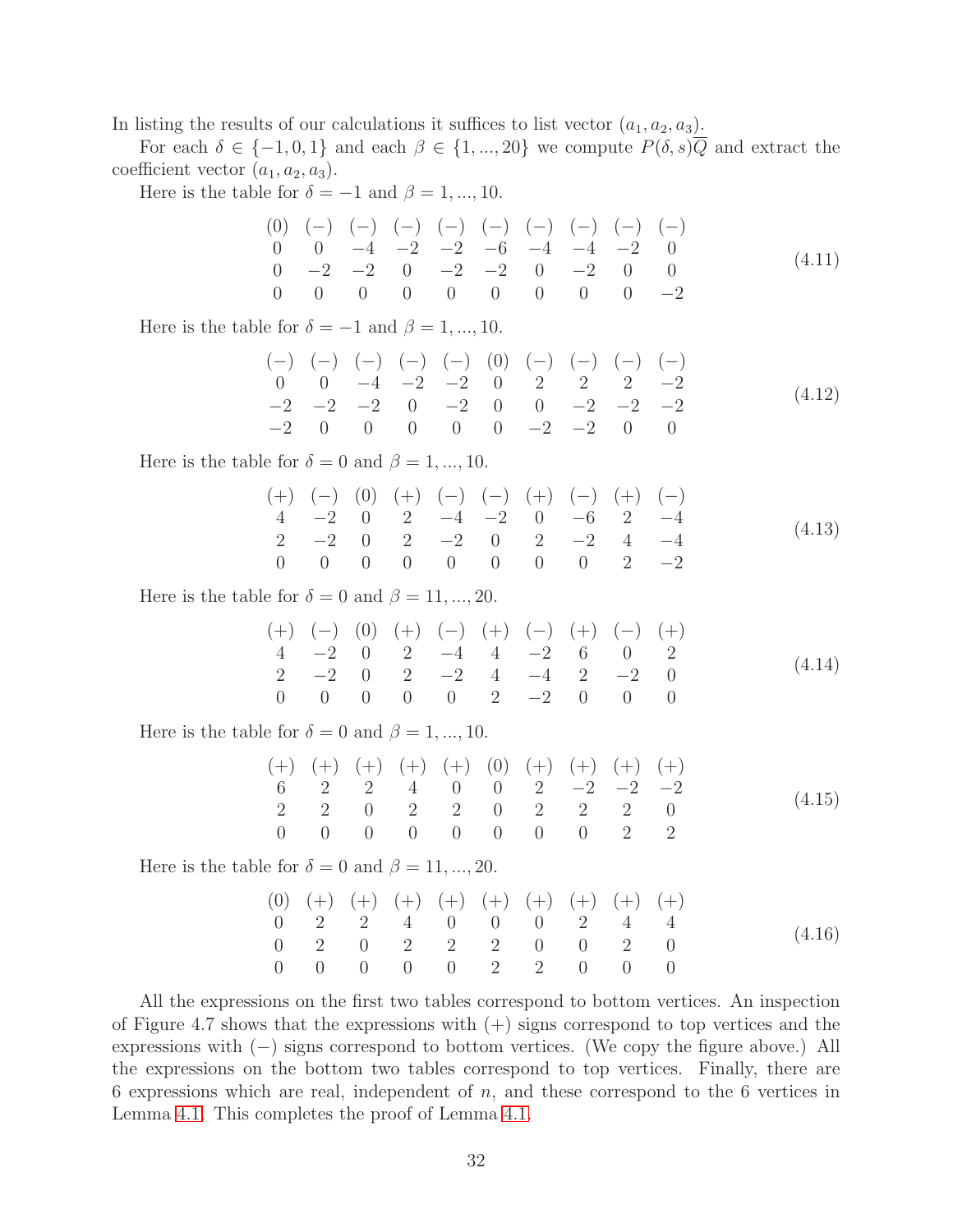### 4.4 The End of the Proof

Lemma [4.1](#page-29-0) implies that  $O(B_n)$  is determined by positions of the 6 vertices

$$
\alpha_1 = (12, R, O)^{*}; \quad \alpha_2 = (5, R, I)^{*}; \quad \alpha_3 = (10, R, I)^{*}.
$$
  

$$
\beta_1 = (4, L, O)_*; \quad \beta_2 = (1, L, I)_*; \quad \beta_3 = (16, L, I)_*;
$$
 (4.17)

<span id="page-32-0"></span>Let  $H_{ij}$  be the defining function which measures the height of  $\alpha_i$  minus the height of  $\beta_j$ , when the unfolding is normalized to that the long edges have length 1. Below we will prove

**Lemma 4.2** For every relevant pair of indices, we have  $\partial_1 H_{ij}(V_n) < 0$  and  $\partial_2 H_{ij}(V_n) \geq 0$ . There is equality in the second equation iff  $(i, j) = (1, 1)$ .

Note that  $H_{ij}(V_n) = 0$ . Lemma [4.2](#page-32-0) therefore says that  $H_{ij}(X) > 0$  provided that  $(i, j) \neq (1, 1)$  and  $X \in N_{-+}(n, \epsilon_n)$  for sufficiently small  $\epsilon_n$ . If we knew that  $H_{11}$  vanished identically on the line  $x_1 = \pi/2n$  then we could conclude the same result for  $(i, j) = (1, 1)$ . Before proving Lemma [4.2](#page-32-0) we will take care of the exceptional pair of indices.

<span id="page-32-1"></span>**Lemma 4.3**  $H_{11}$  vanishes identically on the line  $x = \pi/2n$ .

**Proof:** We will draw the picture for the case  $n = 4$ , but the phenomenon we describe is completely general. Let  $P$  and  $Q$  and  $F$  be the defining functions associated to our two points. Figure 4.9 shows the paths  $Q$  and  $P$ .



Figure 4.9:  $\widehat{Q}$  in black and  $\widehat{P}$  in grey.

Note that  $\widehat{P}$  covers half the vertices of  $\widehat{Q}$  and the vertices in the complement  $\widehat{Q} - \widehat{P}$  are, as a subset of  $\mathbb{Z}^2$ , isometric to the vertices of  $\widehat{P}$ . The isometry is given by the translation  $(x_1, x_2) \rightarrow (x_1 + 2n, x_2)$ . Taking care to get the sign right, we see that  $Q = P + P'$ , where there is a bijection between the terms of  $P$  and the terms of  $P'$ , having the form

$$
E(ax_1 + bx_2) \to -E((a + 2n)x_1 + x_2).
$$

When  $x_1 = \pi/2n$  we see that corresponding terms take on the same value. Hence  $Q = 2P$ when  $x = \pi/2n$ . But this means that  $F\left(\frac{\pi}{2n}\right)$  $\frac{\pi}{2n}, x_2) = 0.$   $\spadesuit$ 

Equation [4.3](#page-26-0) follows from Lemma [4.1,](#page-29-0) Lemma [4.2,](#page-32-0) and Lemma [4.3.](#page-32-1) It only remains to prove Lemma [4.2.](#page-32-0) The rest of the chapter is devoted to this.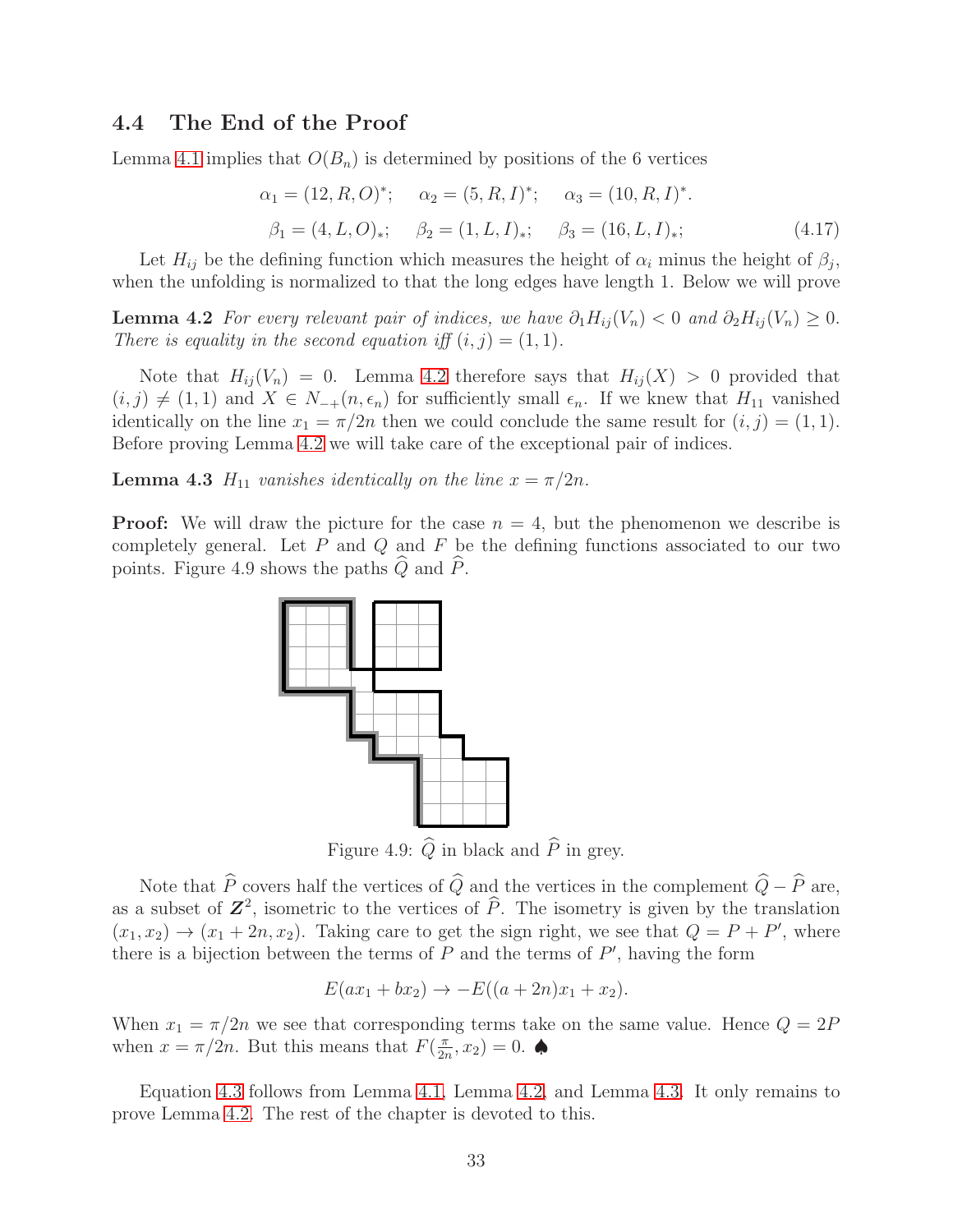### 4.5 Variation of Edgelength

In proving Lemma [4.2](#page-32-0) we will connect various vertices of the unfolding together by the same sorts of paths we used in the proof of Lemma [4.1.](#page-29-0) These paths mainly involve the long edges, which all have unit length, but sometimes they involve a short edge as well. Even though we are evaluating the derivatives of our defining functions at  $V_n$ , we still need to understand how these short edges vary in length for points nearby  $V_n$ . In this section, we will deal with this issue.

Suppose T is a triangle with small angles  $x_1$  and  $x_2$ , normalized so that the long side of T has unit length. Let  $l_i$  denote the length of the side of T which is opposite the  $x_i$  angle. Of course,  $l_j$  depends on the parameters  $x_1$  and  $x_2$ . When  $x_1 = x_2$  we have  $l_1 = l_2$ . When  $x_1 = x_2 = \pi/2n$  we have

$$
\lambda := l_1 = l_2 = \frac{\sin(x_1)}{\sin(x_1 + x_2)} = \frac{\sin(\pi/2n)}{\sin(\pi/n)} = \frac{1}{2\cos(\pi/2n)} = \frac{1}{\omega + \omega^{-1}}.
$$
(4.18)

As usual,  $\omega = E(\pi/2n)$ . Here  $\lambda$  is as in Equation [4.10.](#page-30-0) Our calculations below require the quantities:

$$
\lambda_1 := \frac{dl_2}{dx_2}\Big|_{V_n} = \frac{dl_1}{dx_1}\Big|_{V_n} = \frac{\sin(x_2)}{\sin^2(x_1 + x_2)}\Big|_{V_n} = \frac{2i\omega}{(\omega - \omega^{-1})(\omega + \omega^{-1})^2}
$$
\n
$$
\lambda_2 := \frac{dl_2}{dx_1}\Big|_{V_n} = \frac{dl_1}{dx_2}\Big|_{V_n} = \frac{-\cos(x_1 + x_2)\sin(x_1)}{\sin^2(x_1 + x_2)}\Big|_{V_n} = \frac{-i\omega(\omega^2 + \omega^{-2})}{(\omega - \omega^{-1})(\omega + \omega^{-1})^2}.
$$
\n(4.19)

### 4.6 Proof of Lemma [4.2](#page-32-0)

We define

$$
F_{\alpha,j} = \text{height}(\alpha_j) - \text{height}(a_1); \qquad F_{\beta,j} = \text{height}(\beta_j) - \text{height}(a_1). \tag{4.20}
$$

here  $a_1 = (1, L, O)^*$ . Again, we measure these heights when the  $U_n$  is normalized so that the long edges are unit length. We have the obvious equation

$$
H_{ij} = F_{\alpha,i} - F_{\beta_j}.\tag{4.21}
$$

We will deduce Lemma [4.2](#page-32-0) from our computations of  $F_{\alpha,i}$  and  $F_{\beta,j}$ .

In our proof of Lemma [4.1](#page-29-0) we constructed a path from  $b_1 = (1, L, I)$  to and given point p. The first edge of this path joined  $b_1$  to  $a_1$ . So, the path we use to connect  $a_1$  to p is just the same one we used above, except with the first edge chopped off. In describing our paths, we let  $Y_k$  denote the path made from the first k edges of the 3-spine. We let  $e_k^{\pm}$  $\frac{1}{k}$  denote the short edge such that

$$
\widehat{e_k^{\pm}} = \widehat{e}_k + (\pm 1, 0).
$$

Here  $e_k$  is the kth edge of the 3-spine. (The correspondence  $e \to \hat{e}$  is discussed in detail in §[2.](#page-8-0)) The three edges  $e_k^ \overline{k}$ ,  $e_k$ ,  $e_k^+$  correspond to 3 consecutive horizontal dots in Figure 4.8

With this notation, we have:

• The path connecting  $a_1$  to  $\alpha_1$  is  $Y_{13}$ .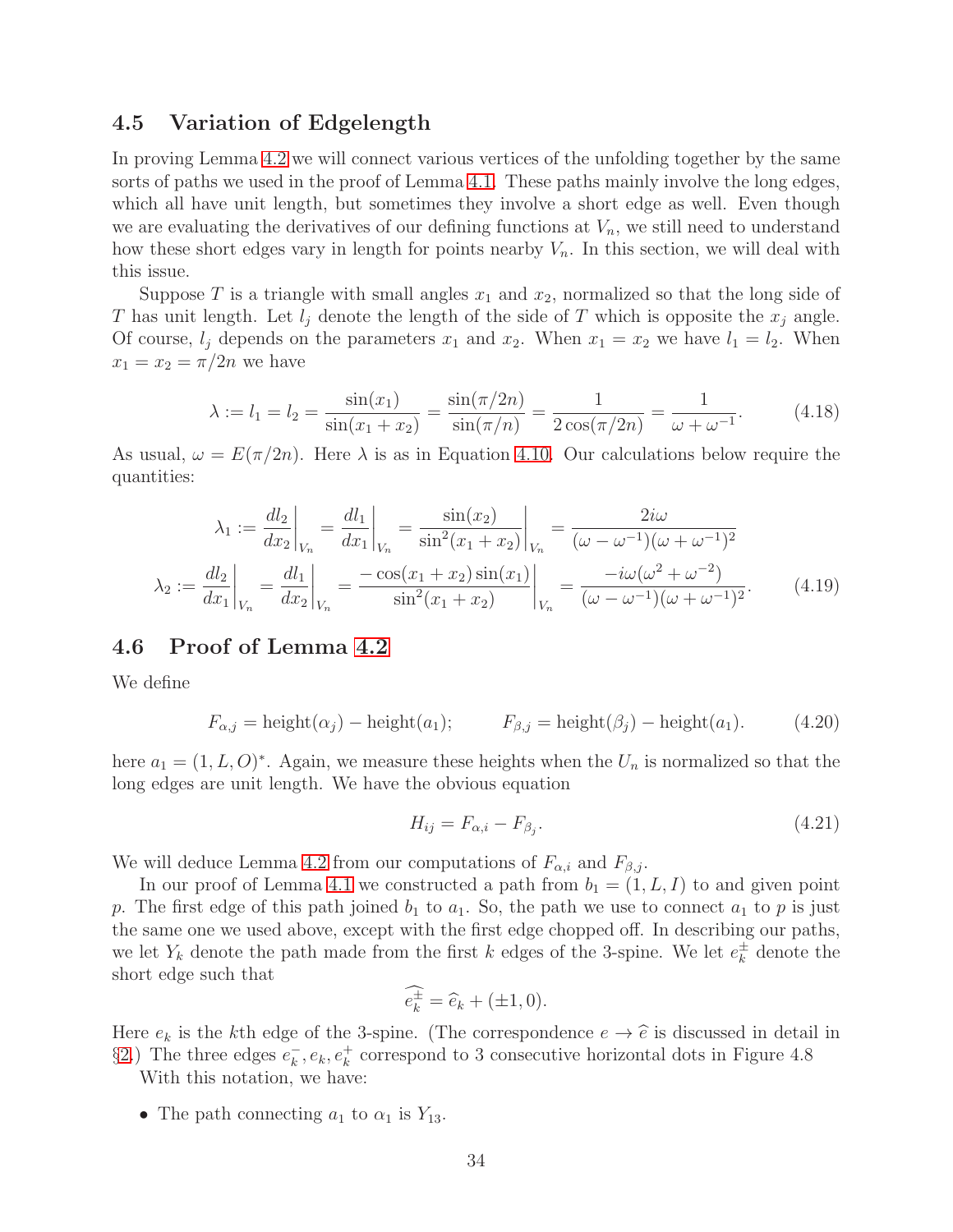- The path connecting  $a_1$  to  $\alpha_2$  is  $Y_5 \cup e_6^+$ . The short edge has type 2.
- The path connecting  $a_1$  to  $\alpha_3$  is  $Y_9 \cup e_{10}^+$ . The short edge has type 2.
- The path connecting  $a_1$  to  $\beta_1$  is  $Y_3$ .
- The path connecting  $a_1$  to  $\beta_2$  is  $e_1^-$ . This (short) edge has type 1.
- The path connecting  $a_1$  to  $\beta_3$  is  $Y_{15} \cup e_{16}^-$ . This edge has type 2.

We will leave the details of our calculation to Mathematica, but here we outline the main points. In each case we  $\widetilde{F} = P\overline{Q}$ , so that  $F = \text{Im}(\widetilde{F})$ . By the product rule we have

$$
\partial_j \widetilde{F}(V_n) = P(V_n) \partial_j \overline{Q}(V_n) + \partial_j P(V_n) \overline{Q}(V_n). \tag{4.22}
$$

We evaluate P and Q using Equation [4.10](#page-30-0) (without the first term). We evaluate  $\partial_i P$  and  $\partial_i Q$  essentially by differentiating Equation [4.10](#page-30-0) (without the first term.) We now explain how the differentiation works. Our calculations use the lists from Equation [4.5.](#page-28-0)

Let R be one of the expressions we want to differentiate. If  $Y_k$  appears in the definition of the path associated to  $R$  then we see a contribution of

$$
\sum_{i=1}^k L_j(i) \omega^{L(i)}
$$

in the expression for  $\partial_j Y(V_n)$ . In conjugating (for the case  $R = Q$ ) we simply reverse the signs of the list of numbers in  $L$ . For instance

$$
\partial_1 \overline{Q}(V_n) = \sum_{i=1}^{20} L_1(i)\omega^{-L(i)} =
$$
  

$$
\frac{2i}{\omega^3}[(-4 - 4\omega^2 - 7\omega^4 - 3\omega^6)n + (10 + 14\omega^2 + 16\omega^4 + 8\omega^6)].
$$
 (4.23)

If we see  $e_k^{\pm}$  $\frac{1}{k}$  in our expression, and this edge has type 1, then we see a contribution of

$$
\lambda (L_1(k) \pm 1)\omega^{L(k)\pm 1} + \lambda_1 \omega^{L(k)\pm 1} \tag{4.24}
$$

in the expression for  $\partial_1 R(V_n)$  and a contribution of

$$
\lambda (L_2(k) + 0)\omega^{L(k)+1} + \lambda_2 \omega^{L(k)\pm 1}
$$
\n(4.25)

in the expressions for  $\partial_2 R(V_n)$ . If  $e_k^{\pm 1}$  $\frac{1}{k}$  has type 2, then we see the same contributions, but with  $\lambda_1$  and  $\lambda_2$  switched.

These are the ingredients for our calculations. We let  $\widetilde{H}_{ij} = \widetilde{F}_{\alpha,i} - \widetilde{F}_{\beta,j}$ . When we compute these quantities using the expressions above, we find that the result always has the form

$$
\partial_i \widetilde{H}_{jk} = \frac{f(n, \omega, \omega^{-1})}{\omega^a} \quad \text{or} \quad \frac{f(n, \omega, \omega^{-1})}{\omega^a(\omega^2 - \omega^{-2})}.
$$
 (4.26)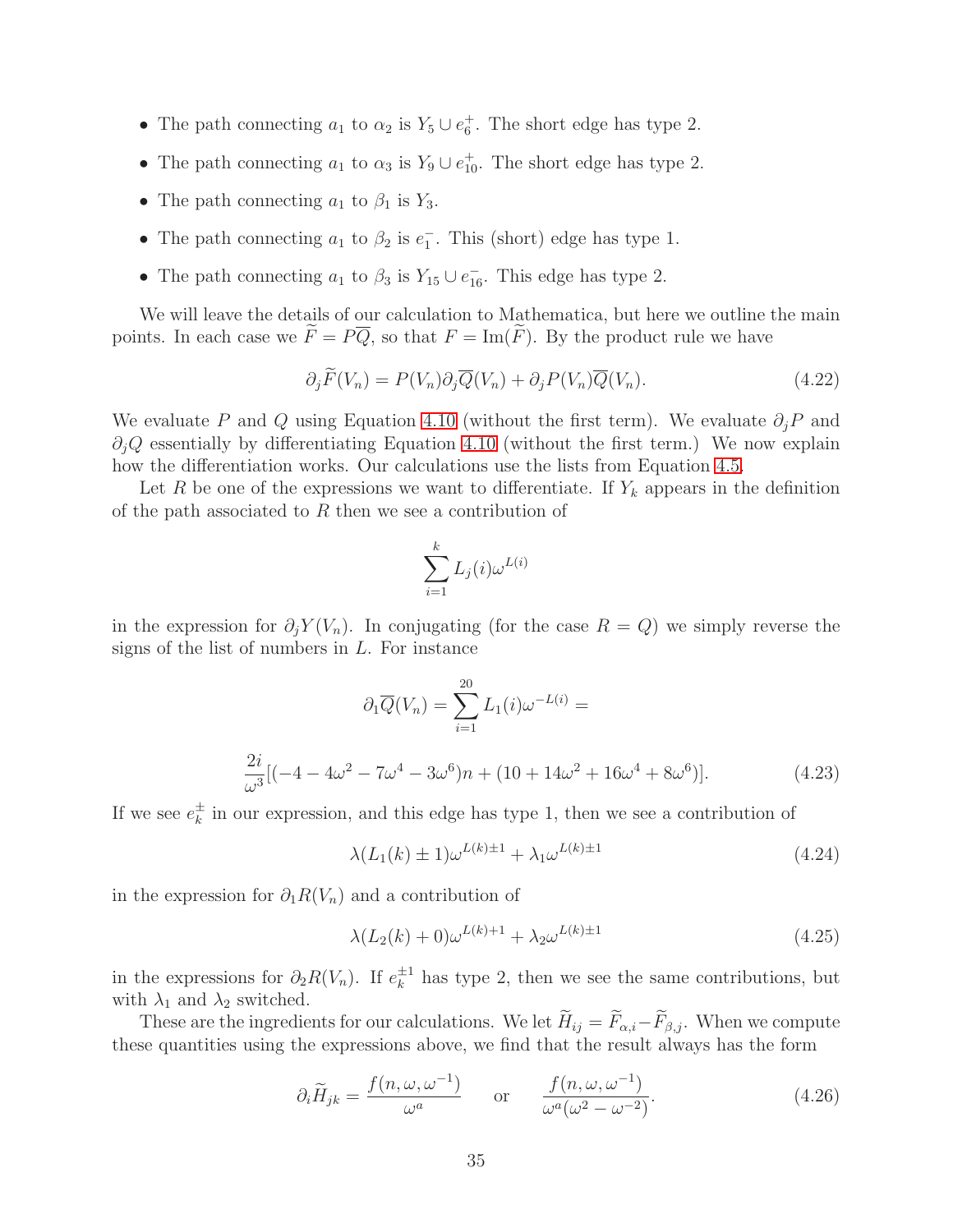Here f is some polynomial in  $\omega$ ,  $\omega^{-1}$  and n which is linear in n. (This polynomial, and the exponent a, both depend on the indices  $i, j, k$ .) The first case occurs 5 times and the second case occurs 13 times.

Since we only care about the sign of the imaginary part of  $\partial_i \widetilde{H}_{jk}$  we clear denominators by multiplying the second form by the positive real expression

$$
I(\omega^2 - \omega^{-2}).\tag{4.27}
$$

Call the resulting expression  $\widetilde{L}_{ijk}$ . When  $\partial_i \widetilde{H}_{jk}$  has the first form we simply set  $\widetilde{L}_{ijk} = \partial_i \widetilde{H}_{jk}$ . In all cases we find that

$$
\widetilde{L}_{ijk} = \begin{bmatrix} c_{-8} \\ c_{-6} \\ c_{-2} \\ c_0 \\ c_1 \\ c_2 \\ c_4 \\ c_6 \\ c_8 \end{bmatrix} \cdot \begin{bmatrix} \omega^{-8} \\ \omega^{-6} \\ \omega^{-2} \\ \omega^0 \\ \omega^0 \\ \omega^4 \\ \omega^6 \\ \omega^6 \\ \omega^8 \end{bmatrix} \rightarrow \begin{bmatrix} c_0 - \overline{c}_0 \\ c_2 - \overline{c}_{-2} \\ c_2 - \overline{c}_{-2} \\ c_4 - \overline{c}_{-4} \\ c_6 - \overline{c}_{-6} \\ c_8 - \overline{c}_{-8} \end{bmatrix} \cdot \begin{bmatrix} 1 \\ \omega^2 \\ \omega^4 \\ \omega^6 \\ \omega^8 \end{bmatrix} = \begin{bmatrix} a_0 \\ a_1 \\ a_2 \\ a_3 \\ a_4 \end{bmatrix} \cdot \begin{bmatrix} 1 \\ \omega^2 \\ \omega^4 \\ \omega^6 \\ \omega^8 \end{bmatrix} .
$$
\n(4.28)

This time  $c_j$  has the form

$$
c_j = c_{j0} + c_{j1}n; \t c_{0j}, c_{j1} \in \mathbf{Z}[i]. \t (4.29)
$$

Again, the expression  $x \to y$  means that the imaginary parts of these two expressions are positive multiples of each other.

In listing the results of our calculations, we just write out the coefficient vectors  $(a_0, ..., a_5)$ . Here are the 9 expressions for  $-L_{1jk}$ :

| $\ast$ | 120in                                                  | 92in         | 40in         | 8in         |                  |        |
|--------|--------------------------------------------------------|--------------|--------------|-------------|------------------|--------|
|        | $\theta$                                               | $68n - 60$   | $88n - 72$   | $48n - 40$  | 8n               |        |
|        | $\theta$                                               | $124n - 220$ | $92n - 168$  | $24n - 40$  | $\left( \right)$ |        |
|        | $\theta$                                               | $44n - 60$   | $52n - 72$   | $24n - 40$  | $\left( \right)$ |        |
|        | $\left( \right)$                                       | $32n - 120$  | $56n - 144$  | $32n - 80$  | 0                | (4.30) |
|        | $\left( \right)$                                       | $88n - 280$  | $60n - 240$  | $8n - 80$   | $-8n$            |        |
|        | $\left( \right)$                                       | $140n - 176$ | $128n - 168$ | $56n - 84$  | $6n - 12$        |        |
|        | $\left( \right)$                                       | $128n - 236$ | $132n - 240$ | $64n - 124$ | $6n - 12$        |        |
|        | * $i(224n-520)$ $i(134n-348)$ $i(40n-124)$ $i(-2n-12)$ |              |              |             |                  |        |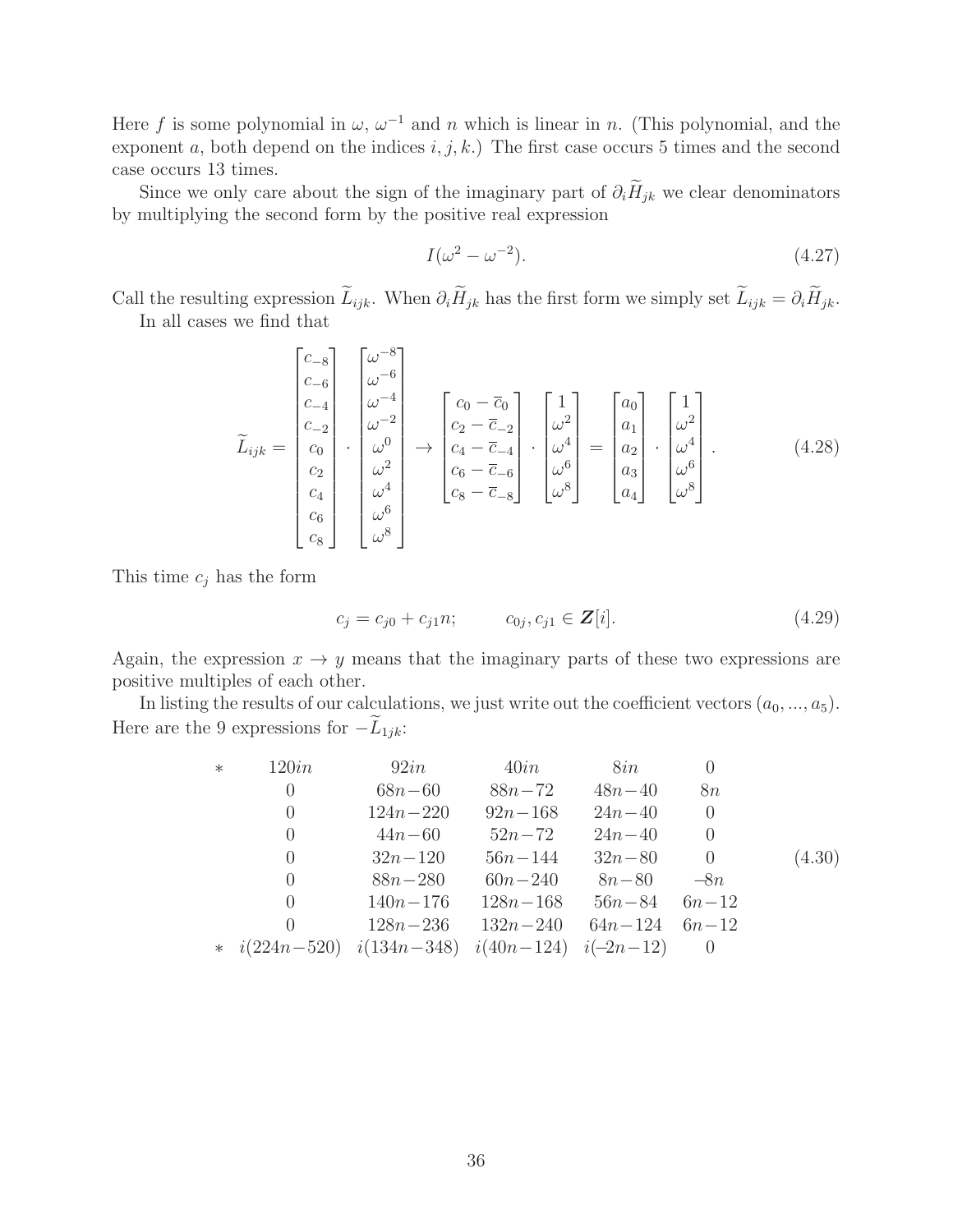(We have deliberately listed  $-\widetilde{L}_{ijk}$ .) Here are the 9 expressions for  $\widetilde{L}_{2jk}$ .

<span id="page-36-0"></span>∗ 0 0 0 0 0 0 52n−60 56n−72 32n−40 0 0 88n−176 92n−184 44n−84 0 0 52n−60 56n−72 32n−40 0 0 104n−120 112n−144 64n−80 0 0 140n−236 148n−256 76n−124 0 0 116n−220 88n−168 16n−40 0 ∗ i(216n−360) i(144n−240) i(48n−80) 0 0 ∗ i(264n−520) i(180n−352) i(60n−124) 0 0 (4.31)

The starred lines come from the first form in Equation [4.26](#page-34-0) and the unstarred lines come from the second form. The first line in Equation [4.31](#page-36-0) is  $L_{211}$ , the quantity we expect to vanish in light of Lemma [4.3.](#page-32-0) For  $n \geq 4$  the positive imaginary terms in the other starred lines dominate the negative imaginary terms, and the positive terms in the unstarred lines dominate the negative terms. Hence, with the exception of the one line which represents the quantity 0, all the other lines represent quantities with positive imaginary part. (To be sure, we checked this numerically for  $n = 4, ..., 20$ .)

This completes the proof of Lemma [4.2,](#page-32-1) and we are done.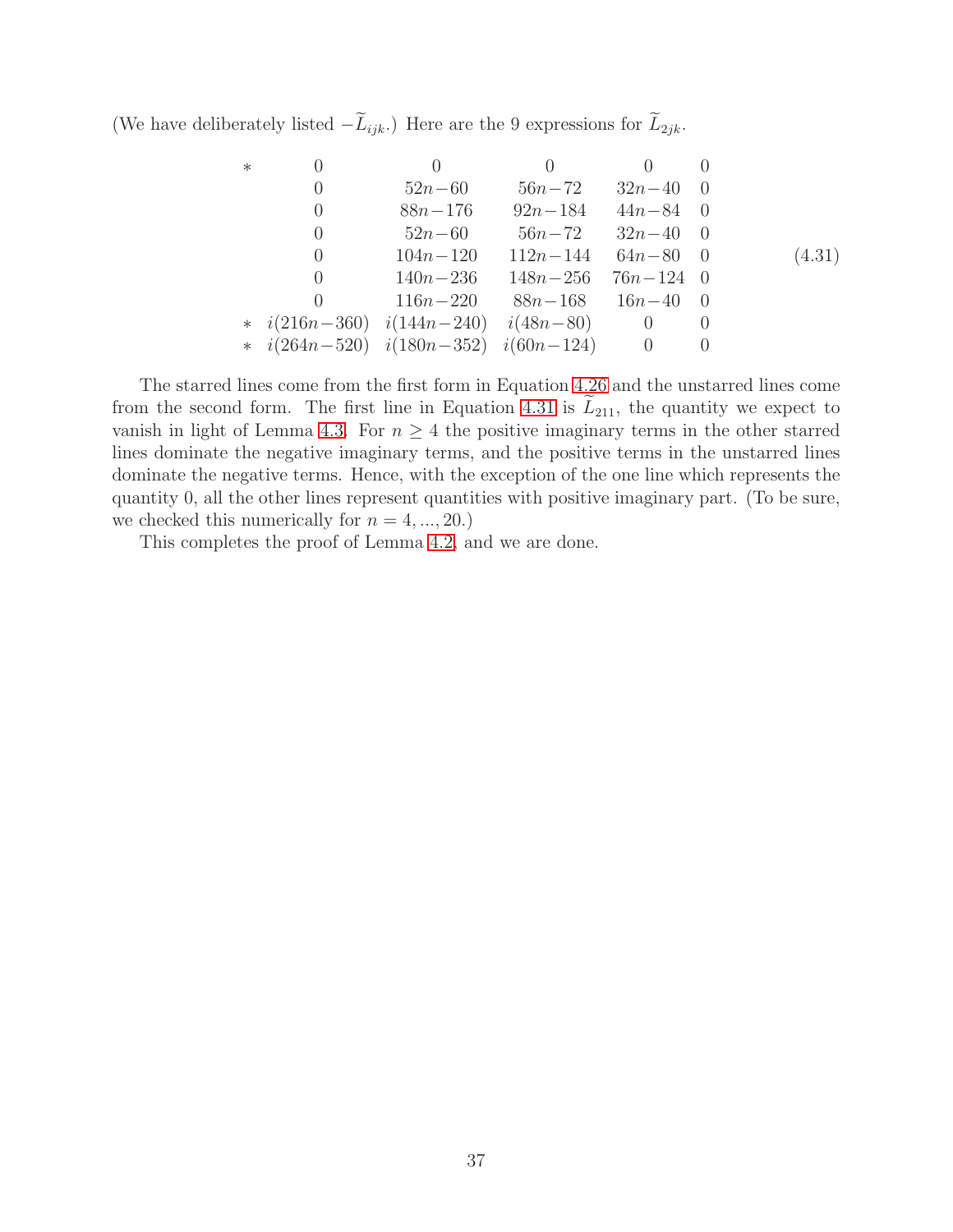# <span id="page-37-1"></span>5 The Words for Theorem [1.7](#page-5-0)

Theorem [1.7](#page-5-0) is the most delicate of our existence results. Here we introduce the necessary words. In later chapters, we will analyze these words, as we did for the proofs of Theorems [1.2](#page-2-0) and [1.3.](#page-2-1)

# <span id="page-37-0"></span>5.1 The Squarepaths

Theorem [1.7](#page-5-0) involves the words  $\{W_{nk}\}\$ for  $n = 3, 4, 5...$  and  $k = 0, 1, 2...$  In this chapter we introduce these words and consider the corresponding unfoldings. It turns out that  $W_{nk}$  has length  $24n + 30k^2 - 68k - 20$ . The shortest word,  $W_{30}$ , has length 52. Rather than present  $W_{nk}$  as a long string of digits, we will draw the square path  $Q_{nk} := Q_3(W_{nk})$ . The path  $Q_{nk}$ is not embedded, but is the union of two embedded halves. Reflection about a diagonal line swaps these two halves. We will draw one half of  $Q_{nk}$ , we well as the diagonal line.

 $\hat{Q}_{nk}$  is based an in  $(n-1) \times n$  grid of squares, which we call an *n*-stamp. Each square in the stamp has edge-length 2, as in Figure 2.3.

Figure 5.1 shows 3 representations of the word  $W_{30}$ . The leftmost figure shows the squarepath  $Q_{30}$ . This closed path is composed of 2 halves that are swapped by reflection in a certain diagonal line of symmetry. The middle figure shows one half  $\hat{Q}_{30}$ . This is the representation we will use in the other figures. We prefer this representation because the corresponding path is always embedded, and the full squarepath can be recovered in a straightforward way. Just reflect and concatenate. The right figure shows the corresponding half of the hexpath  $H_{30}$ .



Figure 5.1: Half of  $\widehat{Q}_{31}$ .

Figure 5.1 is the beginning of an infinite pattern of paths. Figure 5.2 shows the corresponding halves of  $\widehat{Q}_{3k}$  for  $k = 1, 2, 3$ . The small grid of squares has been erased in Figure 5.2.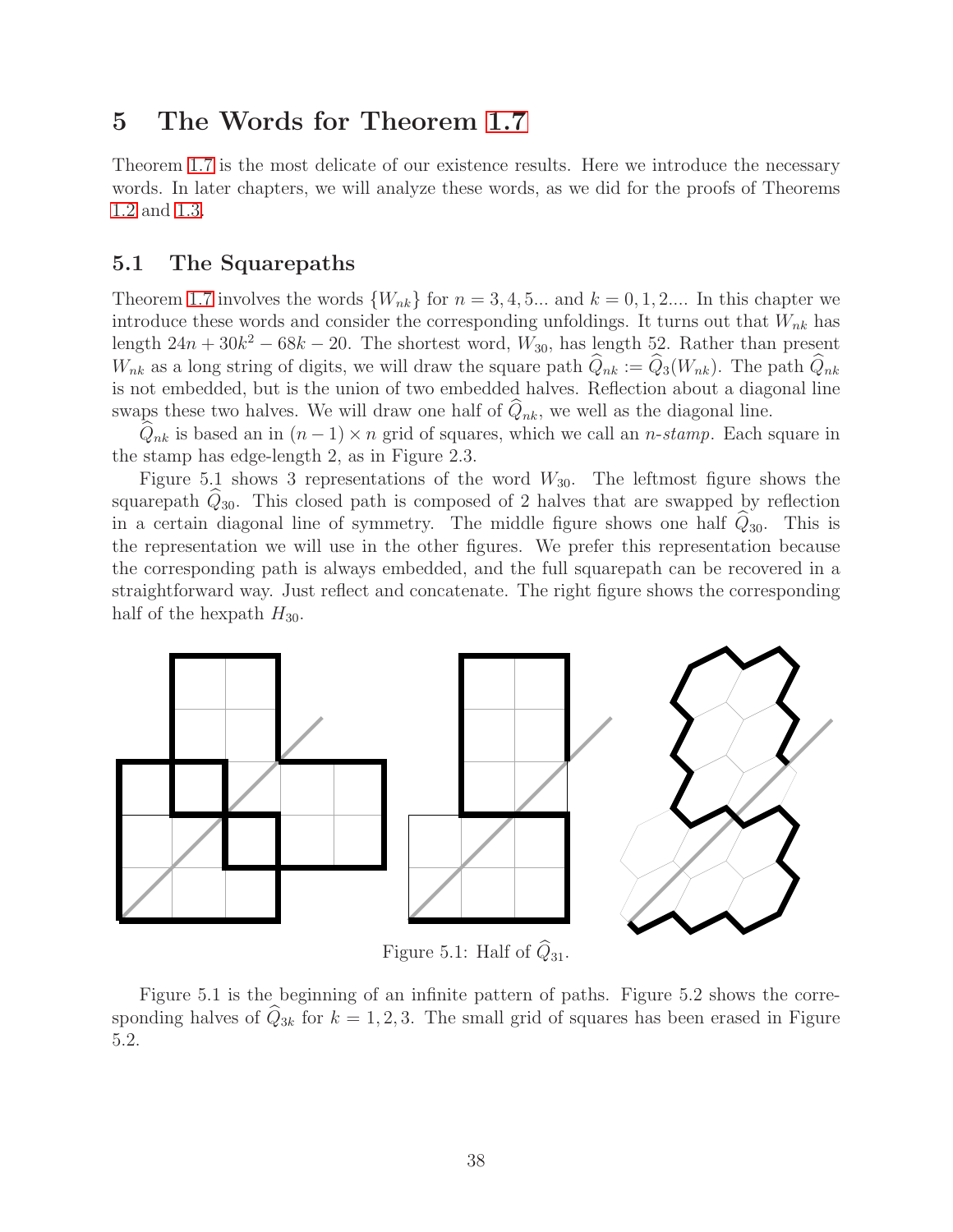

Figure 5.2: Half of  $\hat{Q}_{3k}$  for  $k = 1, 2, 3$ .

The path  $Q_{n+1,k}$  is obtained by increasing the length of each edge of  $Q_{nk}$  by 2 units. Figure 5.3 shows the left halves of  $Q_{31}$ ,  $Q_{41}$ , and  $Q_{51}$ .



Figure 5.3: Half of the rectilinear paths for  $\widehat Q_{30}$  and  $\widehat Q_{40}$  and  $\widehat Q_{50}$ 

# 5.2 The Unfoldings

We will see that  $U_{nk}$  consists of 4 "strips", attached along 4 "hinges". Figure 5.4 shows this structure.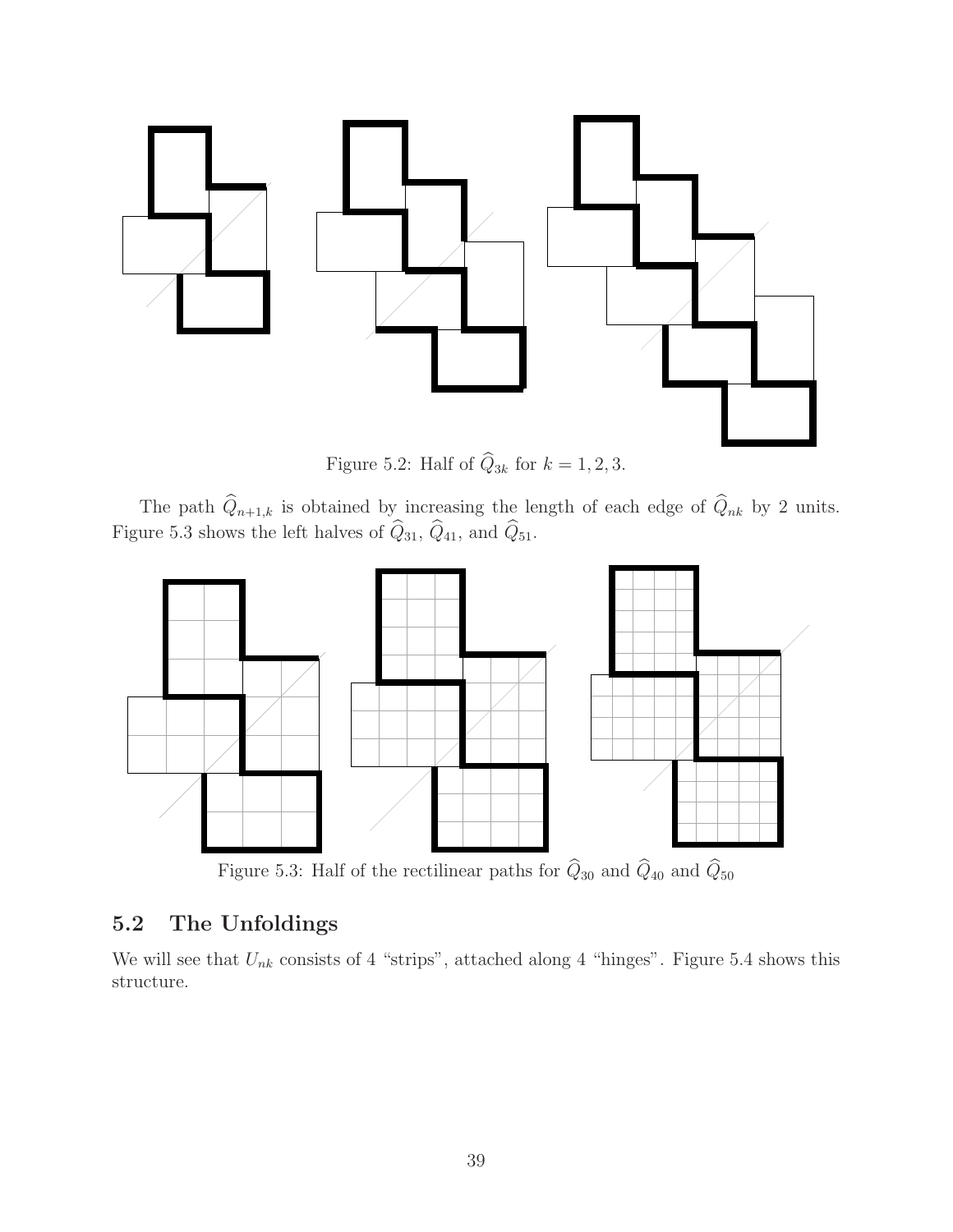

Figure 5.4:  $U(W_{42}, V_3)$ .

When we change the point relative to which we unfold, the strips do not change much and the hinges open and close, so to speak. For points in the orbit tiles, the hinges adjust so that the whole unfolding is practically a straight line. In Figure 4.4, we have chosen a point that is far from the relevant tile. Our remaining pictures show the unfoldings for points actually in the relevant orbit tile.

The strips are essentially composed of units that we call blocks. The left hand side of Figure 5.5 shows what we call a *block*. In general, a k-block is defined to be k blocks lined up in sequence. The right hand side of Figure 5.5 shows a 2-block. The triangles in a  $k$ -block all have the same shape, and this shape depends on the point in parameter space of interest to us. If we glue the opposite sides of a block together we get a space which is naturally the union of two 2-darts.



Figure 5.5: A 1-block and a 2-block

The strips are essentially composed of blocks. Once we describe  $U_{30}$ , we will describe  $U_{nk}$  as a modification which amounts to changing the combinatorial structure of each strip. Figure 5.6 shows  $U(W_{30}, V_3)$ .



Figure 5.6:  $U(W_{30}, V_3)$ .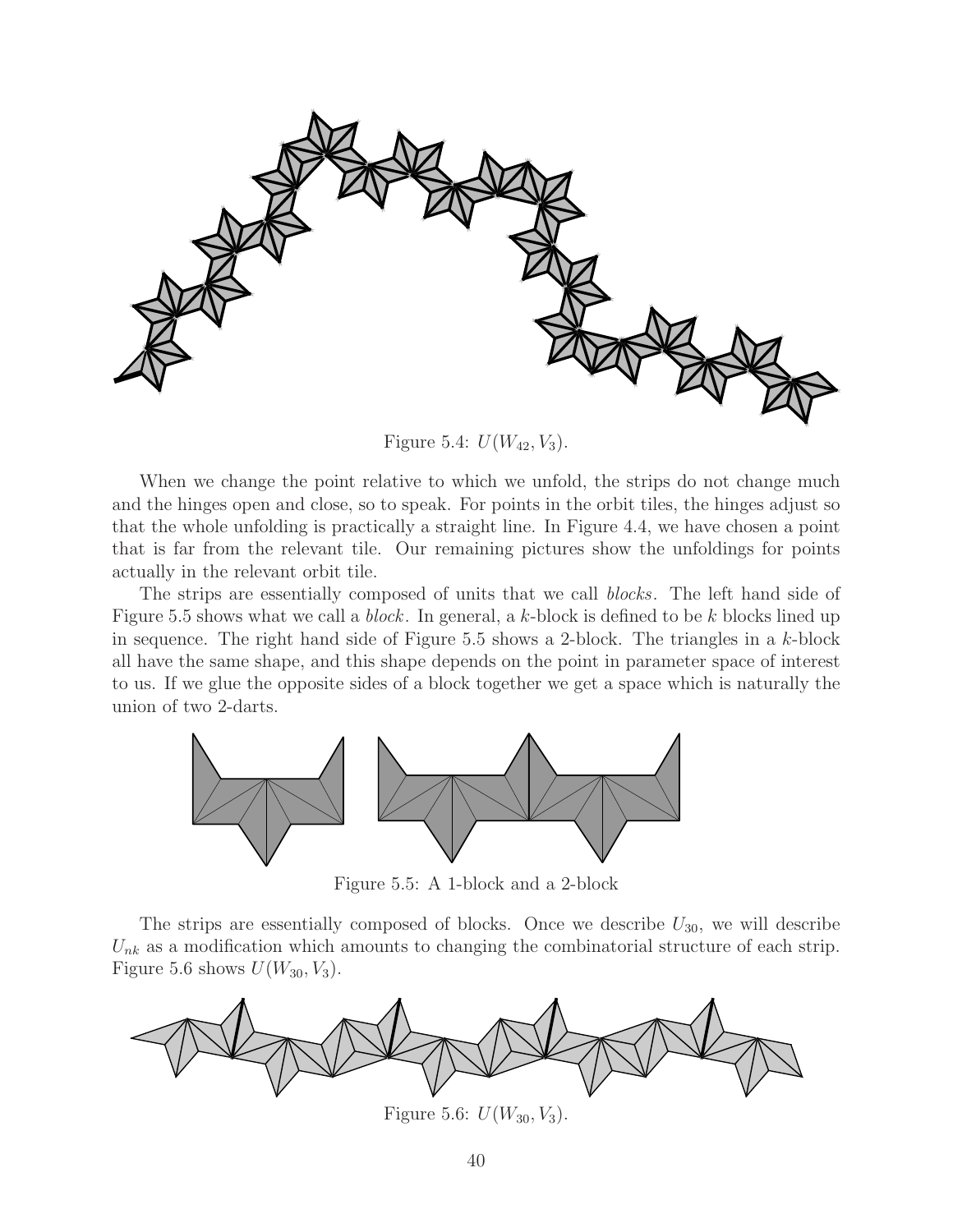Note that  $U(W_{30}, V_3)$  has 12 long edges which are all parallel and nearly vertical. We have highlighted 4 of these edges. The unfolding  $U_{3k}$  is obtained by cutting  $U_{30}$  open along each of the 4 highlighted edges and inserting a k-block. Figure 5.7 shows  $U(W_{31}, V_3)$ . The pattern continues in the obvious way. In describing our surgery, we have used the geometry of  $U(W_{30}, V_3)$  to highlight 4 particular edges along which we cut. However, this surgery has a combinatorial meaning for any parameter.



We obtain  $U_{n,k}$  from  $U_{3k}$  by replacing each maximal m-dart with a maximal m'-dart, where

$$
m'=m+(n-3).
$$

This fits exactly with our description of  $\widehat{Q}_{nk}$  as being obtained from  $\widehat{Q}_{3k}$  by lengthening each edge by  $2(n-3)$  units.



Figure 5.9:  $U(W_{50}, V_5)$ .

<span id="page-40-0"></span>We end this section with a computation. The formulas in the next result will be useful when we make explicit computations in §[6](#page-45-0) and §[7.](#page-54-0)

**Lemma 5.1** Let n be fixed and let  $e_k$  be the leftmost edge of  $U(W_{nk}, V_n)$ . As  $k \to \infty$ , the slope of  $e_k$  converges to 0.

**Proof:** We normalize so that  $e_k$  has unit length. If we trim off the portions of the darts from the set  $U := U(W_{nk}, V_n)$  we see that the resulting set is the union of 4 parallel annuli attached along 4 edges. We compute by elementary trigonometry and induction that the 4 strips have total length

$$
\Psi_1 + \Psi^{\#} k; \qquad \Psi_1 = 12(1 + \cos(\frac{\pi}{n})); \qquad \Psi^{\#} = 8(1 + \cos(\frac{\pi}{n})). \tag{5.1}
$$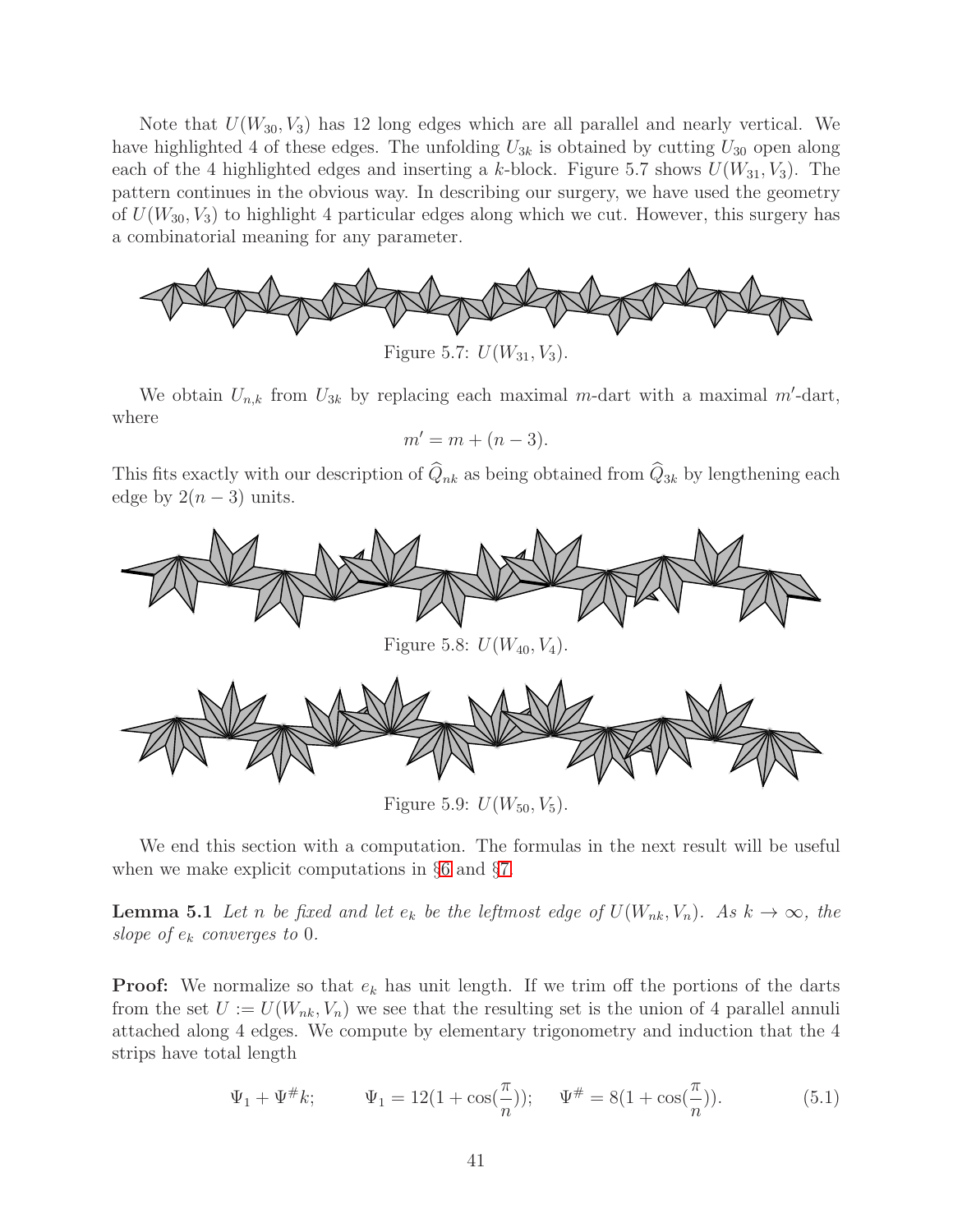Each annulus has width

$$
\Psi_2 = \sin(\frac{\pi}{n})\tag{5.2}
$$

If we rotate  $U$  so that the first edge is horizontal then the holonomy has coordinates

$$
\Psi_1 + i4\Psi_2 + \Psi^{\#}k. \tag{5.3}
$$

The line determined by this complex number converges to a horizontal line as  $k \to \infty$ . Thus, if we rotate U so that the holonomy is horizontal, then the slope of the first edge tends to  $0$ as  $k \to \infty$ .

Remark: In §[7](#page-54-0) we will give a more explicit and combinatorial derivation of the formulas in Lemma [5.1.](#page-40-0)

# <span id="page-41-0"></span>5.3 The Pivot Region

Here we isolate 4 basic features of the unfolding  $U(W_{nk}, V_n)$ .

- There is a family of  $12 + 8k$  parallel and nearly vertical edges. We call these edges quasi-vertical, or QV for short.
- There is a family of  $24+16k$  parallel and nearly horizontal edges. We call these edges quasi-horizontal, or QH for short.
- Each QV edge is *flanked* by two QH edges, in the sense that reflection in this QV edge swaps the two QH edges flanking it.
- There are exactly 4 QH edges which connect top to bottom vertices. We call these edges the hinges.

These facts are all established inductively. They hold true for the parameter  $(3,0)$ , and then we check easily that they remain true when we perform one of the surgeries described above.

We have distinguished the above edges just for the unfoldings attached to specific parameters. However, we extend our definitions of QH and QV, using continuity, to the unfoldings attached to any point of parameter space. Of course, for points remote to the regions of interest to us, the QH edges need not be close to horizontal and the QV edges need not be close to vertical. Moreover, these edges need not be parallel to each other at other parameters. To talk precisely about the situation we make the following definition:

**Definition:** Let  $A_n$  denote the region  $(x_1, x_2) \subset \Delta$  such that

$$
x_j \in [\pi/2n, \pi/(2n-2)];
$$
  $j = 1, 2.$ 

The points  $V_n$  and  $V_{n-1}$  are two opposite corners of the little square defined by these conditions. Let  $R'_{nk} \subset A_n$  denote the set of points such that all the QH edges have negative slope. Let  $R_{nk}$  denote the path connected component of  $R'_{nk}$  which contains  $V_n$ . We call  $R_{nk}$  the pivot region.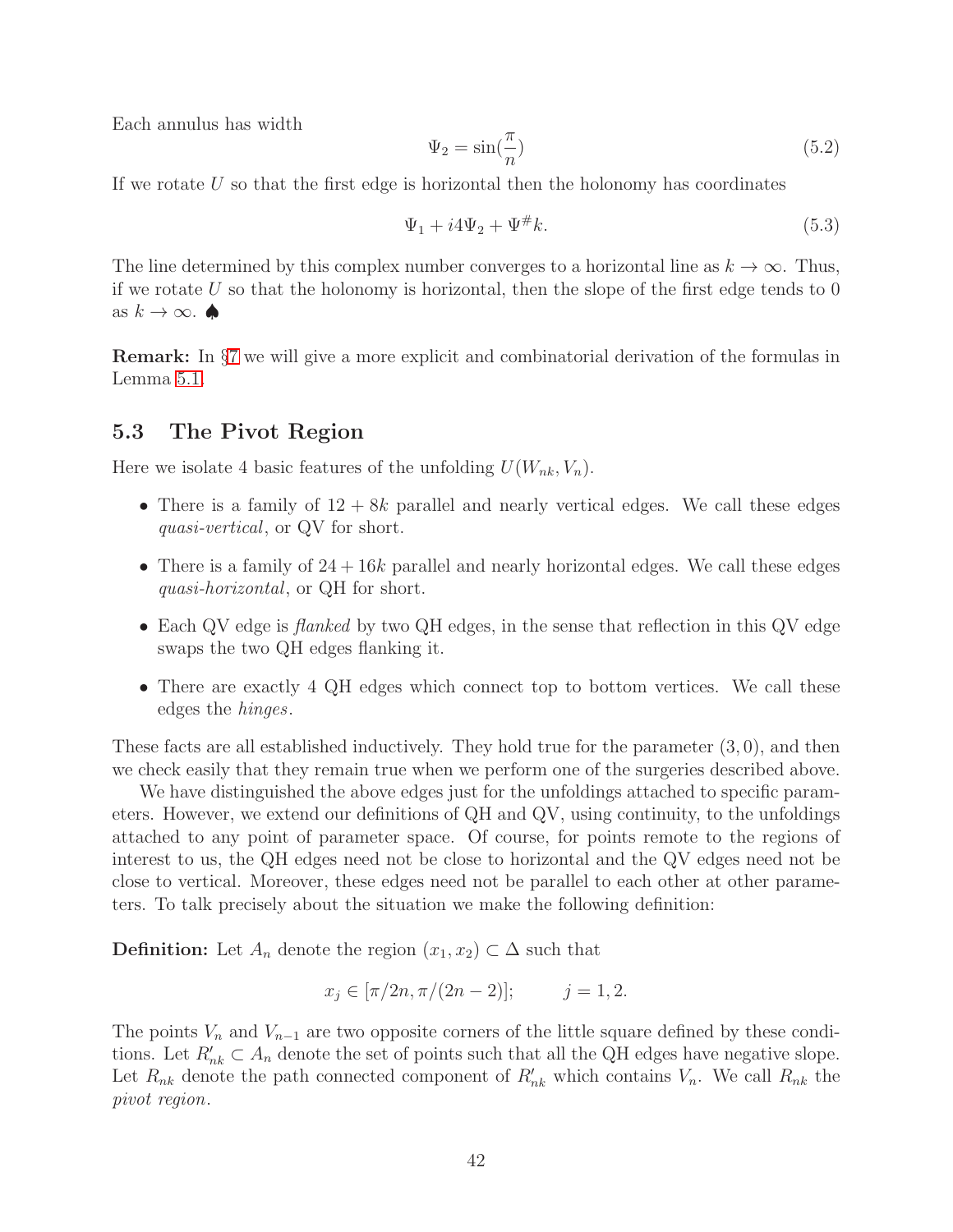**Lemma 5.2** For any point in  $R_{nk}$  the QV edges all have positive slope.

**Proof:** As we pointed out above, each QV edge V is flanked by two QH edges  $H_1$  and  $H_2$ . That is, reflection in V swaps  $H_1$  and  $H_2$ . This is a property that holds for all parameters: It is a combinatorial symmetry. Now, let  $X \in R_{nk}$  be some point. We consider what happens as we vary the parameter continuously from  $V_n$  to X, staying inside  $R_{nk}$ . If the slope of V changes from positive to negative then V must be either vertical or horizontal at some point. But then it is impossible for  $H_1$  and  $H_2$  to both have negative slope at this point and still flank V. This is a contradiction.  $\spadesuit$ 

Referring to §[2.6,](#page-16-0) we note that a vertex of  $U_{nk}$  is superior if and only if it is incident to a QH edge. This fact is seen by inspection for  $U_{30}$ , and then is unchanged by any of the surgeries we perform. We call a superior vertex a *pivot* if it is incident to one of the pivot edges. There are 4 top pivots and 4 botton pivots.

<span id="page-42-2"></span>**Lemma 5.3** Let  $X \in R_{nk}$  be any point. If all the top pivots lie above all the bottom pivots of  $U(W_{nk}, X)$  then  $X \in O(W_{nk})$ .

**Proof:** Let v be a top superior vertex of  $U_{nk}$  which is not a pivot. Inspecting our unfoldings, we see that  $v$  has one of two properties:

- $v$  is the left vertex of a QH edge which is not a hinge.
- v lies to the left of another superior vertex  $v'$ , and reflection in a QV edge swaps v and  $v'.$

This property is easily seen, by inspection, for  $U_{30}$ , and our surgery operations do not destroy this property. In either of the above cases, our conditions on the slopes of the QV and QH edges forces  $v$  to lie above  $v'$ . Since this works for all superior vertices which are not pivots, we see that only a pivot can be the lowest top superior vertex. Likewise, only a pivot can be a bottom superior vertices. Hence, by hypothesis, all the top superior vertices lie above all the bottom superior vertices. Hence  $X \in O(W_{nk})$  by the Dart Lemma.

# <span id="page-42-1"></span>5.4 The Structure of the Quasi-Horizontal Edges

Say that a  $QH$  point in  $\mathbb{Z}^2$  is a point  $\hat{e}$  which corresponds to a QH edge. Here we describe the pattern of QH points associated to our unfoldings.

We use the McBilliards labeling convention that the leftmost edge  $e_0$  of  $U_{nk}$ , which happens to be a QH edge, corresponds to  $(0,0) \in \mathbb{Z}^2$ . If e is any other QH edge, then e is parallel to  $e_0$  at the point  $V_n = (\pi/2n, \pi/2n)$ . But the angle between e and  $e_0$  is given by  $\hat{e} \cdot (\pi/2n, \pi/2n)$ . This angle must be an integer multiple of  $\pi$ . Hence

<span id="page-42-0"></span>
$$
\widehat{e}_1 + \widehat{e}_2 \equiv 0 \mod 2n. \tag{5.4}
$$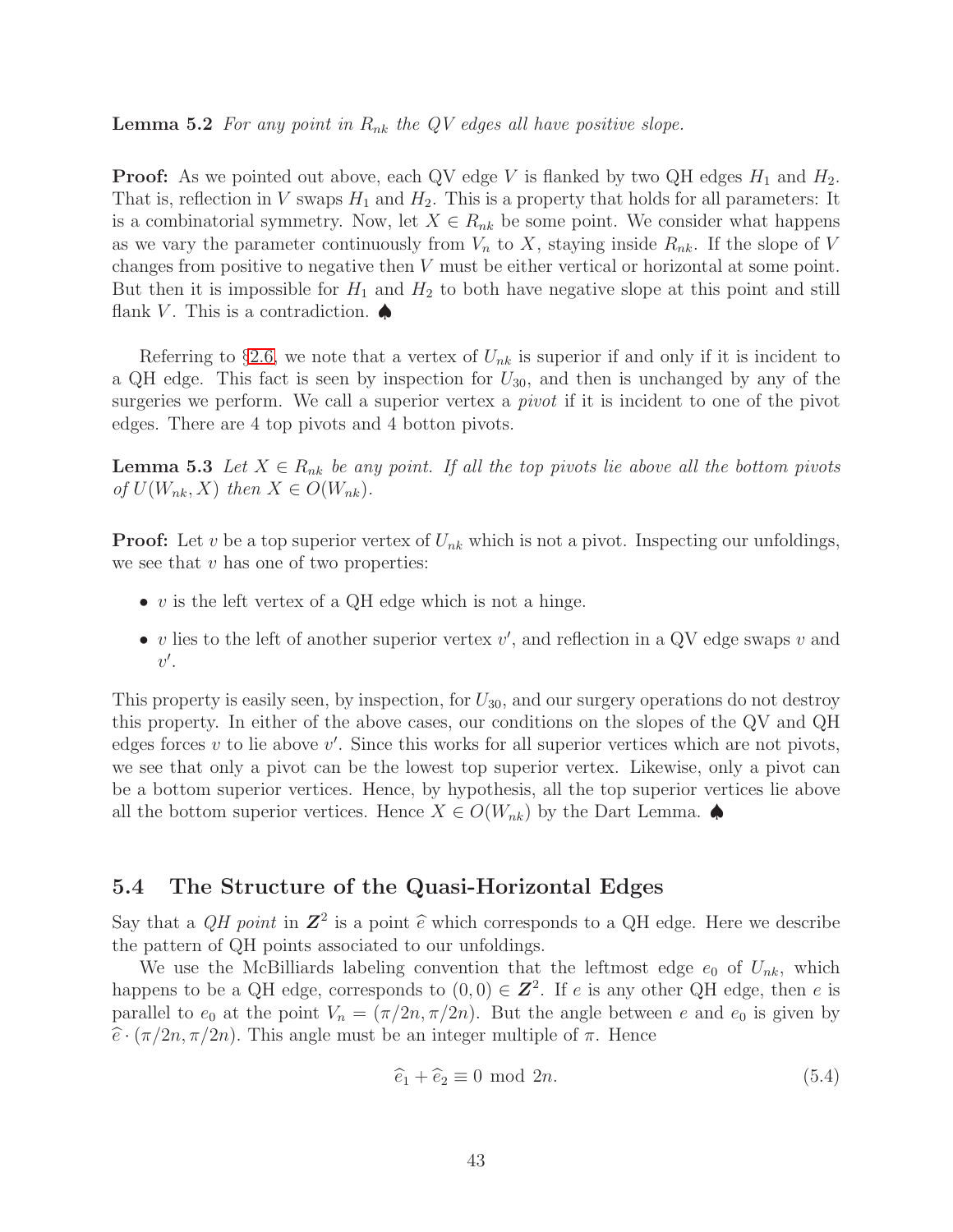The map  $(x, y) \rightarrow x + y$  maps the hexpath  $H_{nk}$  to a subset of Z having diameter less than  $(4 + \frac{1}{2})n$ . Hence Equation [5.4](#page-42-0) forces the QH points to lie along at most 4 lines of slope –1 in  $\mathbb{Z}^2$ . Hence the QH edges fall into at most 4 pseudo-parallel families, in the sense of §[2.7.](#page-18-0)

After some trial and error we figured out how to draw the QH points. We find that these points fall into exactly 4 pseudo-parallel families, and we compute the extreme points of these families as follows: Setting

$$
Z_{nk} = (2n-2)(k+2) - 1,\t\t(5.5)
$$

the coordinates for the extreme points, in each family, are given by

- 1.  $(-3, -4n+3)$  and  $(-4n+3, -3) + (Z_{nk}, -Z_{nk}).$
- 2.  $(-2, -2n+2)$  and  $(-2n+2, -2) + (Z_{nk}, -Z_{nk})$ .
- 3. (0, 0) and  $(0, 0) + (Z_{nk}, -Z_{nk}).$
- 4.  $(2n-2, 2)$  and  $(2, 2n-2) + (Z_{nk}, -Z_{nk}).$

Actually, we don't care so much about these formulas. The main feature of the QH points we use is that the coordinates of the northwest extreme endpoints−the first ones listed in each line above−are independent of k. This property, together with symmetry, will tell us everything we want to know about these edges.

Figure 4,10 shows the first few examples of the QH points in  $\mathbb{Z}^2$ . The 8 larger dots are the extreme points. 4 of these dots are black and the other 4 are grey. The 4 grey dots in these figures correspond to the hinges. The northwest grey dot is labeled  $(0, 0)$ . The southeast grey dot is  $(A, -A)$ . The black path is the path  $\widehat{Q}$ , discussed in §[2.4,](#page-12-0) which corresponds to the 3-spine of the unfolding. This path is obtained by doubling the rectilinear paths discussed in §[5.1.](#page-37-0)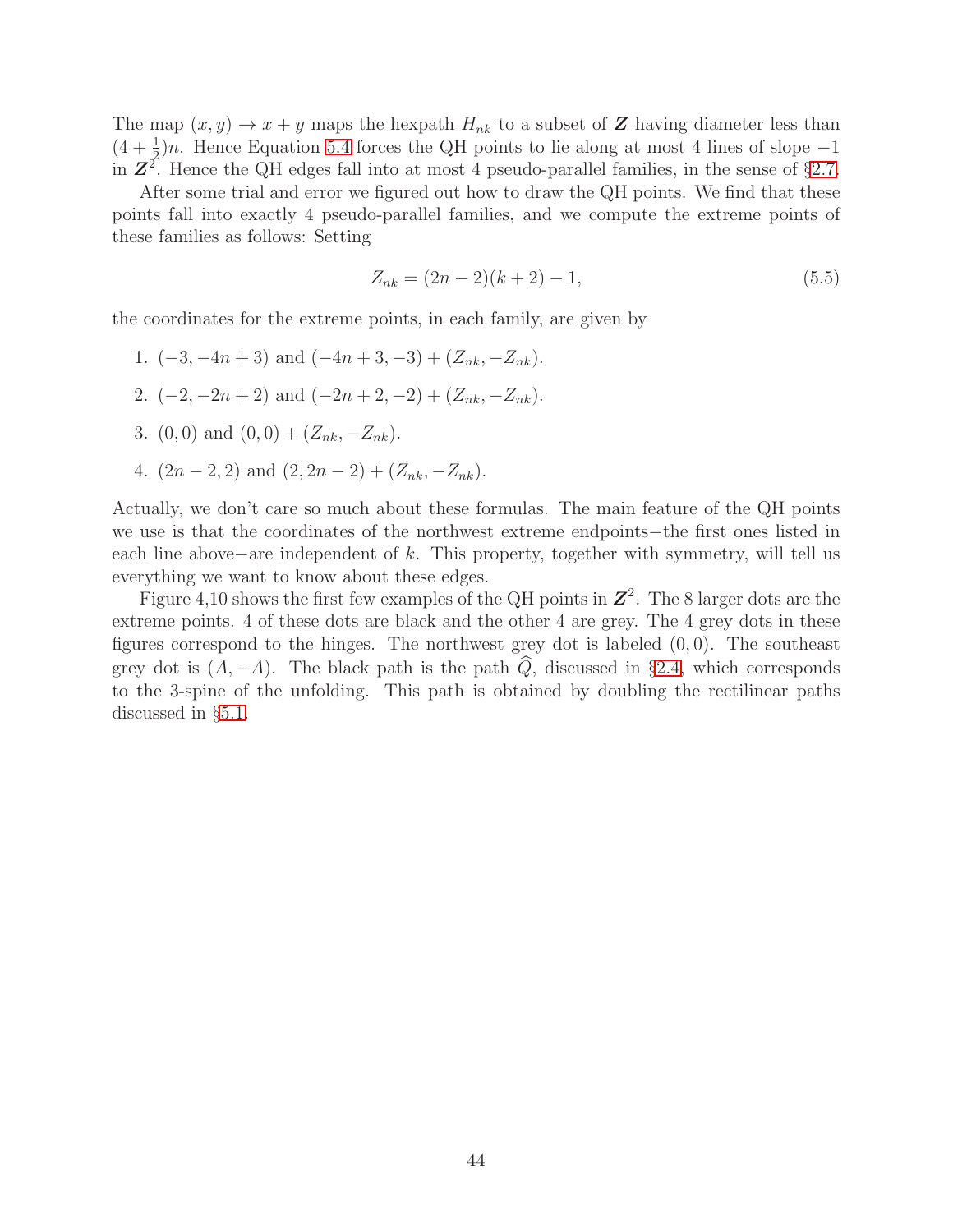

Figure 5.10: Points for the QH families.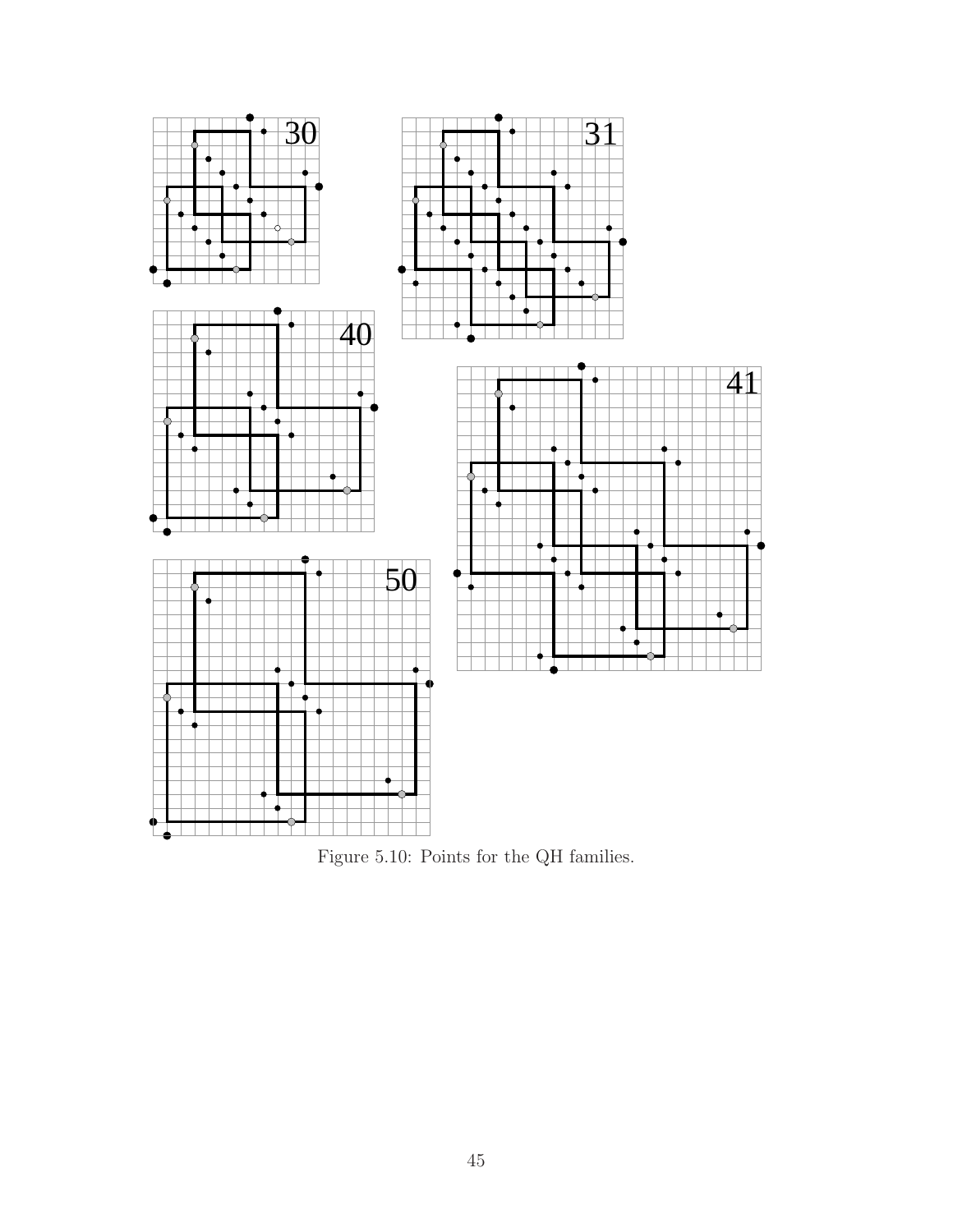# <span id="page-45-0"></span>6 The Quadratic Rescaling Theorem

## 6.1 Overview

We are interested in studying infinite sequences  $\{W_{nk}\}\$  of words introduced in the last chapter. We will hold n fixed and set  $W_k = W_{nk}$ . We wish to understand the asymptotic shape of the orbit tiles  $O(W_k)$  as  $k \to \infty$ . Each  $O(W_k)$  is a piecewise analytic polygon, whose sides are given as the 0-level sets of analytic functions. It turns out that  $O(W_k)$  has a uniformly bounded number of sides, independent of both  $n$  and  $k$ , and we will be able to make sense of the notion of a *side* of  $O(W_k)$  which is independent of k. This allows us to group the various defining functions involved into *families*. Our analysis is done one function-family at a time.

As we saw in §[2,](#page-8-0) the function  $F_k$  has the special form

<span id="page-45-4"></span>
$$
F_k(X) = \text{Im}(P_k(X - X_0)\overline{Q}_k(X - X_0)),
$$
\n(6.1)

(The only difference between the set-up here and in  $\S2$  $\S2$  is that we take special care to translate F so that  $(0, 0)$ , rather than  $X_0$ , is the main point of interest to us in the domain.) Here  $X_0$ is the point in parameter space to which the orbit tiles converge. Summarizing the discussion in §[2,](#page-8-0)  $P_k$  is the development image of a certain saddle connection associated to  $W_k$ , and  $Q_k$ is the holonomy of the unfolding.

We want to place conditions on  $\{P_k\}$  and  $\{Q_k\}$  so that the rescaled functions  $\{G_k\}$ converges to a linear map (whose formula we can compute explicitly). Here

<span id="page-45-1"></span>
$$
G_k(X) = F_k(Xk^{-2}).
$$
\n(6.2)

The conditions we place on  $\{P_k\}$  and  $\{Q_k\}$  have to do with the growth patterns of the supports of their Fourier transforms. A few glances at the figures in §[5](#page-37-1) should be enough to convince the reader that the conditions we discuss are satisfied, in particular, by the functions associated to the words introduced in §[5.](#page-37-1) We will state the Quadratic Rescaling Theorem in the next section and then spend the rest of the chapter proving it.

As in §[2](#page-8-0) we frequently let  $E(x) = \exp(ix)$ .

### 6.2 The Main Result

All our constructions are based on a translation  $T: \mathbb{Z}^2 \to \mathbb{Z}^2$  and a point  $X_0 \in \pi \mathbb{Q}^2$ . More specifically, we have

<span id="page-45-2"></span>
$$
T(x_1, x_2) = (x_1 + M_1, x_2 + M_2); \t X_0 = 2\pi \left(\frac{p_1}{q_1}, \frac{p_2}{q_2}\right).
$$
 (6.3)

There is a natural homomorphism associated to  $X_0$ :

<span id="page-45-3"></span>
$$
\phi(x_1, x_2) = \left[\frac{p_1 q_2 x_1 + p_2 q_1 x_2}{\text{G.C.D.}(q_1, q_2)}\right] \in \mathbf{Z}/N; \qquad N = q_1 q_2 / \text{G.C.D.}(q_1, q_2). \tag{6.4}
$$

Here G.C.D. stands for *greatest common divisor*. We require that T is compatible with  $X_0$ in the sense that  $\phi(M_1, M_2) = 0$ .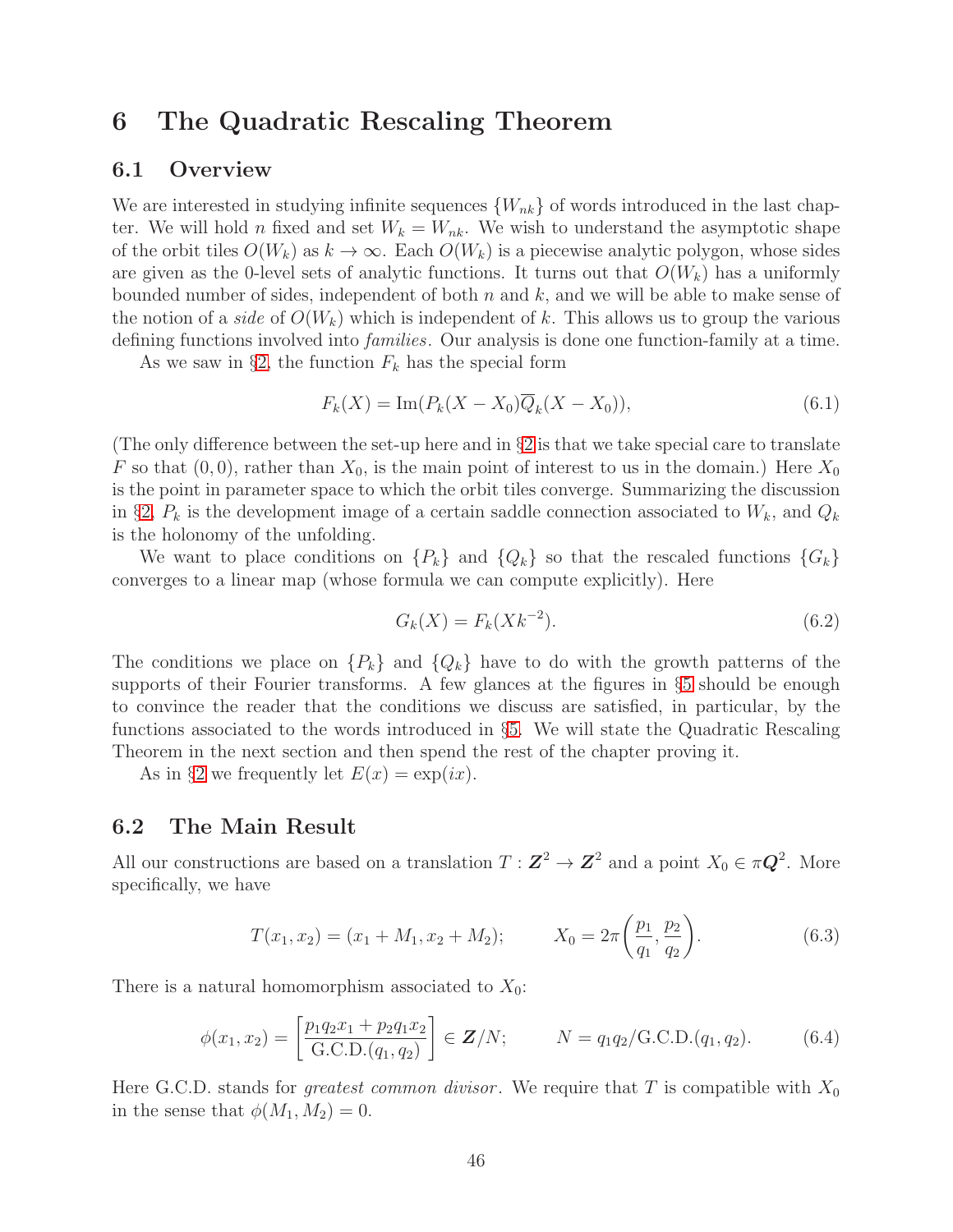**Remark:** In this paper we will have  $n = 3, 4, 5...$  and

$$
T(x_1, x_2) = (x_1 + (2n - 2), x_2 - (2n - 2)); \t X_0 = 2\pi \left(\frac{1}{4n}, \frac{1}{4n}\right).
$$
 (6.5)

In this case, we have  $\phi(x_1, x_2) = [x_1 + x_2] \in \mathbb{Z}/4n$ , and  $\phi(M_1, M_2) = 0$ .

Going back to the general case, we let  $\{R_k\}$  stand for either the sequence  $\{P_k\}$  or  $\{Q_k\}$ . According to the theory developed in §[2,](#page-8-0) we can write

$$
R_k(X) = \sum_{V \in \mathbf{Z}^2} \widehat{R}_k(V) E(X \cdot V). \tag{6.6}
$$

Here  $\widehat{R}_k : \mathbf{Z}^2 \to \mathbf{Z}$  is the Fourier transform of  $\mathbf{R}_k$ . We say that  $\widehat{R}_k$  has linear growth if there is some map  $\widehat{R}^{\#} : \mathbb{Z}^2 \to \mathbb{Z}$  such that

$$
\widehat{R}_{k+1} = \widehat{R}_k + \widehat{R}^{\#} \circ T^k; \qquad k = 0, 1, 2... \tag{6.7}
$$

Here T is the translation above. We call  $\widehat{R}^{\#}$  the growth generator for  ${R_k}$ . We require that both  $\hat{R}^{\#}$  and  $\hat{R}_0$  are supported on finitely many points of  $\mathbf{Z}^2$ . Intuitively, the support of  $\hat{R}_k$ grows linearly along the fibers of the homomorphism  $\phi$ . As the notation suggestions, define

$$
R_k^{\#}(X) = \sum_{V \in \mathbf{Z}^2} \hat{R}_k^{\#}(V) E(X \cdot V).
$$
 (6.8)

Supposing that both  $\{\widehat{P}_k\}$  and  $\{\widehat{Q}_k\}$  have linear growth, we define

$$
\delta = \det \begin{bmatrix} P^{\#}(X_0) & P_0(X_0) \\ Q^{\#}(X_0) & Q_0(X_0) \end{bmatrix};
$$
  
\n
$$
\delta_j = \det \begin{bmatrix} P^{\#}(X_0) & \partial_j P^{\#}(X_0) \\ Q^{\#}(X_0) & \partial_j Q^{\#}(X_0) \end{bmatrix};
$$
  
\n
$$
\Delta_j = \frac{M_j \delta}{2} + \text{Im}(\delta_j).
$$
\n(6.9)

Here  $\partial_j$  is the partial derivative with respect to  $x_j$ .

The rest of this chapter is devoted to proving:

**Theorem 6.1 (Quadratic Rescaling)** Suppose that  $\{\widehat{P}_k\}$  and  $\{\widehat{Q}_k\}$  have linear growth with respect to T, and the quantities  $P^{\#}(X_0)$  and  $Q^{\#}(X_0)$  and  $\delta$  are all real. Then  $\{G_k\}$ converges in the  $C^{\infty}$ -topology to G, whose equation is given by

$$
G(x_1.x_2) = F_0(0,0) - \Delta_1 x_1 - \Delta_2 x_2.
$$

### Remarks:

The  $C^{\infty}$  convergence means that each partial derivative of  $G_k$  converges, uniformly on compact subsets, to the corresponding partial derivative of G.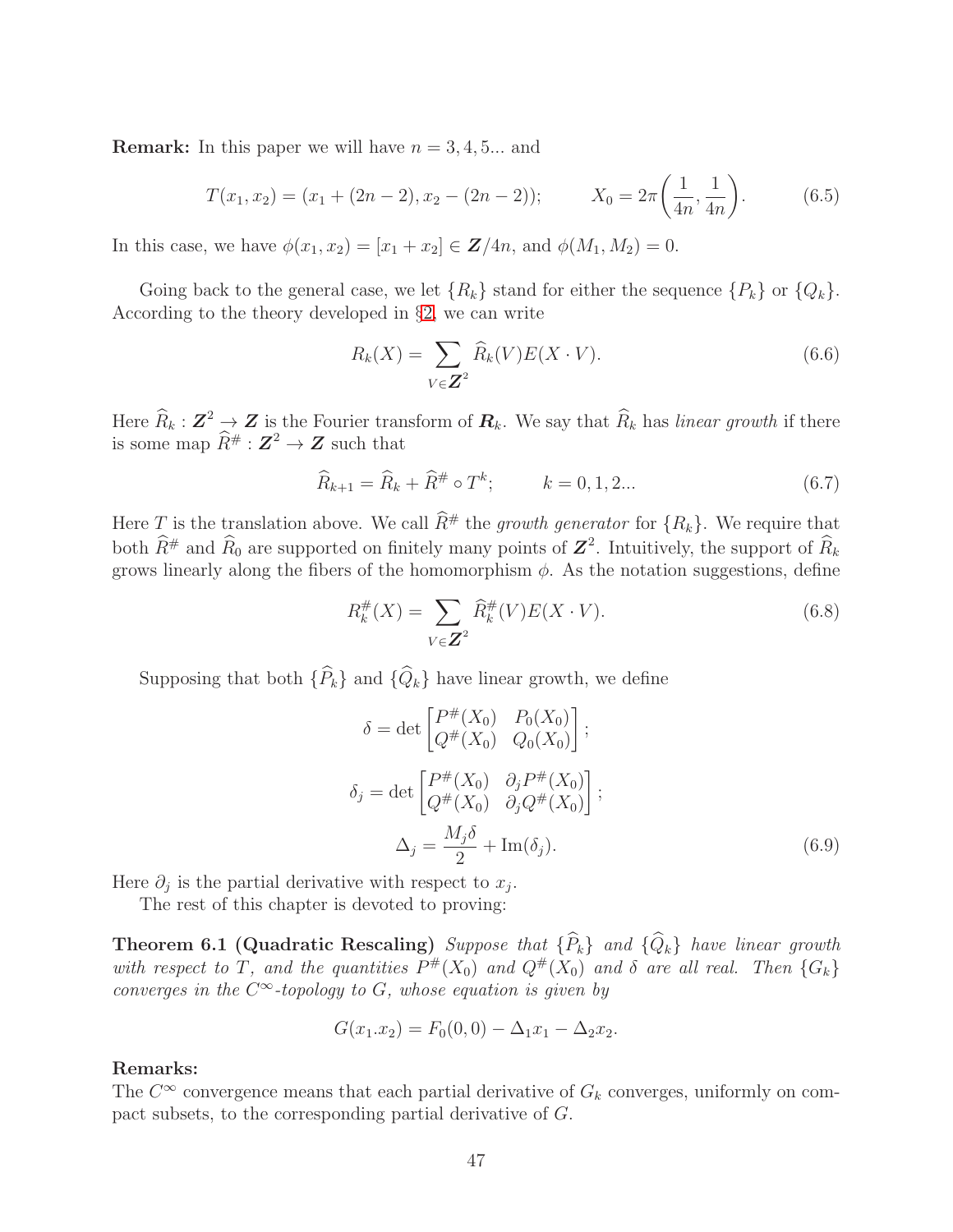# 6.3 Quadratic Growth Conditions

Let A denote the set of all globally defined and analytic complex-valued functions on  $\mathbb{R}^2$ . Given a *multi-index*  $I = (i_1, i_2)$  we define

$$
X^{I} = x_{1}^{i_{1}}x_{2}^{i_{2}}; \qquad |I| = i_{1} + i_{2}.
$$
\n(6.10)

Given an infinite sequence  ${F_k} \in \mathcal{A}$  we can write out the power series expansions

$$
F_k(X) = \sum_{I} C_{k,I} X^I
$$
\n
$$
(6.11)
$$

We say that  ${F_k}$  forms a quadratic growth family if  ${F_k(0, 0)}$  is a constant sequence we have the following finite limits for some  $\epsilon > 0$ .

<span id="page-47-0"></span>
$$
\lim_{k \to \infty} C_{k,(1,0)} k^{-2} = C_1; \qquad \lim_{k \to \infty} C_{k,(0,1)} k^{-2} = C_2; \qquad \lim_{k \to \infty} \sum_{|I| \ge 2} |C_{k,I}| k^{(-2+\epsilon)|I|} = 0. \tag{6.12}
$$

Note that  $\epsilon$  only enters into the third equation.

Recall that  $\{G_k\}$  is the rescaled version of  $\{F_k\}$ , as in Equation [6.2.](#page-45-1)

**Lemma 6.2 (Convergence)** Suppose that  ${F_k}$  is a quadratic growth family. Then  ${G_k}$ converges in the  $C^{\infty}$  topology to the linear function G, whose formula is given by  $G(x_1, x_2) =$  $F_0(0, 0) + C_1x_1 + C_2x_2.$ 

Proof: From the chain rule, we get the following series expansion:

$$
G_k(X) = \sum_{I} C_{k,I} k^{-2|I|} X^I.
$$
\n(6.13)

Consider the difference

$$
\widehat{G}(X) - G_k(X) = L_k(X) + R_k(X); \qquad R_k(X) = \sum_{|I| \ge 2} C_{k,I} k^{-2|I|} X^I.
$$

Here  $L_k(x)$  is a linear function whose coefficients vanish as  $k \to \infty$ , and  $R_k$  is everything else. It suffices to to show that  $R_k$  and all its derivatives tend to 0 uniformly on compact subsets.

Let  $\partial$  stand for some partial derivative and let  $\Omega$  be some big constant. Suppose  $X =$  $(x_1, x_2)$  is such that  $|x_j| \leq \Omega$  for  $j = 1, 2$ . There is some constant N, depending on  $\partial$ , such that

$$
|\partial R_k(X)| \leq \sum_{|I| \geq 2} |I|^N |C_{k,I}| k^{-2|I|} \Omega^{|I|} = \sum_{|I| \geq 2} \{|I|^N (\Omega / k^{\epsilon})^{|I|}\} |C_{k,I}| k^{(-2+\epsilon)|I|}.
$$

For

$$
k > \left(\Omega N^N\right)^{1/\epsilon}
$$

the term in braces is less than 1. Hence

$$
|\partial R_k(X)| \le \sum_{|I| \ge 2} |C_{k,I}| k^{(-2+\epsilon)|I|}.
$$

By hypothesis, this last sum tends to 0 as  $k \to \infty$ .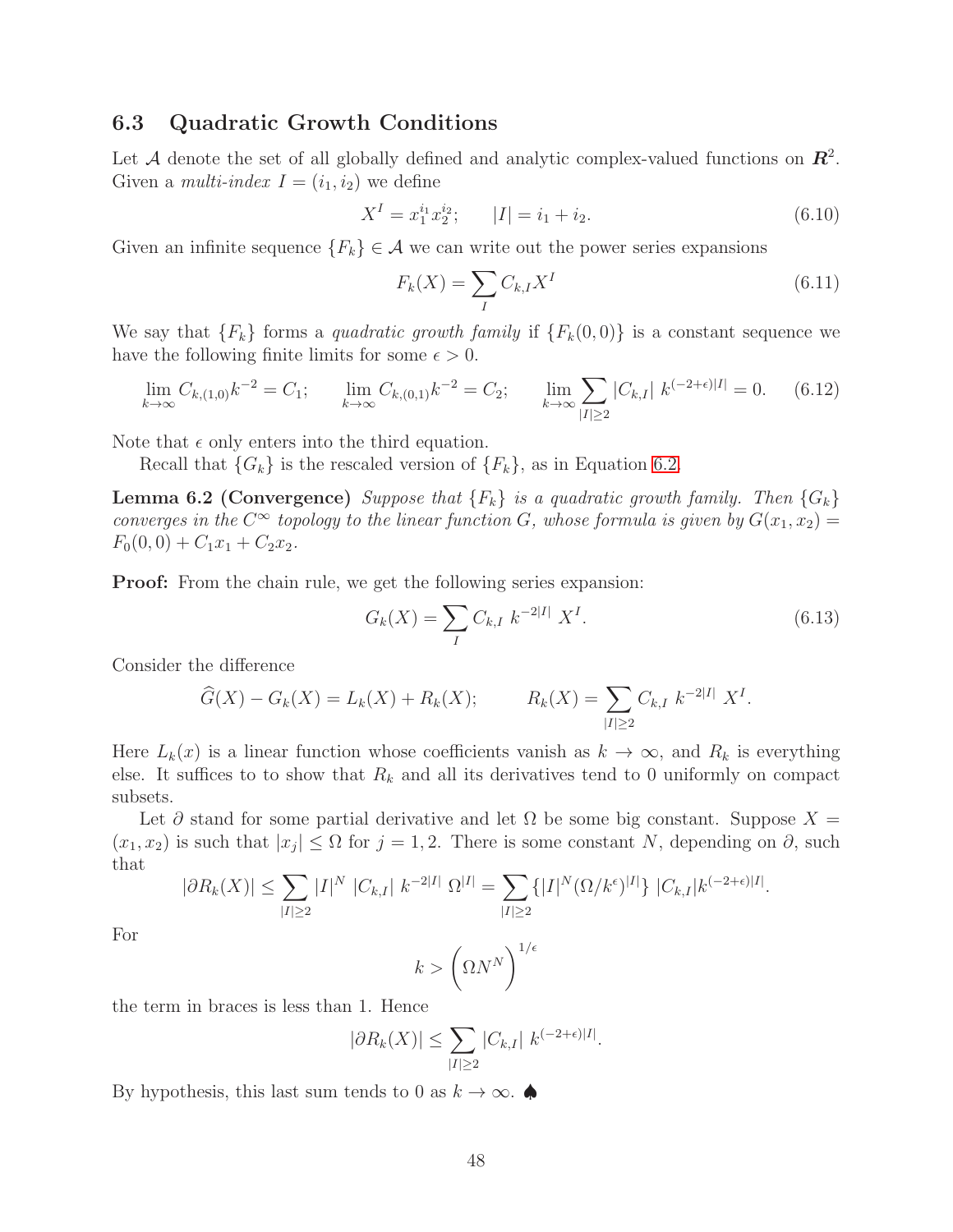## 6.4 A Fact about the Fourier Transform

Now we begin to use the information about the sequences  $\{P_k\}$  and  $\{Q_k\}$  to establish the conditions on  ${F_k}$  discussed in the Convergence Lemma above. Let  $X_0$  be as in Equation [6.3](#page-45-2) and let  $\phi$  be the associated homomorphism, given in Equation [6.4.](#page-45-3) In particular, the value  $N$  is given by Equation [6.4.](#page-45-3) Consider a function of the form

<span id="page-48-0"></span>
$$
R(X) = \sum_{V \in \mathbb{Z}^2} \widehat{R}(V) E(X \cdot V). \tag{6.14}
$$

Choosing any residue class  $k \in \mathbf{Z}/N$  we define the *modular transform*:

$$
R_{\phi}(k) = \sum_{\phi^{-1}(k)} \widehat{R}(V). \tag{6.15}
$$

In all cases of interest to us, the sum in Equation [6.14](#page-48-0) is a finite sum. This sum defines a function  $R_{\phi}: \mathbf{Z}/N \to \mathbf{C}$ .

Lemma 6.3 (Modular Transform) With the notation as above, we have

$$
R(X_0) = \sum_{j=1}^{N} R_{\phi}(j) E(2\pi j/N).
$$

Proof: Let

$$
N = \frac{q_1 q_2}{D}; \qquad D = \text{G.C.D.}(q_1, q_2).
$$

We can write  $R(X_0) = \sum_{j=1}^{N} R_j$ , where

$$
R_j = \sum_{(x_1, x_2) \in \phi^{-1}(j)} \widehat{R}(V) E\left(\frac{2\pi p_1 x_1}{q_1} + \frac{2\pi p_2 x_2}{q_2}\right) =
$$

$$
\sum_{(x_1, x_2) \in \phi^{-1}(j)} \widehat{R}(V) E\left(\frac{2\pi}{N} \left(\frac{x_1 p_1 q_2}{D} + \frac{x_2 p_2 q_1}{D}\right)\right) =
$$

$$
\sum_{(x_1, x_2) \in \phi^{-1}(j)} \widehat{R}(V) E\left(\frac{2\pi j}{N}\right) = R_{\phi}(j) E(2\pi j/N).
$$

Summing over j we get the result.  $\spadesuit$ 

## 6.5 Growth Formulas

Let  $X_0$  and T be as in Equation [6.3.](#page-45-2) In particular, recall that T represents translation by the vector  $(M_1, M_2) \in \mathbb{Z}^2$ . Let V denote the set of sequences of the form  $\{R_k\}$  which have  $(M_1, M_2)$ -linear growth. We want to be clear that each individual *element* of V is a sequence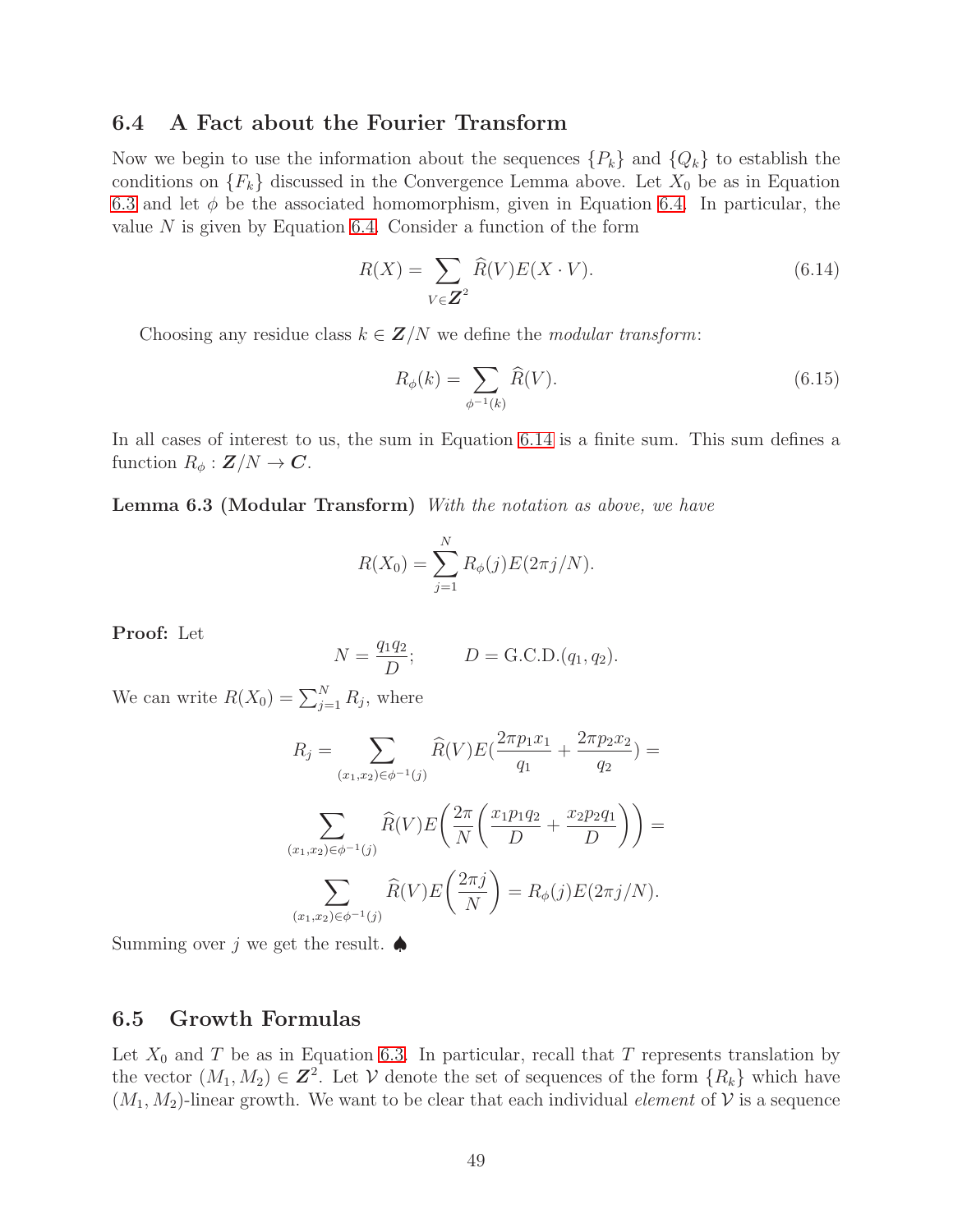of functions.  $V$  is a vector space. The vector space laws on  $V$  are given by componentwise scaling and addition. That is

$$
a \cdot \{R_k\} = \{aR_k\}; \qquad \{R_k\} + \{R'_k\} = \{R_k + R'_k\}.
$$
 (6.16)

Let  $\mathcal{V}_0$  denote the subspace consisting of elements  $\{R_k\}$  with  $R_0 = 0$ . There is a natural projection  $V \to V_0$ . The sequence  $\{R_k\}$  is mapped to  $\{S_k\}$  where  $S_k = R_k - R_0$ . We call  ${S_k}$  the *pure projection* of  ${R_k}$ . We say that an element  ${R_k}$  of  $\mathcal{V}_0$  is *simple* if its growth generator  $\widehat{R}^{\#}$  is the indicator function for a single lattice point. That is, there is some integral point A such that  $\widehat{R}^{\#}(X) = 1$  iff  $X = A$  and  $\widehat{R}^{\#}(X) = 0$  otherwise. The simple elements of  $V_0$  form a basis for  $V_0$ .

<span id="page-49-2"></span>**Lemma 6.4** Let  $\{R_k\}$  be any element of V and let  $I = (i_1, i_2)$  be any multi-index. Then

<span id="page-49-0"></span>
$$
D_I R_k(X_0) = R^{\#}(X_0) \times \frac{i^{|I|} M_1^{i_1} M_2^{i_2}}{|I|+1} \times k^{|I|+1} + O(k^{|I|}).
$$
\n(6.17)

**Proof:** If  $\{S_k\}$  is the pure projection of  $\{R_k\}$  then

$$
|D_{I}S_{k}(X_{0})| - |D_{I}R_{k}(X_{0})| = O(1)
$$

Thus, it suffices to prove this lemma for elements of  $V_0$ . Given the scaling and additivity properties of Equation [6.17,](#page-49-0) it suffices to establish Equation [6.17](#page-49-0) for the simple elements of  ${\cal V}_0$ .

Suppose  $\widehat{R}^{\#}$  is the indicator function for  $(a_1, a_2) \in \mathbb{Z}^2$ . Then

<span id="page-49-1"></span>
$$
\widehat{D_I R_k}(x_1, x_2) = i^{|I|} x_1^{i_1} x_2^{i_2} \quad \Longleftrightarrow \quad (x_1, x_2) \in \bigcup_{j=0}^{k-1} (a_1 + jM_1, b_1 + jM_2), \tag{6.18}
$$

and otherwise this function vanishes. Let  $\beta = \phi(a_1, a_2) \in \mathbf{Z}/N$ . Note that  $\beta = R^{\#}(X_0)$  for simple elements. All the points in Equation [6.18](#page-49-1) lie in the same fiber of  $\phi$ , namely  $\phi^{-1}(\beta)$ . From the Modular Transform Lemma we have

$$
D_{I}R_{k}(X_{0}) = i^{|I|}\beta \times \sum_{j=0}^{k-1} (a_{1} + jM_{1})^{i_{1}}(a_{2} + jM_{2})^{i_{2}} =
$$
  

$$
i^{|I|}\beta M_{1}^{i_{1}}M_{2}^{i_{2}} \times \sum_{j=0}^{k-1} j^{|I|} + O(k^{|I|}) =
$$
  

$$
R^{\#}(X_{0}) \times \frac{i^{|I|}M_{1}^{i_{1}}M_{2}^{i_{2}}}{|I|+1}k^{|I|+1} + O(k^{|I|}). \tag{6.19}
$$

This completes the proof. 
<del></del>●

One useful special case of Lemma [6.4,](#page-49-2) stated more precisely, is:

<span id="page-49-4"></span><span id="page-49-3"></span>
$$
R_k(X_0) = R^{\#}(X_0)k + R_0(X_0).
$$
\n(6.20)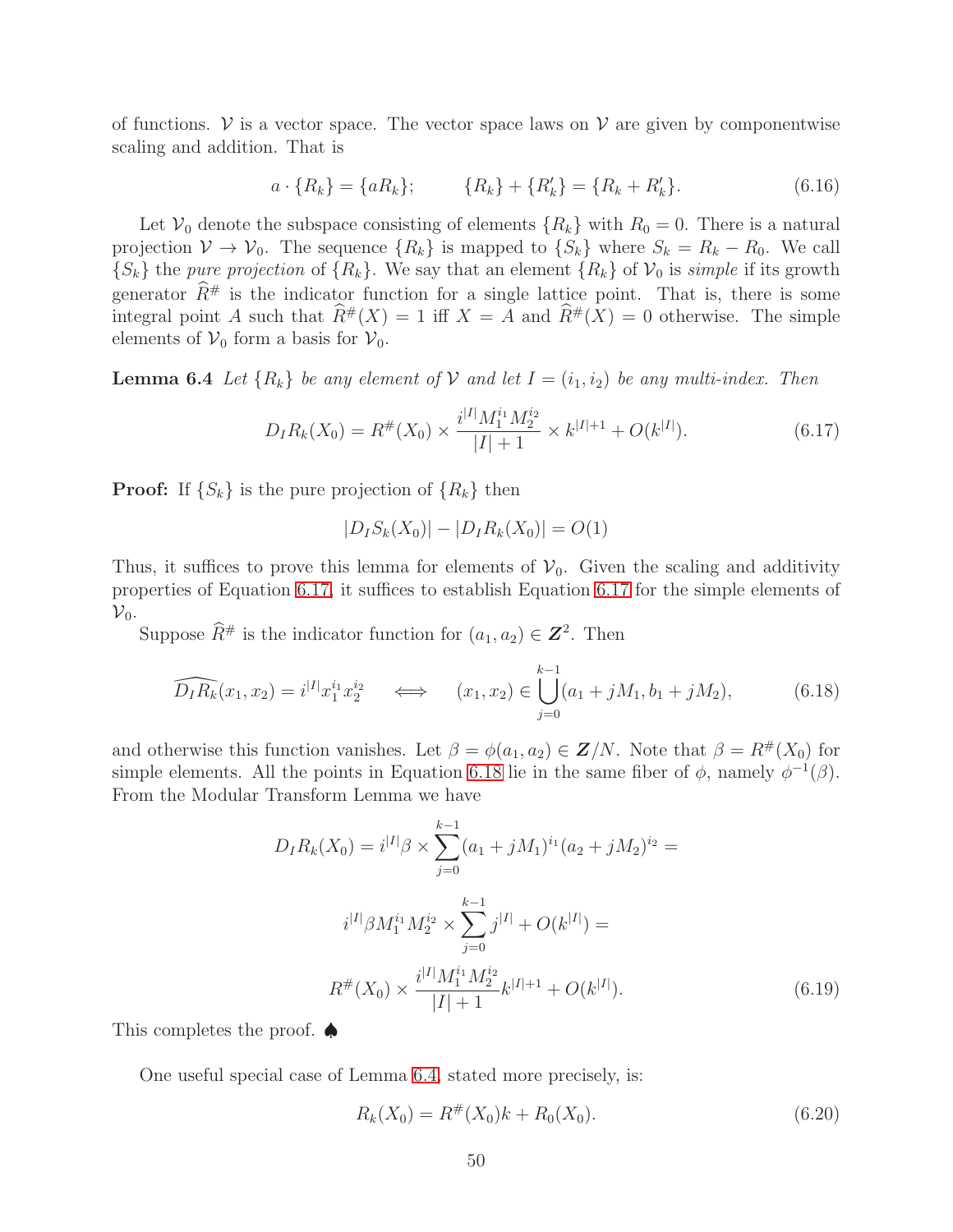Remark: We can relate Equation [6.20](#page-49-3) to Lemma [5.1](#page-40-0) as follows. In our examples we have  $X_0 = V_n$ , the Veech Point. If R is the holonomy function (the Q-function) associated to either the 1-spine or 2-spine of the unfolding  $U_{nk}$ , then  $R_0(X_0) = \Psi_1 + i4\Psi_2$  and  $R^{\#}(X_0) = \Psi^{\#}$ .

**Lemma 6.5** Let  $\{R_k\}$  be any element of  $V$ . Then for  $j = 1, 2$ ,

<span id="page-50-0"></span>
$$
\partial_j R_k(X_0) = \left(\frac{iM_j}{2} R^{\#}(X_0)\right) k^2 + \left(\partial_j R^{\#}(X_0) - \frac{iM_j}{2} R^{\#}(X_0)\right) k + \text{const.}\tag{6.21}
$$

**Proof:** Let  $\{S_k\}$  be the pure projection of  $\{R_k\}$ . Assuming for the moment that  $\{S_k\}$  is a simple element, Equation [6.19,](#page-49-4) applied to  $I = (1,0)$ , gives us

$$
\partial_j S_k(X_0) - \frac{iM_1}{2} R^{\#}(X_0) k^2 = \partial_j S_k(X_0) + \frac{iM_1}{2} \beta k^2 =
$$
  

$$
\frac{i\beta M_1}{2} k + a_1 k = \left(\frac{iM_j}{2} S^{\#}(X_0) k + \partial_j S^{\#}(X_0)\right) k.
$$

Hence Equation [6.21](#page-50-0) holds, with zero constant term, for the simple elements. Both sides of Equation [6.17](#page-49-0) (with zero constant term) can be interpreted as homomorphisms from  $V$  into C. Hence, Equation [6.21](#page-50-0) holds, with zero constant term, for all elements of  $\mathcal{V}_0$ . Finally we note that  $\partial_i S_k(X_0)$  and  $\partial_i R_k(X_0)$  differ by a constant.

# 6.6 Consequences of the Growth Formulas

<span id="page-50-1"></span>Now we assume that  $\{P_k\}$  and  $\{Q_k\}$  and  $\{F_k\}$  are all as in the Quadratic Rescaling Theorem.

**Lemma 6.6**  $\{F_k(0,0)\}\$ is a constant sequence.

**Proof:** Using Equation [6.20](#page-49-3) we compute  $F_k(0,0) = Xk^2 + Yk + F_0(0,0)$ , where

$$
X = \text{Im}(P^{\#}(X_0)\overline{Q^{\#}(X_0)}) = 0;
$$
  

$$
Y = \text{Im}[P_0(X_0)\overline{Q^{\#}(X_0)} + P^{\#}(X_0)\overline{Q_0(X_0)}] = \text{Im}(\delta) = 0.
$$

<span id="page-50-2"></span>This completes the proof. ♠

Lemma 6.7  $\partial_j F_k(0,0) = -\Delta_j k^2 + O(k)$ .

Proof: For easy reference we repeat Equations [6.20](#page-49-3) and [6.21.](#page-50-0) For ease of notation we write  $\rho = \rho(X_0)$ , understanding that all our functions  $\rho$  are evaluated at  $X_0$  unless we explicitly indicate otherwise. We will also set  $M = M_j$  and  $\partial = \partial_j$ .

$$
R_k = R^{\#}k + R_0.
$$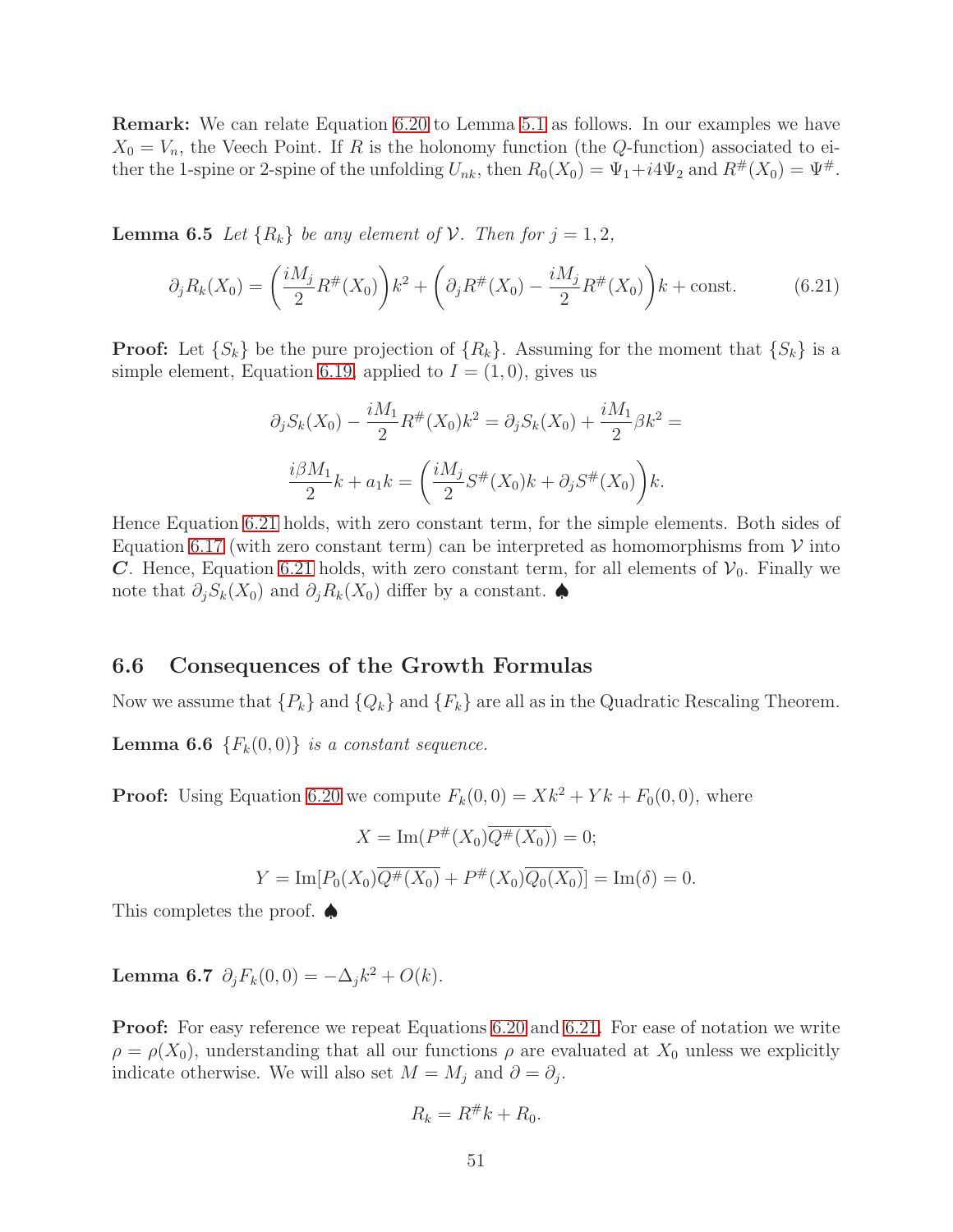$$
\partial R_k = \left(\frac{iM}{2}R^{\#}\right)k^2 + \left(\partial R^{\#} - \frac{iM}{2}R^{\#}\right)k + \text{const.}
$$

Using these equations and the identity

$$
\partial F_k(0,0) = \mathrm{Im} \left[ P_k \overline{\partial Q_k} + \partial P_k \overline{Q_k} \right],
$$

we just expand everything out and cancel many terms in pairs. We find that

$$
\partial F_k(0,0) = Xk^3 + k^2(Y_0 + Y_1 + Y_2) + O(k).
$$

Here

$$
X = \frac{M}{2} \text{Im} \left[ -i P^{\#} \overline{Q^{\#}} + i P^{\#} \overline{Q^{\#}} \right] = 0;
$$
  

$$
Y_0 = \text{Im} \left[ P^{\#} \frac{i M}{2} \overline{Q^{\#}} - \frac{i M}{2} P^{\#} \overline{Q^{\#}} \right] = 0;
$$

Now we get to the nontrivial quantities. In our calculations we use the fact that  $P^{\#}$  and  $Q^{\#}$  are both real at  $X_0$ .

$$
Y_1 = \text{Im}\left[P^{\#}\overline{\partial Q^{\#}} + \partial P^{\#}\overline{Q^{\#}}\right] = \text{Im}\left[-P^{\#}\partial Q^{\#} + (\partial P^{\#})Q^{\#}\right] = -\text{Im}(\delta);
$$

$$
Y_2 = \text{Im}\left[-\frac{iM}{2}P_0\overline{Q^{\#}} + \frac{iM}{2}P^{\#}\overline{Q_0}\right] =
$$

$$
\text{Re}\left[-\frac{M}{2}P_0\overline{Q^{\#}} + \frac{M}{2}P^{\#}\overline{Q_0}\right] =
$$

$$
\text{Re}\left[-\frac{M}{2}P_0Q^{\#} + \frac{M}{2}P^{\#}Q_0\right] = \frac{-M\delta}{2}.
$$

This completes the proof. ♦

Now we turn to the task of establishing Equation [6.12.](#page-47-0)

Lemma 6.8 There is some constant M such that

<span id="page-51-1"></span>
$$
|C_{k,I}| < (Mk)^{|I|+2}.\tag{6.22}
$$

**Proof:** If follows from the linear growth of  $\{\widehat{P}_k\}$  and  $\{\widehat{Q}_k\}$  and Equation [6.1](#page-45-4) that

$$
F_k(x_1, x_2) = \sum_{j=1}^{N_k} J_{kj} \sin(A_{kj} x_1 + B_{kj} x_2), \qquad (6.23)
$$

Where, for some fixed constant  $M$ , we have

<span id="page-51-0"></span>
$$
N_k < Mk^2; \quad \max_j(|J_{kj}|) < M \quad \max_j(|A_{kj}|) < Mk; \quad \max_j(|B_{kj}|) < Mk. \tag{6.24}
$$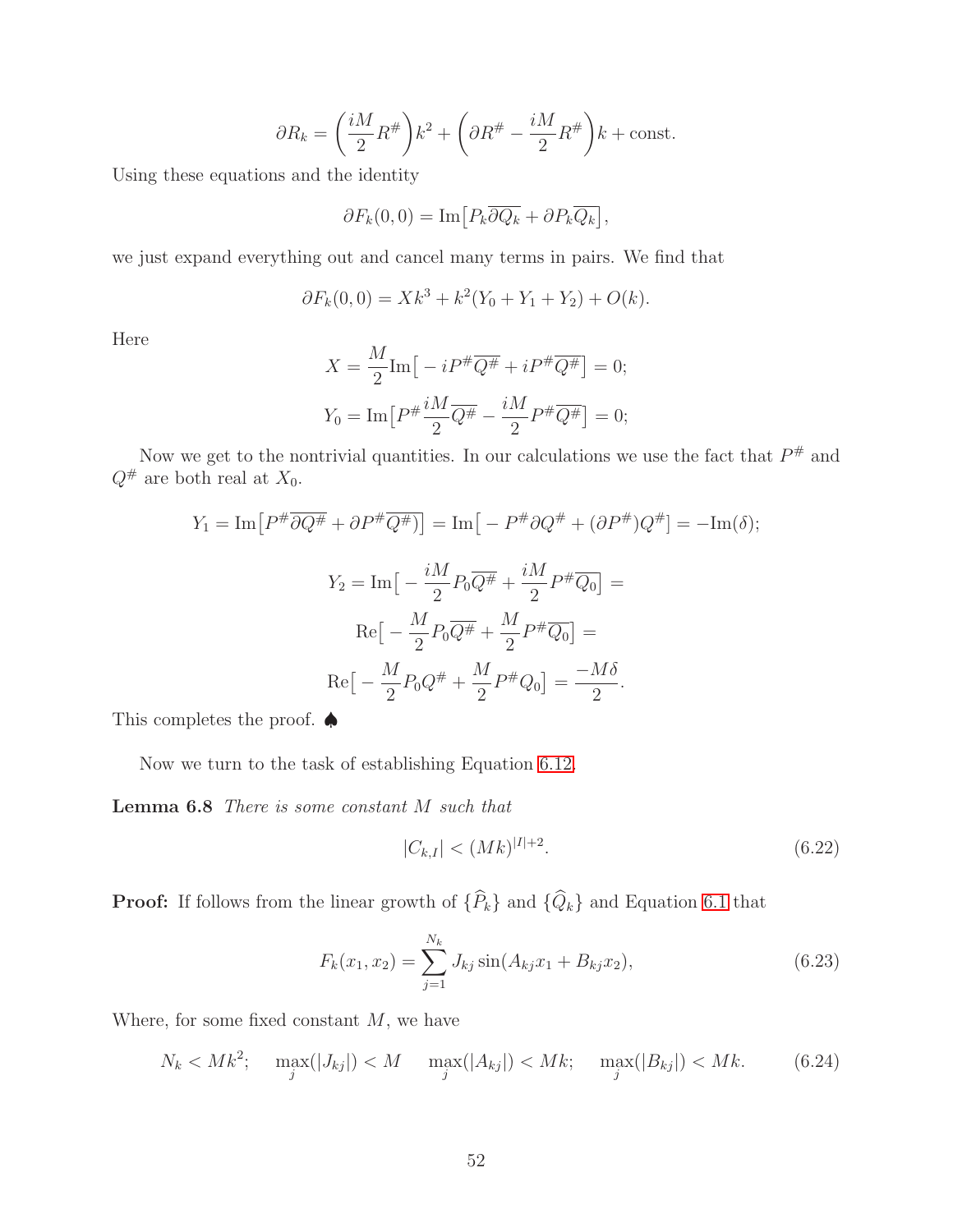Let D be a differential operator of order  $\alpha$ . We have

$$
DF_k(x_1, x_2) = \sum_{j=1}^{N_k} J_{D,kj} \text{trig}(A_{kj}x_1 + B_{kj}x_2),
$$

where trig stands for either the sine or the cosine function, depending on the parity of  $\alpha$ . Equation [6.24](#page-51-0) gives us  $\max_j(|J_{D,kj}|) < M^{\alpha+1}k^{\alpha}$ . Given that the sine and cosine functions lie between  $-1$  and 1, and that there are at most  $Mk^2$  terms in the sum for  $DF_k$ , we have

$$
\sup |DF_k| \le (Mk)^{\alpha+2}.\tag{6.25}
$$

Let  $(n, k)$  stand for "n choose k". If  $I = (i_1, i_2)$  is a multi-index, with  $\alpha = |I|$ , then we have

$$
|C_{k,I}| \le \frac{(\alpha, i_1) \sup |D_I F_k|}{\alpha!} = \frac{(\alpha, i_1)(Mk)^{\alpha+2}}{\alpha!}.
$$
 (6.26)

Summing over all multi-indices of weight  $\alpha$  we get

$$
\sum_{I:\ |I|=\alpha} |C_{k,I}| \le \frac{2^{\alpha} (Mk)^{\alpha+2}}{\alpha!} \le (Mk)^{\alpha+2}.
$$

This is Equation [6.22.](#page-51-1)  $\spadesuit$ 

Here is an improvement on Equation [6.22,](#page-51-1) at least when  $|I| = 2$ .

Lemma 6.9 There is some constant M such that

<span id="page-52-0"></span>
$$
|I| = 2 \qquad \Longrightarrow \qquad |C_I| < (Mk)^3 \tag{6.27}
$$

**Proof:** To simplify our notation, an expression like  $D_I P_k$  shall stand for  $D_I P_k(X_0)$ . The functions  $P_k$  and  $Q_k$  are always evaluated at  $X_0$ . We will consider  $D_{2,0}F_k(0)$ , the other partial derivatives of interest having a similar analysis. By the chain rule we have  $D_{2,0}F_k(0) =$  $A + B + C$ , where

$$
A = \text{Im}(D_{2,0}P_k\overline{D_{0,0}Q_k}); \quad B = \text{Im}(D_{1,0}P_k\overline{D_{1,0}Q_k}); \quad C = \text{Im}(D_{0,0}P_k\overline{D_{2,0}Q_k}).
$$

From Lemma [6.17](#page-49-0) and our assumptions, there are constants  $a, b \in \mathbf{R}$  such that

$$
D_{2,0}P_k = ak^2 D_{0,0}Q_k + O(k^2); \qquad D_{1,0}P_k = bD_{1,0}Q_k + O(k).
$$

Hence

$$
A = \text{Im}((ak^2 D_{0,0} Q_k \times \overline{D_{0,0} Q_k}) + O(k^2) \times O(k) = O(k^3),
$$

and

$$
B = \text{Im}((bD_{1,0}Q_k \times \overline{D_{1,0}Q_k}) + O(k) \times O(k) = O(k^2).
$$

<span id="page-52-1"></span>The term C has the same treatment as A. All in all,  $|D_{2,0}F| = O(k^3)$ .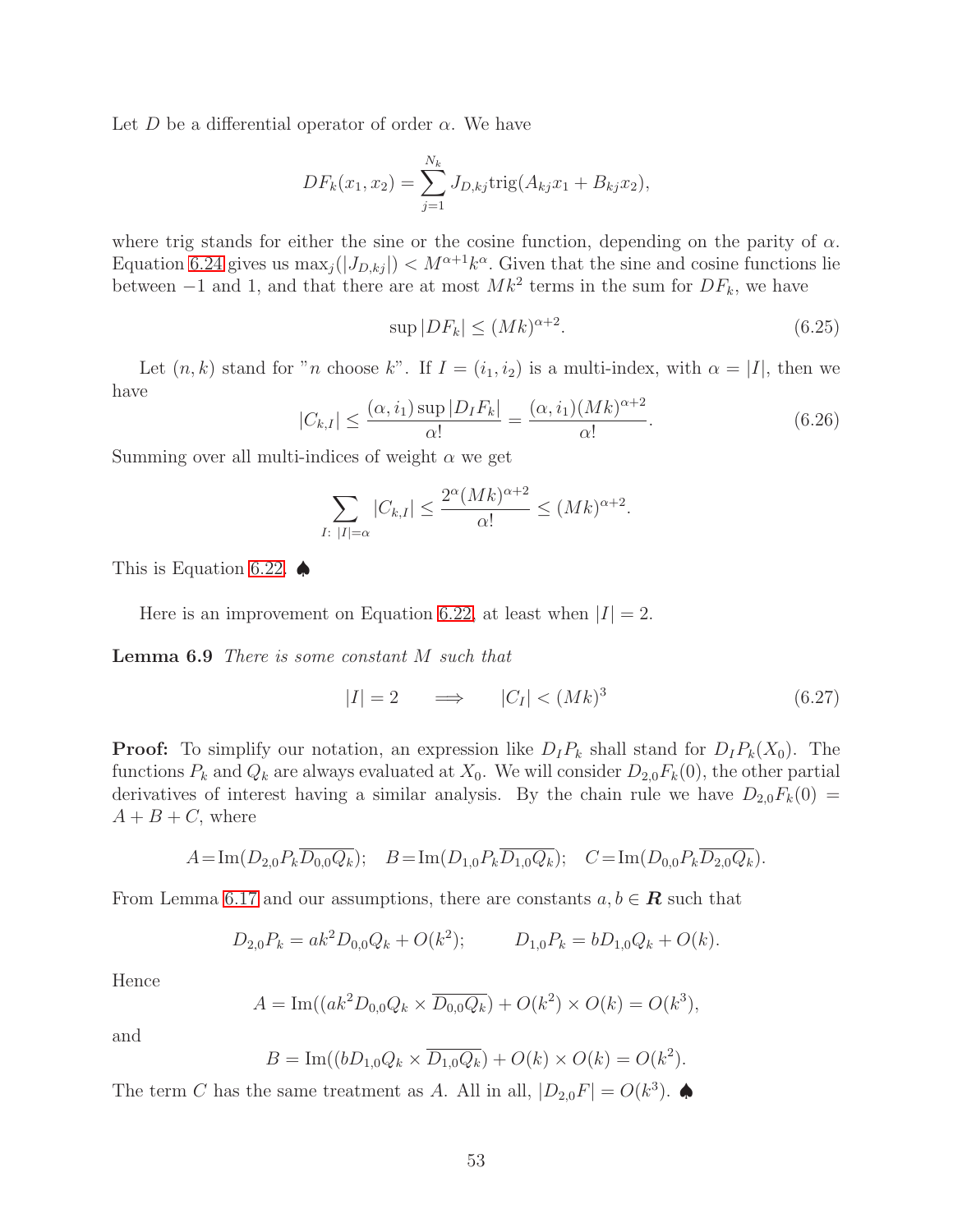**Lemma 6.10** *Equation [6.12](#page-47-0) holds for*  $\epsilon = 1/4$ *.* 

**Proof:** Without loss of generality, we may take  $k > 2 + M^{100}$ . Given Equations [6.22](#page-51-1) and [6.27](#page-52-0) we have

$$
\sum_{|I|\geq 2} |C_{k,I}|k^{(-2+\epsilon)|I|} \leq \sum_{|I|=2} |C_{k,I}|k^{-4+1/2} + \sum_{\alpha=3}^{\infty} \sum_{|I|=\alpha} |C_{I,k}|k^{-7\alpha/4} \leq
$$
  

$$
3Mk^{-1/2} + \sum_{\alpha=3}^{\infty} M^{\alpha+2}k^{-(3\alpha/4)+2} \leq 3Mk^{-1/2} + \sum_{\alpha=3}^{\infty} k^{-(3\alpha/2)+2+(\alpha/200)+(1/100)} \leq
$$
  

$$
3Mk^{-1/2} + \sum_{k=3}^{10} k^{-1/8} + \sum_{\alpha=10}^{\infty} k^{-\alpha} \leq 3Mk^{-1/2} + 7k^{-1/8} + 2k^{-1}.
$$

This last expression tends to 0 as  $k \to \infty$ .

The Quadratic Rescaling Theorem is an immediate consequence of the Convergence Lemma, Lemma [6.6,](#page-50-1) Lemma [6.7,](#page-50-2) and Lemma [6.10.](#page-52-1)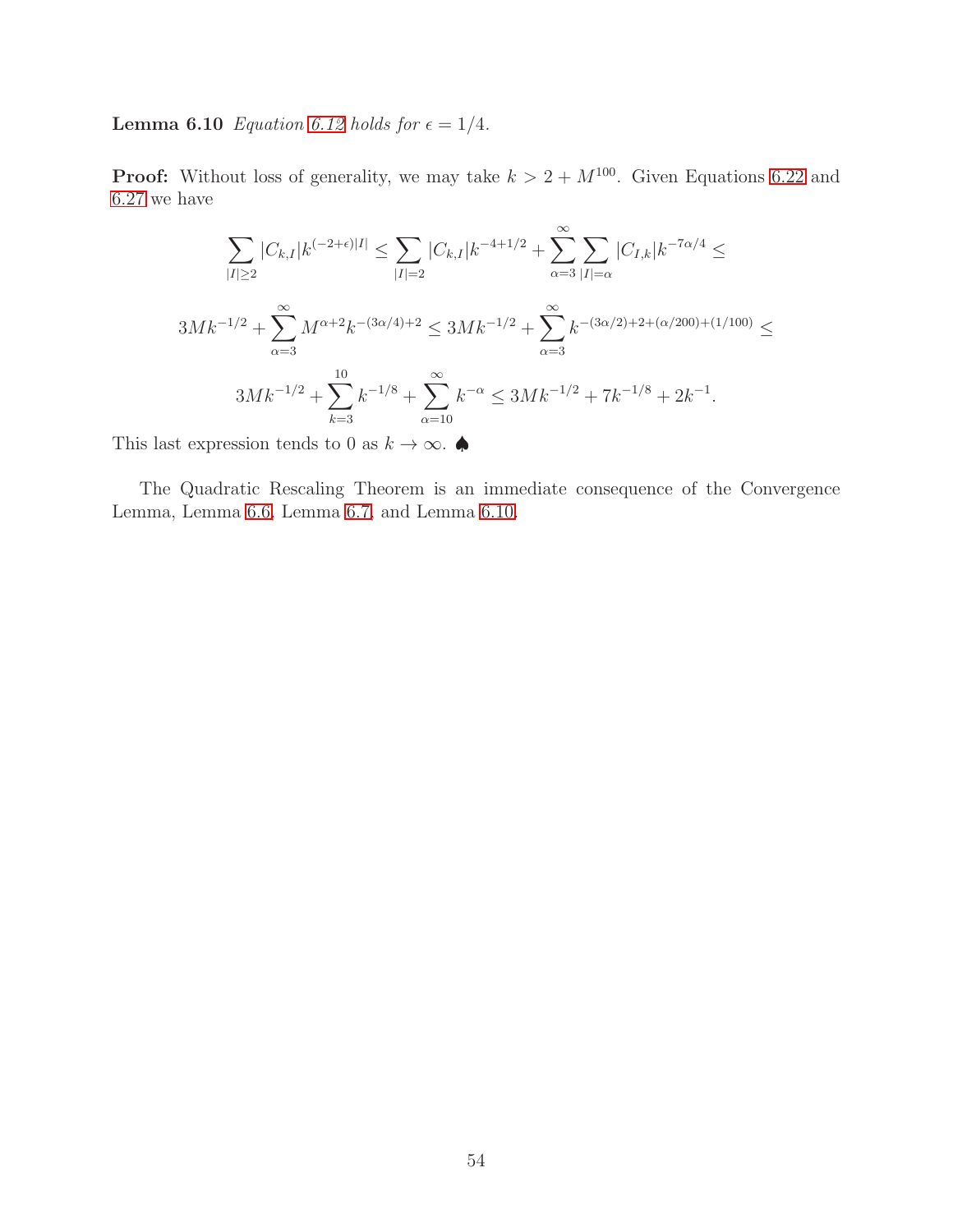# <span id="page-54-0"></span>7 Calculating the Pivot Region

# 7.1 The Main Result

We defined the pivot region  $R_{nk}$  in §[5.3.](#page-41-0) (We will recall the definition in the next section.) In this section we compute the asymptotic shape of this region when n is fixed and  $k \to \infty$ . Let  $T_{nk}$  denote the dilation which maps  $V_n$  to  $(0,0)$  and dilates by a factor of  $k^2$ . Define

$$
C_n = \frac{s}{(2n-2)c}; \qquad c = \cos(\frac{\pi}{2n}) \qquad s = \sin(\frac{\pi}{2n}).
$$
 (7.1)

**Lemma 7.1 (Pivot)** For any n, the set  $T_{nk}(R_{nk})$  converges to the infinite strip  $\Sigma_n$  defined by the inequalities  $|x-y| < C_n$ .

Remarks: (i) When we restrict to any bounded region of the plane, the convergence we have in mind is the same discussed in Theorem [1.7.](#page-5-0)

(ii) The Pivot Lemma is sharp. As we will see in the next chapter, the limit

$$
\lim_{k \to \infty} T_{nk}(O(W_{nk}))
$$

turns out to have vertices on both components of  $\partial \Sigma_n$ .

The rest of the chapter is devoted to proving the Pivot Lemma.

# 7.2 Reducing to Defining Functions

Suppose for the moment that  $e(t)$  is a continuously varying segment in  $\mathbb{R}^2$  for  $t \in [0,1]$ . Suppose that  $e(0)$  has negative slope. Let  $f(t)$  denote the height of the left endpoint of  $e(t)$ minus the height of the right endpoint of  $e(t)$ . Note that  $f(0) > 0$ . We would like to make the following statements, which we call the slope statements:

1.  $e(t)$  has negative slope  $\forall t \in [0,1]$  if  $f(t) > 0 \ \forall t \in [0,1]$ .

2. If  $f(t) < 0$  for some parameter t then  $e(t)$  has positive slope at t.

We would like the slope statements to be true because we would like to define the pivot region in terms of the defining functions associated to the endpoints of the QH edges. Unfortunately, the slope statements are not necessarily true. The problem is that  $e(t)$  could become vertical at some point. However, the slope statements are true if  $e(t)$  has finite slope for all  $t \in [0,1]$ . Most of this section is devoted to dealing with this irritating hitch in the slope statements. Once we have the kink worked out, we will proceed to define the pivot region in terms of defining functions.

Recall that  $R_{nk}$  is the path component of  $R'_{nk}$  which contains  $V_n$ ; and  $R'_{nk}$  is the subset of  $A_n$  consisting of points where all the QH edges of  $U_{nk}$  have negative slope. (We defined  $A_n$  in §[5.3;](#page-41-0) this set is about to be replaced so we will not bother to recall the definition here.) Let  $A_{nk} \subset \Delta$  denote the subset consisting of points which are within  $k^{-3/2}$  of  $P_n$ . For k sufficiently large,  $A_{nk}$  is a subset of  $A_n$ , the set defined in §[5.3.](#page-41-0) Notice that  $T_{nk}(A_{nk})$  is a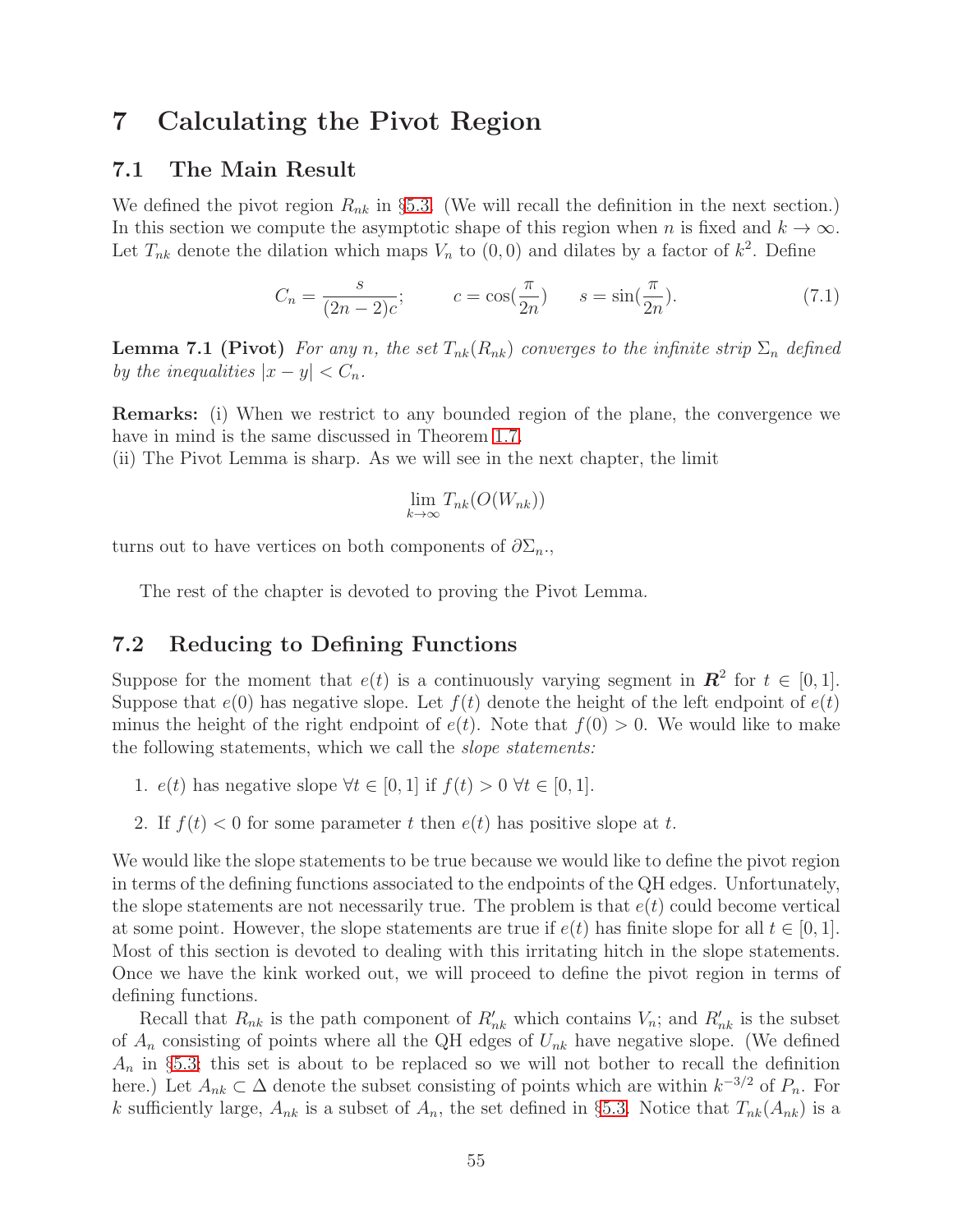disk of radius  $k^{1/2}$ . Hence  $\lim_{k\to\infty} T_{nk}(R'_{nk}) = \lim_{k\to\infty} T_{nk}(R'_{nk} \cap A_{nk})$ . For this reason, we will always work within  $A_{nk}$  when we analyze  $R'_{nk}$  and  $R_{nk}$ .

For the next several results we choose two points  $X_0, X_1 \in A_{nk}$ . We might as well take  $X_0 = V_n$ . Let  $U_j = U(W_{nk}, X_j)$  for  $j = 0, 1$ .

**Lemma 7.2** Let  $e_0$  and  $e_1$  be corresponding edges of  $U_0$  and  $U_1$ , which are edges of the jth triangle from the left. If  $U_0$  and  $U_1$  are both rotated so that the leftmost edge is horizontal then the angle between  $e_1$  and  $e_2$  is at most  $O(jk^{-3/2})$ .

**Proof:** The point  $\hat{e} \in \mathbb{Z}^2$  corresponding to  $e_0$  and  $e_1$  has norm  $O(j)$ . Also  $|X_0 - X_1| = O(l-3/2)$  by homotopic But the surge hatreen sum two adversion  $|\hat{z}|/V = V_0|$  is monotopic.  $O(k^{-3/2})$  by hypothesis. But the angle between our two edges is  $|\hat{e} \cdot (X_0 - X_1)|$ , a quantity which is  $O(jk^{-3/2})$ .  $\spadesuit$ 

**Corollary 7.3** If  $U_0$  and  $U_1$  are both rotated so that the leftmost edges are horizontal, then the angle between the holonomy of  $U_0$  and the holonomy o  $U_1$  is  $O(k^{-1/2})$ .

**Proof:** Here we will use the fact that  $X_0 = V_n$ . Let  $L_0$  denote the line which joins up the endpoints of the 3-spine  $S_0$  of  $U_0$ . Given the structure of  $U_0$  discussed in §[5,](#page-37-1) we see that L has length which is linear in k. The holonomy of  $U_0$  maps the left endpoint of  $L_0$  to the right endpoint of  $L_0$ . Let  $S_1$  be the 3-spine of  $U_1$ . If the left endpoints of corresponding jth edges of  $L_0$  and  $L_1$  are matched up, then the right endpoints differ by at most  $O(jk^{-3/2})$ . Hence, by vector addition, we see that the right endpoints of  $S_0$  and  $S_1$  differ by at most

$$
\sum_{j=1}^{C_n k} O(jk^{-3/2}) = O(k^{1/2}),
$$

assuming that the left endpoints have been matched up. Our notation in the last estimate is a bit informal. The constant  $C_n$  is present in the sum to indicate that there are at most  $C_n k$  edges in  $U_{nk}$ . Hence  $L_1$  also has length which is linear in k. It now follows from basic trigonometry that the angle between  $L_0$  and  $L_1$  is  $O(k^{-1/2})$ .

<span id="page-55-0"></span>**Corollary 7.4** If  $X \in A_{nk}$  and k is sufficiently large then none of the QH edges in  $U(W_{nk}, X)$ is vertical.

**Proof:** If  $U_0$  and  $U_1$  are both rotated so as to have horizontal holonomy then the angle between corresponding edges of  $U_0$  and  $U_1$  is at most  $O(k^{-1/2})$ . This is an immediate consequence of the previous two results, and the fact that there are  $O(k)$  triangles in  $U_0$  and  $U_1$ . This lemma now follows from Lemma [5.1.](#page-40-0) The idea is that the QH edges are nearly horizontal for one point in  $A_{nk}$ , and then that cannot rotate much as we move around in  $A_{nk}$ .

Now we can proceed with the analysis of the region  $R_{nk}$  by means of defining functions. For each QH edge e, let  $F_{nk,e}$  denote the defining function which measures the height of the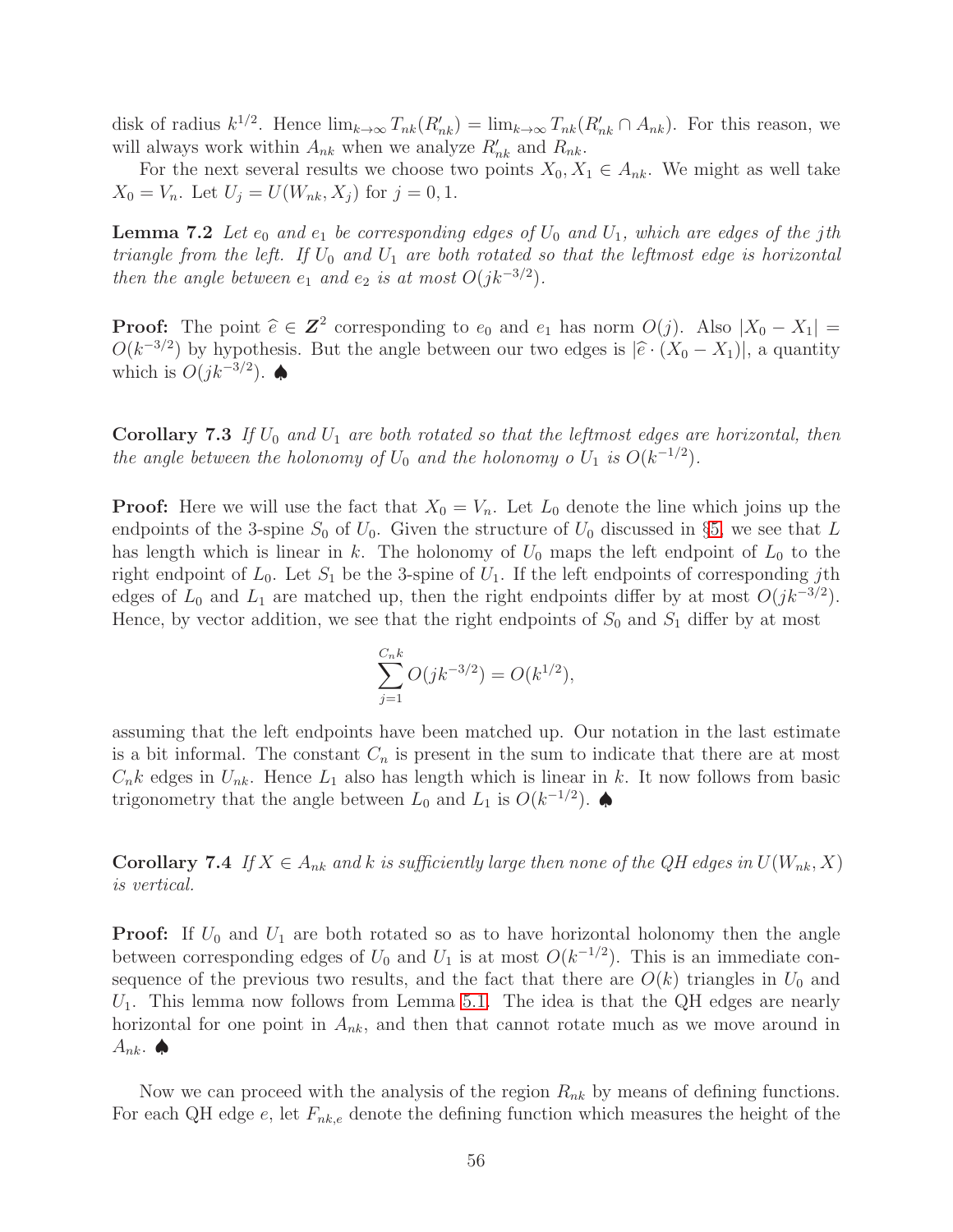right endpoint of e minus the height of the left endpoint of  $e$ . (We normalize so that  $e$  has length 1, as in §[2.](#page-8-0)) In particular, let  $e_1, ..., e_8$  be the Qh edges corresponding to the extreme QH points, as discussed in §[5.4.](#page-42-1) Compare Figure 5.10. Let  $R_{nk} \subset A_{nk}$  denote those points X such that  $F_{nk,a}(X) < 0$  for  $a = 1, ..., 8$ . Here is the main result of this section.

**Lemma 7.5** If  $\lim_{k\to\infty} T_{nk}(\widetilde{R}_{nk}) = \sum_n$ , then the Pivot Lemma is true.

Proof: As above, we use the convention that our defining functions measure the height of the left vertex minus the height of the right vertex. Let  $X \in R_{nk}$ . The Convex Hull Lemma says that  $F_{nk,e}(X) > 0$  for all QH edges e. Given Corollary [7.4](#page-55-0) we now know that all the QH edges have negative slope. Hence  $R_{nk} \subset R'_{nk}$  for k sufficiently large. If  $T_{nk}(R_{nk})$  converges to  $\Sigma_n$  then the connected component  $U_k$  of  $T_{nk}(\hat{R}_{nk})$  containing  $(0,0)$  also converges to  $\Sigma_n$ . Since  $R_{nk} \subset R'_{nk}$ , we see that  $U_k$  is a connected subset of  $R'_{nk}$  which contains  $V_n$ . Hence  $U_k \subset T_{nk}(R_{nk})$ . In summary, some subset  $U_k$  of  $T_{nk}(R_{nk})$  converges to  $\Sigma_n$ .

Suppose we could find a sequence  $\{X_k\}$  of points such that  $X_k \in R_{nk}$  but  $T_{nk}(X_k)$  converges to some point of  $\mathbf{R}^2 - \Sigma_n$ . Then some defining function  $F_{nk,a}$  would be negative at  $X_k$ . But then, by the second slope statement and Corollary [7.4,](#page-55-0) some QH edge would have positive slope at  $X_k$ . This is a contradiction. Hence  $T_{nk}(R_{nk})$  itself converges to  $\Sigma_n$ .

## <span id="page-56-0"></span>7.3 Bilateral Symmetry

Now we will focus our attention on the 8 extreme QH points, the ones listed in §[5.4.](#page-42-1) The important fact for us is that the coordinates of the 4 northwest extreme points are independent of k and the 4 southwest extreme points are, in a geometric sense, symmetrically located with respect to the northwest extreme points. Each pseudo-parallel family is bounded by a northwest point and a southeast point. We call two such extreme points partners.

<span id="page-56-1"></span>**Lemma 7.6** Suppose that  $F_1$  and  $F_2$  are the defining functions associated to a pair of partner extreme points. Then  $F_1(x, y) = F_2(y, x)$ .

**Proof:** The hexpath  $H_{nk}$  has bilateral symmetry across a diagonal line. If we reflect  $H_{nk}$ in its line of symmetry and trace it backwards we get the same path. Correspondingly, if we rotate  $U_{nk}$  by 180 degrees and trace it backwards we get a cyclic permutation of  $U_{nk}$ , except with the edges of type 1 and 2 reversed. From this symmetry we see that *partner* extreme points correspond to edges of different types. We label so that the extreme point corresponding to  $F_i$  has type j.

Consider the effect of changing the origin in  $\mathbb{Z}^2$ . This amounts to adding some vector  $V_0$ to all the lattice points. If we compute our defining functions with the new labeling at X we simply multiply both P and Q by the same quantity  $E(X \cdot V_0)$ . Hence F is unchanged. For the duration of the lemma, we change the origin so that it lies on the line of bilateral symmetry for the hexpath  $H_{nk}$ . In this case we have  $P_1(x, y) = P_2(y, x)$  by symmetry. Reflection in the main diagonal interchanges the two sets  $\hat{Q}_1$  and  $\hat{Q}_2$ . Hence  $Q_1(x, y) = Q_2(y, x)$ . From Equation [6.1](#page-45-4) we see that  $F_1(x, y) = F_2(y, x)$ .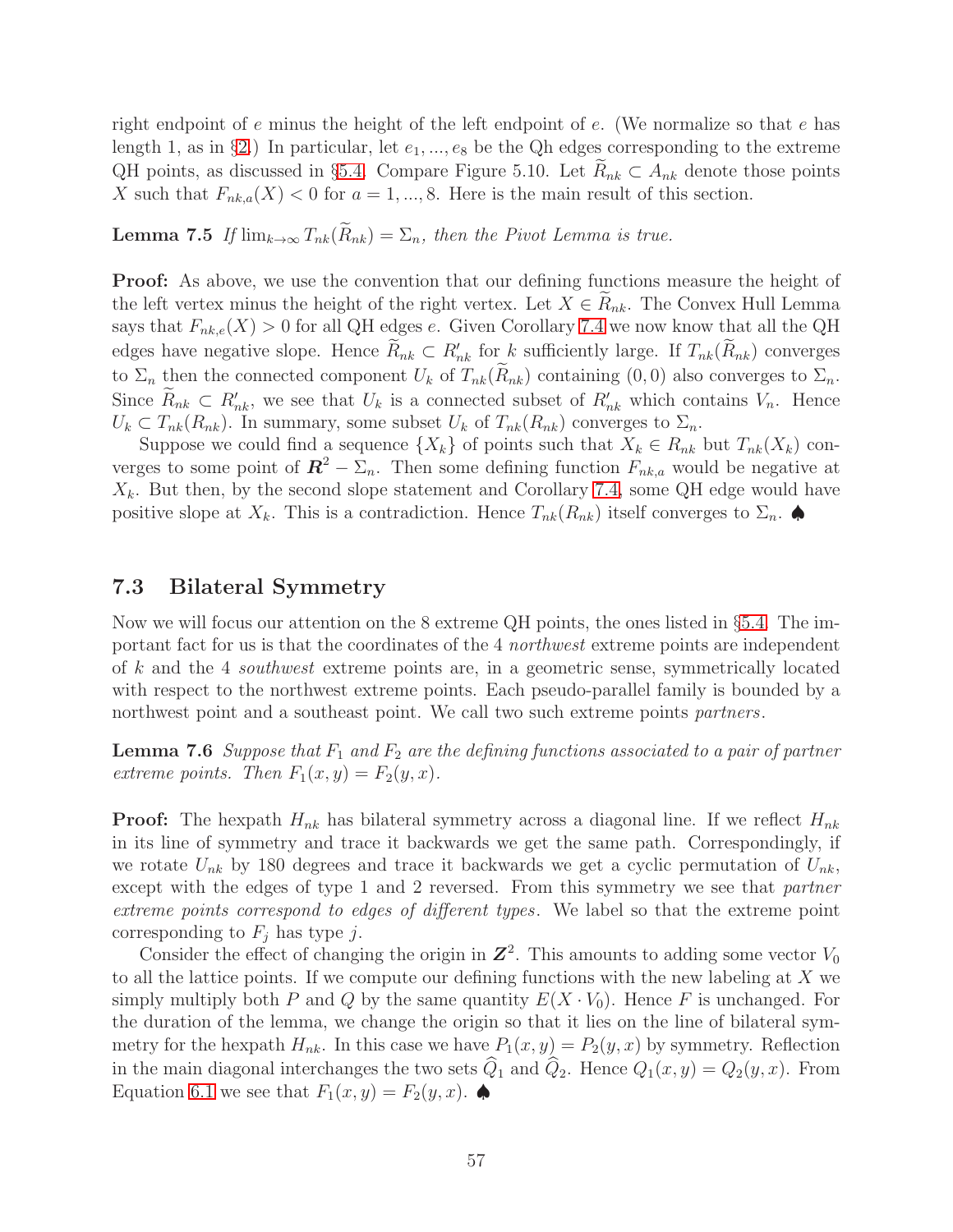# 7.4 The Computation

According to the symmetry above, we just have to analyze the defining functions associated to the 4 northwest extreme points. Let  $\{P_k\}$  and  $\{Q_k\}$  and  $\{F_k\}$  be the functions associated to one of these points. We use the convention that  $F_k$  measures the height of the right vertex minus the height of the left vertex. Referring to the setup for the Q.R.T., we have the basic constants

$$
X_0 = V_n = \left(\frac{\pi}{2n}, \frac{\pi}{2n}\right) \qquad M_1 = 2n - 2; \qquad M_2 = -2n + 2. \tag{7.2}
$$

The fundamental translation T moves points  $2n-2$  units south and east. Inspecting the figures in §[5.1,](#page-37-0) we see that the hexpath  $H_{nk}$ , interpreted as a function from  $\mathbb{Z}^2$  into  $\mathbb{Z}$ has T-linear growth. The same therefore is true of the path  $\hat{Q}$ , which is derived from  $H_{nk}$ as discussed in §§[2.4.](#page-12-0) By Lemma [5.1](#page-40-0) we have  $Q^{\#}(V_n) = \Psi^{\#} \in \mathbf{R}$ . (We will give a second derivation of this fact in §[8,](#page-58-0) based on the combinatorics of the 3-spine of the unfolding.)

Note that  $\widehat{P}_k$  is the indicator function for a single point whose coordinates do not change with P. Hence  $P^{\#}$  is the 0-function. The value of  $P_k(V_n)$  is independent of both k and the choice of northwest extreme point. For the point  $(0, 0)$  we can see that  $P_k(V_n) = \pm 1$ . Our convention of the position of the left vertex minus the position of the right vertex leads to  $P_k(V_n) = -1$ . All in all, we have

<span id="page-57-0"></span>
$$
P_0(V_n) = -1; \quad P^{\#}(V_n) = \partial_i P^{\#}(V_n) = 0; \quad \delta = Q^{\#}(V_n); \quad \delta_j = 0. \tag{7.3}
$$

From Lemma [5.1,](#page-40-0) we have  $\delta = \Psi^{\#} \in \mathbb{R}$ . Hence  $\{F_k\}$  satisfies the conclusions of the Q.R.T. Define

$$
c' = \cos(\frac{\pi}{n}); \qquad s' = \sin(\frac{\pi}{n}).\tag{7.4}
$$

We have  $s' = 2cs$  and  $c' = 2c^2 - 1$ . From Lemma [5.1](#page-40-0) we have

$$
Q_0(V_n) = \Psi_1 + i4\Psi_2 = 12(1+c') + 4is' = 24c^2 + 8ics.
$$
\n(7.5)

<span id="page-57-1"></span>
$$
Q^{\#}(V_n) = \Psi^{\#} = 8(1 + c') = 16c^2.
$$
\n(7.6)

(We will give another derivation of this in §[8.](#page-58-0) See Equation [8.1.](#page-60-0)) Combining Equation [7.3](#page-57-0) with Equation [7.6](#page-57-1) we see that

$$
F_0(0,0) = \text{Im}(P_0(V_0)\overline{Q_0(V_n)}) = 8cs; \qquad \delta = 16c^2; -\Delta_2 = \Delta_1 = -\frac{M_1}{2}\delta + 0 = -(16n - 16)(c^2) = -\frac{8cs}{C_n}.
$$
 (7.7)

According to the Q.R.T, the family of functions  $\{G_k\}$  converges in the smooth topology to the function

<span id="page-57-2"></span>
$$
G(x_1, x_2) = 8cs - \Delta_1 x_1 - \Delta_2 x_2 =
$$
  
\n
$$
8cs + (16n - 16)c^2 x_1 - (16n - 16)x_2 =
$$
  
\n
$$
8cs \times (1 + \frac{x_1}{C_n} - \frac{x_2}{C_n}).
$$
\n(7.8)

This calculation agrees, for small  $n$ , with the automatic computations done by McBilliards. We now see that G is one of the two linear functions defining  $\Sigma_n$ . The other function comes from symmetry, as we have discussed above. This completes the proof of the Pivot Lemma.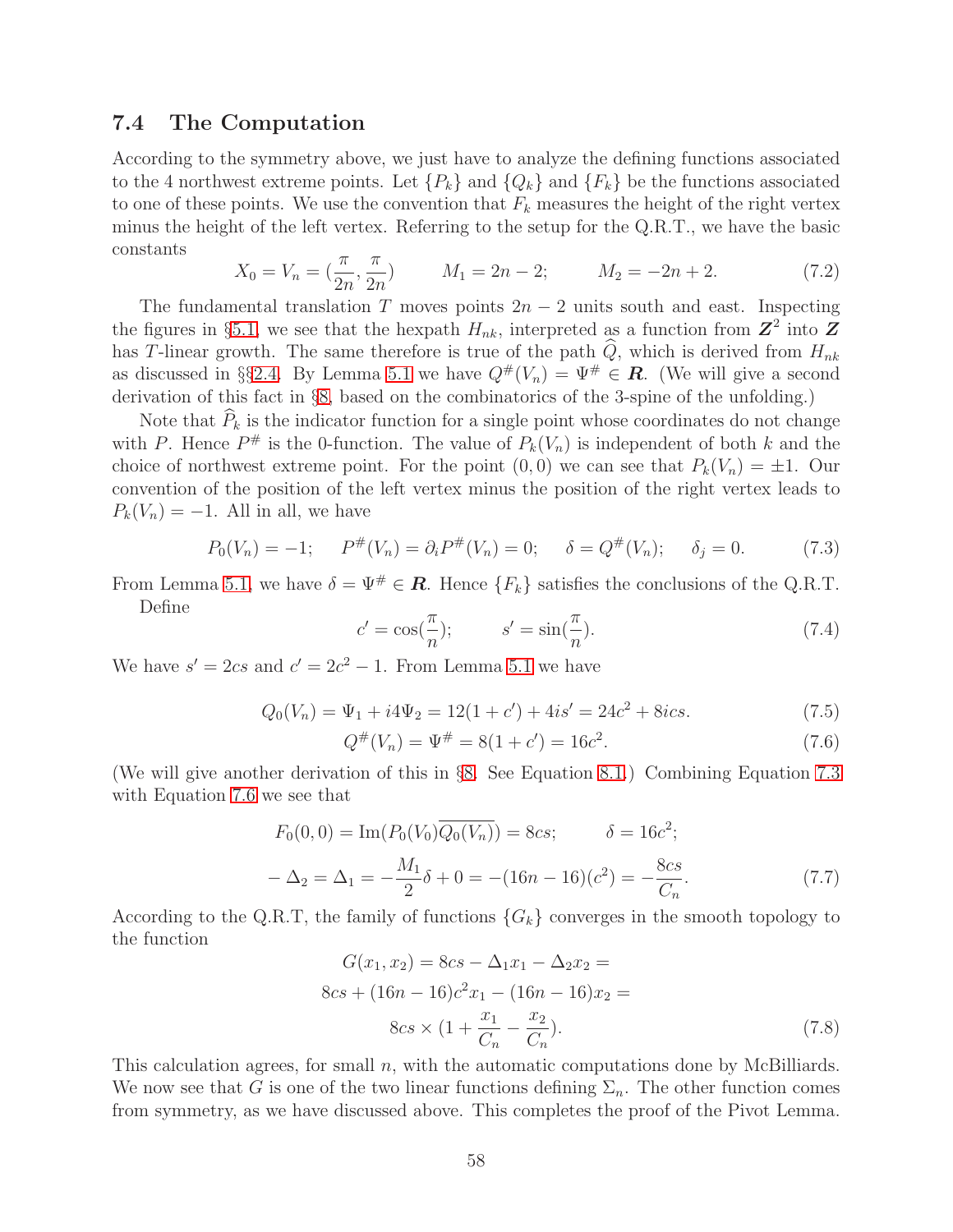# <span id="page-58-0"></span>8 Rescaling The Orbit Tiles

## 8.1 Overview

We continue using the notation from previous chapters. In particular,  $T_{nk}$  is the dilation which maps  $V_n$  to 0 and expands by  $k^2$ . We are interested in understanding the limits, as  $k \to \infty$ , of the sets

 $T_{nk}(O(W_{nk})).$ 

Let  $a_1, a_2, a_3, a_4$  be the top pivot vertices of  $U_{nk}$ , labeled from left to right. Likewise let  $b_1, b_2, b_3, b_4$  be the bottom pivot vertices of  $U_{nk}$ , labeled from left to right. For any pair  $(p, q)$  of vertices amongst these, let  $F_k[p, q]$  be the corresponding defining function. We are suppressing n from our notation. If we want to evaluate our function at a point  $X$ , we write it as  $F_k[p,q](X)$ . In computing these functions we will use the following sign conventions

- $F_k[a_i, b_j] > 0$  iff  $a_i \uparrow b_j$ .
- $F_k[a_i, a_j] > 0$  iff  $a_j \uparrow a_i$ .
- $F_k[b_i, b_j] > 0$  iff  $b_j \uparrow b_i$ .

<span id="page-58-1"></span>Assuming that  ${F_k[p,q]}$  satisfies the  $G[p,q]$  denote the rescaled limit of the sequence  ${F_k[p,q]}$ . Below we will prove

Lemma 8.1 Each of the 3 families

$$
{F_k[a_1, b_2]}; \qquad {F_k[b_2, b_3]}; \qquad {F_k[b_3, a_4]}
$$

satisfies the hypotheses of the Q.R.T. for  $j = 2, 3, 4$ .

We will compute the scaling limits of these functions explicitly below. The work in §[7](#page-54-0) shows that each of the function families  $\{F_k[a_i, b_i]\}$  satisfies the hypotheses (and hence the conclusion) of the Q.R.T. Any other function  $F_k[p,q]$  can be written as a linear combination of the functions  $F_k[a_i, b_i]$  and the functions from Lemma [8.1.](#page-58-1) (We will find these linear combinations explicitly below.) Hence, all our function families satisfy the conclusions of the Q.R.T.

Let  $\Omega_n \subset \mathbb{R}^2$  denote the convex set on which all the functions  $G[a_i, b_j]$  are positive. By the Q.R.T.  $\Omega_n$  is a convex polygon–possibly empty or infinite–with at most 16 sides. By the same symmetry as discussed in §[7,](#page-54-0) we know that  $\Omega_n$  is symmetric with respect to reflection in the line  $x_1 = x_2$ . We also know that  $\Omega_n \subset \Sigma_n$ , because the defining functions for  $\Sigma_n$ , namely  $G[a_i, b_i]$ , are by definition positive on  $\Omega_n$ .

**Lemma 8.2** Assume that  $\Omega_n$  is bounded. Then  $T_{nk}(O(W_{nk}))$  converges to  $\Omega_n$ , in the sense mentioned in the introduction.

**Proof:** Let U be any open set whose closure is contained in the interior of  $\Omega_n$ . Let X be any point of  $T_{nk}^{-1}(U)$ . By the Pivot Lemma,  $X \in R_{nk}$  for k sufficiently large. Lemma [5.3](#page-42-2) now says that the lowest top vertex of  $U(W_{nk}, X)$  is one of the  $a_i$  and the highest bottom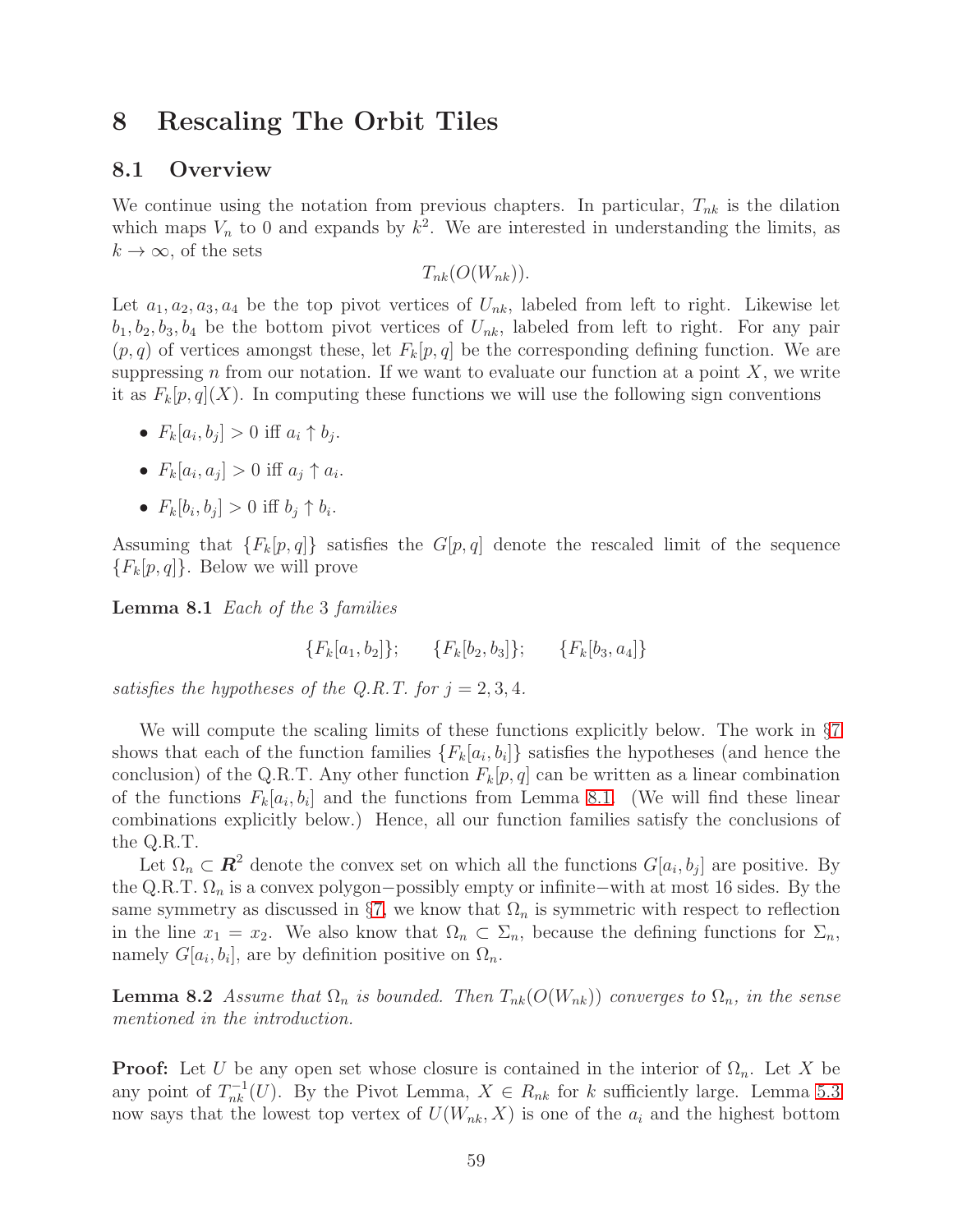vertex is one of the  $b_j$ . Once k is sufficiently large, the functions  $G_k[a_i, b_j]$  will all be positive on U. Hence  $F_k[a_i, b_j](X) > 0$  provided that k is sufficiently large. But now we know that all the top vertices of  $U(W_{nk}, X)$  lie above all the bottom vertex. Hence  $X \in O(W)$ . Hence  $U \subset T_{nk}(O(W))$ . This is Property 1 of our definition of convergence.

Suppose that we can find points  $X_k \in O(W_{nk})$  such that  $T_{nk}(X_k)$  converges to a point in  $\mathbb{R}^2$  which is not contained in the closure of  $\Omega_n$ . Then, for k sufficiently large, at least one of the functions  $F_k[a_i, b_j]$  is negative on  $X_k$ . But then some bottom vertex of  $U(W_{nk}, X_k)$  lies above some top vertex. Hence  $X_k \notin O(W_{nk})$ . This is a contradiction. This contradiction, establishes Property 2 of our convergence. ♠

During our proof of Lemma [8.1](#page-58-1) we will gather enough information to compute all the functions defining  $\Omega$  exactly. It is then a simple matter to check that these functions cut out precisely the region advertised in Theorem [1.7.](#page-5-0)

# 8.2 Asymptotic Limit Calculations

Here will prove Lemma [8.1](#page-58-1) and compute the rescaled limits for the relevant families of functions. For each of the 3 function families of interest to us, the corresponding vertices can be connected to each other using part of the 3-spine. Figure 8.1 shows by example the general pattern for the paths  $\widehat{P}$  and  $\widehat{Q}$ . The example corresponds to  $U_{41}$ , but every picture has the same combinatorial structure. In our figures in this chapter, the grids have edgelength 1 rather than 2, as in §[5.](#page-37-1) We make the change because we want to point out integer coordinates of various points in the squarepath, and some of these coordinates might be odd.



Figure 8.1: Paths in  $\mathbb{Z}^2$ .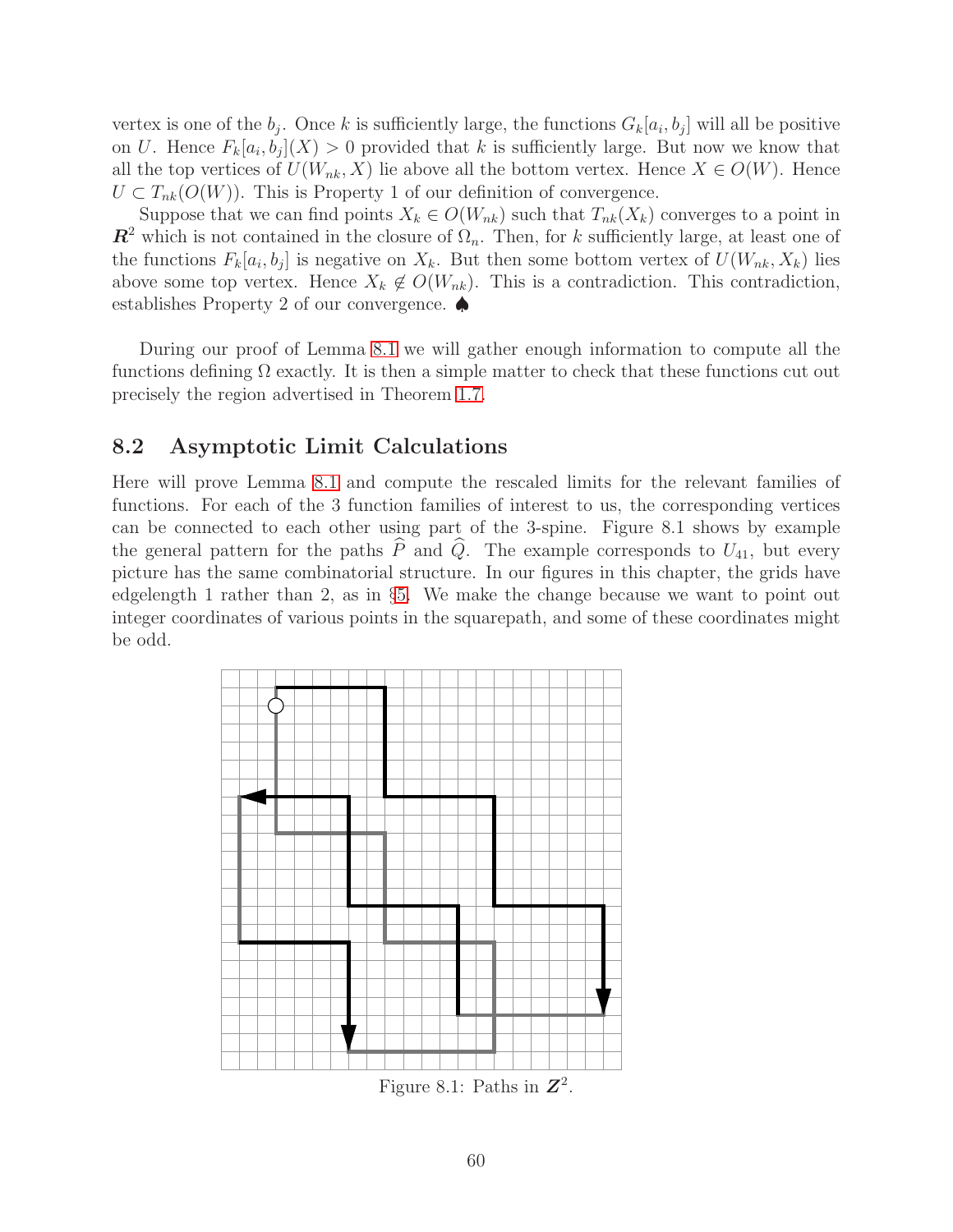The whole path represents  $\widehat{Q}$ . The white dot denotes the origin. Each of the three black paths corresponds to a different one of our function families. Tracing the path around clockwise, starting at the origin, we encounter the paths in the same order that the function families are listed. From this picture we see clearly that both  $\widehat{P}$  and  $\widehat{Q}$  have T linear growth, where  $T$  is as in §[7.](#page-54-0) It remains to compute all the quantities relevant to the Q.R.T., for each of the three families. We will do this in a step by step fashion. To keep our pictures concrete, we will draw the case  $n = 4$ , though the general case is extremely similar.

#### 8.2.1 The Holonomy Calculation

Here we compute the quantities associated to the family  $\{Q_k\}$ . Just by scaling we get

<span id="page-60-0"></span>
$$
Q_0(X_0) = \lambda_n \Psi;
$$
  $Q^{\#}(X_0) = \lambda_n \Psi^{\#};$   $\lambda_n = \frac{1}{2c}.$  (8.1)

We explain the constant  $\lambda_n$  in §[8.3](#page-64-0) below. Unfortunately, the geometric method used in the proof of Lemma [5.1](#page-40-0) does not readily shed light on the derivatives of  $Q^{\#}$ . So, here we will use the combinatorial method explained in §[2.](#page-8-0) At any rate, our calculations here serve as a second proof of Lemma [5.1.](#page-40-0)



Figure 8.2: Fourier Transform of the Holonomy

Figure 8.2 shows  $\widehat{Q}_0$ , using the representation we discussed in §[2.](#page-8-0) The big grey dot is the origin. The dots connected by the grey path are not part of  $\widehat{Q}_0$ . These dots are the support of  $Q^{\#}$ .

Let

$$
M = 2n - 2\tag{8.2}
$$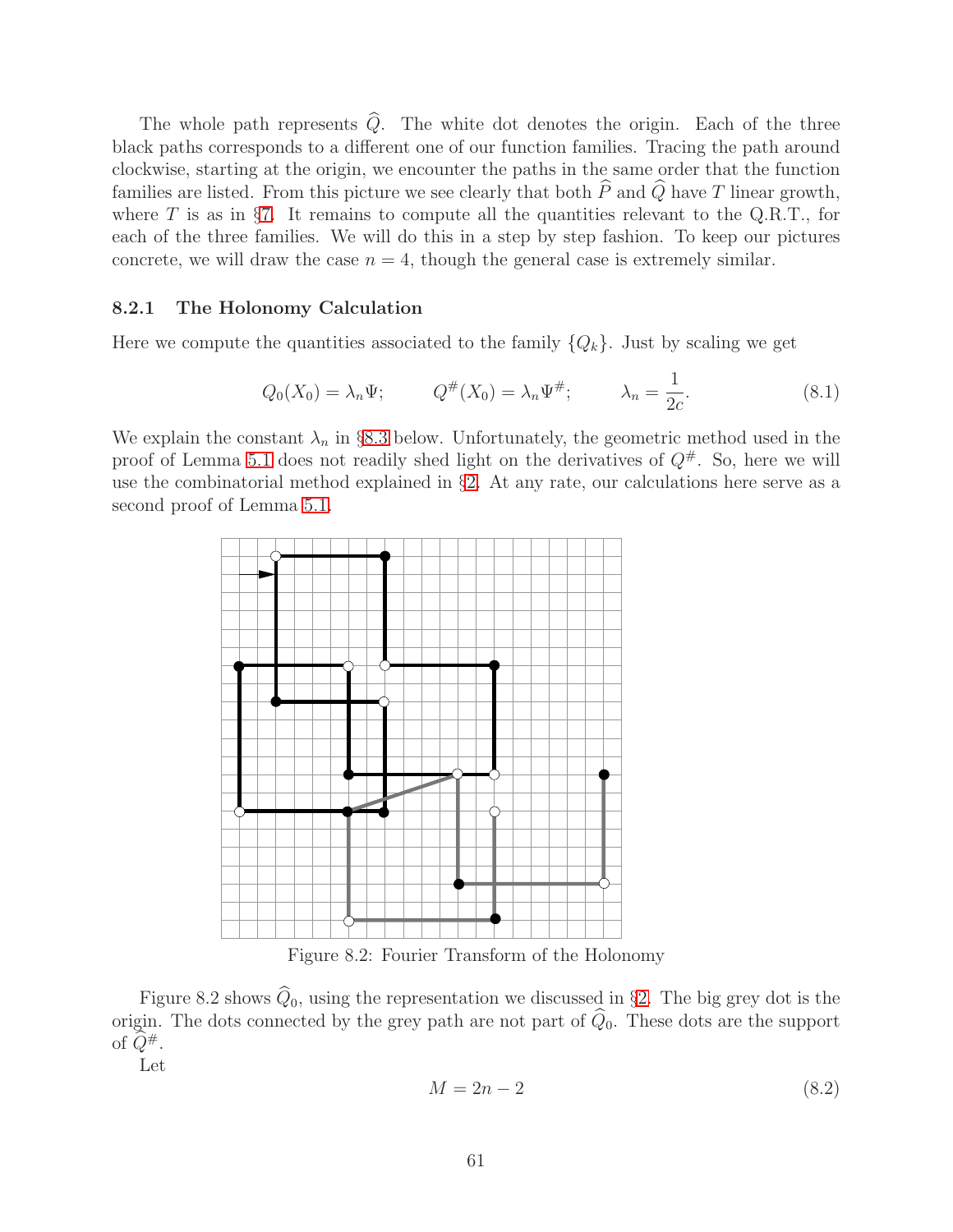we arrive at the following tableaux for  $Q_0$  and  $Q^{\#}$ .

<span id="page-61-0"></span>

| $(+)$ |          | $0 \qquad \qquad 1$ | $(+)$   |                    |       |
|-------|----------|---------------------|---------|--------------------|-------|
|       |          | $M$ 1               |         |                    |       |
|       |          | $M = 1-M$           | $\cdot$ |                    |       |
|       |          | $2M \qquad 1-M$     |         | $3M \qquad 1-2M$   |       |
|       |          | $2M \qquad 1-2M$    |         | $3M \qquad 1-3M$   |       |
|       |          | $M-2$ 1 $-2M$       |         | $2M-2$ 1 – 3M      |       |
|       |          | $M-2$ 1 - M         |         | $2M-2$ 1 – 2M      | (8.3) |
|       |          | $-2$ 1 – M          |         | $-2 + M$ 1 $-2M$   |       |
|       |          | $-2$ $-1-2M$        |         | $-2 + M$ $-1 - 3M$ |       |
|       |          | $M \quad -1-2M$     |         | $2M \quad -1-3M$   |       |
|       |          | $M = -1 - M$        |         | $2M = -1 - 2M$     |       |
|       | $\Omega$ | $-1-M$              |         |                    |       |

We determined the sign for the second tableaux by trial and error: We expect  $Q^{\#}(X_0)$  to be positive real rather than negative real because our unfoldings grow in the positive direction. To help show the pattern we have staggered the entries in the tableau for  $\hat{Q}^{\#}$  to indicate their corresponding lines in the tableau for  $\widehat{Q}_0$ .

we use the notation

<span id="page-61-2"></span>
$$
c = \cos(\frac{\pi}{2n}); \qquad s = \sin(\frac{\pi}{2n}). \tag{8.4}
$$

as in §[7.](#page-54-0) We could use the Modular Transform Lemma from §[6](#page-45-0) to evaluate the above functions and their derivatives at  $X_0$ . However, we will do the calculations symbolically in Mathematica. From Equation [8.3](#page-61-0) we get:

$$
Q_0(X_0) = 12c + 4is;
$$
  
\n
$$
Q^{\#}(X_0) = 8c.
$$
  
\n
$$
\partial_1 Q^{\#}(X_0) = 8i(4n - 5)c;
$$
  
\n
$$
\partial_2 Q^{\#}(X_0) = 8(n - 1)s - 40i(n - 1)c.
$$
\n(8.5)

In particular, using the double angle formulas we see that Equation [8.1](#page-60-0) is indeed true.

#### 8.2.2 The First Function Family

Here we compute the quantities associated to  $\{P_k\}$ , for  $P_k[a_1, b_2]$ . Figure 8.3 shows  $\widehat{P}_0$  and  $\widehat{P}^{\#}$ .

The bottom two dots represent  $\widehat{P}^{\#}$ . Setting  $M = 2n-2$  we read off the following function tableaux for P and  $P^{\#}$ .

<span id="page-61-1"></span>
$$
\begin{array}{cccc}\n(-) & 0 & 1 & & & \\
 & M & 1 & & & \\
 & M & 1 - M & & & \\
2M & 1 - M & & & 3M & (1 - 2M) \\
2M & 1 - M & & & & \\
2M & 1 - 2M & & & & \\
\end{array}
$$
\n(8.6)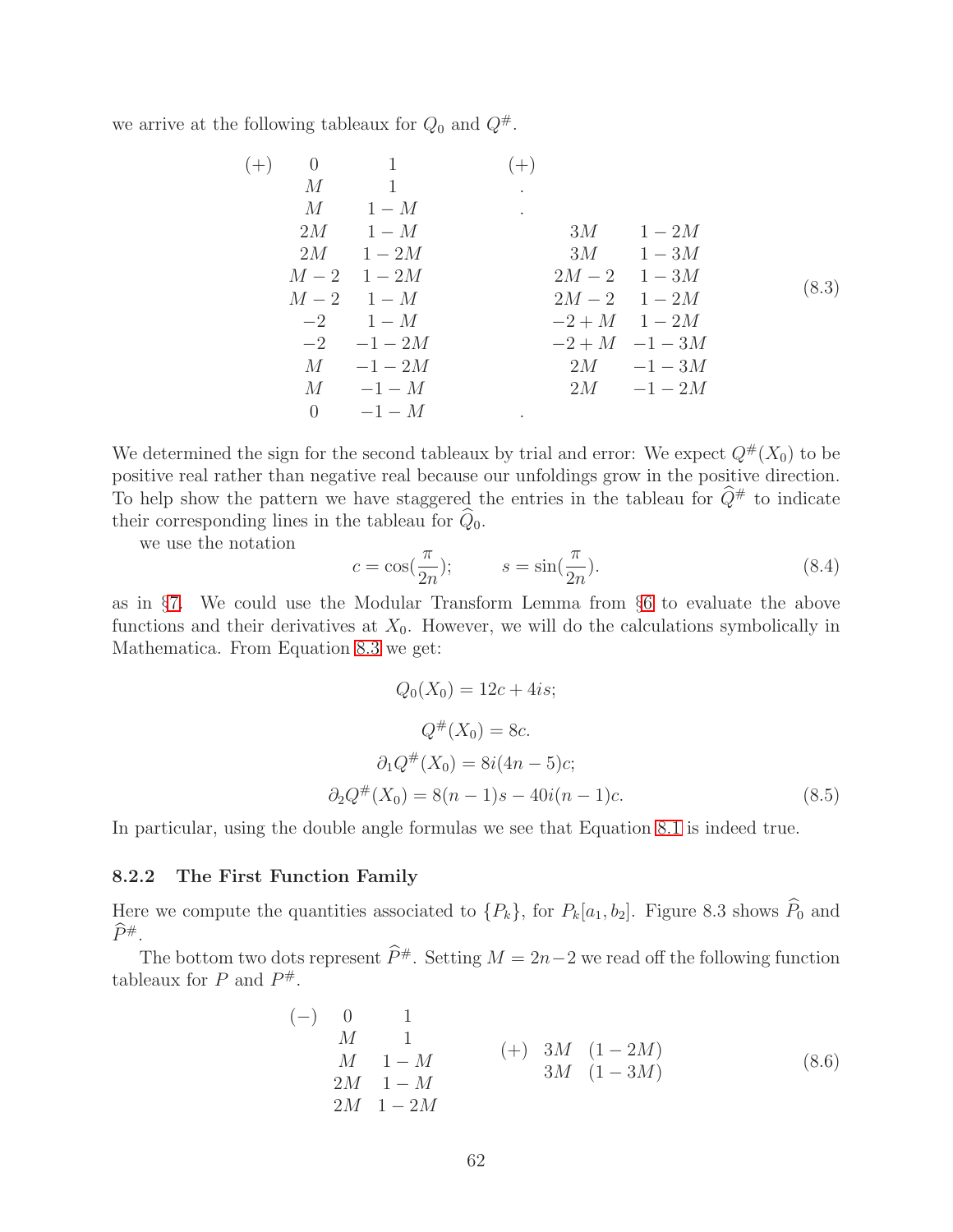

Figure 8.3: Fourier Transform for the First Path

**Remarks:** (i) The tableau for  $P_0$  consists of the first 5 lines of the tableau for  $Q_0$ , and the tableau for  $\widehat{P}^{\#}$  consists of the first 2 lines of the tableau for  $\widehat{Q}^{\#}$ . In this sense, the tableaux for  $\widehat{Q}_0$  and  $\widehat{Q}^{\#}$  form a kind of master list.

(ii) The fact that (by inspection)  $F_0(0, 0) > 0$  determines the global signs for our tableaux.

We compute symbolically from Equation [8.6](#page-61-1) that

<span id="page-62-0"></span>
$$
P_0(X_0) = -5c - is; \qquad P^{\#}(X_0) = -2c. \tag{8.7}
$$

Next, we compute that:

$$
\partial_1 P^{\#}(X_0) = 12i(n-1)c; \qquad \partial_2 P^{\#}(X_0) = 2(n-1)s - 2i(5n-6)c. \tag{8.8}
$$

Equations [8.2.1](#page-61-2) and [8.7](#page-62-0) tells us, in particular, that  $Q^{\#}(X_0)$  and  $P^{\#}(X_0)$  are both real. (We could also deduce this geometrically. Combining Equations [8.2.1](#page-61-2) and [8.7](#page-62-0) we compute that

$$
F_0(0,0) = \text{Im}(-5c - is)(\overline{12c + 4is}) = 8cs = 4\sin(\frac{\pi}{n}).\tag{8.9}
$$

This is the same value we got for the family considered in §[7](#page-54-0) in connection with the Pivot Lemma. We don't have an explanation for this agreement.

Next, we compute

$$
\delta = \det \begin{bmatrix} -5c - is & -2c \\ 12c + 4is & 8c \end{bmatrix} = -16c^2 \in \mathbf{R}.
$$
 (8.10)

All the relevant quantities are real, and so the associated family  $\{F_k\}$  satisfies the hypotheses of the Quadratic Rescaling Theorem. Using the formulas above we compute

Im(
$$
\delta_1
$$
) = Im det  $\begin{bmatrix} -2c & -12i(n-1)c \\ 8c & 8i(4n-5)c \end{bmatrix}$  = 16(2n-1) $c^2$ .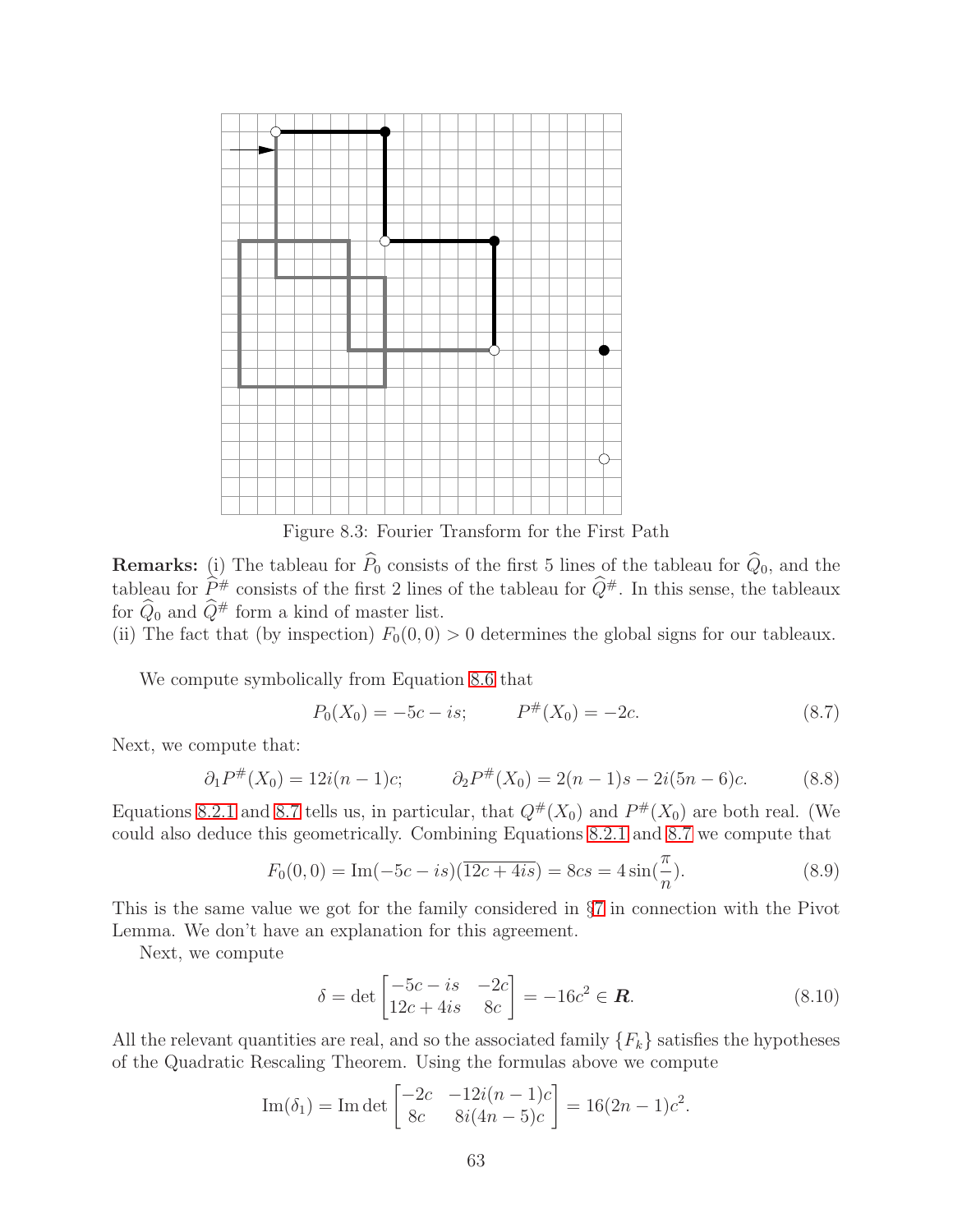Similarly

$$
\delta_2 = 16c^2.
$$

Finally

$$
\Delta_1 = \frac{2n-2}{2}\delta + \delta_1 = 16nc^2; \qquad \Delta_2 = \frac{2-2n}{2}\delta + \delta_2 = 16nc^2. \tag{8.11}
$$

By the Q.R.T., the rescaled limit of the sequence  $\{F_k\}$  is

$$
G(x_1, x_2) = 8cs - 16nc^2x_1 - 16nc^2x_2.
$$
\n(8.12)

The result agrees with the automatic computations done by McBilliards for small values of n. Note the similarity to the middle line of Equation [7.8.](#page-57-2)

#### 8.2.3 The Second Function Family

Here we compute the quantities associated to  $\{P_k\}$ , for  $P_k[b_2, b_3]$ . Comparing Figures 8.1 and 8.2 we find that the tableau for  $P_0$  consists of lines 6, 7, 8 of the tableau for  $Q_0$  and the tableau for  $\widehat{P}^{\#}$  consists of lines 3, 4 of the tableau for  $\widehat{Q}^{\#}$ . Here are these tableaux:

$$
\begin{array}{ll}\n(-) & M-2 & 1-2M \\
 & M-2 & 1-M \\
 & -2 & 1-M\n\end{array}\n\tag{8.13}
$$
\n
$$
\begin{array}{ll}\n(+) & 2M-2 & 1-3M \\
 & 2M-2 & 1-2M\n\end{array}
$$

From these tableaux we compute that

$$
P_0(X_0) = 3cis; \qquad P^{\#}(X_0) = 2c;
$$
  

$$
\partial_1 P^{\#}(X_0) = 4i(2n-3)c; \qquad \partial_2 P^{\#}(X_0) = 2(n-1)s - 2i(5n-6)c.
$$
 (8.14)

Using these equations, and the ones above for  $Q$ , we compute that

$$
F(0,0) = 0;
$$
  $\delta = 0;$   $\Delta_1 = \text{Im}(\delta_1) = 16c^2;$   $\delta_2 = \text{Im}(\delta_2) = -16c^2.$  (8.15)

There  ${F_k}$  satisfies the hypotheses of the Q.R.T. and the rescaled limit is

$$
G(x_1, x_2) = -16c^2x_1 + 16c^2x_2.
$$
\n(8.16)

**Remark:** For small values of  $n$  this agrees with the calculations made by McBilliards. For this example, it took many tries before we got the sign right. The problem is that the constant term vanishes, making it much trickier to deduce the correct sign without making an error.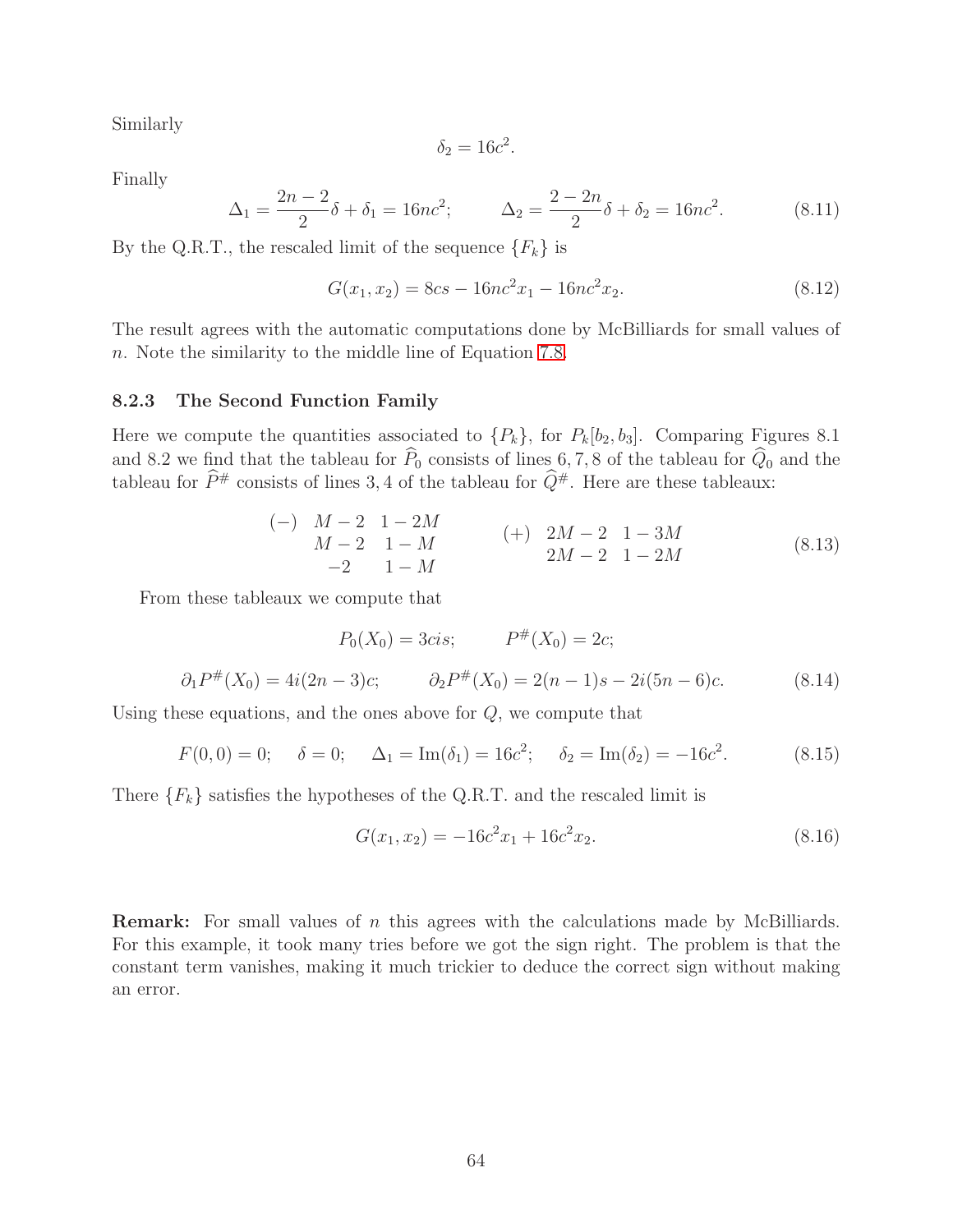#### 8.2.4 The Third Function Family

Here we compute the quantities associated to  $\{P_k\}$ , for  $P_k[b_3, a_4]$ . Comparing Figures 8.1 and 8.2 we find that the tableau for  $\widehat{P}_0$  consists of line 9 of the tableau for  $\widehat{Q}_0$  and the tableau for  $\widehat{P}^{\#}$  consists of lines 5, 6 of the tableau for  $\widehat{Q}^{\#}$ . Here are these tableaux:

$$
\begin{array}{ccc}\n-2 & -1 - 2M & \quad (+) & -2 + M & 1 - 2M \\
 & & -2 + M & -1 - 3M\n\end{array} \tag{8.17}
$$

From these tableaux we compute that

$$
P_0(X_0) = c + is; \qquad P^{\#}(X_0) = 2c;
$$
  

$$
\partial_1 P^{\#}(X_0) = 4i(n-2)c; \qquad \partial_2 P^{\#}(X_0) = 2(n-1)s - 2i(5n-4)c. \qquad (8.18)
$$

Using these equations, and the ones above for  $Q$ , we compute that

$$
F(0,0) = 8cs; \quad \delta = -16c^2; \quad \delta_1 = (16+32n)c^2; \quad \delta_2 = 16c^2; \Delta_1 = 16nc^2; \quad \Delta_2 = 16nc^2.
$$
\n(8.19)

Therefore  ${F_k}$  satisfies the hypotheses of the Q.R.T, and the rescaled limit is

$$
G(x_1, x_2) = 8cs - 16nc^2x_1 - 16nc^2x_2.
$$
\n(8.20)

<span id="page-64-0"></span>For small values of n this agrees with the calculations made by McBilliards.

### 8.3 The Fudge Factor

Suppose that  $p_1, p_2, p_3$  are three vertices on our unfolding. Let  $F_{ij}$  be the defining function which computes (up to scale) the height difference between  $p_i$  and  $p_j$ . Here we refer to the function defined in §[2.](#page-8-0) We would like to say that  $F_{13} = F_{12} + F_{23}$  but there is a catch. The functions might not all be computed with respect to the same spine of the unfolding, and thus the function values might represent differences in heights measured at different scales. This explains the fudge factor  $\lambda_n$  in Equation [8.1.](#page-60-0) In this section we will address this issue systematically.

Let  $\theta_d(X)$  denote the sine of the angle of the triangle  $T_X$  which is opposite the dth edge. Supposing that  $F$  has been computed in terms of the  $d$ -spine, we define

$$
\widetilde{F}(X) = \sin^2(\theta_d) F. \tag{8.21}
$$

Then  $\widetilde{F}$  measures the height difference between the relevant points when the edge of type d is scaled to have length  $\sin(\theta_d)$ , the exponent 2 appears in the definition because the functions  $P$  and  $Q$  both scale linearly with the edge length, and  $F$  is the imaginary part of their product.

It follows from the Law of Sines that a triangle may be scaled, with a single scale, so that its type d edge has length  $sin(\theta_d)$ . Therefore, the functions F is computed at the same scale, independent of which spine it uses. Thus we really do have

$$
\overline{F}_{13} = \overline{F}_{12} + \overline{F}_{23}.
$$
\n(8.22)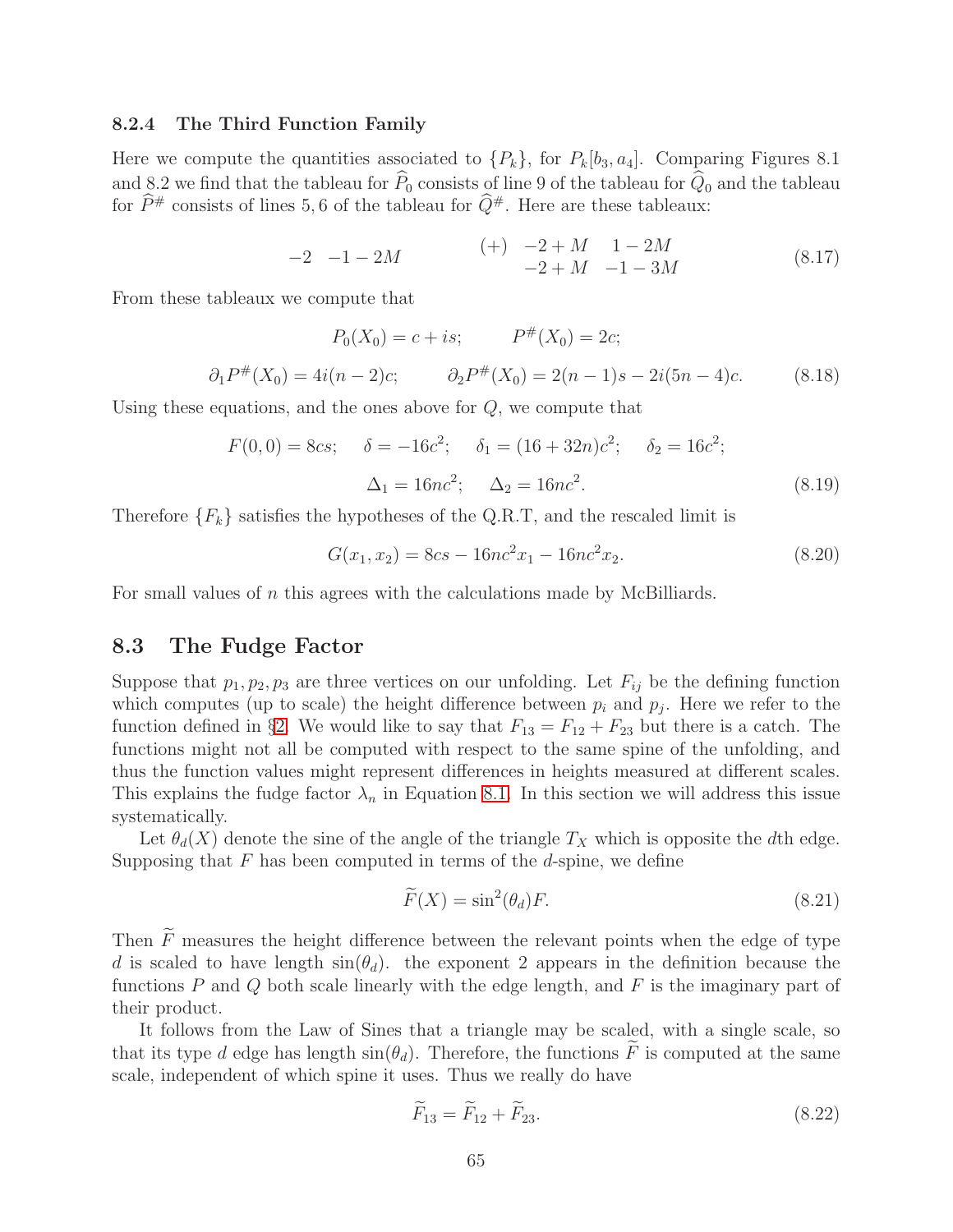Our modification works well with the Q.R.T. The set of functions that satisfy the conclusion of the Q.R.T. with respect to the same point  $X_0$  forms an algebra. That is, they can be added, scaled, and multiplied together. Letting  $A_k(X) = \sin(\theta_d(X))$ , a function which is actually independent of the parameter k. We see easily that the sequence  $\{A_k\}$  satisfies the conclusions of the Q.R.T. and has rescaled limit function  $\sin_d(X_0)$ . Therefore, if  $\{F_k\}$ satisfies the conclusions of the Q.R.T. and has rescaled limit G, then  ${F_k}$  also satisfies the conclusions of the Q.R.T. and has rescaled limit

$$
\widetilde{G} = \sin(\theta_d(X_0)G). \tag{8.23}
$$

In the examples of interest to us, we have the following conversions: If G is based on the 3-spine then

$$
\widetilde{G} = (s')^2 G = 4c^2 s^2 G. \tag{8.24}
$$

If G is based on either the 1-spine or the 2-spine then

$$
\widetilde{G} = s^2 G. \tag{8.25}
$$

Working with the  $\widetilde{G}$  limits instead of the G limits, we can add and subtract with impunity.

# 8.4 The Shapes of the Tiles

In this section we compute the region  $\Omega_n$ , using the explicit formulas for the functions defining  $\Omega_n$ . Our first task is to write down all these functions. To make our notation simpler, we will understand that our functions are always evaluated at the point  $(x_1, x_2)$ . We will also use the notation

$$
\begin{bmatrix} A \\ B \\ C \end{bmatrix} = A + Bx_1 + Cx_2.
$$
 (8.26)

In the language of  $\S 7.3$ , the first and third hinges of the unfolding  $U_{nk}$  correspond to northwest extreme points, and the second and fourth hinges correspond to southeast extreme points. Combining Lemma [7.6](#page-56-1) and Equation [7.8](#page-57-2) we see that

$$
\widetilde{G}[a_1, b_1] = \widetilde{G}[a_3, b_3] = \begin{bmatrix} 8cs^3 \\ 16(n-1)c^2s^2 \\ -16(n-1)c^2s^2 \end{bmatrix}
$$
\n(8.27)

$$
\widetilde{G}[a_2, b_2] = \widetilde{G}[a_4, b_4] = \begin{bmatrix} 8cs^3 \\ -16(n-1)c^2s^2 \\ 16(n-1)c^2s^2 \end{bmatrix}
$$
\n(8.28)

Again, these are the functions which define the strip  $\Sigma_n$  from the Pivot Lemma. Summarizing the calculations we made in this chapter, we have

$$
\widetilde{G}[a_1, b_2] = \widetilde{G}[a_4, b_3] = \begin{bmatrix} 32c^3s^3 \\ -64nc^4s^2 \\ -64nc^4s^2 \end{bmatrix}; \qquad \widetilde{G}[b_2, b_3] = \begin{bmatrix} 0 \\ -64c^4s^2 \\ +64c^4s^2 \end{bmatrix}.
$$
 (8.29)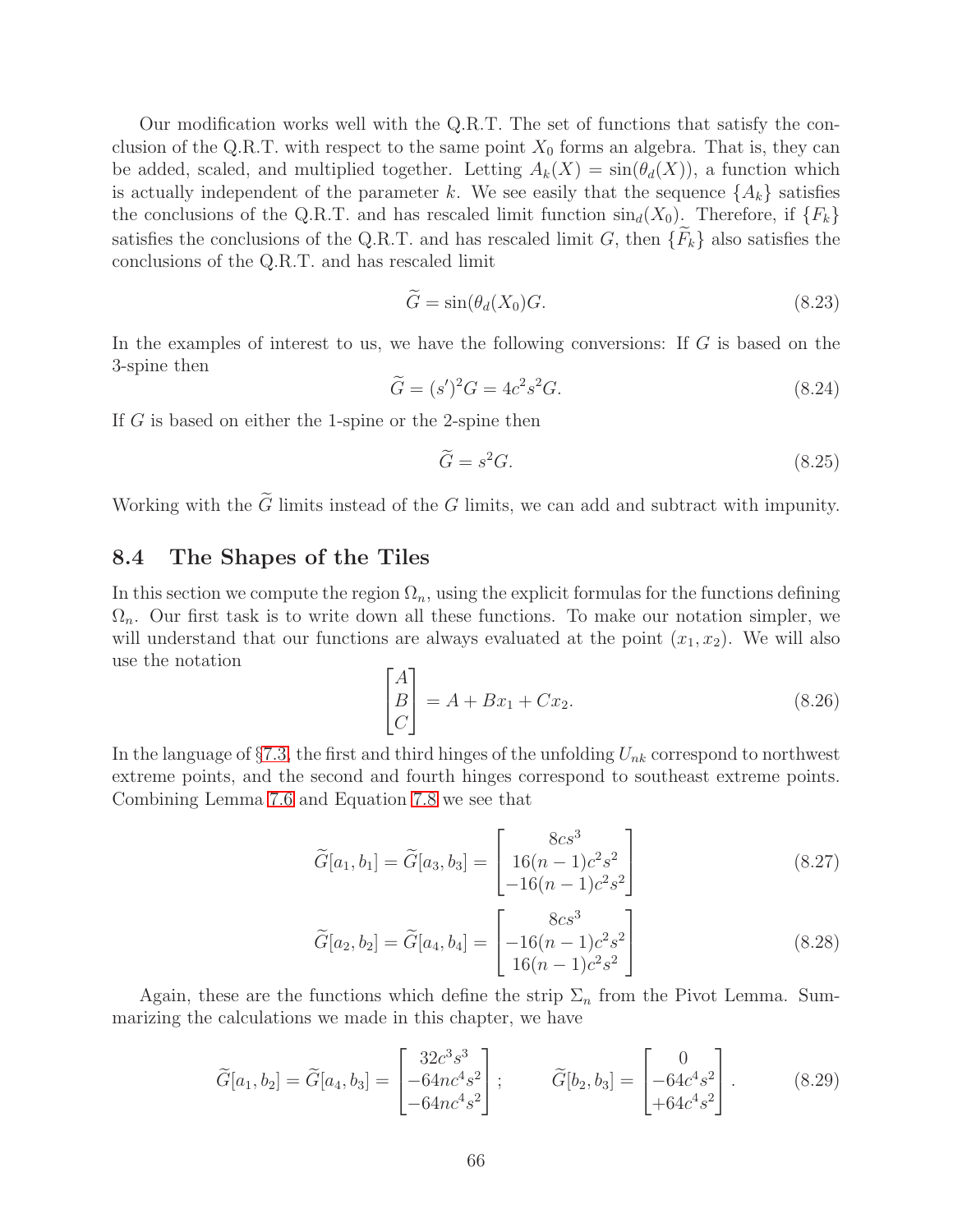To explain the rules we use to compute the rest of the defining functions, we simplify our notation. We let  $[a_i b_j]$  stand for  $G[a_i, b_j]$ . Using our sign conventions above (and checking the signs against the output from McBilliards) we find that

- $[a_1b_3] = [a_1b_2] [b_2b_3]$
- $[a_4b_2] = [a_4b_3] + [b_2b_3]$
- $[a_1b_4] = [a_1b_3] [a_4b_3] + [a_4b_4]$
- $[a_2b_1] = [a_2b_2] [a_1b_2] + [a_1b_1]$
- $[a_2b_3] = [a_2b_2] [b_2b_3]$
- $[a_2b_4] = [a_2b_3] [a_4b_3] + [a_4b_4]$
- $[a_3b_1] = -[a_1b_3] + [a_3b_3] + [a_1b_1]$
- $[a_3b_2] = [a_3b_3] + [b_2b_3]$
- $[a_3b_4] = -[a_4b_3] + [a_3b_3] + [a_4b_4]$
- $[a_4b_1] = [a_4b_4] + [a_1b_1] [a_1b_4]$

Since we are only interested in pairs of the form  $[a_i b_j]$  we further compress our notation and write  $[ij] = [a_i b_j] = G[a_i, b_j]$ . We computed all the above quantities symbolically and noticed a lot of symmetry. To help express this symmetry we write  $[i_1j_1] \sim [i_2j_2]$  if the map  $(x_1, x_2) \rightarrow (x_2, x_1)$  conjugates the one function to the other. We compute the following relations:

- 1.  $[13] \sim [42]$ .
- 2.  $[24] \sim [31]$ .
- 3.  $\frac{1}{2} \times [13] + \frac{1}{2} \times [42] = [12] = [43]$ .
- 4.  $\frac{1}{2} \times [24] + \frac{1}{2} \times [31] = [21] = [34]$ .
- 5.  $\frac{1}{2} \times [13] + \frac{1}{2} \times [31] = [11] = [33] \sim [22] = [44]$ .

6. 
$$
t \times [11] + (1 - t) \times [44] = [14] = [32] \sim [23] = [41]
$$
, where  $t = 2c^2/(n - 1)$ .

(We recall that  $c = \cos(\pi/2n)$ .)

The above relations easily imply that all the defining functions are convex combinations of

$$
[13] \sim [42]; \quad [24] \sim [31]
$$

Hence  $\Omega_n$  is defined by these 4 alone. Now that we are done adding these functions together, we can replace them by positive multiples and still define the same region in the plane. Setting

$$
\sigma = \sec(\pi/n) = \frac{1}{2c^2 - 1} \tag{8.30}
$$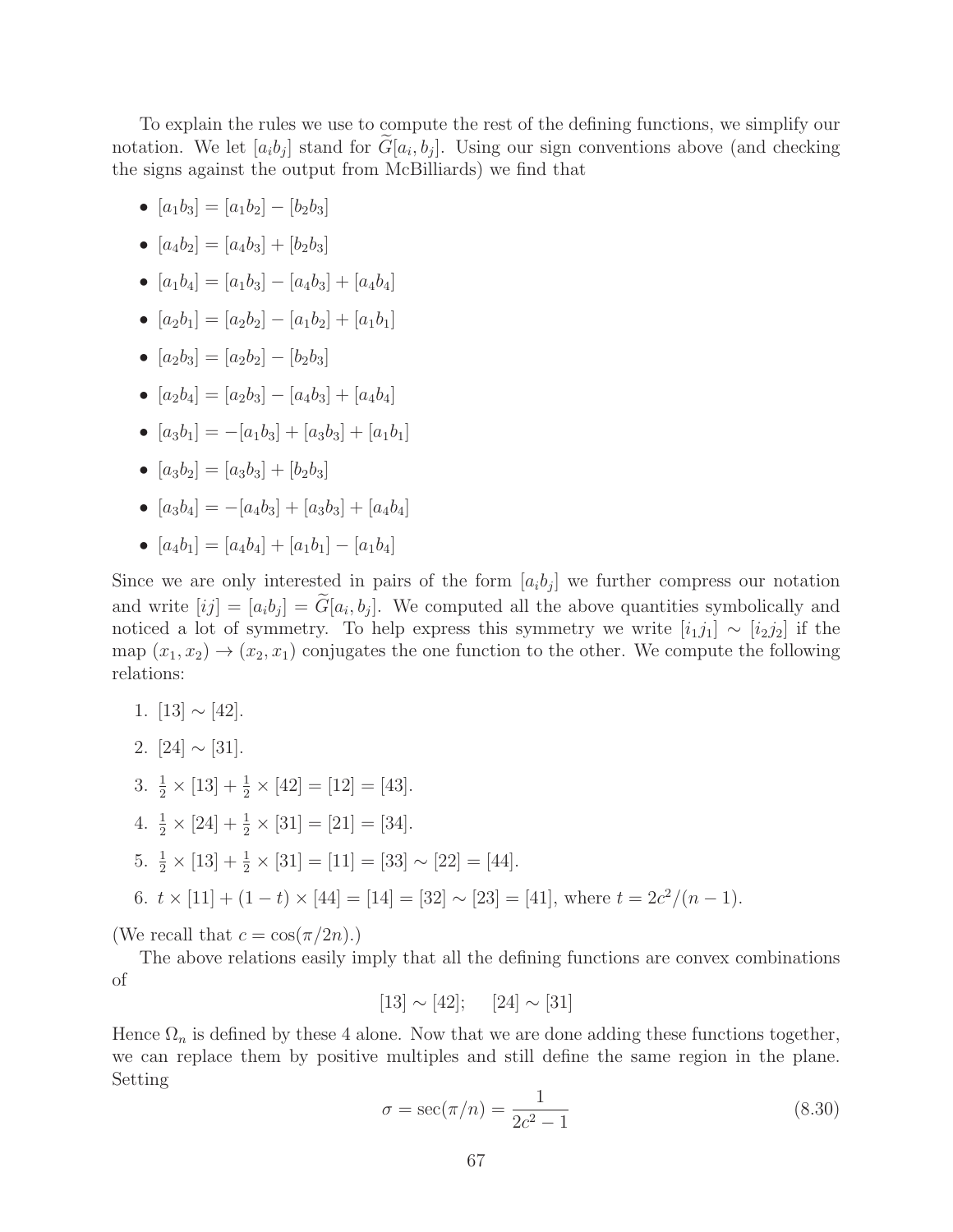we compute

$$
[13] \propto \begin{bmatrix} 1 \\ -2(n-1)(c/s) \\ -2(n+1)(c/s) \end{bmatrix}; \qquad [24] \propto \begin{bmatrix} -1 \\ 2(c/s)(n+1+\sigma) \\ 2(n-1)(c/s)(1+2\sigma) \end{bmatrix}.
$$
 (8.31)

Now we dilate the plane by

$$
\zeta_n := 2(n-1)(c/s).
$$

The region  $\zeta_n\Omega_n$  is the region cut out by the defining functions obtained from the ones above (and their symmetric conjugates) by dividing all the second and third coordinate entries by  $\zeta_n$ . That is,  $\zeta_n \Omega_n$  is defined by the functions:

<span id="page-67-0"></span>
$$
\begin{bmatrix} 1 \ -\frac{n+1}{n-1} \\ -1 \end{bmatrix}; \qquad \begin{bmatrix} -1 \ \frac{1+n+2\sigma}{n-1} \\ 1+2\sigma \end{bmatrix}; \qquad \begin{bmatrix} -1 \ 1+2\sigma \\ \frac{1+n+2\sigma}{n-1} \end{bmatrix}; \qquad \begin{bmatrix} 1 \ -1 \\ -\frac{n+1}{n-1} \end{bmatrix}.
$$
 (8.32)

Setting

$$
\mu_n = \frac{1}{2} - \frac{\tan^2(\pi/2n)}{2} \tag{8.33}
$$

we now list the vertices from Theorem [1.7,](#page-5-0) modified so that their first coordinate is padded with a 1.

<span id="page-67-1"></span>
$$
\begin{bmatrix} 1 \\ -\frac{1}{n} \\ 1 - \frac{1}{n} \end{bmatrix}; \qquad \begin{bmatrix} 1 \\ \frac{1}{2} - \frac{1}{2n} \\ \frac{1}{2} - \frac{1}{2n} \end{bmatrix}; \qquad \begin{bmatrix} 1 \\ 1 - \frac{1}{n} \\ -\frac{1}{n} \end{bmatrix}; \qquad \begin{bmatrix} 1 \\ \mu_n(\frac{1}{2} - \frac{1}{2n}) \\ \mu_n(\frac{1}{2} - \frac{1}{2n}) \end{bmatrix}; \tag{8.34}
$$

We claim that  $\zeta_n\Omega$  is the convex hull of the vertices from Theorem [1.7.](#page-5-0) To see this, it suffices to show that the matrix of dot products between the vectors in Equation [8.32](#page-67-0) and the vectors in Equation [8.34](#page-67-1) is non-negative, and has two zeros in each row and column. Here is the matrix

$$
\begin{bmatrix}\n\frac{2}{n-1} & \beta & 0 & 0 \\
0 & \sigma & \sigma & 0 \\
0 & 0 & \beta & \frac{2}{n-1} \\
\frac{1}{2c^2} & 0 & 0 & \frac{1}{2c^2}\n\end{bmatrix}; \qquad \beta = \frac{2\sigma(n-2-\cos(\pi/n))}{n-1}
$$
\n(8.35)

This completes our verification that  $\zeta_n \Omega_n$  is the convex hull of the above mentioned vertices.

We got  $\Omega_n$  as the limit of rescaling by a quadratic family  $\{T_{nk}\}\$  of dilations. If we had used the quadratic family  $\{\zeta_n T_{nk}\}\$  instead, we would get  $\zeta_n \Omega$  right on the nose. This is the family  $\{S_{nk}\}\$  we use for the proof of Theorem [1.7.](#page-5-0) This completes our proof of Theorem 1.7.

As a final remark, we calculate that both functions [13] and [31] vanish at a common vertex of  $\Omega_n$ . Hence the function [11], one of the defining functions for  $\Sigma_n$ , also vanishes at this vertex. Hence  $\Omega_n$  has a vertex on  $\partial \Sigma_n$ . By symmetry,  $\Omega_n$  intersects both components of  $\partial \Sigma_n$  in a vertex. This justifies our comment, in §[7,](#page-54-0) that the Pivot Lemma is sharp.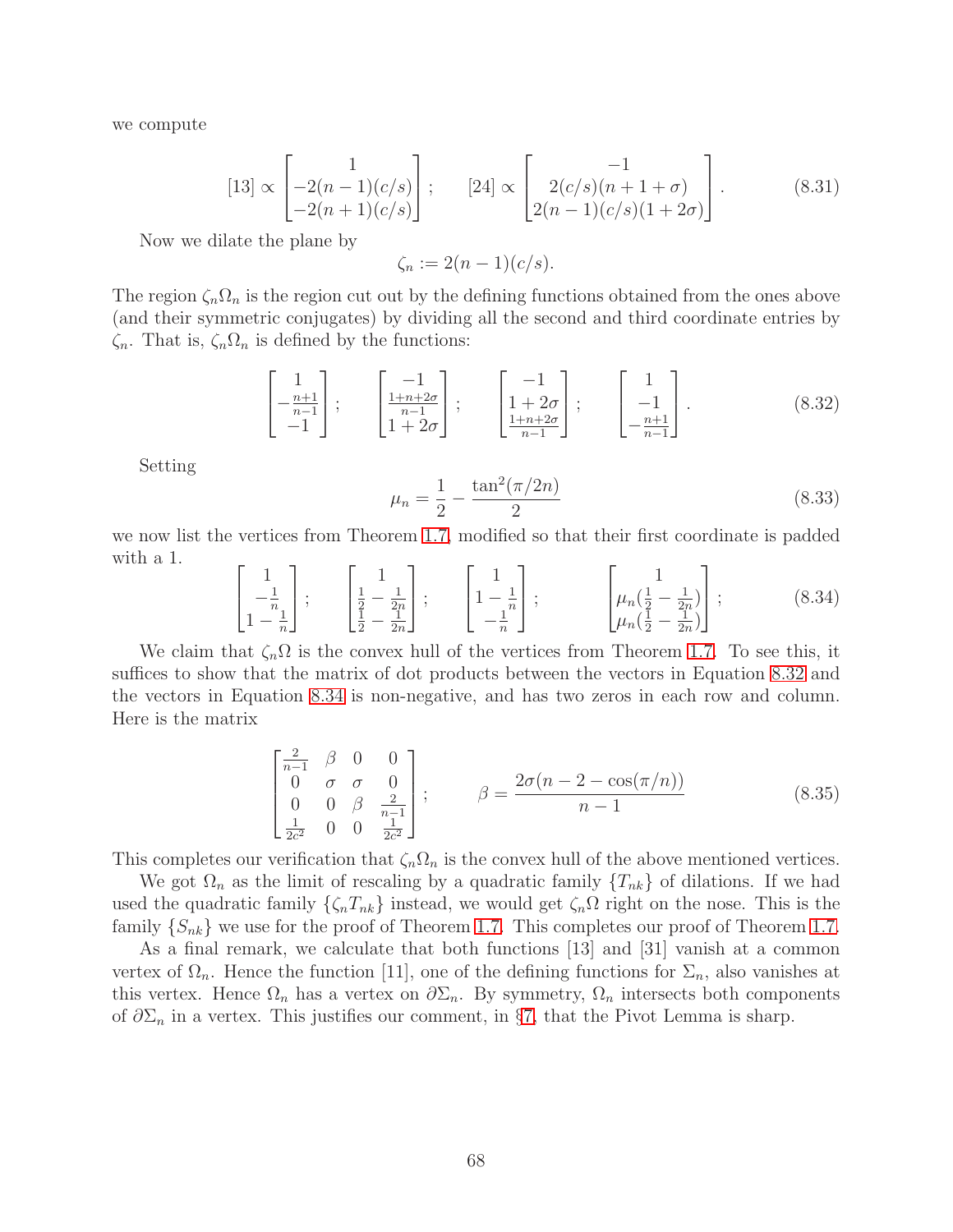# 9 Stability questions

In this section, we prove Theorem [1.5.](#page-3-0) Recall that  $V_n$  for  $n \geq 3$  is the obtuse isosceles triangle with two angles of measure  $\pi/(2n)$ . We will prove that if n is a power of two, then  $V_n$  has no stable periodic billiard paths. For n not a power of two, we will construct a stable periodic billiard path.

Remarks 9.1 (Errors Corrected) This version of the paper corrects errors in the published version of the document, [\[HS09\]](#page-80-0). These errors occurred in sections 9.3 and 9.5. Namely, Lemma [2.2](#page-9-0) is corrected and clarified from the corresponding statement in the published document. More fundamentally, the homology classes corresponding to stable periodic billiard paths in the published version of section 9.5 were incorrect. This version contains corrected formulas for these classes, and more detailed proofs. The authors would like to thank Yilong Yang for pointing out the errors in [\[HS09\]](#page-80-0).

# 9.1 A Homological Condition for Stability

Given a triangle T, let  $DT$  denote its double with the vertices removed. (The double of a polygon can be thought of a pillowcase for a pillow made in the shape of the polygon.) See Figure 9.1. There is a natural folding map  $f : DT \to T$  which sends each of the two triangles making up  $DT$  isometrically to T. (This map folds in the sense that is 2-1 except on the edges of the triangle, where it is 1-1.) If  $\tilde{p}$  is a closed geodesic on  $\mathcal{D}T$ , then  $f(\tilde{p})$  is a periodic billiard path. Conversely, if  $p$  is a periodic billiard path in  $T$  (which hits an even number of sides in a period), then there is a closed geodesic lift  $\tilde{p}$  with  $f(\tilde{p}) = p$ . The lift  $\tilde{p}$  is unique up to the single non-trivial automorphism of the folding map f, which preserves the labeling of edges and swaps the two triangles.

<span id="page-68-0"></span>**Lemma 9.2** A periodic billiard path p in a triangle T is stable if and only if its lift  $\tilde{p}$  to the double  $DT$  is null homologous (equivalent to zero in  $H_1(DT, \mathbf{Z})$ ).

**Remark:** Because we removed the vertices of the triangles from  $DT$ ,  $DT$  is topologically a 3-punctured sphere. Thus,  $H_1(\mathcal{D}T, \mathbf{Z}) \cong \mathbf{Z}^2$ 

Proof: This is formally a restatement of Lemma [2.2.](#page-9-0) The total sign counted for the edge labeled 1 in Lemma [2.2](#page-9-0) is equivalent to computing the algebraic sign of the intersection of  $\tilde{p}$  with the lift of the edge labeled 1 to  $DT$ . Having zero algebraic intersection number with each of the lifts of an edge to  $\mathcal{D}T$  is equivalent to being null homologous.



Figure 9.1 The double  $DT$  of the triangle  $T = V_4$ . The numerals indicate pairs of edges which are glued together by an orientation preserving isometry of the plane.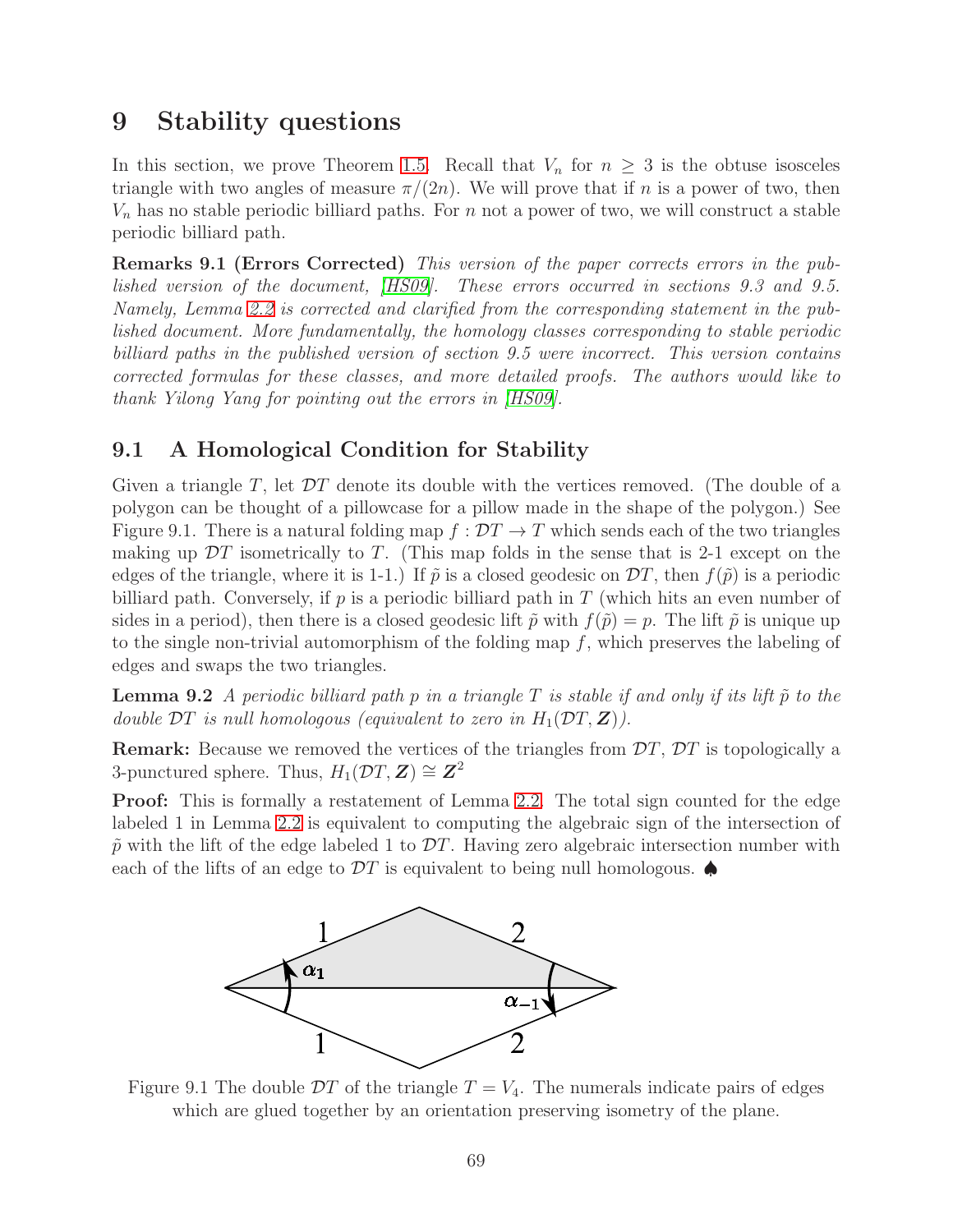# 9.2 Translation surfaces and Veech's lattice property

We will need to understand some of the implications of work of Veech [\[Vee89\]](#page-80-1). For this, we introduce some of the ideas appearing in the study of translation surfaces. See [\[MT02\]](#page-80-2) for a more thorough introduction.

A *translation surface* is a union of polygonal subsets of the plane with edges glued together pairwise by translation. There is a natural translation surface associated to every triangle T. Let  $G = \langle r_1, r_2, r_3 \rangle$  denote the subgroup of  $Isom(\mathbf{R}^2)$  generated by the reflections in the sides of the triangle T. The translation surface  $S(T)$  is the disjoint union of the triangles  $g(T)$  with  $g \in G$  with some identifications. Two triangles  $g_1(T)$  and  $g_2(T)$  are identified by translation if  $g_1 \circ g_2^{-1}$  is a translation. Also, we identify two triangles  $g_1(T)$  and  $g_2(T)$  along the *i*-th edge by translation if  $g_1 \circ g_2^{-1}$  can be written as a composition of  $r_i$  and a translation.

The resulting surface  $S(T)$  is the smallest translation surface cover of  $DT$ . The covering map is the map which sends each triangle in  $S(T)$  isometrically to the triangle in  $DT$  with the same orientation. In this section, we follow the convention that the vertices of the triangles making up  $S(T)$  are removed. (These points are really cone points, we only remove them to make our topological notation simpler.)

Since a translation surface is built from polygonal subsets of the plane glued together by translations, the surface inherits a notion of the direction of a unit tangent vector. This notion of direction is just the measure of angle compared to a horizontal vector. This notion of direction is a fibration from the unit tangent bundle  $T_1S(T)$  to the circle  $\mathbf{R}/2\pi\mathbf{Z}$ .

There is a natural action of the affine group  $SL(2, \mathbb{R})$  on the space of translation surfaces. Suppose  $A \in SL(2, \mathbb{R})$  and S is a translation surface, then we will define  $A(S)$ . Suppose S is the disjoint union of the polygonal subsets of the plane  $P_i$  with  $i \in \Lambda$  with edges identified pairwise by translation. Let  $A(S)$  be the disjoint union of the polygons  $A(P_i)$  with A acting linearly on the plane with the same edge identifications. The new edge identifications are also by translation. This is possible because A sends parallel lines to parallel lines and preserves the ratio's of lengths of pairs of parallel segments.

The Veech group  $\Gamma(S)$  is the subgroup of elements  $A \in SL(2, \mathbb{R})$  such that there is a direction preserving isometry  $\varphi_A : A(S) \to S$ . We abuse notation by using A to denote the natural map from  $S \to A(S)$  given by the restriction of the action of A on the plane to the polygonal subsets of the plane making up S. The map  $\varphi_A \circ A : S \to S$  is known as an affine automorphism of S. The set of such maps forms a group known as the affine automorphism group of S.

The Veech group  $\Gamma(S)$  is always discrete. We say S has the *lattice property* if  $\Gamma(S)$ is a lattice in  $SL(2,\mathbf{R})$ . We will utilize the following consequence of Veech's work. If a translation surface has the lattice property, then the collection of closed geodesics on S can be well understood.

A direction  $\theta \in \mathbf{R}/2\pi\mathbf{Z}$  is called a *completely periodic direction* for a translation surface S if every bi-infinite geodesic in this direction is closed.

**Theorem 9.3 (Veech Dichotomy)** Suppose S has the lattice property. Let  $\theta \in \mathbb{R}/2\pi\mathbb{Z}$ be a direction. Then either  $\theta$  is a completely periodic direction for S or the geodesic flow in the direction  $\theta$  is uniquely ergodic. Moreover,  $\theta$  is completely periodic if and only if there is a parabolic  $A \in \Gamma(S)$  for which  $\theta$  is an eigendirection.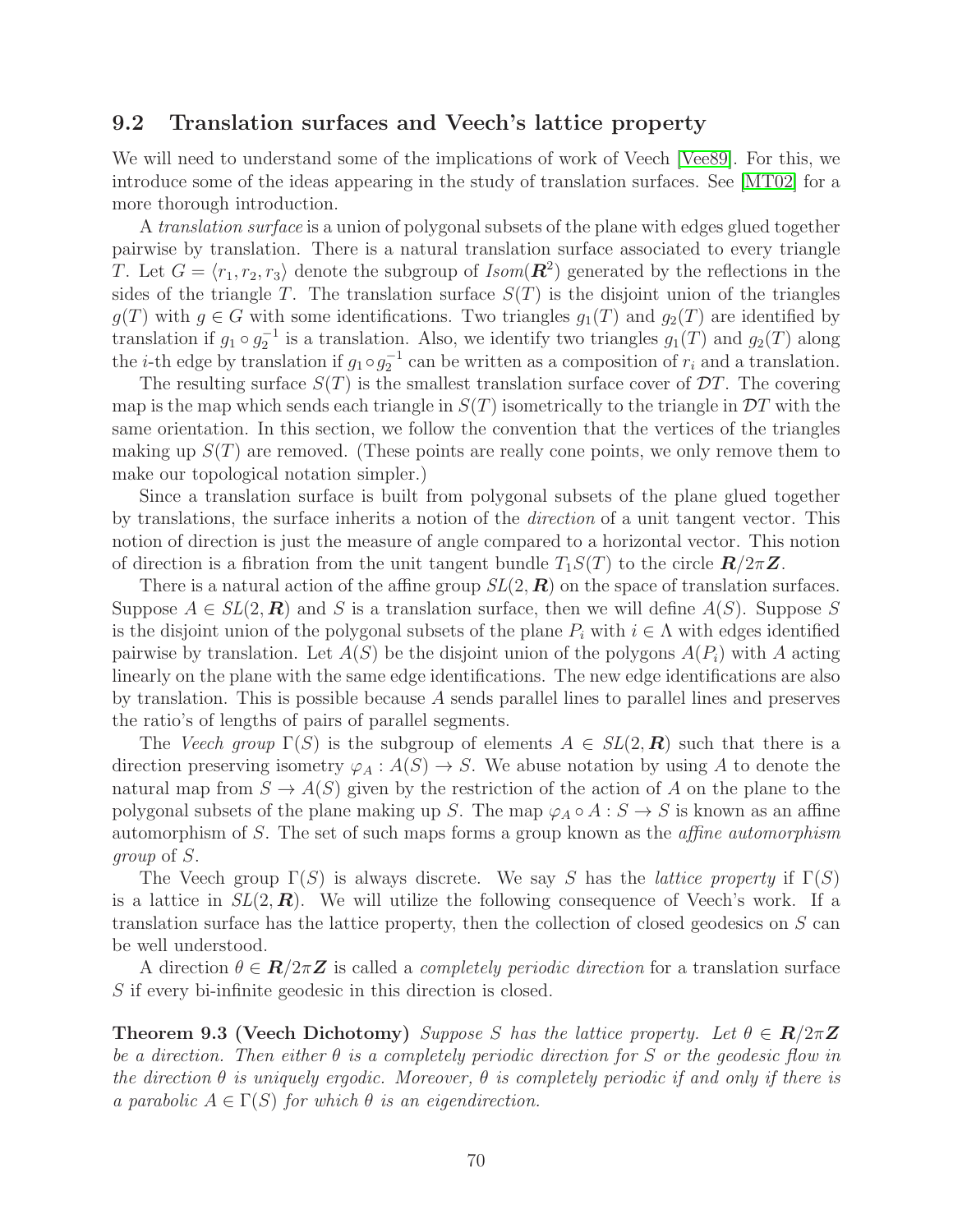

Figure 9.2: The translation surface  $S(V_4)$ . All but two of the obtuse isosceles triangles have been split along their axes of symmetries. Numbers indicate edge identifications by translations. Curves in the homology classes  $\beta_{-1}$ ,  $\beta_1$ ,  $\gamma_{-2}$ ,  $\gamma_0$  and  $\gamma_2$  are shown.

Veech showed that  $S(V_n)$  has the lattice property.

We will now carefully describe  $S(V_n)$ , so that we can explicitly use Veech's property. See Figure 9.2 for visual guidance. To build  $S(V_n)$ , start with a copy of  $V_n$  oriented in the plane so that longest side lies on the x-axis. Cut this triangle in two along the axis of symmetry. Reflecting each half repeated along the edges it shares with  $V_n$  yields two regular 2n-gons. The halves can then be reassembled by gluing according to appropriate translations. This amounts to gluing each edge of the left regular 2n-gon to the opposite side of the right 2ngon by translation. We remove the center point of each  $2n$ -gon and also the vertices of the 2*n*-gon, since these points correspond to vertices of lifts of our triangle  $V_n$ . (This removal of vertices will make our homological notation simpler.)

**Theorem 9.4 (Veech)** Let  $n \geq 3$ . The Veech group  $\Gamma(S(V_n))$  is a hyperbolic  $(n, \infty, \infty)$ triangle group. The group  $\Gamma(S(V_n)) = \langle A, B : (A \circ B^{-1})^n = e \rangle$  is generated by parabolics which fix the directions of angle 0 or  $\frac{\pi}{2n}$ . The corresponding affine automorphisms act as single right Dehn twists in each maximal cylinder in the respective eigendirection.

We enjoy the following consequence.

**Lemma 9.5 (Enumeration)** If  $p_1$  is a closed geodesic on  $S(V_n)$  then there is a closed geodesic  $p_0$  in the directions 0 or  $\frac{\pi}{2n}$  and an affine automorphism  $\varphi_D \circ D$  which maps  $p_1$  onto  $p_0$ .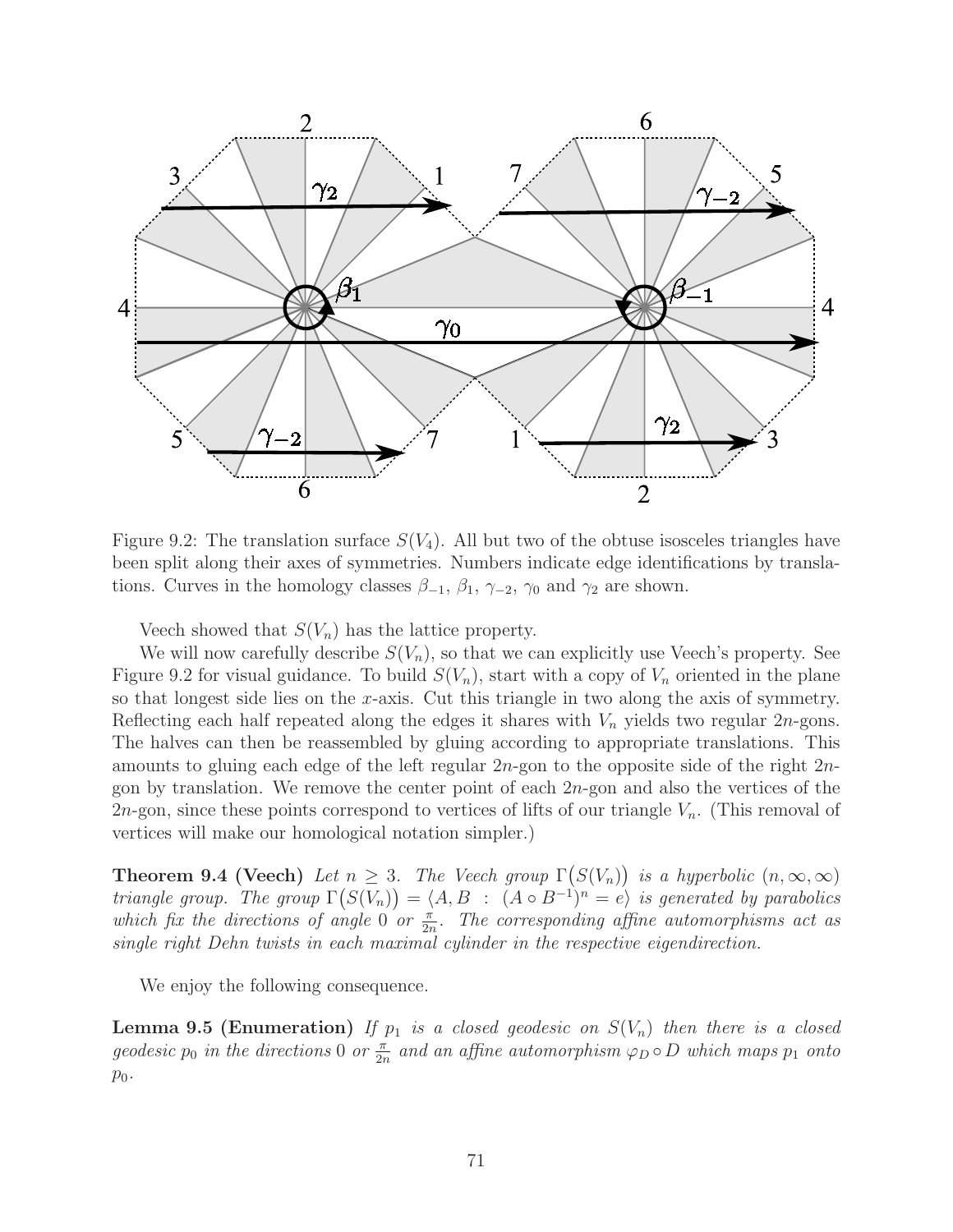**Proof:** The direction of  $p_1$  is not uniquely ergodic. Thus by Veech dichotomy, this direction must be an eigendirection for a parabolic  $C \in \Gamma(S(V_n))$ . Because of the structure of the group, there must be an  $D \in \Gamma(S(V_n))$  and an integer  $k \neq 0$  such that either  $D \circ C \circ D^{-1} = \pm A^k$  or  $D \circ C \circ D^{-1} = \pm B^k$ . Then D maps the direction of  $p_1$  onto either the direction 0 or  $\frac{\pi}{2n}$ . It follows that the affine automorphism corresponding to D sends the geodesic  $p_1$  to a geodesic which travels in either the direction 0 or  $\frac{\pi}{2n}$ . This image is our  $p_0$ .

## 9.3 Generators for the Affine Automorphism Group

In this subsection, we combine the idea of Lemma [9.2](#page-68-0) with Veech's lattice property to yield necessary and sufficient conditions for stability of a periodic billiard path in  $V_n$  constructed via the affine automorphism group of  $S(V_n)$ .

Topologically,  $\mathcal{D}V_n$  is a 3-punctured sphere. We choose generators  $\alpha_1$  and  $\alpha_{-1}$  for  $H_1(\mathcal{D}V_n, \mathbf{Z}) \cong \mathbf{Z}^2$ . See Figure 9.1.



Figure 9.3: The translation surface  $S(V_4)$ . Curves in the homology classes  $\gamma_{-3}, \gamma_{-1}, \gamma_1$  and  $\gamma_3$  are shown

We choose a basis for the homology group  $H_1(S(V_n), Z) \cong Z^{2n+1}$ . Our basis is the homology classes of the collection of curves

$$
\mathcal{B} = \{\beta_1, \beta_{-1}, \gamma_{1-n}, \ldots, \gamma_{n-1}\}
$$

depicted in Figures 9.2 and 9.3. The homology classes  $\gamma_k$  with k even all contain horizontal geodesics. We order them so that the portions of these geodesics in the left polygon increase in y coordinate as the index k increases. The homology class  $\gamma_0$  is chosen so that a geodesic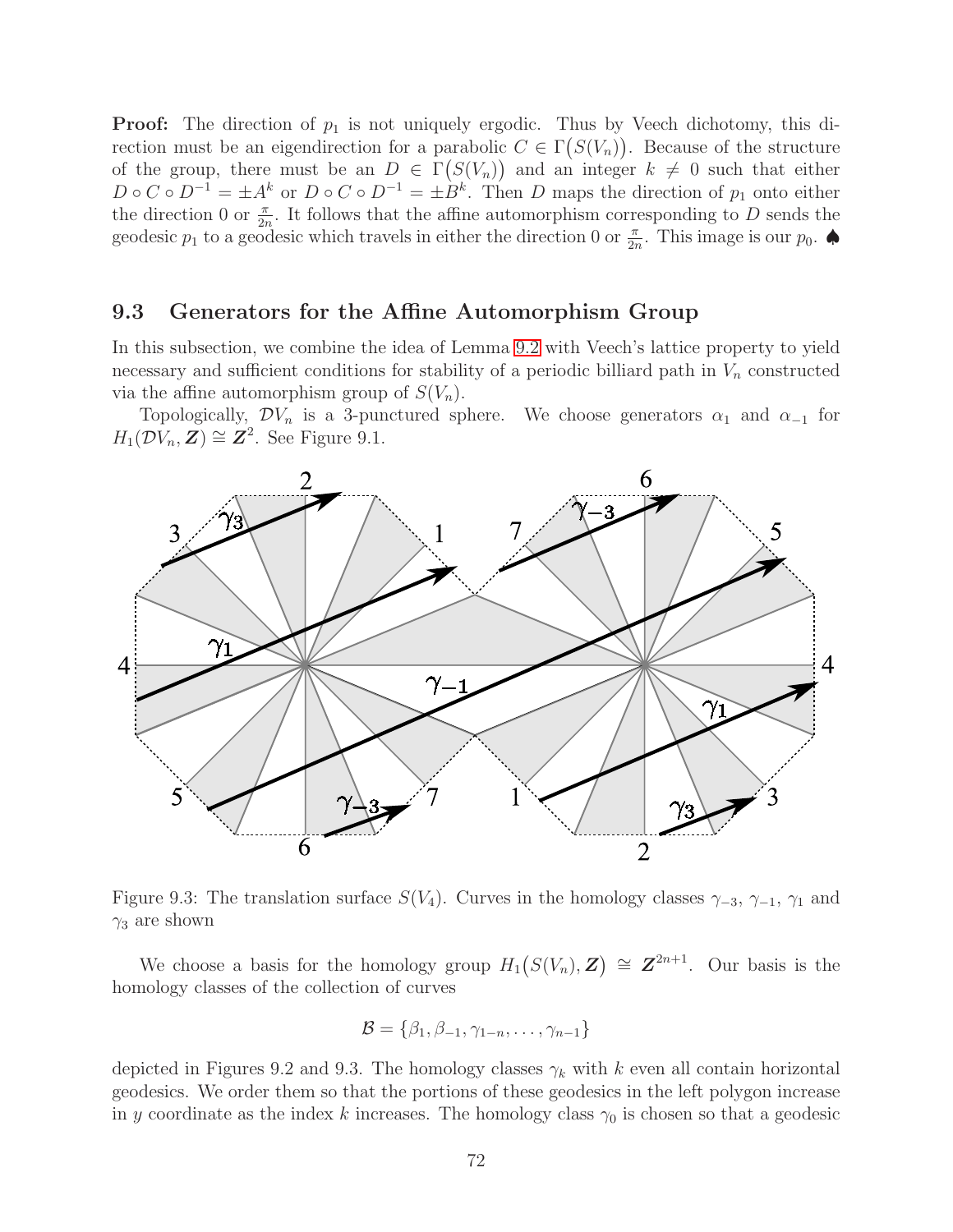in this class travels below the centers of the two 2n-gons. The homology classes  $\gamma_k$  with k odd all contain geodesics which travel in the direction of angle  $\frac{\pi}{2n}$ . With the correct choice of indices, we have algebraic intersection numbers  $\gamma_{2i} \cap \gamma_{2i+1} = 1$  and  $\gamma_{2i} \cap \gamma_{2i-1} = 1$ , but no other pairs of curves intersect.

We think of first cohomology,  $H^1(S(V_n), Z)$ , as the dual space to homology. Let

$$
\mathcal{B}^* = \{\beta_1^*, \beta_{-1}^*, \gamma_{1-n}^*, \ldots, \gamma_{n-1}^*\}
$$

denote the dual basis for  $H^1(S(V_n), Z)$ .

Consider the natural covering map  $\phi: S(V_n) \to \mathcal{D}T$ . Let  $\phi: H_1(S(V_n), \mathbf{Z}) \to H_1(\mathcal{D}T, \mathbf{Z})$ be the induced map on homology. This satisfies the following properties:

• 
$$
\phi(\beta_i) = 2n\alpha_i
$$
 for  $i \in \{1, -1\}$ .  
\n•  $\phi(\gamma_k) = \begin{cases} (n+k)\alpha_1 - (n+k)\alpha_{-1} & \text{if } k < 0 \\ n\alpha_1 + n\alpha_{-1} & \text{if } k = 0 \\ (k-n)\alpha_1 + (n-k)\alpha_{-1} & \text{if } k > 0 \end{cases}$ 

Using  $\phi$ , we get elements of the cohomology group  $H^1(S(V_n), \mathbf{Z})$ , given by the coefficients of  $\alpha_1$  and  $\alpha_{-1}$ . Denote these elements by  $\phi_1^*$  and  $\phi_{-1}^*$ . We think of these as maps of the form  $H_1(S(V_n), Z) \to Z$ . They satisfy  $\phi(x) = \phi_1^*(x)\alpha_1 + \phi_{-1}^*(x)\alpha_{-1}$ . We have

<span id="page-72-0"></span>
$$
\phi_1^* = 2n\beta_1^* + \gamma_{1-n}^* + 2\gamma_{2-n}^* + \ldots + n\gamma_0^* - (n-1)\gamma_1^* - (n-2)\gamma_2^* - \ldots - \gamma_{n-1}^*
$$
  
\n
$$
\phi_{-1}^* = 2n\beta_{-1}^* - \gamma_{1-n}^* - 2\gamma_{2-n}^* - \ldots - (n-1)\gamma_{-1}^* + n\gamma_0^* + (n-1)\gamma_1^* + \ldots + \gamma_{n-1}^*.
$$
\n(9.1)

We now describe the action of the affine automorphism group on  $S(V_n)$ . If g is an element of this affine automorphism group, we also use  $q$  to denote the induced action on homology, and use  $g^*$  to denote the pullback action. That is, if  $\eta^* \in H^1(S(V_n), \mathbb{Z})$  and g is an affine automorphism of  $S(V_n)$  acting on homology, then

$$
(g^*(\eta^*))
$$
 $(x) = \eta^*(g^{-1}(x))$  for all  $x \in H_1(S(V_n), \mathbf{Z})$ .

(So, viewed as matrices acting on our bases,  $g^*$  is the inverse transpose of  $g$ .) For the formulas that follow, we follow the convention  $\gamma_{-n} = \gamma_n = 0$  and  $\gamma_{-n}^* = \gamma_n^* = 0$ . The affine automorphism group of  $S(V_n)$  is generated by the following elements:

• The involution which swaps the two regular 2*n*-gons. The actions on homology and cohomology are given by

<span id="page-72-1"></span>
$$
\sigma: \ \beta_i \mapsto \beta_{-i} \ : \ \gamma_k \mapsto \gamma_{-k} \tag{9.2}
$$

$$
\sigma^* : \ \beta_i^* \mapsto \beta_{-i}^* \ : \ \gamma_k^* \mapsto \gamma_{-k}^*.
$$
\n
$$
(9.3)
$$

• The right Dehn twists in the odd cylinders. The actions on homology and cohomology are given by

$$
\tau_o: \ \beta_i \mapsto \beta_i \ : \ \gamma_k \mapsto \begin{cases} \gamma_k & \text{if } k \text{ is odd} \\ \gamma_{k-1} + \gamma_k + \gamma_{k+1} & \text{if } k \text{ is even} \end{cases} \tag{9.4}
$$

$$
\tau_o^* : \ \beta_i^* \mapsto \beta_i^* \ : \ \gamma_k^* \mapsto \begin{cases} -\gamma_{k-1}^* + \gamma_k^* - \gamma_{k+1}^* & \text{if } k \text{ is odd} \\ \gamma_k^* & \text{if } k \text{ is even} \end{cases} \tag{9.5}
$$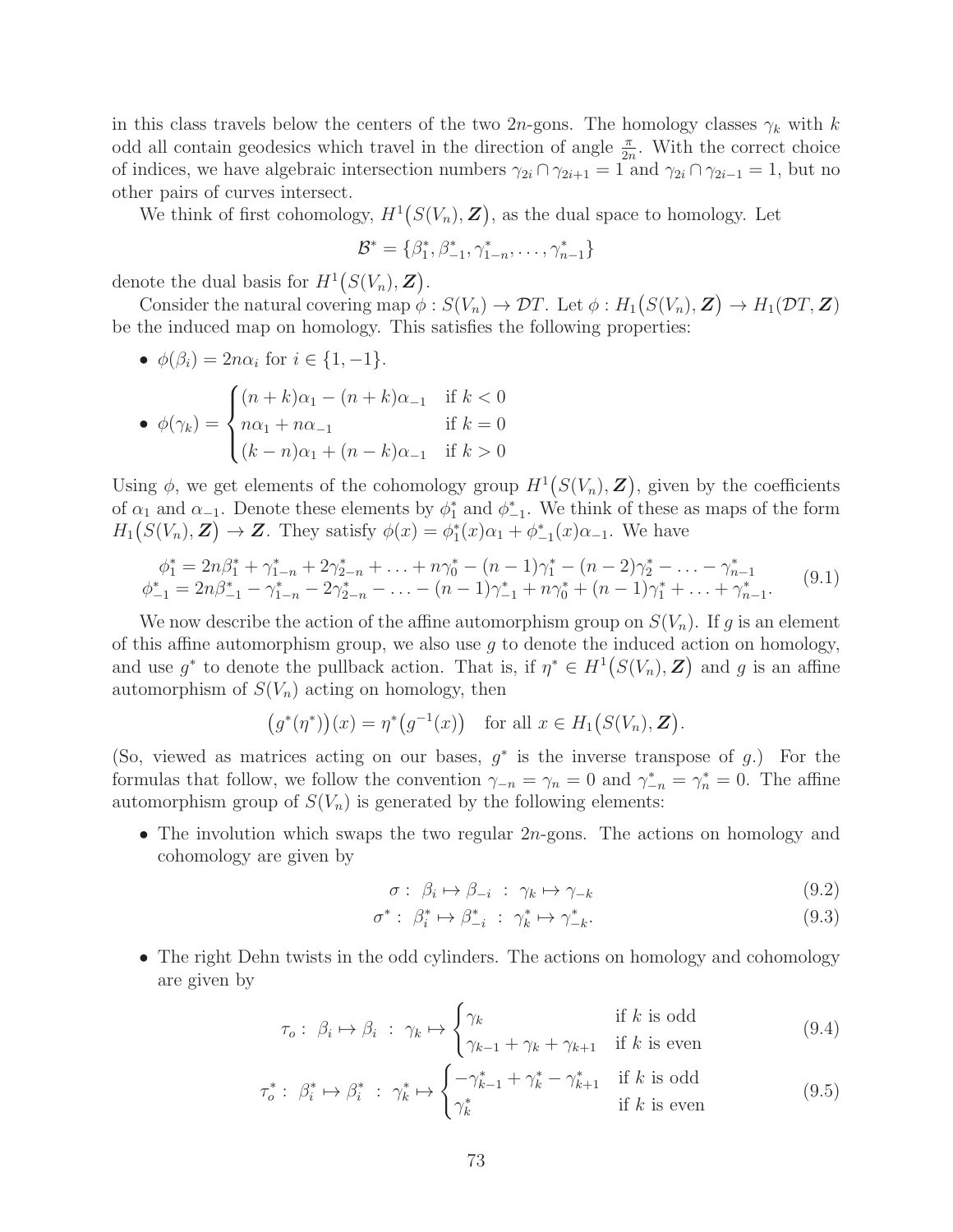• The right Dehn twists in the even cylinders. The actions on homology and cohomology are given by

$$
\tau_{e}: \beta_{i} \mapsto \beta_{-i} : \gamma_{k} \mapsto \begin{cases} \gamma_{k} & \text{if } k \text{ is even} \\ -\beta_{-k} + \gamma_{k-1} + \gamma_{k} + \gamma_{k+1} & \text{if } k \in \{-1, 1\} \\ \gamma_{k-1} + \gamma_{k} + \gamma_{k+1} & \text{if } k \text{ is odd and } k \notin \{-1, 1\} \end{cases} \tag{9.6}
$$
\n
$$
\tau_{e}^{*} : \beta_{i}^{*} \mapsto \beta_{-i}^{*} + \gamma_{i}^{*} : \gamma_{k}^{*} \mapsto \begin{cases} \gamma_{k}^{*} & \text{if } k \text{ is odd} \\ -\gamma_{k-1}^{*} + \gamma_{k}^{*} - \gamma_{k+1}^{*} & \text{if } k \text{ is even} \end{cases} \tag{9.7}
$$

We also record the action of  $(\tau_e^*)^{-1}$ :

$$
(\tau_e^*)^{-1}:\ \beta_i^*\mapsto \beta_{-i}^*-\gamma_{-i}^* \ : \ \gamma_k^*\mapsto \begin{cases} \gamma_k^* & \text{if $k$ is odd} \\ \gamma_{k-1}^*+\gamma_k^*+\gamma_{k+1}^* & \text{if $k$ is even} \end{cases}
$$

The work above gives us an method to prove the existence or non-existence of a stable periodic billiard path. By the Enumeration Lemma, every closed geodesic  $S(V_n)$  is the image of one of the geodesics in one of the homology classes  $\gamma_{1-n}, \ldots, \gamma_{n-1}$  under an affine automorphism in  $\langle \sigma, \tau_o, \tau_e \rangle$ . Let  $x \in H_1(S(V_n), \mathbf{Z})$  be the homology class of a closed geodesic on  $S(V_n)$ . Then there is a  $w \in \langle \sigma, \tau_o, \tau_e \rangle$  such that  $x = w(\gamma_k)$ . For x to be stable, we must have  $\phi(x) = 0 \in H_1(\mathcal{D}T, \mathbf{Z})$ . This is equivalent to saying that  $\phi_i^*(x) = 0$  for each  $i \in \{-1, 1\}$ . Since  $w^*$  denotes the pullback action on cohomology, observe that for  $i \in \{-1,1\}$ , we have

$$
\phi_i^*(x) = \phi_i^*\big(w(\gamma_k)\big) = ((w^*)^{-1}(\phi_i^*)\big)(\gamma_k).
$$

In particular, the geodesic in the homology class x is stable if and only if for each  $i \in \{-1, 1\}$ , when  $(w^*)^{-1}(\phi_i^*)$  is written in the basis  $\mathcal{B}^*$ , the coefficient of  $\gamma_k^*$  is zero. We summarize these conclusions in the proposition below.

<span id="page-73-0"></span>**Proposition 9.6** Let  $x = w(\gamma_k) \in H_1(S(V_n), \mathbf{Z})$  be the homology class of a geodesic in  $S(V_n)$ . The corresponding billiard path in  $V_n$  is stable if and only if for each  $i \in \{-1,1\}$ , when  $(w^*)^{-1}(\phi_i^*)$  is written in the basis  $\mathcal{B}^*$ , the coefficient of  $\gamma_k^*$  is zero.

We simplify this proposition by noting the following:

♠

**Proposition 9.7** The cohomology class  $\phi_1^* + \phi_{-1}^* = 2n\beta_1 + 2n\beta_{-1} + 2n\gamma_0^*$  is invariant under the group action  $\langle \sigma^*, \tau_o^*, \tau_e^* \rangle$ .

**Proof:** We check the least trivial case of the action of  $\tau_e^*$ , and leave the other cases to the reader:

$$
\tau_e^*(2n\beta_1^* + 2n\beta_{-1}^* + 2n\gamma_0^*) = 2n(\beta_{-1}^* + \gamma_1^*) + 2n(\beta_1^* + \gamma_{-1}^*) + 2n(-\gamma_{-1}^* + \gamma_0^* - \gamma_1^*)
$$
  
=  $2n\beta_1^* + 2n\beta_{-1}^* + 2n\gamma_0^*.$ 

We give a more careful statement of our final conclusions below: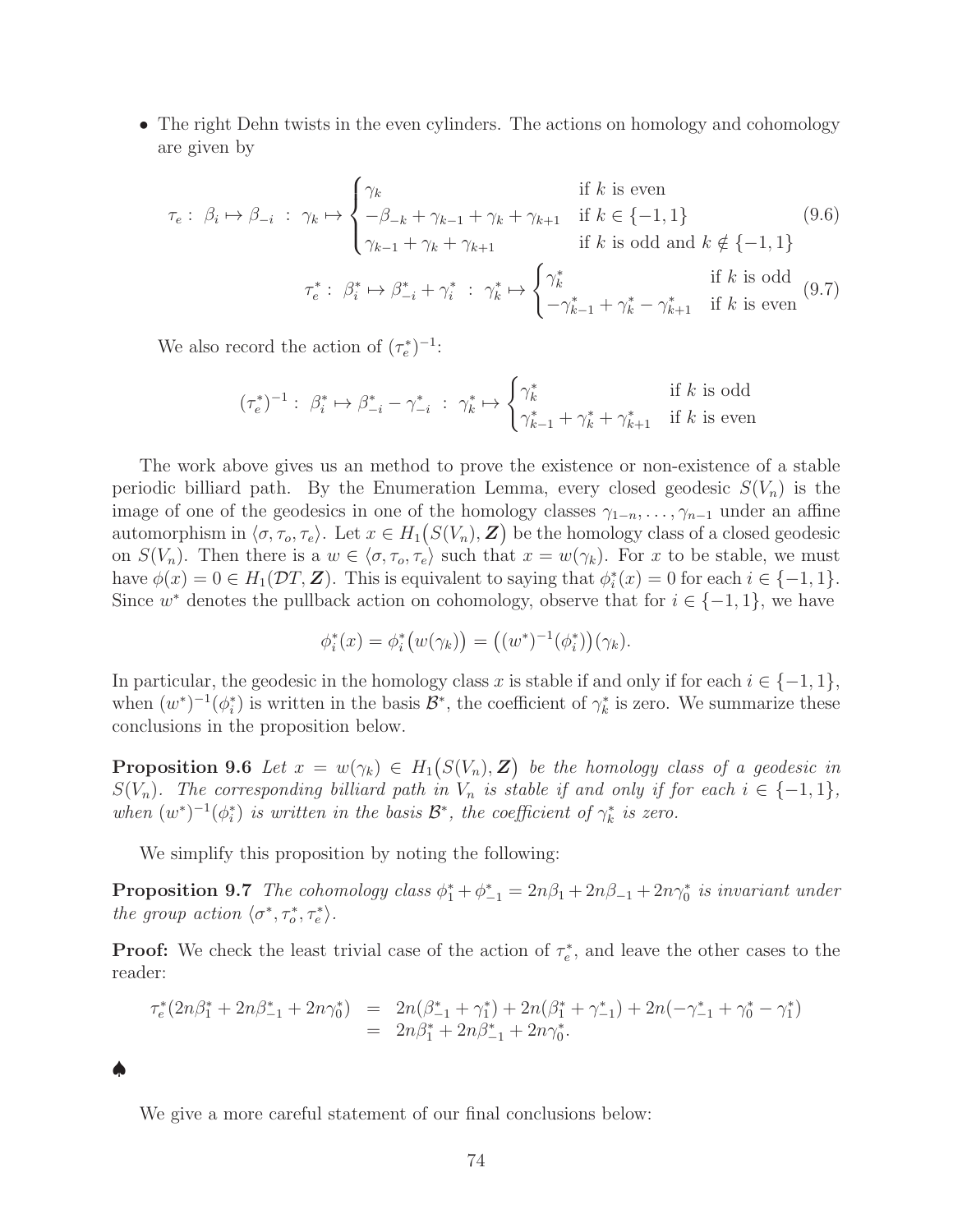**Lemma 9.8 (Stability)** Suppose p is a periodic billiard path in  $V_n$ . Then, there is a lift to a closed geodesic  $\tilde{p}$  in  $S(V_n)$ . Let x be the homology class of  $\tilde{p}$ . By the Enumeration Lemma,  $x = w(\gamma_k)$  for some affine automorphism w in the group  $\langle \sigma, \tau_o, \tau_e \rangle$  and some  $k \in$  $\{1-n,\ldots,n-1\}$ . Then, p is stable if and only if  $k \neq 0$  and when  $(w^*)^{-1}(\phi_1^*)$  is written in the basis  $\mathcal{B}^*$ , the coefficient of  $\gamma_k^*$  is zero.

**Proof:** This Lemma is essentially the same as Proposition [9.6.](#page-73-0) We observe that stability is equivalent to the statement that the coefficients of  $\gamma_k^*$  is zero for the cohomology class  $(w^{-1})^*(\phi_1^*)$  and the invariant cohomology class  $(w^{-1})^*(\phi_1^* + \phi_{-1}^*) = \phi_1^* + \phi_{-1}^*$ . The coefficient of  $\gamma_k^*$  of  $\phi_1^* + \phi_{-1}^*$  is zero if and only if  $k \neq 0$ .

## 9.4 Instability

Suppose that  $n = 2^m$  for an integer  $m \geq 2$ . We will use the Stability Lemma to show that  $V_n$ has no stable periodic billiard paths. We will show that the condition for stability given in the Stability Lemma can not hold modulo  $2n = 2^{m+1}$ ; i.e. for the corresponding cohomology classes in  $H^1(S(V_n), Z/2nZ)$ .

<span id="page-74-0"></span>The following holds for all  $n$ , though we will only use it for powers of two.

**Proposition 9.9** Let  $w^* \in \langle \sigma^*, \tau_o^*, \tau_e^* \rangle$ . There exist odd integers r, s such that

$$
w^*(\phi_1^*) \equiv \sum_{i=1-n}^{n-1} c(i)\gamma_i^* \pmod{2n}
$$

with coefficients given by

$$
c(i) = \begin{cases} r(i+n) & if i is odd \\ s(i+n) & if i is even. \end{cases}
$$

**Proof of part 1 of Theorem [1.5:](#page-3-0)** We assume  $n = 2^m$ . Our numbers i lie within the set  $\{1-n,\ldots,n-1\}$  in particular  $i+n$  is never equivalent to zero modulo 2n. Multiplication by an odd number permutes the classes of  $\mathbb{Z}/2n\mathbb{Z} = \mathbb{Z}/2^{m+1}\mathbb{Z}$  and preserves zero. Thus,  $r(i + n)$  is never equivalent to zero modulo  $2^{m+1}$ . Therefore, the Stability Lemma implies that there can be no stable periodic billiard paths in  $V_n$ .

**Proof of Proposition [9.9:](#page-74-0)** The proof is by induction in the group  $\langle \sigma, \tau_o, \tau_e \rangle$ . The statement is true for the identity element with  $r = s = 1$ . See Equation [9.1.](#page-72-0)

We set up some notation. Let **E** and O denote the even and odd integers in  $\{1-n,\ldots,n-\}$ 1}. We find it convenient (as before) to let  $\gamma_n^*$  and  $\gamma_{-n}^*$  represent the zero cohomology class.

Now suppose that the statement is true for the group element  $w_0^*$  for the odd numbers r and s. That is, suppose that in  $H^1(S(V_n), Z/2nZ)$ ,

$$
w_0^*(\phi_1^*) = \sum_{i \in \mathbf{O}} r(i+n)\gamma_i^* + \sum_{i \in \mathbf{E}} s(i+n)\gamma_i^*.
$$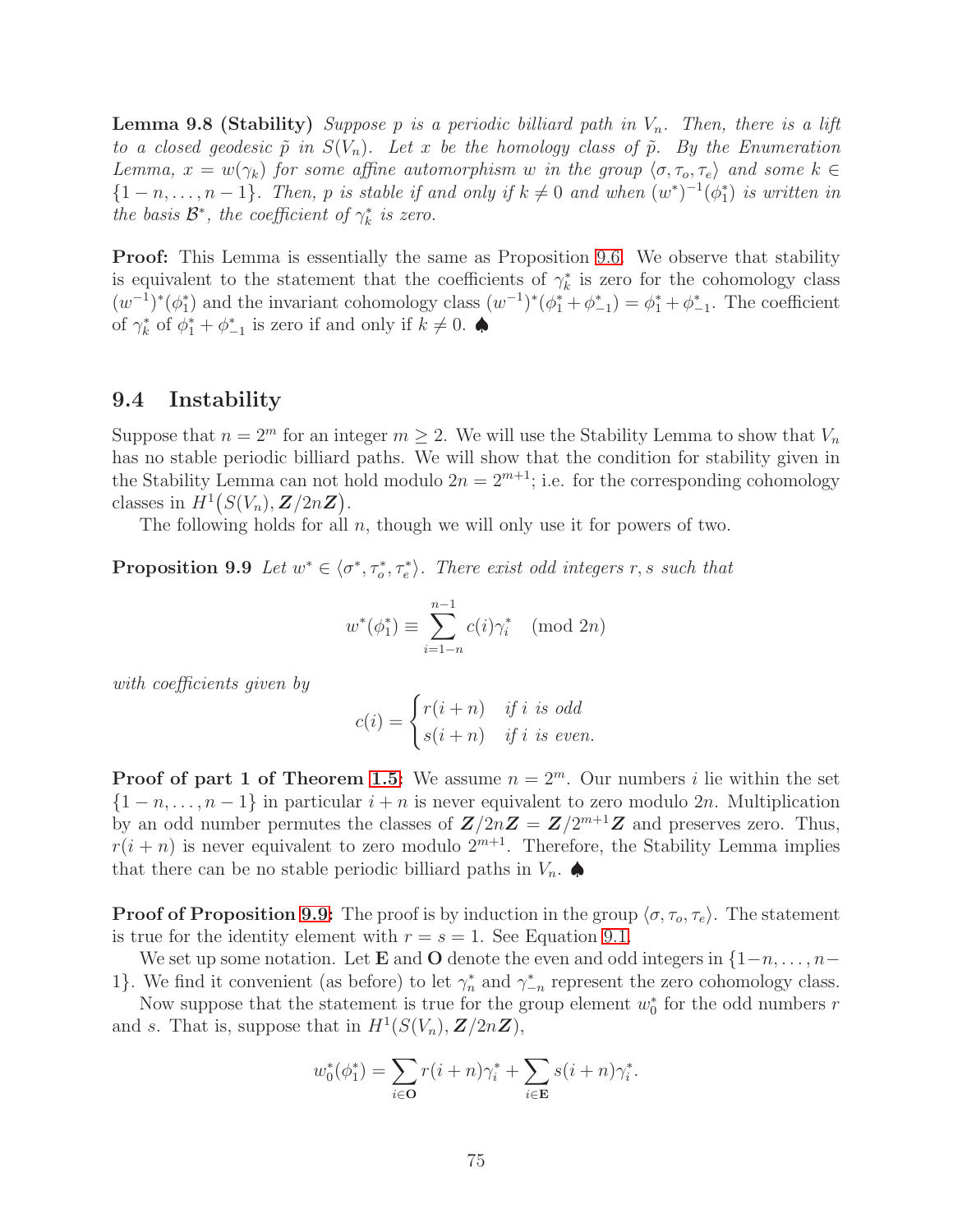By Equation [9.3,](#page-72-1) applying the involution  $\sigma^*$  yields:

$$
\begin{array}{rcl}\n\sigma^* \circ w_0^*(\phi_1^*) & = & \sum_{i \in \mathbf{O}} r(i+n)\gamma_{-i}^* + \sum_{i \in \mathbf{E}} s(i+n)\gamma_{-i}^* \\
& = & \sum_{i \in \mathbf{O}} r(n-i)\gamma_i^* + \sum_{i \in \mathbf{E}} s(n-i)\gamma_i^* \\
& = & \sum_{i \in \mathbf{O}} -r(n+i)\gamma_i^* + \sum_{i \in \mathbf{E}} -s(n+i)\gamma_i^*.\n\end{array}
$$

So, the equation holds for  $w^* = \sigma^* \circ w_0^*$  for the choice of odds  $-r$  and  $-s$ . Now consider the action of  $\tau_o^*$ . We have

$$
\tau_o^* \circ w_0^*(\phi_1^*) = \sum_{i \in \mathbf{O}} r(i+n)(-\gamma_{i-1}^* + \gamma_i^* - \gamma_{i+1}^*) + \sum_{i \in \mathbf{E}} s(i+n)\gamma_i^*
$$
\n
$$
= \sum_{i \in \mathbf{O}} r(i+n)\gamma_i^* + \sum_{i \in \mathbf{E}} (-r(i-1+n) - r(i+1+n) + s(i+n))\gamma_i^*
$$
\n
$$
= \sum_{i \in \mathbf{O}} r(i+n)\gamma_i^* + \sum_{i \in \mathbf{E}} (s-2r)(i+n)\gamma_i^*.
$$

So, the equation holds for  $w^* = \tau_o^* \circ w_0^*$  with the choice of odds r and  $s - 2r$ . Similarly, the equation holds when  $w^* = (\tau_o^*)^{-1} \circ w_0^*$  with the choice of odds r and  $s + 2r$ . We need to be slightly more careful with the even twist because of the role of the zero cohomology classes  $\gamma_{-n}^*$  and  $\gamma_n^*$ . Working modulo 2n, we have:

$$
\tau_e^* \circ w_0^*(\phi_1^*) = \sum_{i \in \mathbf{O}} r(i+n)\gamma_i^* + \sum_{i \in \mathbf{E}} s(i+n)(-\gamma_{i-1}^* + \gamma_i^* - \gamma_{i+1}^*)
$$
  
\n
$$
= (r-2s)\gamma_{1-n}^* + (-r - (2n-2)s)\gamma_{n-1}^* +
$$
  
\n
$$
\sum_{i \in \mathbf{O}} (r-2s)(i+n)\gamma_i^*
$$
  
\n
$$
= \sum_{i \in \mathbf{O}} (r-2s)(i+n)\gamma_i^* + \sum_{i \in \mathbf{E}} s(i+n)\gamma_i^*.
$$

So, the equation holds when  $w^* = \tau_e^* \circ w_0^*$  for the choice of odds  $r - 2s$  and s. Similarly, when  $w^* = (\tau_e^*)^{-1} \circ w_0^*$ , we use the odds  $r + 2s$  and  $s$ .

## 9.5 Existence of Stable Trajectories

Suppose that  $n \geq 3$  is not a power of two. We will show the second part of Theorem [1.5;](#page-3-0)  $V_n$  has a stable periodic billiard path. We prove this by establishing homology classes of geodesics on  $S(V_n)$  which project to stable geodesics. These homology classes are provided by the following two theorems.

<span id="page-75-0"></span>**Theorem 9.10 (Odd case)** Suppose  $n \geq 3$  is odd. Then a closed geodesic in the homology class  $(\tau_e \circ \tau_o^{-1})^{\frac{n-1}{2}} \circ \tau_e^{\frac{3-n}{2}}(\gamma_{n-2})$  in  $S(V_n)$  projects to a stable periodic billiard path in  $V_n$  via the folding map  $S(V_n) \to V_n$ .

<span id="page-75-1"></span>**Theorem 9.11 (Even case)** Suppose n is even and not a power of two. Then  $n = 2<sup>a</sup>b$  for an odd integer  $b \geq 3$  and an integer  $a \geq 1$ . Let  $w = (\tau_e \circ \tau_o^{-1})^{\frac{n}{2}} \circ \tau_o^{\frac{b-1}{2}}$ . Then, a closed geodesic in the homology class  $w(\gamma_{n-2^{a+1}})$  projects to a stable periodic billiard path in  $V_n$  via the folding map  $S(V_n) \to V_n$ .

Remarks 9.12 The above formulas correct the incorrect formulas in [\[HS09\]](#page-80-0). The proofs were wrong due in large part to calculation errors. For this reason, we make the calculations very explicit below. Also, work in this section was checked with Mathematica.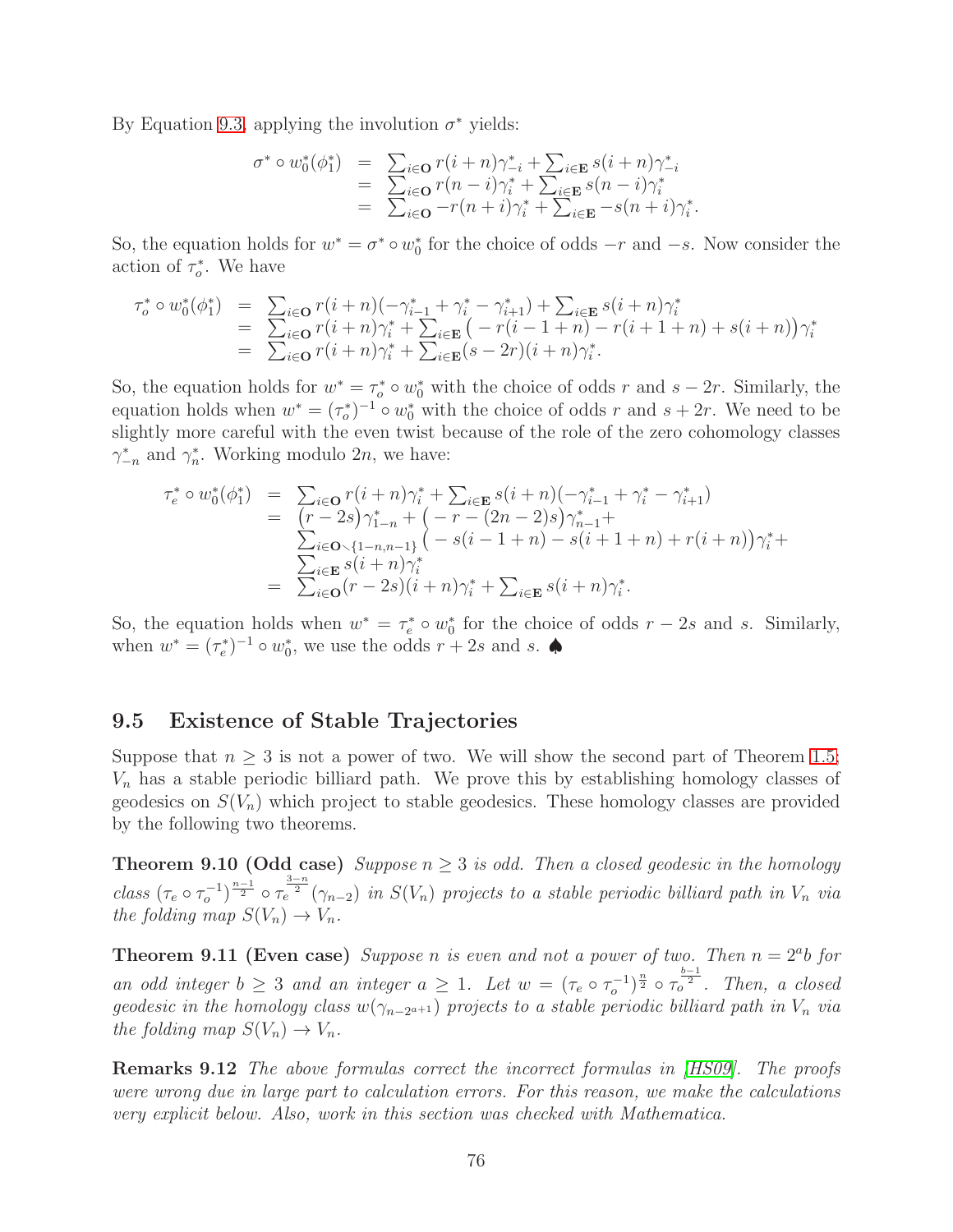To prove these theorems, we investigate the action of  $(w^*)^{-1}$  on  $\phi_1^*$  in order to apply the Stability Lemma. The w provided by each theorem begins with a power of  $\tau_e \circ \tau_o^{-1}$ , which is conjugate but not equal to a rotation of  $S(V_n)$ . The following is the main formula necessary in the proofs of the above results.

**Lemma 9.13 (Elliptic orbit)** Let  $n \geq 3$  be an integer and let k be an integer with  $0 \leq$  $k \leq \frac{n}{2}$  $\frac{n}{2}$ . Then,

$$
\begin{array}{rcl}\n\left(\tau_o^* \circ (\tau_e^*)^{-1}\right)^k (\phi_1^*) &=& n\left(1 + (-1)^k\right) \beta_1^* + n\left(1 - (-1)^k\right) \beta_{-1}^* + n\gamma_0^* + \\
& & \left(-1\right)^k \sum_{j=1}^{\min\{2k, n-1\}} \left(j + (-1)^j (4jk - 2jn + n)\right) (\gamma_j^* - \gamma_{-j}^*) + \\
& & \left(-1\right)^k \sum_{j=2k+1}^{\min\{2k, n-1\}} (j - n) \left(1 + (-1)^j 4k\right) (\gamma_j^* - \gamma_{-j}^*).\n\end{array}
$$

To simplify the computations required to prove the lemma, we find it useful to break  $\phi_1^*$ into pieces. Namely,  $\phi_1^*$  is the sum of

$$
\Phi_A^* = 2n\beta_1^* + n\gamma_0^*
$$
 and  $\Phi_B^* = \sum_{j=1}^{n-1} (j-n)(\gamma_j^* - \gamma_{-j}^*).$ 

The following two propositions give formulas for the image of each under  $(\tau_o^* \circ (\tau_e^*)^{-1})^k$ . Combining them gives the proof of the lemma above.

**Proposition 9.14** Let  $n \geq 3$  be an integer and suppose  $0 \leq k \leq \frac{n}{2}$  $\frac{n}{2}$ . Then, we have

$$
(\tau_o^* \circ (\tau_e^*)^{-1})^k (\Phi_A^*) = n(1 + (-1)^k) \beta_1^* + n(1 - (-1)^k) \beta_{-1}^* + n \gamma_0^* + n(-1)^k \sum_{j=1}^{2k} (-1)^j (\gamma_j^* - \gamma_{-j}^*).
$$

To make sense of the case when  $k = \frac{n}{2}$  $\frac{n}{2}$ , recall that we assigned  $\gamma_n^*$  and  $\gamma_{-n}^*$  to be zero.

**Proof:** We prove this by induction in k. The statement is true when  $k = 0$  by definition of  $\Phi_A^*$ . Now we will prove it when  $k = 1$ . We have

$$
\begin{array}{rcl}\n(\tau_e^*)^{-1}(\Phi_A^*) &=& (\tau_e^*)^{-1}(2n\beta_1^* + n\gamma_0^*) \\
&=& 2n(\beta_{-1}^* - \gamma_{-1}^*) + n(\gamma_{-1}^* + \gamma_0^* + \gamma_1^*) \\
&=& 2n\beta_{-1}^* - n\gamma_{-1}^* + n\gamma_0^* + n\gamma_1^*.\n\end{array}
$$

Then applying  $\tau_o^*$  to the above yields:

$$
\tau_o^* \circ (\tau_e^*)^{-1}(\Phi_A^*) = \tau_o^*(2n\beta_{-1}^* - n\gamma_{-1}^* + n\gamma_0^* + n\gamma_1^*)
$$
  
=  $2n\beta_1^* - n(-\gamma_{-2}^* + \gamma_{-1}^* - \gamma_0^*) + n\gamma_0^* + n(-\gamma_0^* + \gamma_1^* - \gamma_2^*)$   
=  $2n\beta_1^* + n\gamma_{-2}^* - n\gamma_{-1}^* + n\gamma_0^* + n\gamma_1^* - n\gamma_2^*$ 

This is equivalent to the formula given in the proposition when  $k = 1$ .

We continue by induction. Assume that the statement is true for k with  $1 \leq k < \frac{n}{2}$ . We will prove the statement for  $k+1$ . For conciseness let  $\Psi_k^* = (\tau_o^* \circ (\tau_e^*)^{-1})^k (\Phi_A^*)$ . Let **E** and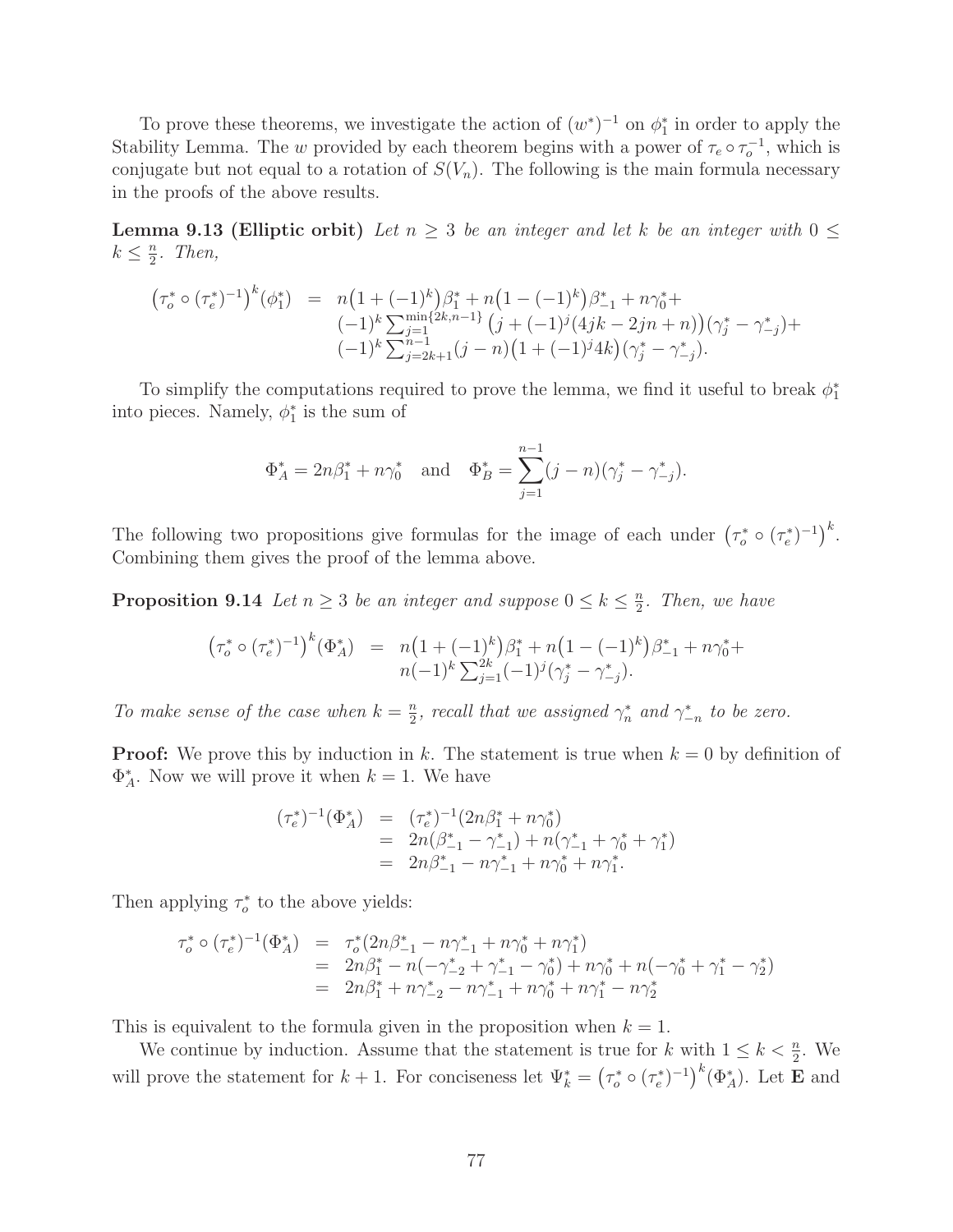$\mathbf O$  denote the even and odd integers non-strictly between 1 and 2k. By inductive hypothesis, we have

$$
(\tau_e^*)^{-1}(\Psi_k^*) = (\tau_e^*)^{-1} \Big( n \big( 1 + (-1)^k \big) \beta_1^* + n \big( 1 - (-1)^k \big) \beta_{-1}^* + n \gamma_0^* +
$$
  
\n
$$
n(-1)^k \sum_{j=1}^{2k} (-1)^j (\gamma_j^* - \gamma_{-j}^*) \Big)
$$
  
\n
$$
= n \big( 1 + (-1)^k \big) (\beta_{-1}^* - \gamma_{-1}^*) + n \big( 1 - (-1)^k \big) (\beta_1^* - \gamma_1^*) + n (\gamma_{-1}^* + \gamma_0^* + \gamma_1^*) +
$$
  
\n
$$
n(-1)^k \sum_{j \in \mathbf{E}} (\gamma_{j-1}^* + \gamma_j^* + \gamma_{j+1}^* - \gamma_{-j-1}^* - \gamma_{-j}^* - \gamma_{1-j}^*) -
$$
  
\n
$$
n(-1)^k \sum_{j \in \mathbf{O}} (\gamma_j^* - \gamma_{-j}^*)
$$
  
\n
$$
= n \big( 1 + (-1)^{k+1} \big) \beta_1^* + n \big( 1 - (-1)^{k+1} \big) \beta_{-1}^* + n \gamma_0^* + n (-1)^k \sum_{j=1}^{2k+1} (\gamma_j^* - \gamma_{-j}^*).
$$

We now let  $\mathbf{O}'$  be the odds non-strictly between 1 and  $2k+1$ . We apply  $\tau_o^*$  to the result from the above:

$$
\Psi_{k+1}^{*} = \tau_{o}^{*} \Big( n \big( 1 + (-1)^{k+1} \big) \beta_{1}^{*} + n \big( 1 - (-1)^{k+1} \big) \beta_{-1}^{*} + n \gamma_{0}^{*} + n \big( 1 - (1)^{k} \sum_{j \in \mathbf{D}} \tau_{o}^{*} \big( \gamma_{j}^{*} - \gamma_{-j}^{*} \big) + n(-1)^{k} \sum_{j \in \mathbf{E}} \tau_{o}^{*} \big( \gamma_{j}^{*} - \gamma_{-j}^{*} \big) \Big)
$$
\n
$$
= n \big( 1 + (-1)^{k+1} \big) \beta_{1}^{*} + n \big( 1 - (-1)^{k+1} \big) \beta_{-1}^{*} + n \gamma_{0}^{*} + n(-1)^{k} \sum_{j \in \mathbf{D}} \big( \big( -\gamma_{j-1}^{*} + \gamma_{j}^{*} - \gamma_{j+1}^{*} + \gamma_{-j-1}^{*} - \gamma_{-j}^{*} + \gamma_{1-j}^{*} \big) + n(-1)^{k} \sum_{j \in \mathbf{E}} \big( \gamma_{j} - \gamma_{-j} \big)
$$
\n
$$
= n \big( 1 + (-1)^{k+1} \big) \beta_{1}^{*} + n \big( 1 - (-1)^{k+1} \big) \beta_{-1}^{*} + n \gamma_{0}^{*} + n(-1)^{k+1} \sum_{j=1}^{2k+2} (-1)^{j} \big( \gamma_{j}^{*} - \gamma_{-j}^{*} \big).
$$

This proves the proposition. ♠

**Proposition 9.15** For an integer  $n \geq 3$  and an integer k satisfying  $0 \leq k \leq \frac{n}{2}$  $\frac{n}{2}$ , we have

$$
\begin{array}{rcl}\n\left(\tau_o^* \circ (\tau_e^*)^{-1}\right)^k (\Phi_B^*) & = & (-1)^k \sum_{j=1}^{\min\{2k, n-1\}} \left(j + (-1)^j (4jk - 2jn)\right) (\gamma_j^* - \gamma_{-j}^*) + \\
& (-1)^k \sum_{j=2k+1}^{n-1} (j - n) \left(1 + (-1)^j 4k\right) (\gamma_j^* - \gamma_{-j}^*)\n\end{array}
$$

**Proof:** First we setup some notation. We let  $\eta_j^* = \gamma_j^* - \gamma_{-j}^*$ . If  $j = 0$  or  $j = n$ , then  $\eta_j$  is zero.

We will prove this proposition by induction in  $k$ . We observe the statement is true when  $k = 0$ . Now suppose it holds for k with  $0 \leq k < \frac{n}{2}$ . We define A and B so that they sum to  $(\tau_o^* \circ (\tau_e^*)^{-1})^k (\Phi_B^*)$ :

$$
\mathcal{A} = (-1)^k \sum_{j=1}^{2k} j \left( 1 + (-1)^j (4k - 2n) \right) \eta_j^*.
$$

$$
\mathcal{B} = (-1)^k \sum_{j=2k+1}^{n-1} (j - n) \left( 1 + (-1)^j 4k \right) \eta_j^*.
$$

We first consider the action of  $(\tau_e^*)^{-1}$  on A. For each integer  $i > 0$  define the collections of even and odd integers:

$$
\mathbf{E}(2i) = \{2, 4, \dots, 2i\} \text{ and } \mathbf{O}(2i - 1) = \{1, 3, \dots, 2i - 1\}.
$$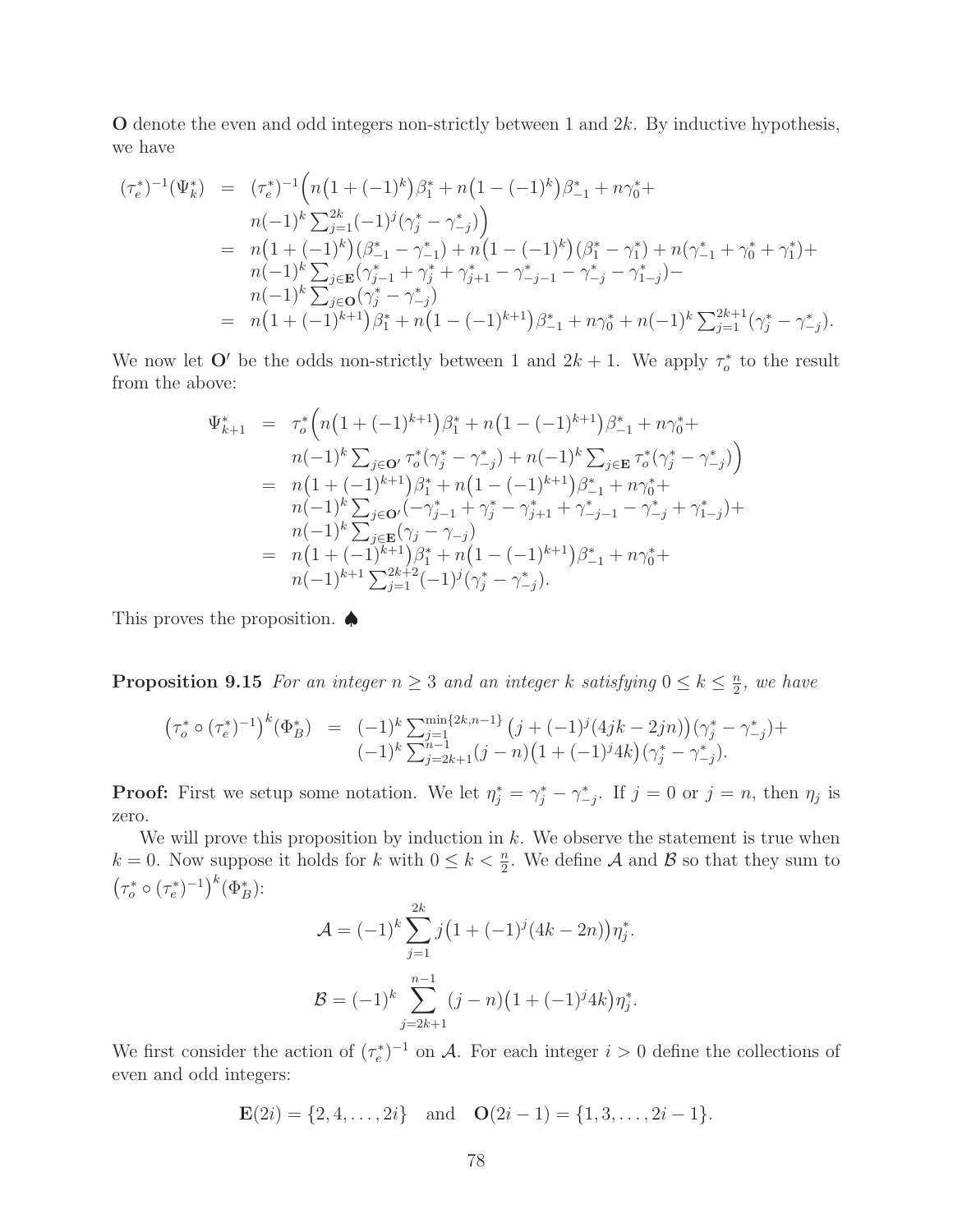We have:

$$
(\tau_e^*)^{-1}(\mathcal{A}) = (-1)^k (\tau_e^*)^{-1} \Big( \sum_{j \in \mathbf{O}(2k-1)} j(1 - 4k + 2n) \eta_j^* + \sum_{j \in \mathbf{E}(2k)} j(1 + 4k - 2n) \eta_j^* \Big)
$$
  
\n
$$
= (-1)^k \Big( \sum_{j \in \mathbf{O}(2k-1)} j(1 - 4k + 2n) \eta_j^* + \sum_{j \in \mathbf{E}(2k)} j(1 + 4k - 2n) (\eta_{j-1}^* + \eta_j^* + \eta_{j+1}^*) \Big)
$$
  
\n
$$
= (-1)^k \Big( 2k(1 + 4k - 2n) \eta_{2k+1}^* + \sum_{j \in \mathbf{O}(2k-1)} j(3 + 4k - 2n) \eta_j^* + \sum_{j \in \mathbf{E}(2k)} j(1 + 4k - 2n) \eta_j^* \Big).
$$

Now we apply  $\tau_o^*$  to the end of the above formula:

$$
\tau_o^* \circ (\tau_e^*)^{-1}(\mathcal{A}) = (-1)^k \Big( 2k(1+4k-2n)(-\eta_{2k}^* + \eta_{2k+1}^* - \eta_{2k+2}^*) +
$$
  
\n
$$
\sum_{j \in \mathbf{O}(2k-1)} j(3+4k-2n)(-\eta_{j-1}^* + \eta_j^* - \eta_{j+1}^*) +
$$
  
\n
$$
\sum_{j \in \mathbf{E}(2k)} j(1+4k-2n)\eta_j^* \Big)
$$
  
\n
$$
= (-1)^k \Big( -(2k-1)(3+4k-2n)\eta_{2k}^* + 2k(1+4k-2n)(\eta_{2k+1}^* - \eta_{2k+2}^*) +
$$
  
\n
$$
\sum_{j \in \mathbf{O}(2k-1)} j(3+4k-2n)\eta_j^* + \sum_{j \in \mathbf{E}(2k-2)} j(-5-4k+2n)\eta_j^* \Big).
$$

One can observe that the coefficients for  $\eta_j$  with  $j \in \{1, \ldots, 2k-1\}$  agree with our formula for  $(\tau_o^* \circ (\tau_e^*)^{-1})^{k+1}(\Phi_B^*)$  given in the proposition. (Note that the sign difference comes from the fact that in the proposition, we begin with  $(-1)^{k+1}$ .)

Now we will do a similar calculation for  $\beta$ . Let  $O$  and  $E$  denote the odds and evens satisfying  $1 \leq i \leq n-1$ . We have:

$$
(\tau_e^*)^{-1}(\mathcal{B}) = (-1)^k (\tau_e^*)^{-1} \Big( \sum_{j \in \mathbf{O} \setminus \mathbf{O}(2k-1)} (j - n)(1 - 4k)\eta_j^* +
$$
  

$$
\sum_{j \in \mathbf{E} \setminus \mathbf{E}(2k)} (j - n)(1 + 4k)\eta_j^* \Big)
$$
  

$$
= (-1)^k \Big( \sum_{j \in \mathbf{O} \setminus \mathbf{O}(2k-1)} (j - n)(1 - 4k)\eta_j^* +
$$
  

$$
\sum_{j \in \mathbf{E} \setminus \mathbf{E}(2k)} (j - n)(1 + 4k)(\eta_{j-1}^* + \eta_j^* + \eta_{j+1}^*) \Big)
$$
  

$$
= (-1)^k \Big( (3 + 8k - 2n)\eta_{2k+1}^* + \sum_{j \in \mathbf{O} \setminus \mathbf{O}(2k+1)} (j - n)(3 + 4k)\eta_j^* \Big)
$$
  

$$
\sum_{j \in \mathbf{E} \setminus \mathbf{E}(2k)} (j - n)(1 + 4k)\eta_j^* \Big)
$$

We apply  $\tau_o^*$  to the end of the above formula:

$$
\tau_o^* \circ (\tau_e^*)^{-1}(\mathcal{B}) = (-1)^k \Big( (3+8k-2n)(-\eta_{2k}^* + \eta_{2k+1}^* - \eta_{2k+2}^*) +
$$
  
\n
$$
\sum_{j \in \mathbf{O} \backslash \mathbf{O}(2k+1)} (j-n)(3+4k)(-\eta_{j-1}^* + \eta_j^* - \eta_{j+1}^*)
$$
  
\n
$$
\sum_{j \in \mathbf{E} \backslash \mathbf{E}(2k)} (j-n)(1+4k)\eta_j^* \Big)
$$
  
\n
$$
= (-1)^k \Big( (3+8k-2n)(-\eta_{2k}^* + \eta_{2k+1}^*) +
$$
  
\n
$$
(-10-16k+4n)\eta_{2k+2}^* +
$$
  
\n
$$
\sum_{j \in \mathbf{O} \backslash \mathbf{O}(2k+1)} (j-n)(3+4k)\eta_j^* + \sum_{j \in \mathbf{E} \backslash \mathbf{E}(2k+2)} (j-n)(-5-4k)\eta_j^* \Big).
$$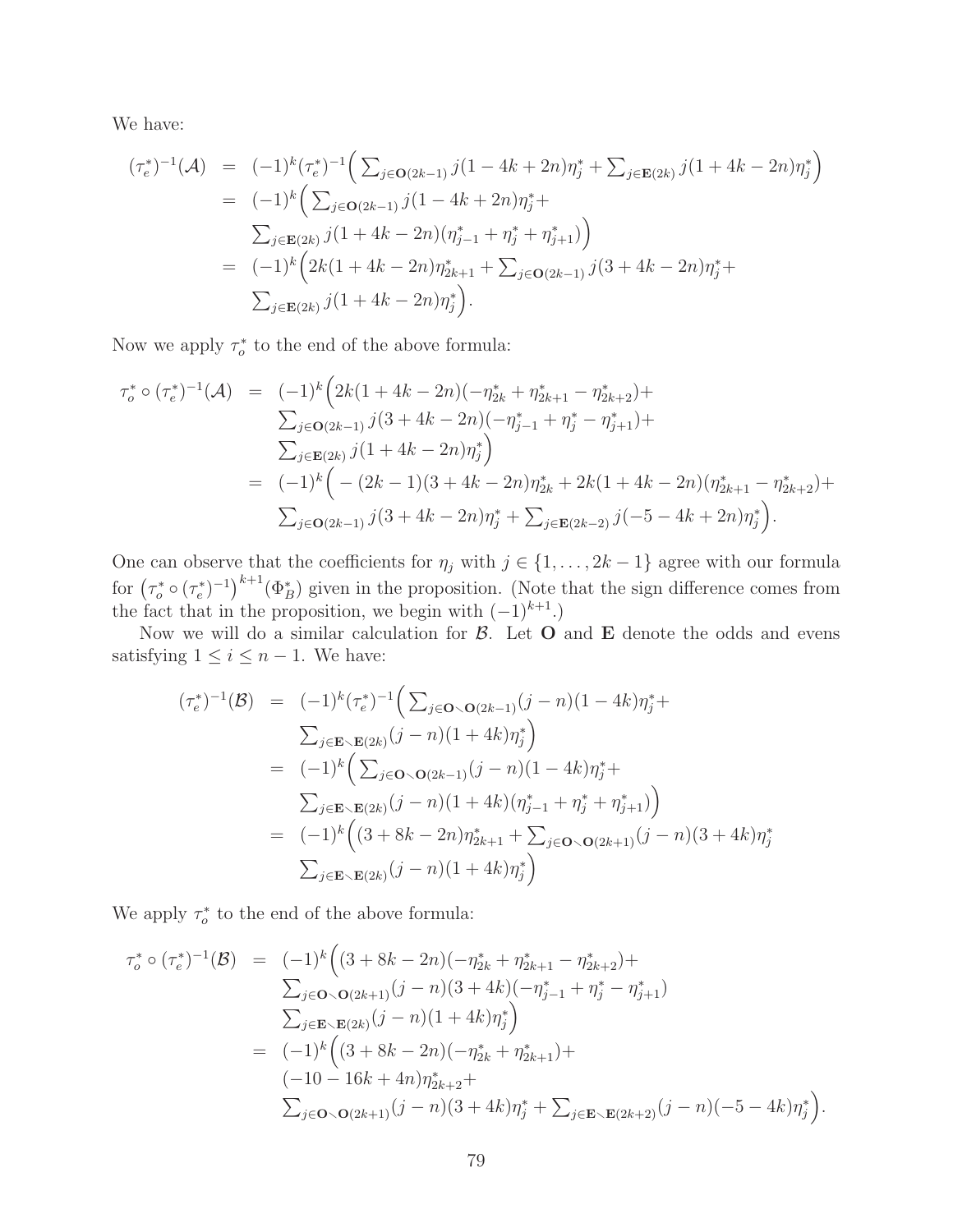The coefficients match with our formula for  $(\tau_o^* \circ (\tau_e^*)^{-1})^{k+1}(\Phi_B^*)$  so long as  $j \geq 2k+3$ .

We now check the coefficients of  $\eta_j^*$  for  $2k \leq j \leq 2k+2$ . The coefficient of  $\eta_{2k}^*$  of the sum  $(\tau_e^*)^{-1}(\mathcal{A}+\mathcal{B})$  is given by

$$
(-1)^k\big(-(2k-1)(3+4k-2n)-(3+8k-2n)\big)=(-1)^{k+1}(2k+2-n)\big(1+4(k+1)\big),
$$

as required by the proposition. The coefficient of  $\eta_{2k+1}^*$  is given by:

$$
(-1)^{k} (2k(1+4k-2n) + (3+8k-2n)) = (-1)^{k+1} (2k+1)(1-4(k+1)+2n)
$$

as required. The coefficient of  $\eta_{2k+2}^*$  is given by:

$$
(-1)^k \big(-2k(1+4k-2n)-2(5+8k-2n)\big)\big) = (-1)^{k+1}(2k+2)\big(1+4(k+1)-2n\big).
$$

This also coincides with the formula in the proposition. We have now checked all coefficients. ♠

Proof of Theorem [9.10](#page-75-0) (The odd case): By the Stability Lemma, it is equivalent to show that the coefficient of  $\gamma_{n-2}^*$  is zero in  $(\tau_e^*)^{\frac{n-3}{2}} \circ (\tau_o^* \circ (\tau_e^*)^{-1})^{\frac{n-1}{2}} (\phi_1^*).$  Let  $\mathcal{A} =$  $(\tau_o^* \circ (\tau_e^*)^{-1})^{\frac{n-1}{2}}(\phi_1^*)$ . Using the Elliptic Orbit Lemma, we compute that:

$$
\mathcal{A} = 3(-1)^{\frac{n-1}{2}} \gamma_{n-3}^* + 2(n-3)(-1)^{\frac{n-1}{2}} \gamma_{n-2}^* + (-1)^{\frac{n-1}{2}} \gamma_{n-1}^* + \dots
$$

The coefficients of the rest of the expression are irrelevant. Observe that if  $n = 3$ , the coefficient of  $\gamma_{n-2}^*$  of A is zero. This proves this statement in this case. Otherwise, we need to apply  $(\tau_e^*)^{\frac{n-3}{2}}$  to this expression. We find:

$$
(\tau_e^*)^{\frac{n-3}{2}}(\mathcal{A}) = (-1)^{\frac{n-1}{2}} \left( 3 \left( \frac{3-n}{2} \gamma_{n-4}^* + \gamma_{n-3}^* + \frac{3-n}{2} \gamma_{n-2}^* \right) + 2(n-3) \gamma_{n-2}^* + \left( \frac{3-n}{2} \gamma_{n-2}^* + \gamma_{n-1}^* \right) \right) + \dots
$$

These are the only terms which contribute to the coefficient of  $\gamma_{n-2}^*$ , so we see this coefficient is zero. ♠

Proof of Theorem [9.11](#page-75-1) (The even case): We will again use the Stability Lemma. We will show that the coefficient of  $\gamma_n^*$ \*<sub>n−2a+1</sub> is zero in  $(\tau_o^*)^{\frac{1-b}{2}} \circ (\tau_o^* \circ (\tau_e^*)^{-1})^{\frac{n}{2}} (\phi_1^*).$  Let  $\mathcal{A} = (\tau_o^* \circ (\tau_e^*)^{-1})^{\frac{n}{2}} (\phi_1^*).$  Using the Elliptic Orbit Lemma, we compute that:

$$
\mathcal{A} = (-1)^{\frac{n}{2}} \Big( (-2^{a+1} - 1) \gamma_{n-2^{a+1}-1}^{*} + 2(n - 2^{a}) \gamma_{n-2^{a+1}}^{*} + (-2^{a+1} + 1) \gamma_{n-2^{a+1}+1}^{*} \Big) + \dots
$$

The coefficients of the rest of the expression are irrelevant. Then,

♠

$$
(\tau_o^*)^{\frac{1-b}{2}}(\mathcal{A}) = (-1)^{\frac{n}{2}} \left( (-2^{a+1} - 1)(\frac{b-1}{2}\gamma_{n-2^{a+1}-2}^* + \gamma_{n-2^{a+1}-1}^* + \frac{b-1}{2}\gamma_{n-2^{a+1}}^*) + (2(n-2^a)\gamma_{n-2^{a+1}}^* + (2^{a+1} + 1)(\frac{b-1}{2}\gamma_{n-2^{a+1}}^* + \gamma_{n-2^{a+1}+1}^* + \frac{b-1}{2}\gamma_{n-2^{a+1}+2}^*) \right) + \dots
$$

Only these terms contribute to the coefficient of  $\gamma_n^*$  $n_{n-2^{a+1}}$ . We compute this coefficient:

$$
(-1)^{\frac{n}{2}}\left((-n+2^a+\frac{1-b}{2})+(2n-2^{a+1})+(-n+2^a+\frac{b-1}{2})\right)=0.
$$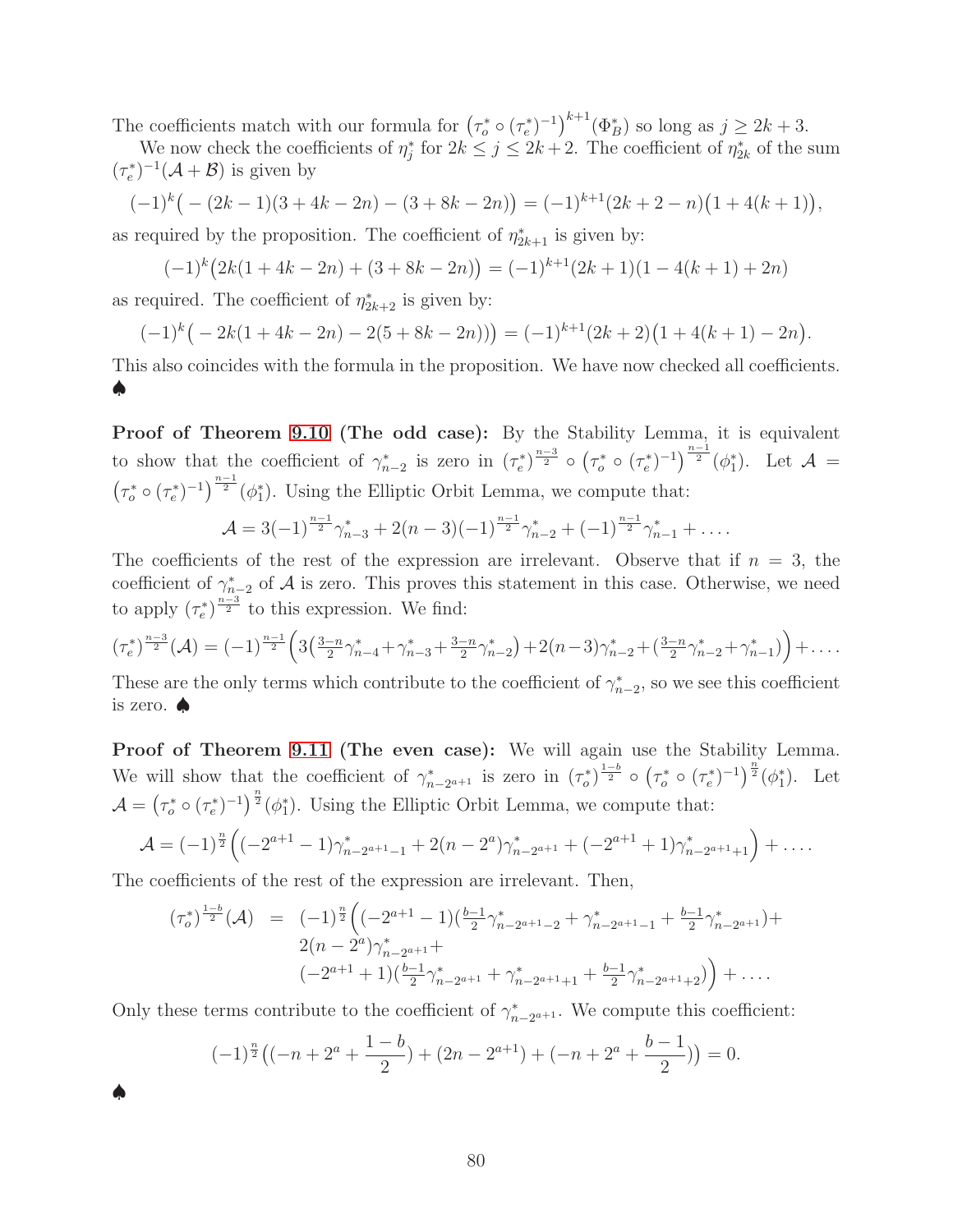## References

- [BGKT98] M. Boshernitzan, G. Galperin, T. Krüger, and S. Troubetzkoy, *Periodic billiard* orbits are dense in rational polygons, Trans. Amer. Math. Soc. 350 (1998), no. 9, 3523–3535. MR 1458298 (98k:58179)
- [CHK95] Barry Cipra, Robert M. Hanson, and Amy Kolan, Periodic trajectories in right*triangle billiards*, Phys. Rev. E  $(3)$  52  $(1995)$ , no. 2, 2066–2071. MR 1388476 (97e:58190)
- [GZ03] G. Galperin and D. Zvonkine, Periodic billiard trajectories in right triangles and right-angled tetrahedra, Regul. Chaotic Dyn. 8 (2003), no. 1, 29–44. MR 1963966 (2004b:37081)
- [HH00] Lorenz Halbeisen and Norbert Hungerbühler, On periodic billiard trajectories in obtuse triangles, SIAM Rev. 42 (2000), no. 4, 657–670 (electronic). MR 1814050 (2001k:37054)
- [Hoo06] W. Patrick Hooper, On the stability of periodic billiard paths in triangles, Ph.D. thesis, SUNY Stony Brook, Stony Brook, New York, 2006.
- [Hoo07] , Periodic billiard paths in right triangles are unstable, Geom. Dedicata 125 (2007), 39–46. MR 2322537
- <span id="page-80-0"></span>[HS09] W. Patrick Hooper and Richard Evan Schwartz, Billiards in nearly isosceles triangles, J. Mod. Dyn. 3 (2009), no. 2, 159–231.
- [Mas86] Howard Masur, Closed trajectories for quadratic differentials with an application to billiards, Duke Math. J. 53 (1986), no. 2, 307–314. MR MR850537 (87j:30107)
- [MT02] Howard Masur and Serge Tabachnikov, Rational billiards and flat structures, Handbook of dynamical systems, Vol. 1A, North-Holland, Amsterdam, 2002, pp. 1015–1089. MR 1928530 (2003j:37002)
- [Sch06a] Richard Evan Schwartz, Obtuse triangular billiards. I. Near the (2, 3, 6) triangle, Experiment. Math. 15 (2006), no. 2, 161–182. MR 2253003 (2007c:37034)
- [Sch06b] , Obtuse triangular billiards II: 100 degrees worth of periodic trajectories, preprint, 2006.
- [Tab95] Serge Tabachnikov, Billiards, Panor. Synth. (1995), no. 1, vi+142. MR 1328336 (96c:58134)
- [Tro05] Serge Troubetzkoy, Periodic billiard orbits in right triangles, Ann. Inst. Fourier (Grenoble) 55 (2005), no. 1, 29–46. MR MR2141287 (2006b:37064)
- [Vee89] W. A. Veech, Teichmüller curves in moduli space, Eisenstein series and an application to triangular billiards, Invent. Math. 97 (1989), no. 3, 553–583. MR 1005006 (91h:58083a)